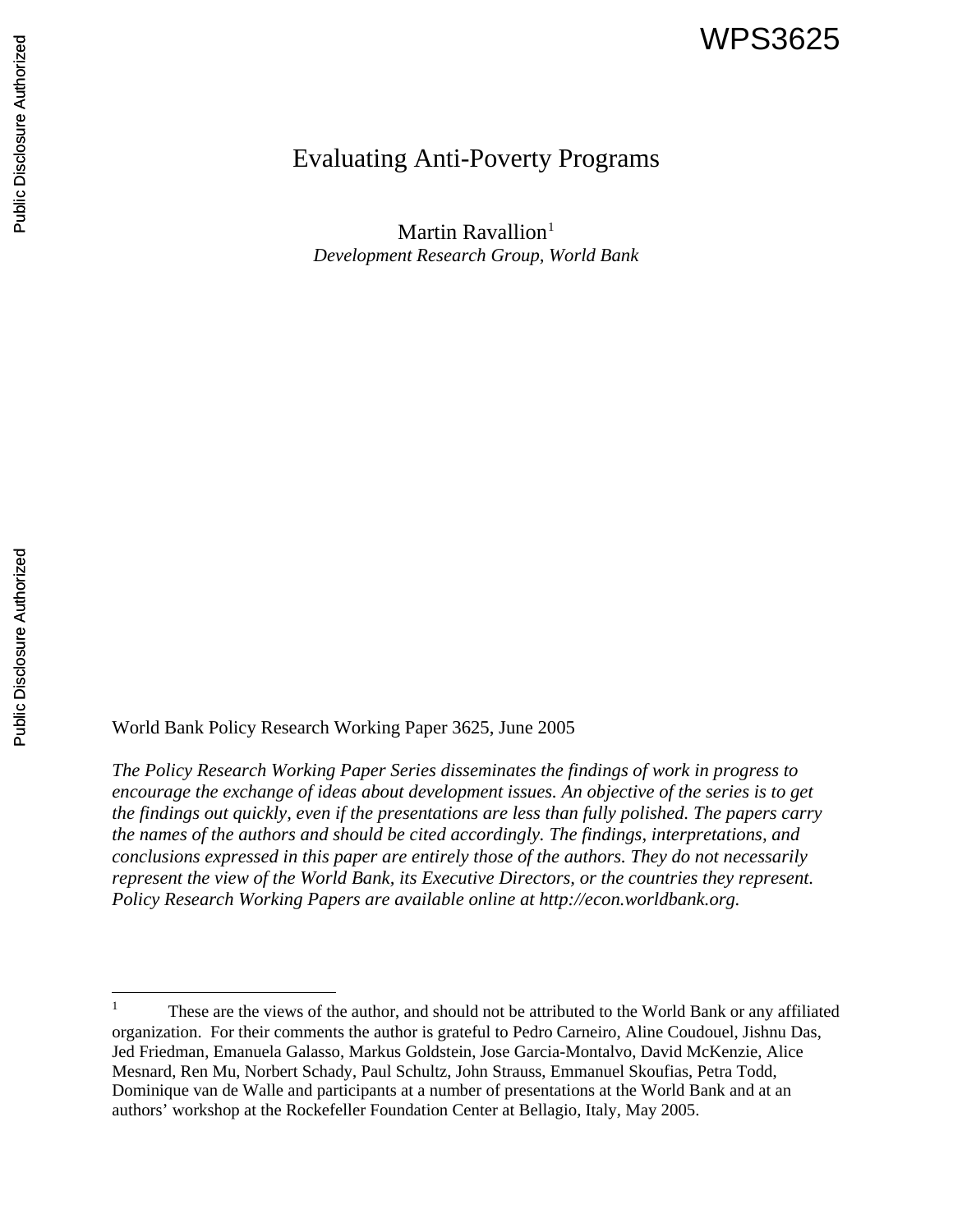# **1. Introduction**

Governments, aid donors and the development community at large are increasingly asking for hard evidence on the impacts of public programs claiming to reduce poverty. Do we know if such interventions really work? How much impact do they have? Past "evaluations" that only provide qualitative insights into processes and do not assess outcomes against explicit and policy-relevant counterfactuals are now widely seen as unsatisfactory.

This chapter critically reviews the main methods available for the counterfactual analysis of programs that are assigned exclusively to certain observational units. These may be people, households, villages or larger geographic areas. The key characteristic is that some units get the program and others do not. For example, a social fund might ask for proposals from communities, with preference for those from poor areas; some areas do not apply, and some do, but are rejected.<sup>[2](#page-1-0)</sup> Or a workfare program (that requires welfare recipients to work for their benefits) entails extra earnings for participating workers, and gains to the residents of the areas in which the work is done; but others receive nothing. Or cash transfers are targeted exclusively to households deemed eligible by certain criteria.

After an overview of the archetypal formulation of the evaluation problem for such assigned programs in the following section, the bulk of the chapter examines the strengths and weaknesses of the main methods found in practice; examples are given throughout, mainly from developing countries. The penultimate section attempts to look forward — to see how future evaluations might be made more useful for knowledge building and policy making, including in "scaling-up" development initiatives. The concluding section suggests some lessons for evaluation practice.

# **2. The archetypal evaluation problem**

An "impact evaluation" assesses a program's performance in attaining well-defined objectives against an explicit counterfactual, such as the absence of the program. An observable outcome indicator, *Y*, is identified as relevant to the program and time-period over which impacts are expected. "Impact" is the change in *Y* that can be causally attributed to the program. The

<span id="page-1-0"></span> $\frac{1}{2}$  Social funds provide financial support to a potentially wide range of community-based projects, with strong emphasis given to local participation in proposing and implementing the specific projects.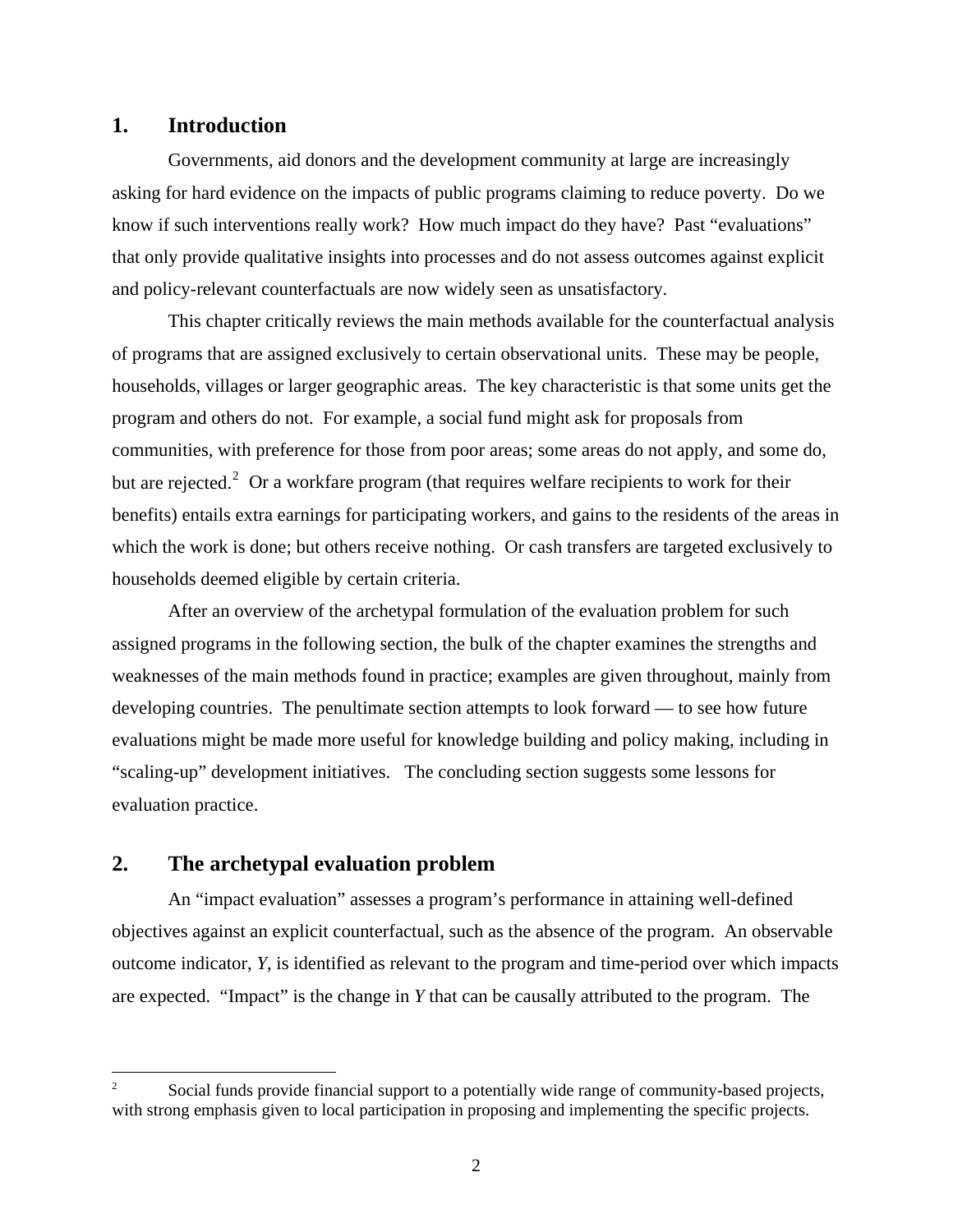data include an observation of  $Y_i$  for each unit *i* in a sample of size *n*. Treatment status,  $T_i$ , is observed, with  $T_i = 1$  when unit *i* receives the program (is "treated") and  $T_i = 0$  when not.<sup>[3](#page-2-0)</sup>

The archetypal formulation of the evaluation problem postulates two potential outcomes for each *i*: the value of  $Y_i$  under treatment is denoted  $Y_i^T$  while it is  $Y_i^C$  under the counterfactual of not receiving treatment.<sup>[4](#page-2-1)</sup> Then unit *i* gains  $G_i = Y_i^T - Y_i^C$ . In the literature,  $G_i$  is variously termed the "gain", "impact" or the "causal effect" of the program for unit *i*.

In keeping with the bulk of the literature, this chapter will be mainly concerned with estimating average impacts. The most widely-used measure of average impact is the average treatment effect on the treated:  $TT \equiv E(G|T=1)$ . In the context of an anti-poverty program,  $TT$ is the mean impact on poverty amongst those who actually receive the program. One might also be interested in the average treatment effect on the un-treated,  $TU \equiv E(G|T=0)$  and the combined average treatment effect (*ATE*):

$$
ATE \equiv E(G) = TT \Pr(T = 1) + TU \Pr(T = 0)
$$

We often want to know the <u>conditional</u> mean impacts,  $TT(X) = E(G|X,T=1)$ ,

 $TU(X) = E(G|X, T = 0)$  and  $ATE(X) = E(G|X)$ , for a vector of covariates *X* (including unity as one element). The most common method of introducing *X* assumes that outcomes are linear in its parameters and the error terms ( $\mu^T$  and  $\mu^C$ ), giving:

$$
Y_i^T = X_i \beta^T + \mu_i^T \quad (i=1,...,n) \tag{1.1}
$$

$$
Y_i^C = X_i \beta^C + \mu_i^C \quad (i=1,...,n) \tag{1.2}
$$

<span id="page-2-0"></span> $\frac{1}{3}$  The bio-medical connotations of the word "treatment" are unfortunate in the context of social policy, but the near-universal usage of this term in the evaluation literature makes it hard to avoid. 4

<span id="page-2-1"></span>was proposed by Rubin (1974) (although with an antecedent in Roy, 1951). In the literature,  $Y_1$  or  $Y(1)$ and  $Y_0$  or  $Y(0)$  are more commonly used for  $Y^T$  and  $Y^C$ . My notation (following Holland, 1986) makes This formulation of the evaluation problem in terms of potential outcomes in two possible states it easier to recall which group is which, particularly when I introduce time subscripts later.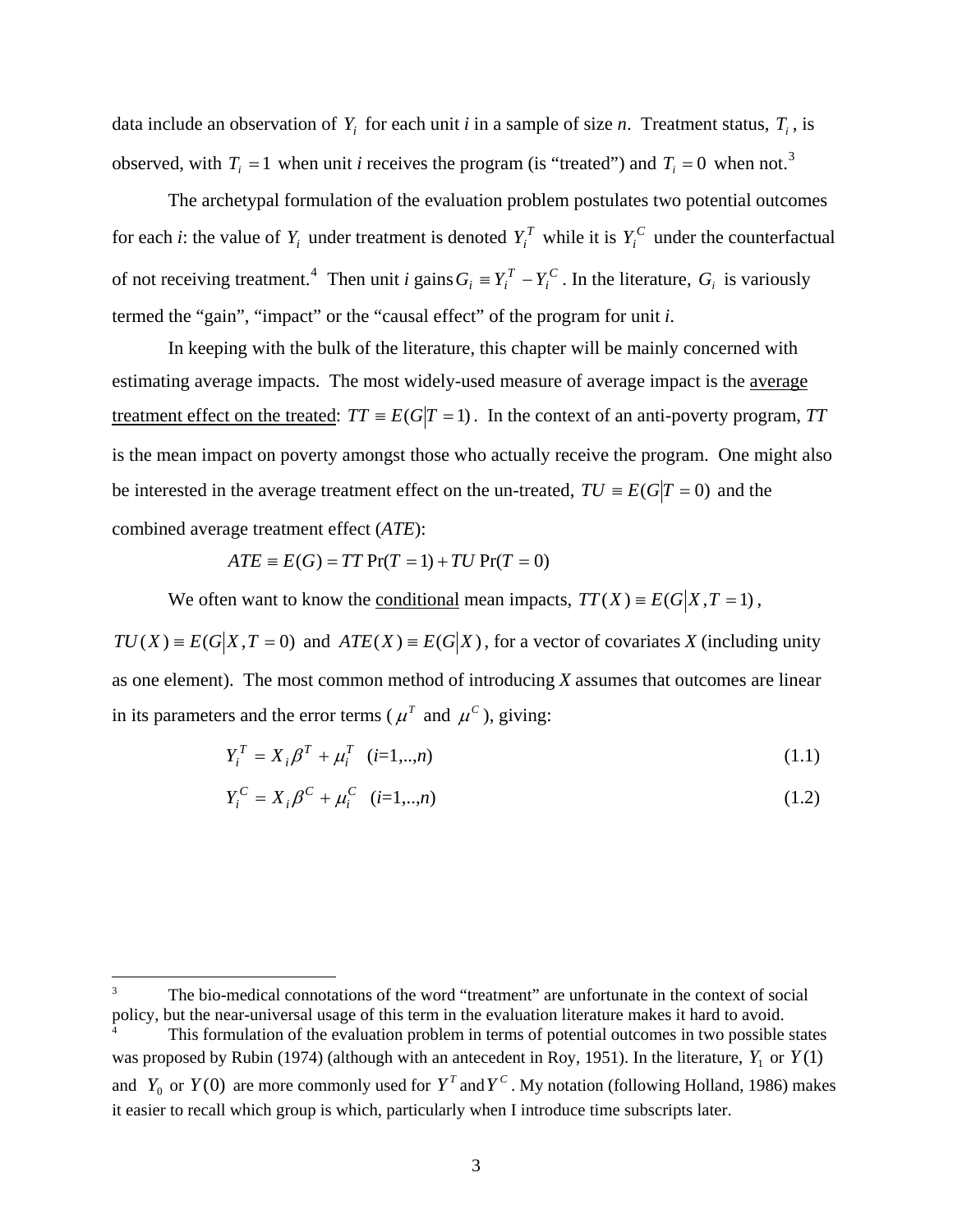We define the parameters  $\beta^T$  and  $\beta^C$  such that *X* is exogenous ( $E(\mu^T|X) = E(\mu^C|X) = 0$ ).<sup>[5](#page-3-0)</sup> The conditional mean impacts are then:

$$
TT(X) = ATE(X) + E(\mu^T - \mu^C | X, T = 1)
$$

$$
TU(X) = ATE(X) + E(\mu^T - \mu^C | X, T = 0)
$$

$$
ATE(X) = X(\beta^T - \beta^C)
$$

 How can we estimate these impact parameters from the available data? The literature has long recognized that impact evaluation is essentially a problem of missing data, given that it is physically impossible to measure outcomes for someone in two states of nature at the same time (participating in a program and not participating). It is assumed that we can observe  $T_i$ ,  $Y_i^T$  for  $T_i = 1$  and  $Y_i^C$  for  $T_i = 0$ . But then  $G_i$  is not directly observable for any *i* since we are missing the data on  $Y_i^T$  for  $T_i = 0$  and  $Y_i^C$  for  $T_i = 1$ . Nor are the mean impacts identified without further assumptions; neither  $E(Y^C|T=1)$  (as required for calculating TT and *ATE*) nor  $E(Y^T|T=0)$  (as needed for *TU* and *ATE*) is directly estimable from the data. Nor do equations (1.1) and (1.2) constitute an estimable model, given the missing data.

With the data that are likely to be available, an obvious place to start is the single difference  $(D)$  in mean outcomes between the participants and non-participants:

$$
D(X) = E[Y^T | X, T = 1] - E[Y^C | X, T = 0]
$$
\n(2)

This can be estimated by the difference in the sample means or (equivalently) the Ordinary Least Squares (OLS) regression of *Y* on *T*. For the parametric model with controls, one would estimate (1.1) on the sub-sample of participants and (1.2) on the rest of the sample, giving:

$$
Y_i^T = X_i \beta^T + \mu_i^T \text{ if } T_i = 1 \tag{3.1}
$$

$$
Y_i^C = X_i \beta^C + \mu_i^C \text{ if } T_i = 0 \tag{3.2}
$$

<span id="page-3-0"></span> $\frac{1}{5}$  This is possible since we do not need to isolate the direct effects of *X* from those operating through omitted variables correlated with *X*.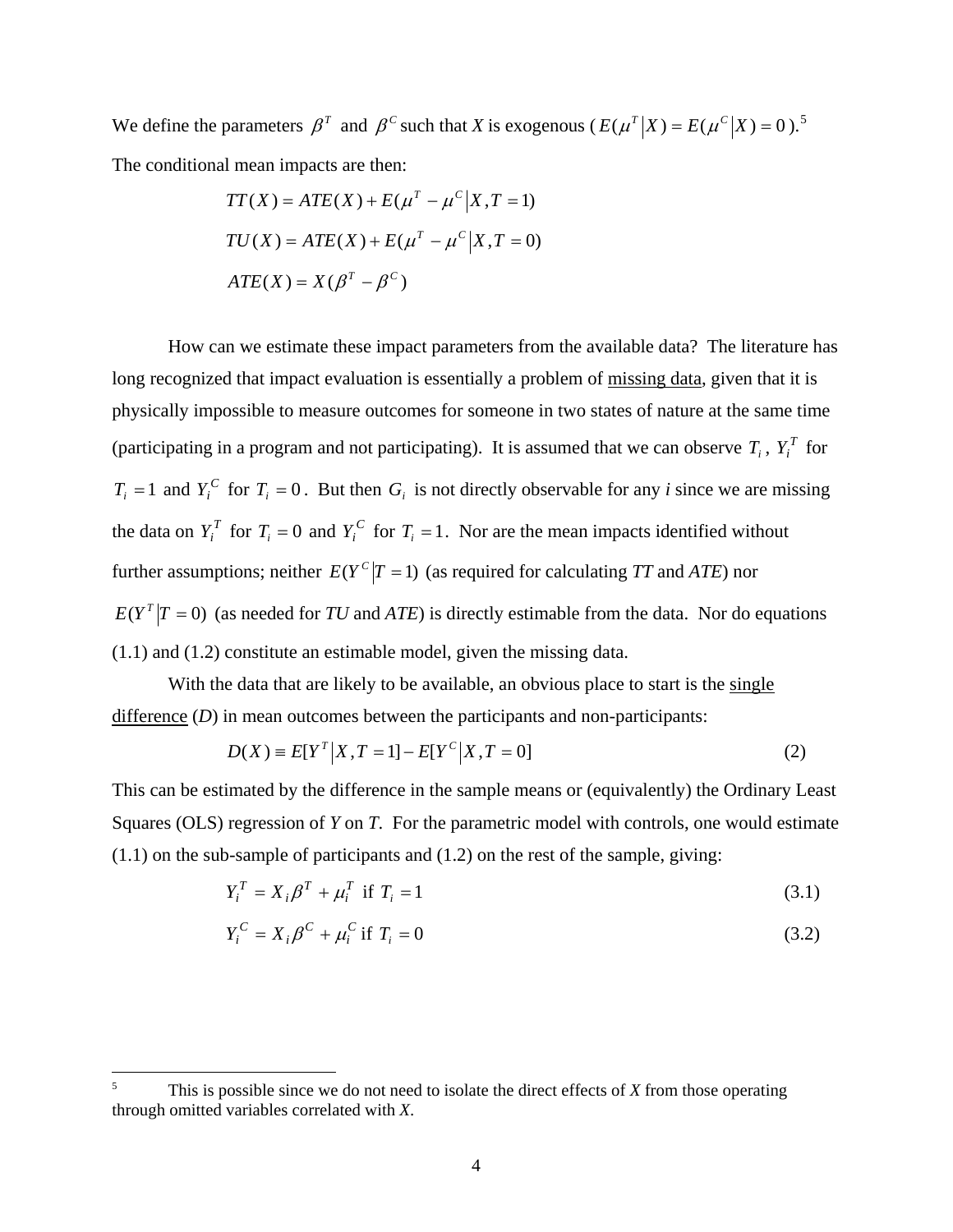Equivalently, one can follow the more common practice in applied work of estimating a single ("switching") regression for the observed outcome measure on the pooled sample, giving a "random coefficients" specification:<sup>[6](#page-4-0)</sup>

$$
Y_i = X_i(\beta^T - \beta^C)T_i + X_i\beta^C + \varepsilon_i \quad (i=1,...,n)
$$
\n
$$
(4)
$$

where  $\varepsilon_i = T_i(\mu_i^T - \mu_i^C) + \mu_i^C$ . A popular special case in practice is the <u>common-impact model</u> *C*  $\varepsilon_i = T_i(\mu_i^T - \mu_i^C) + \mu_i^C$ . A popular special case in practice is the <u>common-impact model</u>, which assumes that  $G_i = ATE = TT = TU$  for all *i*, so that (4) collapses to: <sup>[7](#page-4-1)</sup>

$$
Y_i = ATE \cdot T_i + X_i \beta^C + \mu_i^C \tag{5}
$$

A less restrictive version only imposes the condition that the latent effects are the same for the two group (i.e.,  $\mu_i^T = \mu_i^C$ ), so that interaction effects with *X* remain.  $\mu_i^T = \mu_i$ 

While these are all reasonable starting points for an evaluation, and of obvious descriptive interest, further assumptions are needed to assure unbiased estimates of the impact parameters. To see why, consider the difference in mean outcomes between participants and non-participants (equation 2). This can be written as:

$$
D(X) = TT(X) + B^{TT}(X)
$$
\n<sup>(6)</sup>

where: $8<sup>8</sup>$  $8<sup>8</sup>$ 

1

$$
B^{TT}(X) \equiv E[Y^{C}|X, T=1] - E[Y^{C}|X, T=0]
$$
\n(7)

is the bias in using  $D(X)$  to estimate  $TT(X)$ ;  $B^{TT}$  is termed selection bias in much of the evaluation literature. Plainly, the difference in means (or OLS regression coefficient on *T*) only delivers the average treatment effect on the treated if counterfactual mean outcomes do not vary with treatment, i.e.,  $B^{TT} = 0$ . In terms of the above parametric model, this is equivalent to assuming that  $E[\mu^{c}|X,T=1] = E[\mu^{c}|X,T=0] = 0$ , which assures that OLS gives consistent estimates of (5). If this also holds for  $\mu^T$  then OLS will give consistent estimates of (4). I shall refer to the assumption that  $E(\mu^C | X, T = t) = E(\mu^T | X, T = t) = 0$  for  $t=0,1$  as "conditional exogeneity of placement." In the evaluation literature, this is also variously called "selection on

<span id="page-4-0"></span>*C ii* <sup>6</sup> Equation (4) is derived from (3.1) and (3.2) using the identity:  $Y_i = T_i Y_i^T + (1 - T_i) Y_i^C$ .

<span id="page-4-1"></span><sup>7</sup> The justification for this specialization of (4) is rarely obvious and (as we will see) some popular estimation methods for equation (5) are not robust to allowing for heterogeneity in impacts.

<span id="page-4-2"></span><sup>8</sup> Similarly  $B^{TU}(X) = E(Y^T | X, T = 1) - E(Y^T | X, T = 0)$  and

 $B^{ATE}(X) = B^{TT}(X)Pr(T = 1) + B^{TU}(X)Pr(T = 0)$  in obvious notation.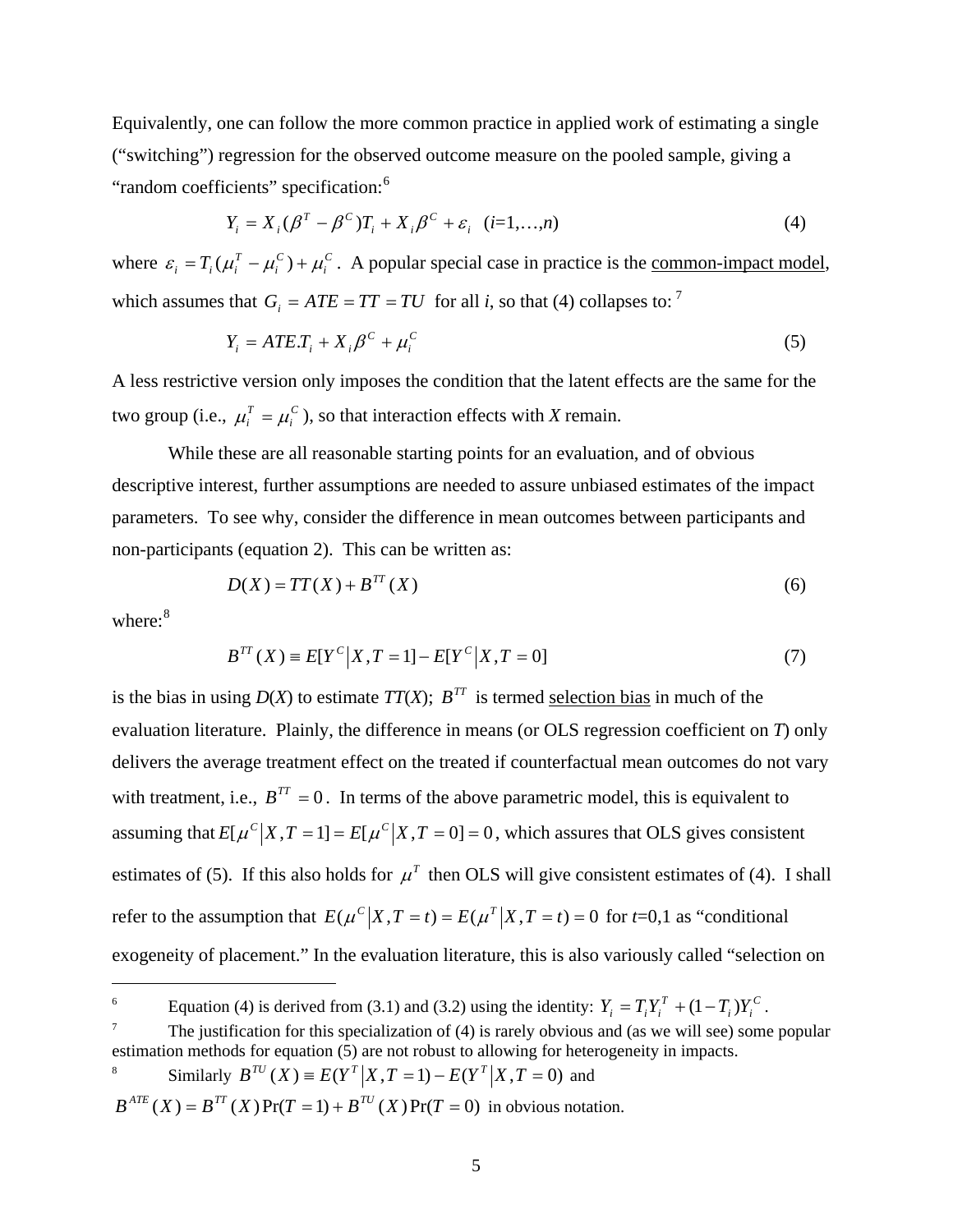observables," "unconfounded assignment" or "ignorable assignment," although the latter two terms usually refer to the stronger assumption that  $Y^T$  and  $Y^C$  are independent of *T* given *X*.

The rest of this chapter examines the estimation methods found in practice. One way to assure that  $B^{TT} = 0$  is to randomize placement. Then we are dealing with an experimental evaluation, to be considered in section 4. By contrast, in a nonexperimental (NX) evaluation (also called an "observational study" or "quasi-experimental evaluation") the program is non-randomly placed.<sup>[9](#page-5-0)</sup> NX methods fall into two groups, depending on which of two (non-nested) identifying assumptions is made. The first group assumes conditional exogeneity of placement, or the weaker assumption of exogeneity of changes in placement with respect to changes in outcomes. Sections 5 and 6 look at single-difference methods while section 7 turns to double- or triple-difference methods, which exploit data on changes in outcomes and placement, such as when we observe outcomes for both groups before and after program commencement.

The second set of NX methods does not assume conditional exogeneity (either in singledifference or higher-order differences). To remove selection bias based on unobserved factors these methods require some potentially strong assumptions. The main assumption found in applied work is that there exists an instrumental variable that does not alter outcomes conditional on participation (and other covariates of outcomes) but is nonetheless a covariate of participation. The instrumental variable thus isolates a part of the variation in program placement that can be treated as exogeneous. This method is discussed in section 8.

Some evaluators prefer to make one of these two identifying assumptions over the other. However, there is no sound *a priori* basis for having a fixed preference in this choice, which should be made on a case-by-case basis, depending on what we know about the program and its setting, what one wants to know about its impacts and (crucially) what data are available.

# **3. Generic issues in practice**

 $\overline{a}$ 

The first problem often encountered in practice is getting the key stakeholders to agree to doing an impact evaluation. There may be vested interests that feel threatened, possibly including project staff. And there may be ethical objections. The most commonly heard objection to an impact evaluation says that if one finds a valid comparison group then this must

<span id="page-5-0"></span><sup>9</sup> As we will see later, experimental and NX methods are sometimes combined in practice, although the distinction is still useful for expository purposes.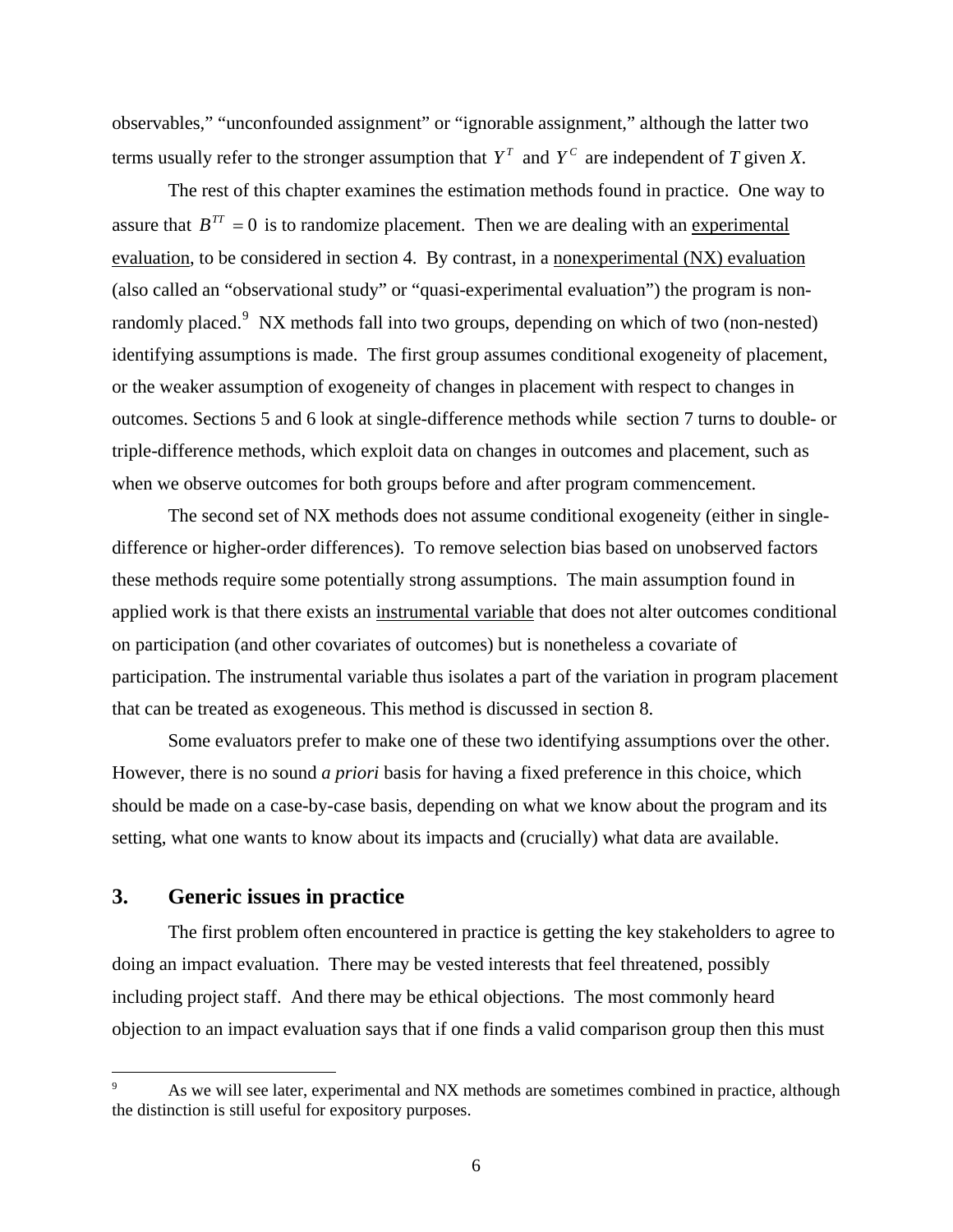include equally needy people to the participants, in which case the only ethically acceptable option is to help them, rather than just observe them passively for the purposes of an evaluation. Versions of this argument have stalled many evaluations in practice. Often, some kind of "topdown" political or bureaucratic force is needed; for example, state-level randomized trials of welfare reforms in the US in the 1980s and '90s were mandated by the federal government.

The ethical objections to impact evaluations are clearly more persuasive if eligible people have been knowingly denied the program for the purpose of the evaluation and the knowledge from that evaluation does not benefit them. However, the main reason in practice why valid comparison groups are possible is typically that fiscal resources are inadequate to cover everyone in need. While one might object to that fact, it is not an objection to the evaluation *per se*. Furthermore, knowledge about impacts can have great bearing on the resources available for fighting poverty. Poor people benefit from good evaluations, which weed out defective antipoverty programs and identify good programs.

Having (hopefully) secured agreement to do the evaluation, a number of problems must then be addressed at the design stage, which this section reviews.

*Is there selection bias?* The assignment of an anti-poverty program typically involves purposive placement, reflecting the choices made by those eligible and the administrative assignment of opportunities to participate. It is likely that many of the factors that influence placement also influence counterfactual outcomes. Thus there must be a general presumption of selection bias when comparing outcomes between participants and non-participants.

 In addressing this issue, it is important to consider both observable and unobservable factors. If the *X*'s in the data capture the "non-ignorable" determinants of placement (i.e., those correlated with outcomes) then it can be treated as exogenous conditional on *X*. To assess the validity of that assumption one must know a lot about the specific program; conditional exogeneity should not be accepted, or rejected, without knowing how the program works in practice and what data are available.

 In equations (3) and (4), the *X*'s enter in a linear-in-parameters form. This is commonly assumed in applied work, but it is an *ad hoc* assumption, which is rarely justified by anything more than computational convenience (which is rather lame these days). Under the conditional exogeneity assumption, removing the selection bias is a matter of assuring that the *X*'s are adequately balanced between treatment and comparison observations. When program placement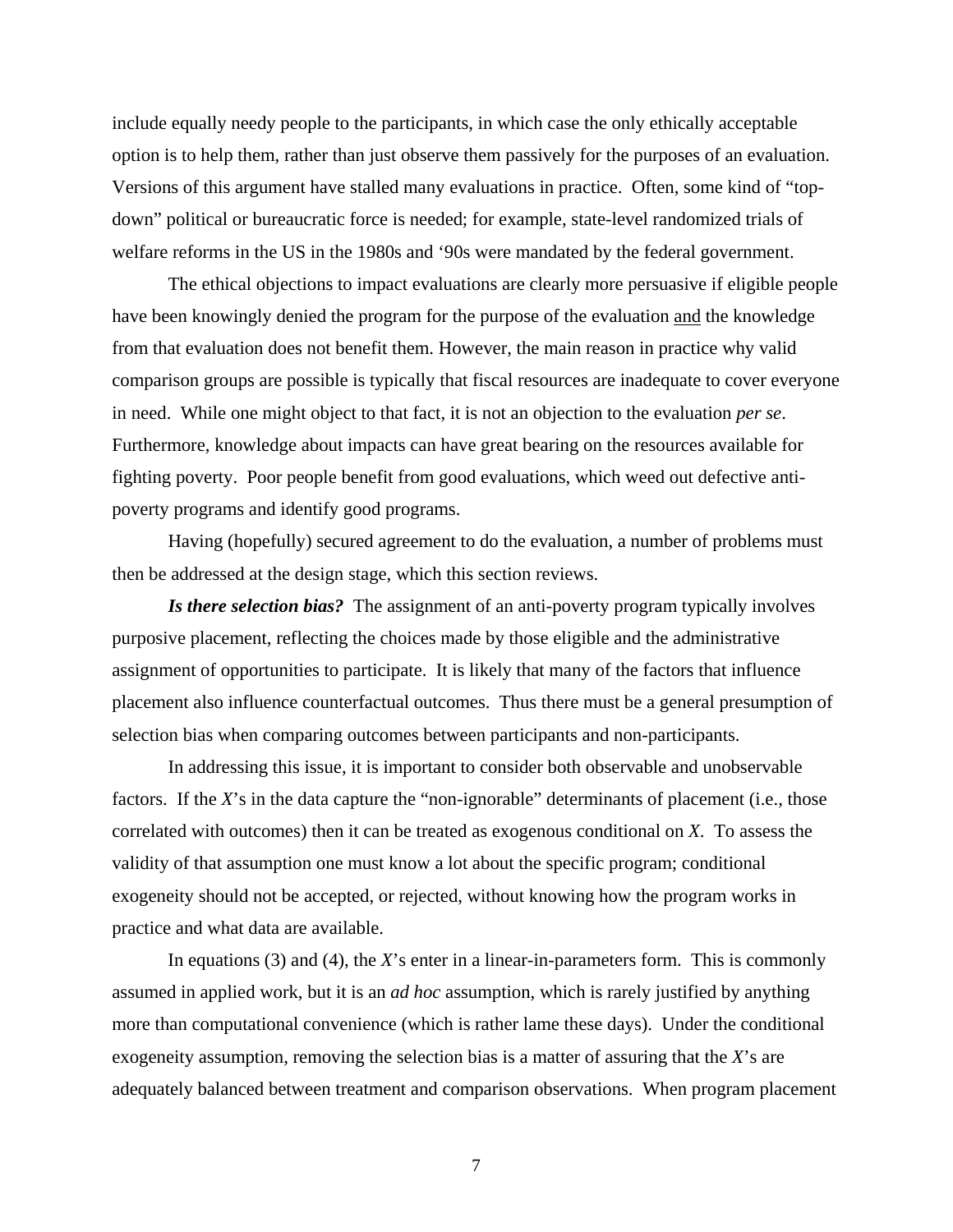is independent of outcomes given the observables (implying conditional exogeneity) then the relevant summary statistic to be balanced between the two groups is the conditional probability of participation, called the propensity score. The propensity score plays an important role in a number of NX methods, as we will see in section 5.

 The region of the propensity scores for which a valid comparison group can be found is termed the region of common support, as in Figure 1. Plainly, when this region is small it will be hard to identify the average treatment effect. This is a potentially serious problem in evaluating certain anti-poverty programs. To see why, suppose that placement is determined by a "proxymeans test" (PMT), as often used for targeting programs in developing countries. The PMT assigns a score to all potential participants as a function of observed characteristics. When strictly applied, the program is assigned if and only if a unit's score is below some critical level, as determined by the budget allocation to the scheme. (The PMT pass-score is non-decreasing in the budget under plausible conditions.) With 100% take-up, there is no value of the score for which we can observe both participants and non-participants in a sample of any size. This is an example of what is sometimes called "failure of common support" in the evaluation literature.

 This example is a rather extreme. In practice, there is usually some degree of fuzziness in the application of the PMT and incomplete coverage of those who pass the test. There is at least some overlap, but whether it is sufficient to infer impacts must be judged in each case.

 Typically, we will have to truncate the sample of non-participants to assure common support; beyond the inefficiency of collecting unnecessary data, this is not a concern. More worrying is that a non-random sub-sample of participants may have to be dropped for lack of sufficiently similar comparators. This points to a trade-off between two sources of bias. On the one hand, there is the need to assure comparability in terms of initial characteristics. On the other hand, this creates a possible sampling bias in inferences about impact, to the extent that we find that we have to drop treatment units to achieve comparability.

 All is not lost when there is too little common support to credibly infer impacts on those treated. Indeed, knowing only the local impact in a neighborhood of the cut-off point may well be sufficient. Consider the policy choice of whether to increase a program's budget by raising the "pass mark" in the PMT. In this case, we only need know the impacts in a neighborhood of the pass-mark. Section 6 further discusses "discontinuity designs" for such cases.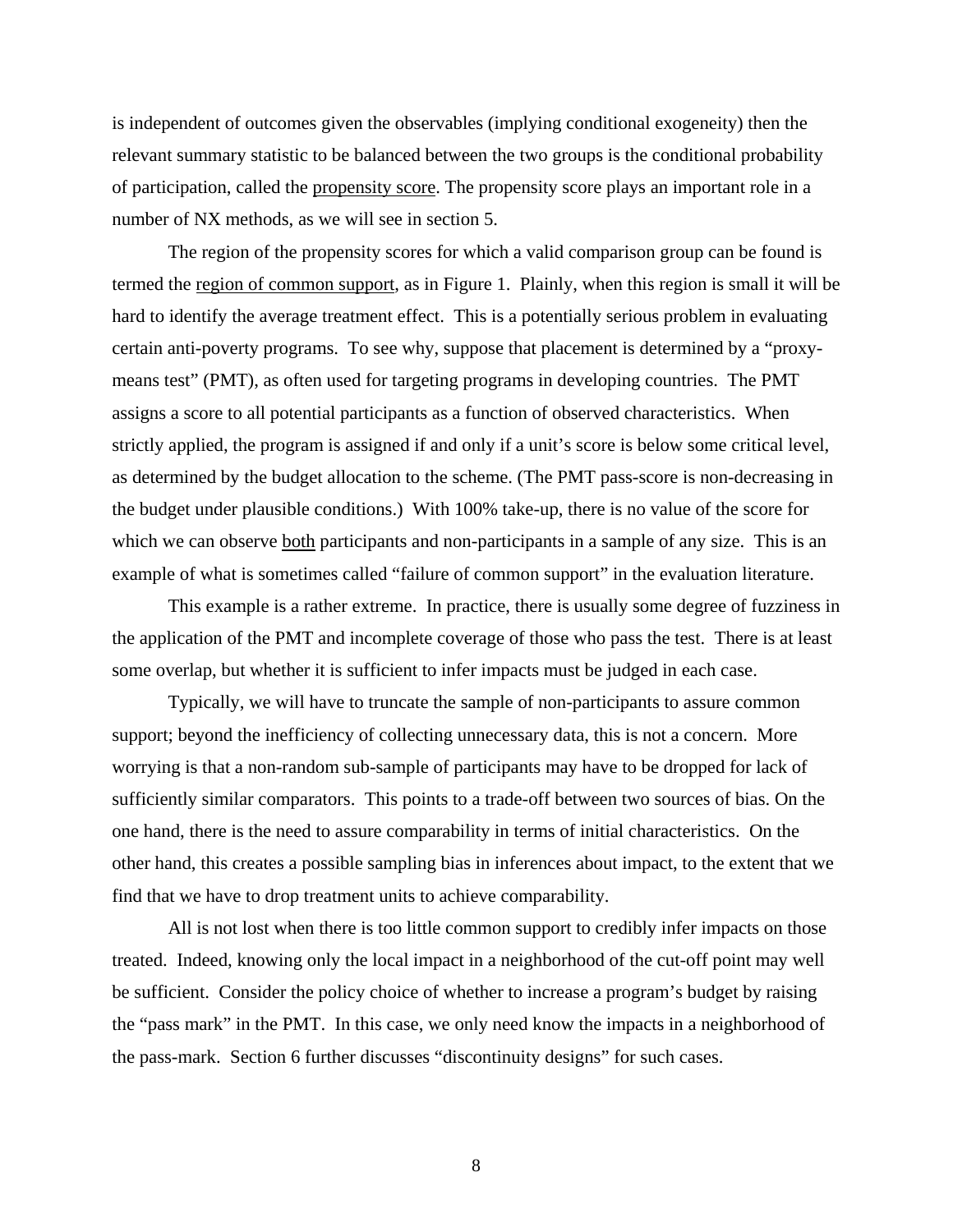So far we have focused on selection bias due to observable heterogeneity. However, it is almost never the case that the evaluator knows and measures all the relevant variables. Even controlling optimally for the *X*'s by nicely balancing their values between treatment and comparison units will leave latent non-ignorable factors — unobserved by the evaluator but known to those deciding participation. Then we cannot attribute to the program the observed *D(X)* (equation 2). The differences in conditional means could just be due to the fact that the program participants were purposely selected by a process that we do not fully observe. The impact estimator is biased in the amount given by equation (7). For example, suppose that the latent selection process discriminates against the poor, i.e.,  $E[Y^C|X,T=1] > E[Y^C|X,T=0]$ where *Y* is income relative to the poverty line. Then *D*(*X*) will overestimate the impact of the program. A latent selection process favoring the poor will have the opposite effect. In terms of the classic parametric formulation of the evaluation problem in section 2, if participants have latent attributes that yield higher outcomes than non-participants (at given *X*) then the error terms in the equation for participants (3.1) will be centered to the right relative to those for nonparticipants (3.2). The error term in (4) will not vanish in expectation and OLS will give biased and inconsistent estimates. (Again, concerns about this source of bias cannot be separated from the question as to how well we have controlled for observable heterogeneity.)

A worrying possibility for applied work is that the two types of selection biases discussed above (one due to observables, the other due to unobservables) need not have the same sign. So eliminating selection bias due to one source need not reduce the total bias, which is what we care about. I do not know of an example from practice, but this theoretical possibility does point to the need to think about the likely directions of the biases in specific contexts, drawing on other evidence or theoretical models of the choices underlying program placement.

*Is selection bias a serious concern in practice?* Lalonde (1986) and Fraker and Maynard (1987) found large biases in various NX methods when compared to randomized evaluations of a U.S. training program. (Different NX methods also gave quite different results, but that is hardly surprising since they make different assumptions.) Similarly, Glewwe et al. (2004) found that NX methods give a larger estimated impact of "flip charts" on the test scores of Kenyan school children than implied by an experiment; they argue that biases in their NX methods account for the difference. In a meta-study, Glazerman et al. (2003) review 12 replication studies of the impacts of training and employment programs on earnings; each study compared NX estimates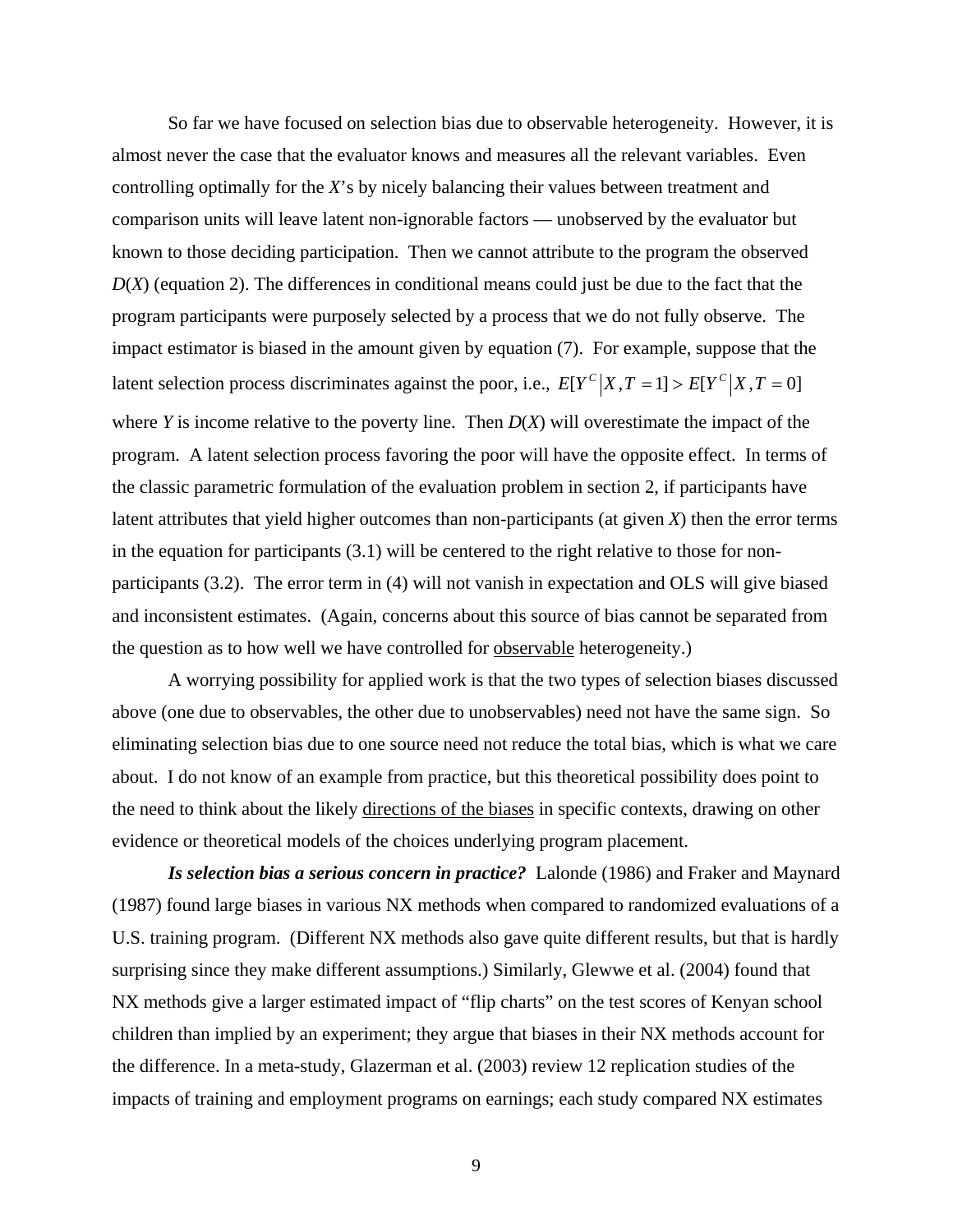of impacts with results from a social experiment on the same program. They found large discrepancies in some cases, which they interpreted as being due to biases in the NX estimates.

 Using a different approach to testing NX methods, van de Walle (2002) gives an example for rural road evaluation in which a naïve comparison of the incomes of villages that have a rural road with those that do not indicates large income gains when in fact there are none. Van de Walle used simulation methods in which the data were constructed from a model in which the true benefits were known with certainty and the roads were placed in part as a function of the average incomes of villages. Only a seemingly small weight on village income in determining road placement was enough to severely bias the mean impact estimate.

 Of course, one cannot reject NX methods in other applications on the basis of such studies; arguably the lesson is that better data and methods are needed, informed by past knowledge of how such programs work. In the presence of severe data problems it cannot be too surprising that observational studies perform poorly in correcting for selection bias. For example, in a persuasive critique of the Lalonde study, Heckman and Smith (1995) point out that (amongst other things) the data used contained too little information relevant to eligibility for the program studied, that the methods used had limited power for addressing selection bias and did not include adequate specification tests.<sup>[10](#page-9-0)</sup> Heckman and Hotz (1989) argue that suitable specification tests can reveal the problematic NX methods in the Lalonde study, and that the methods that survive their tests give results quite close to those of the social experiment.

 The 12 studies used by Glazerman et al. (2003) provided them with over 1,100 observations of paired estimates of impacts — one experimental and one NX. The authors then regressed the estimated biases on regressors describing the NX methods. They found that NX methods performed better (meaning that they came closer to the experimental result) when comparison groups were chosen carefully on the basis of observable differences (using regression, matching or a combination of the two). However, they also found that standard econometric methods for addressing selection bias due to unobservables using a control function and/or instrumental variable tended to increase the divergence between the two estimates.

 These findings warn against presuming that more ambitious and seemingly sophisticated NX methods will perform better in reducing the total bias. The literature also points to the

<u>.</u>

<span id="page-9-0"></span> $10$  Also see the discussion in Heckman et al. (1999).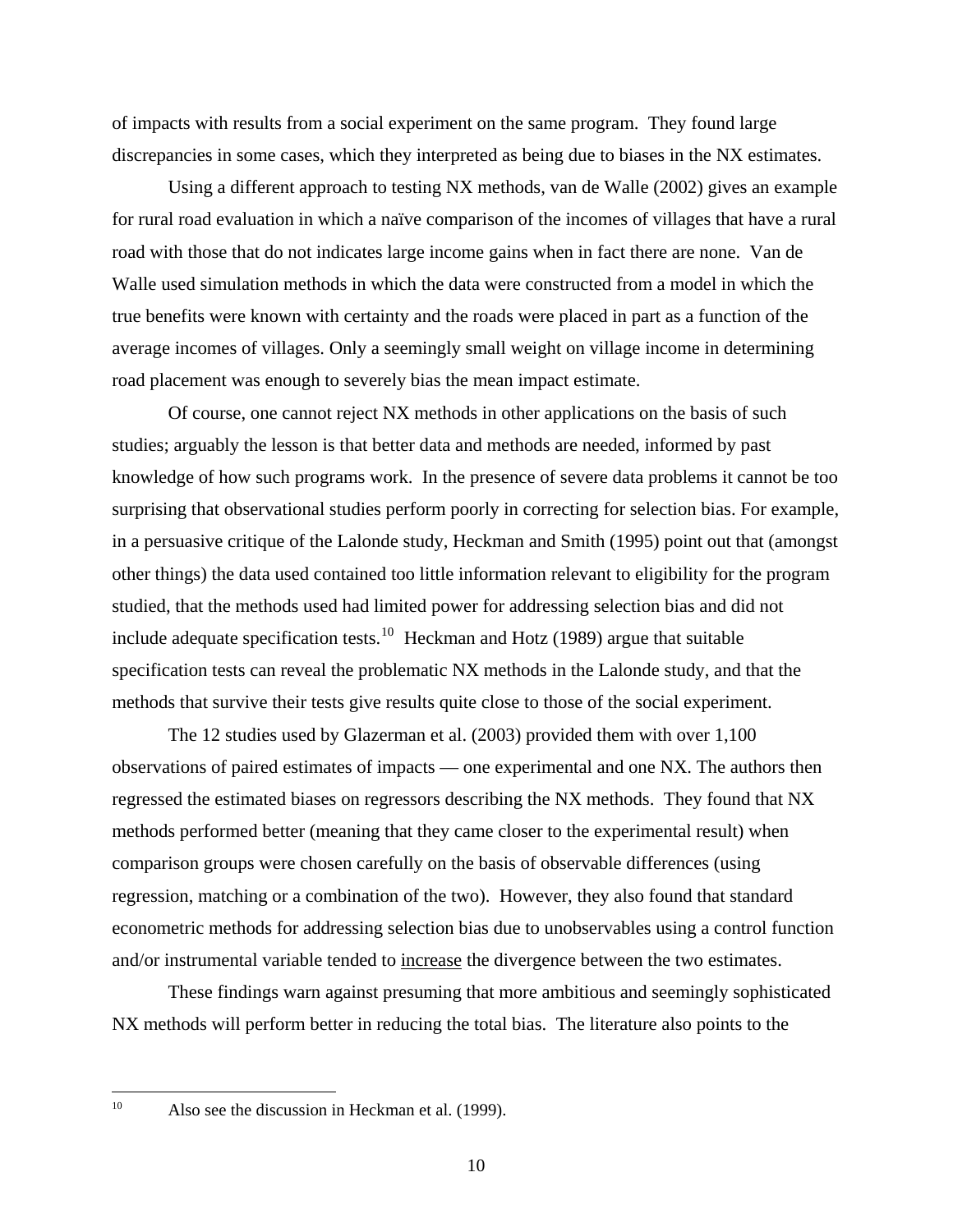importance of specification tests and critical scrutiny of the assumptions made by each estimator. This chapter will return to this point in the context of specific estimators.

*Are there hidden impacts for "non-participants"?* The classic formulation of the evaluation problem outlined in section 2 assumes no interference with the comparison units, which allows us to locate a program's impacts amongst only its direct participants. We observe the outcomes under treatment  $(Y_i^T)$  for participants  $(T_i = 1)$  and the counterfactual outcome  $(Y_i^C)$  for non-participants  $(T_i = 0)$ . The comparison group is unaffected by the program.<sup>[11](#page-10-0)</sup>

This can be a strong assumption in practice. Spillover effects to the comparison group are have been a prominent concern in evaluating large public programs, for which contamination of the control group can be hard to avoid due to the responses of markets and governments, and in drawing lessons for scaling up ("external validity") based on randomized trials (Mofitt, 2003).

 To give a rather striking example in the context of antipoverty programs in developing countries, suppose that we are evaluating a workfare program whereby the government commits to give work to anyone who wants it at a stipulated wage rate; this was the aim of the famous *Employment Guarantee Scheme* (EGS) in the Indian state of Maharashtra and in 2006 the Government of India implemented a national version of this scheme. The attractions of an EGS as a safety net stem from the fact that access to the program is universal (anyone who wants help can get it) but that all participants must work to obtain benefits and at a wage rate that is considered low in the specific context. The universality of access means that the scheme can provide effective insurance against risk. The work requirement at a low wage rate is taken by proponents to imply that the scheme will be self-targeting to the income poor.

This can be thought of as an assigned program, in that there are well-defined "participants" and "non-participants." And at first glance it might seem appropriate to collect data on both groups and compare their outcomes (after cleaning out observable heterogeneity). However, this classic evaluation design could give a severely biased result. The gains from such a program are very likely to spillover into the private labor market. If the employment guarantee is effective then the scheme will establish a firm lower bound to the entire wage distribution assuming that no able-bodied worker would accept non-EGS work at any wage rate below the EGS wage. So even if one picks the observationally perfect comparison group, one will

<span id="page-10-0"></span> $\bar{1}1$ 

Rubin (1980) dubbed it the stable unit treatment value assumption (SUTVA).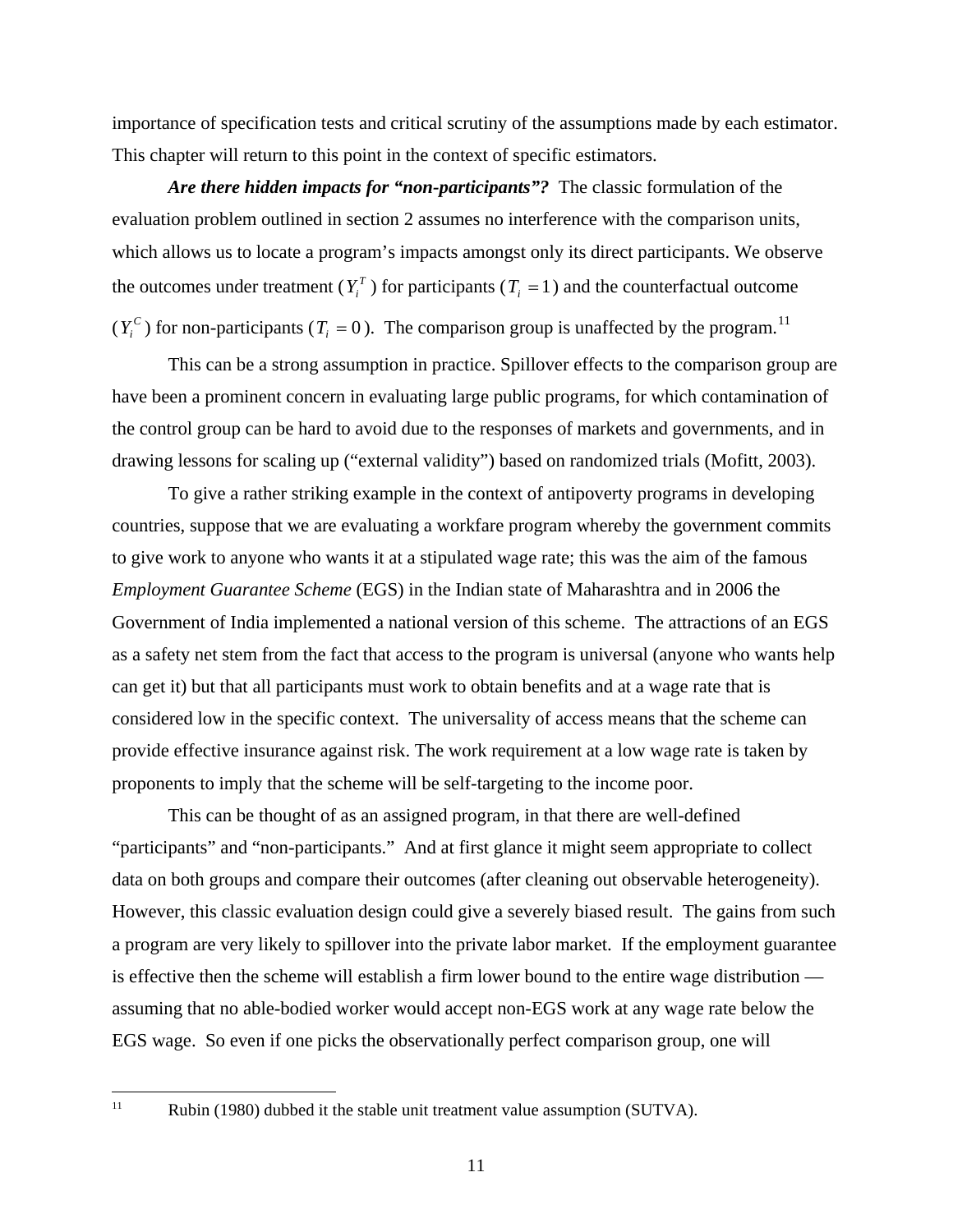conclude that the scheme has no impact, since wages will be the same for participants and nonparticipants. But that would entirely miss the impact, which could be large for both groups.

To give another example, in assessing treatments for intestinal worms in children, Miguel and Kremer (2004) argue that a randomized design, in which some children are treated and some are retained as controls, would seriously underestimate the gains from treatment by ignoring the externalities between treated and "control" children. The design for the authors' own experiment neatly avoided this problem by using mass treatment at the school level instead of individual treatment (using control schools at sufficient distance from treatment schools).

Spillover effects can also arise from the behavior of governments. Indeed, whether the resources made available actually financed the identified project is often unclear. To some degree, all external aid is fungible. Yes, it can be verified in supervision that the proposed subproject was actually completed, but one cannot rule out the possibility that it would have been done under the counterfactual and that there is some other (infra-marginal) expenditure that is actually being financed by the external aid. Similarly, there is no way of ruling out the possibility that non-project villages benefited through a re-assignment of public spending by local authorities, thus lowering the measured impact of program participation.

This problem is studied by van de Walle and Mu (2006) in the context of a World Bank financed rural-roads project in Vietnam. Relative to the original plans, the project had only modest impact on its immediate objective, namely to rehabilitate existing roads. This stemmed in part from the fungibility of aid, although it turns out that there was a "flypaper effect" in that the aid stuck to the roads sector as a whole. Chen et al. (2006) also find evidence of a "geographic flypaper effect" for a poor-area development project in China.

*How are outcomes for the poor to be measured?* For anti-poverty programs the objective is typically defined in terms of household income or expenditure normalized by a household-specific poverty line (reflecting differences in the prices faced and in household size and composition). If we want to know the program's impact on poverty then we can set  $Y=1$  for the "poor" versus  $Y=0$  for the "non-poor."<sup>[12](#page-11-0)</sup> That assessment will typically be based on a set of poverty lines, which aim to give the minimum income necessary for unit *i* to achieve a given reference utility, interpretable as the minimum "standard of living" needed to be judged non-

<span id="page-11-0"></span> $12<sup>12</sup>$ 12 Collapsing the information on living standards into a binary variable need not be the most efficient approach to measuring impacts on poverty; we return to this point.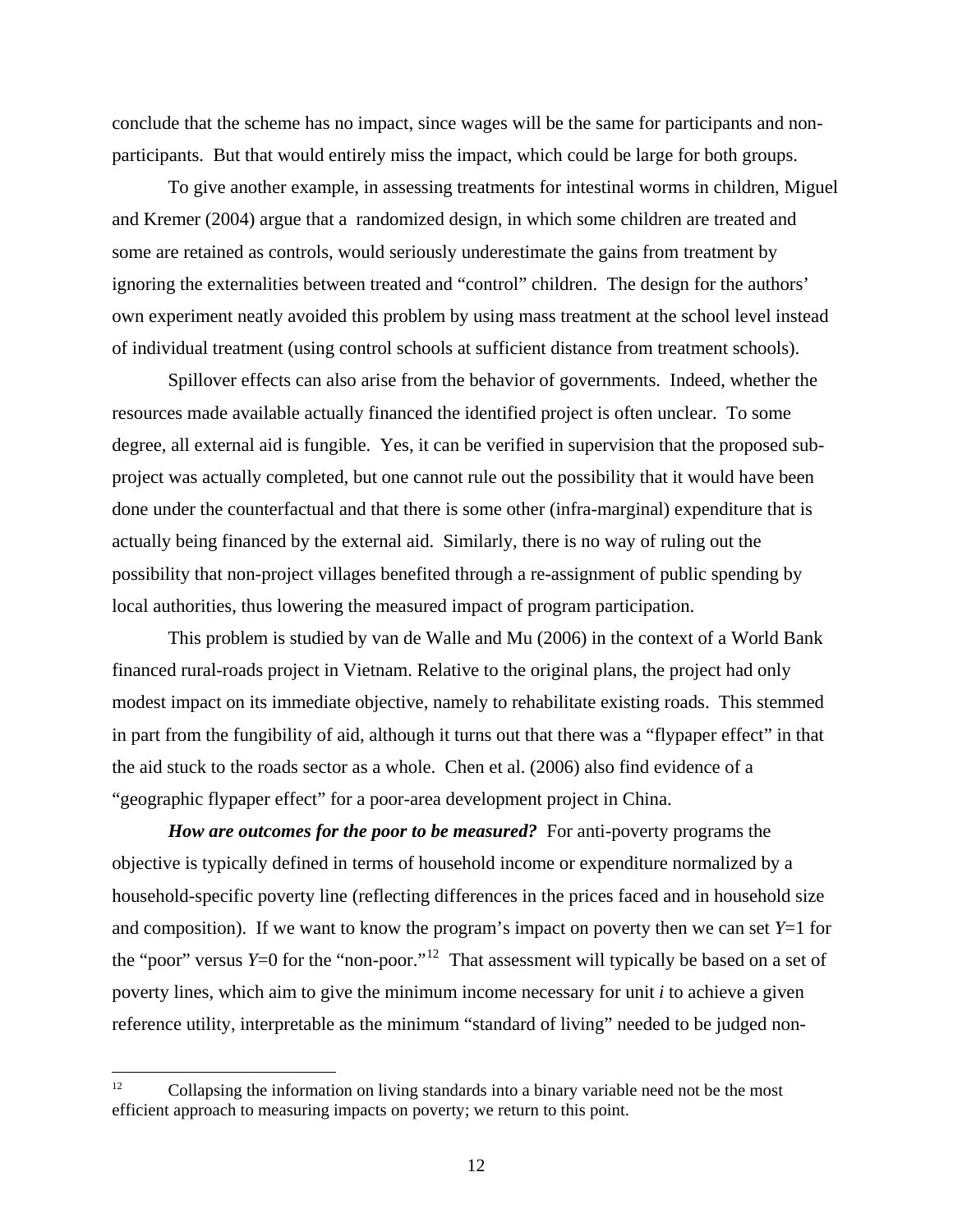poor. The normative reference utility level is typically anchored to the ability to achieve certain functionings, such as being adequately nourished, clothed and housed for normal physical activity and participation in society.<sup>[13](#page-12-0)</sup>

With this interpretation of the outcome variable, *ATE* and *TT* give the program's impacts on the headcount index of poverty (% below the poverty line). By repeating the impact calculations for multiple "poverty lines" one can then trace out the impact on the cumulative distribution of income. Higher order poverty measures (that penalize inequality amongst the poor) can also be accommodated as long as they are members of the (broad) class of additive measures, by which the aggregate poverty measure can be written as the population-weighed mean of all individual poverty measures in that population.<sup>[14](#page-12-1)</sup>

However, focusing on poverty impacts does not imply that we should use the constructed binary variable as the dependent variable (in regression equations such as (4) or (5), or nonlinear specifications such as a probit model). That entails an unnecessary loss of information relevant to explaining why some people are poor and others are not. Rather than collapsing the continuous welfare indicator (as given by income or expenditure normalized by the poverty line) into a binary variable at the outset it is probably better to exploit all the information available on the continuous variable, drawing out implications for poverty after the main analysis.<sup>[15](#page-12-2)</sup>

*What data are required?* When embarking on any impact evaluation, it is obviously important to know the programs' objectives. More than one outcome indicator will often be identified. Consider, for example, a scheme that makes transfers targeted to poor families conditional on parents making human resource investments in their children.<sup>[16](#page-12-3)</sup> The relevant outcomes comprise a measure of current poverty and measures of child schooling and health status, interpretable as indicators of future poverty.

<span id="page-12-0"></span> $13$ Note that the poverty lines will (in general) vary by location and according to the size and demographic composition of the household, and possibly other factors. On the theory and methods of setting poverty lines see Ravallion (2006).<br><sup>14</sup> See Atkinson (1987) on the general form of these measures and examples in the literature.<br><sup>15</sup> I have beed it examples a number of times that transforming the eutresse measu

<span id="page-12-2"></span><span id="page-12-1"></span><sup>15</sup> I have heard it argued a number of times that transforming the outcome measure into the binary variable and then using a logit or probit allows for a different model determining the living standards of the poor versus non-poor. This is not correct, since the underlying model in terms of the latent continuous variable is the same. Logit and probit are only appropriate estimators for that model if the continuous variable is unobserved, which is not the case here.

<span id="page-12-3"></span>The earliest program of this sort in a developing country appears to have been the *Food-for-Education* program (now called *Cash-for-Education*) introduced by the Government of Bangladesh in 1993. A famous example of this type of program is the *Program for Education, Health and Nutrition*  (*PROGRESA*) (now called *Opportunidadas*) introduced by the Government of Mexico in 1997.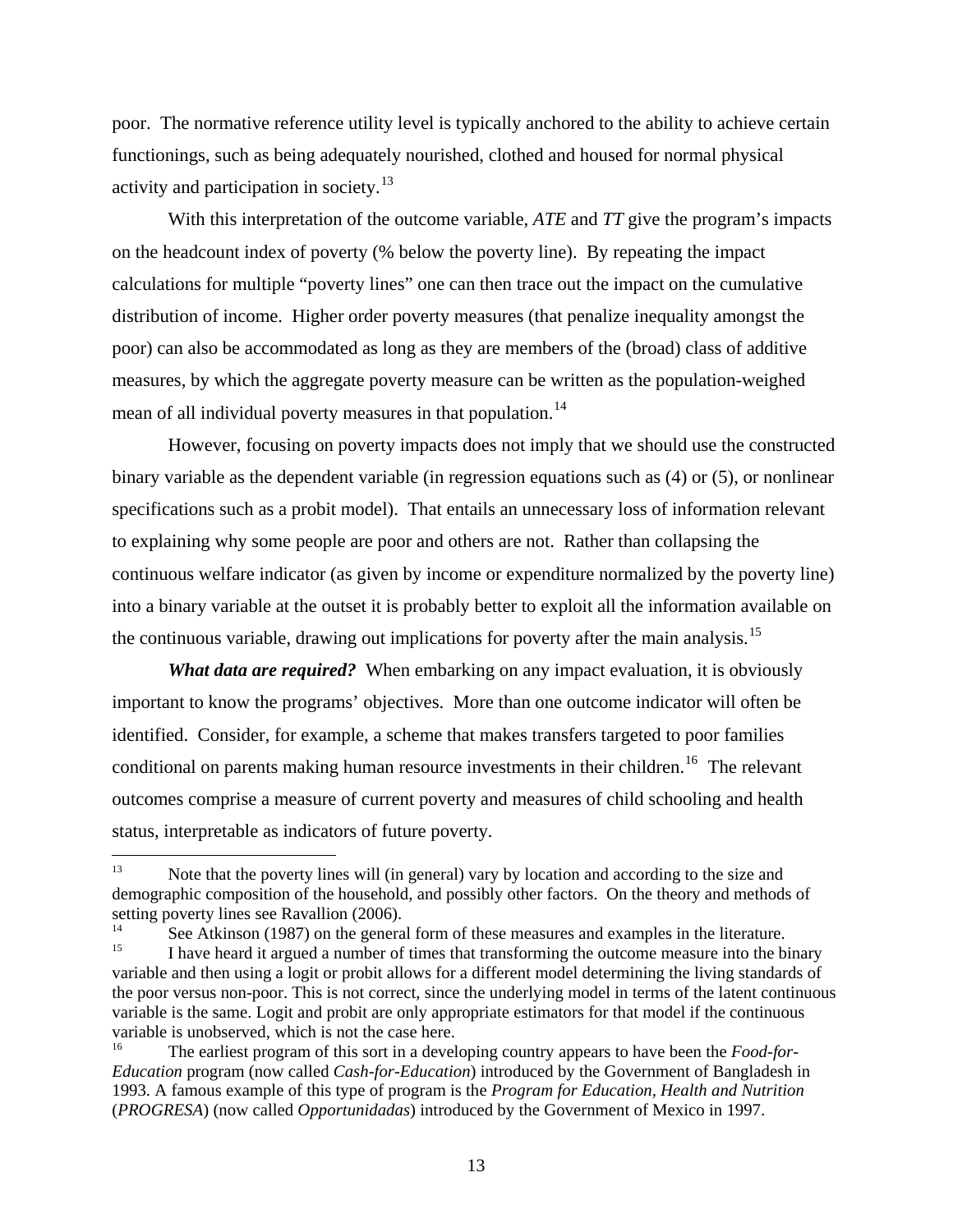It is also important to know the salient administrative/institutional details of the program. For NX evaluations, such information is key to designing a survey that collects the right data to control for the selection process. Knowledge of the program's context and design features can also help in dealing with selection on unobservables, since it can sometimes generate plausible identifying restrictions, as discussed further in sections 6 and 8.

The data on outcomes and their determinants, including program participation, typically come from sample surveys. The observation unit could be the individual, household, geographic area or facility (school or health clinic) depending on the type of program. Clearly the data collection must span the time period over which impacts are expected. The sample design is invariably important to both the precision of the impact estimates and how much can be learnt from the survey data about the determinants of impacts. Section 9 returns to this point.

Survey data can often be supplemented with useful other data on the program (such as from the project monitoring data base) or setting (such as from geographic data bases).<sup>[17](#page-13-0)</sup> Integrating multiple data sources (such by unified geographic codes) can be highly desirable.

An important concern is the comparability of the data on participants and nonparticipants. Differences in survey design can entail differences in outcome measures. Heckman et al. (1999, Section 5.33) show how differences in data sources and data processing assumptions can make large differences in the results obtained for evaluating US training programs. Diaz and Handa (2004) come to a similar conclusion with respect to Mexico's *PROGRESA* program; they find that differences in the survey instrument generate significant biases in a propensity-score matching estimator (discussed further in section 5), although good approximations to the experimental results are achieved using the same survey instrument.

There are concerns about how well surveys measure the outcomes typically used in evaluating anti-poverty programs. Survey-based consumption and income aggregates for nationally representative samples typically do not match the aggregates obtained from national accounts (NA). This is to be expected for GDP, which includes non-household sources of domestic absorption. Possibly more surprising are the discrepancies found with both the levels and growth rates of private consumption in the NA aggregates (Ravallion. 2003b).<sup>[18](#page-14-0)</sup> Yet here

 $\overline{a}$ 

<sup>&</sup>lt;sup>17</sup> For excellent overviews of the generic issues in the collection and analysis of household survey data in developing countries see Deaton (1997).

<span id="page-13-0"></span><sup>&</sup>lt;sup>18</sup> The extent of the discrepancy depends crucially on the type of survey (notably whether it collects consumption expenditures or incomes) and the region; see Ravallion (2003b).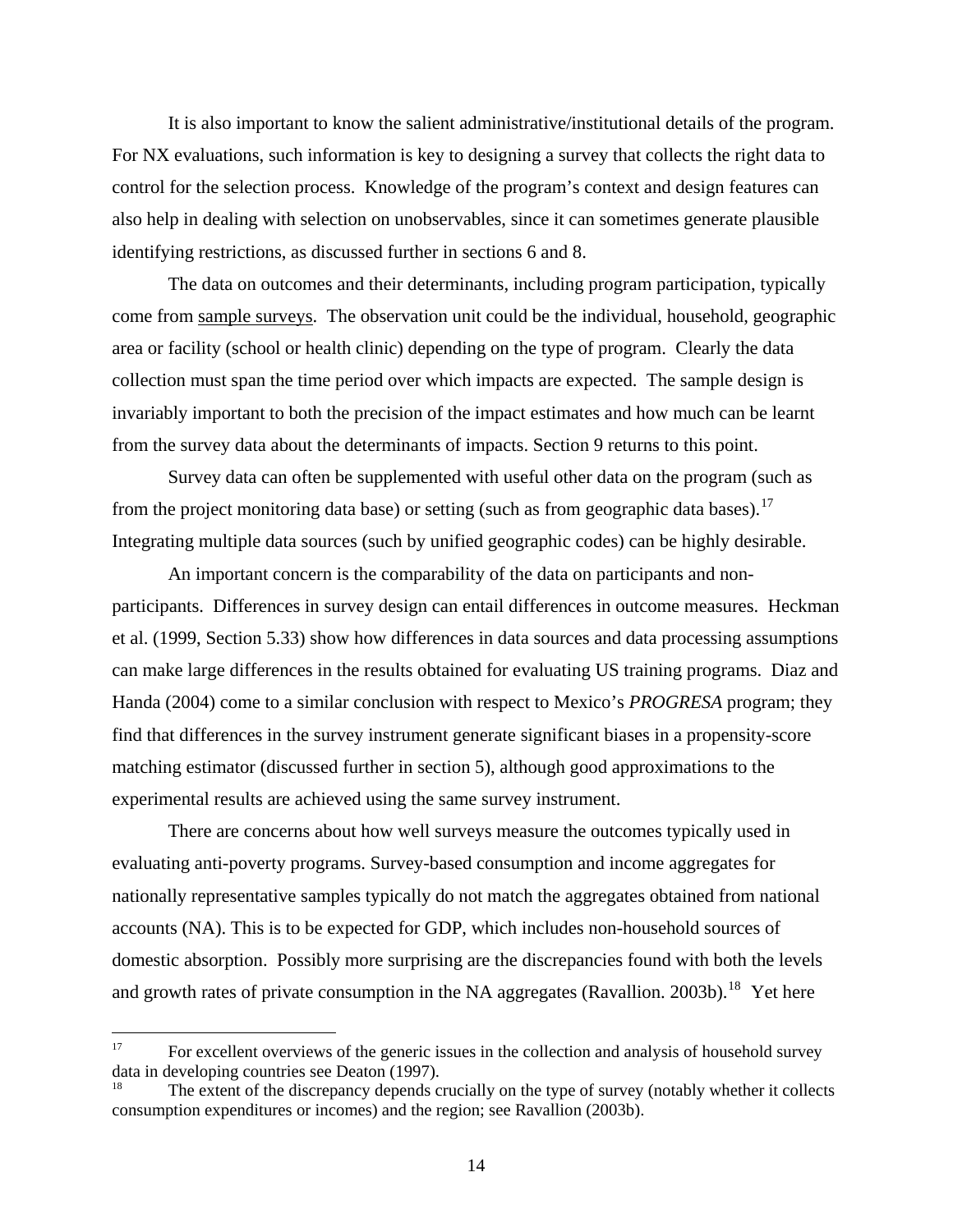too it should be noted that (as measured in practice) private consumption in the NA includes sizeable and rapidly growing components that are typically missing from surveys (Deaton, 2005). However, aside from differences in what is being measured, surveys encounter problems of under-reporting (particularly for incomes; the problem appears to be less serious for consumptions) and selective non-response (whereby the rich are less likely to respond).<sup>[19](#page-14-1)</sup>

Survey measurement errors can to some extent be dealt with by the same methods used for addressing selection bias. For example, if the measurement problem affects the outcomes for treatment and comparison units identically (and additively) and is uncorrelated with the control variables then it will not be a problem for estimating *ATE*. This again points to the importance of the controls. But even if there are obvious omitted variables correlated with the measurement error, more reliable estimates may be possible using the double-difference estimators discussed further in section 7. This still requires that the measurement problem can be treated as a common (additive) error component, affecting measured outcomes for treatment and comparison units identically. These may, however, be overly strong assumptions in some applications.

It is sometimes desirable to collect panel data (also called longitudinal data), in which both participants and non-participants are surveyed repeatedly over time, spanning a period of expansion in program coverage and over which impacts are expected. Panel data raise new problems, including respondent attrition (another form of selection bias). Some of the methods described in section 7 do not strictly require panel data, but only observations of both outcomes and treatment status over multiple time periods, but not necessarily for the same observation units; these methods are thus more robust to the problems in collecting panel data.

As the above comments suggest, NX evaluations can be data demanding as well as methodologically difficult. One might be tempted to rely instead on "short cuts" including less formal, unstructured, interviews with participants. The problem in practice is that it is quite difficult to ask counter-factual questions in interviews or focus groups; try asking someone participating in a program: "what would you be doing now if this program did not exist?" Talking to participants (and non-participants) can be a valuable complement to quantitative surveys data, but it is unlikely to provide a credible impact evaluation on its own.

<span id="page-14-1"></span><span id="page-14-0"></span> $19$ 19 On the implications of such selective survey compliance for measures of poverty and inequality and some evidence (for the US) see Korinek et al. (2006).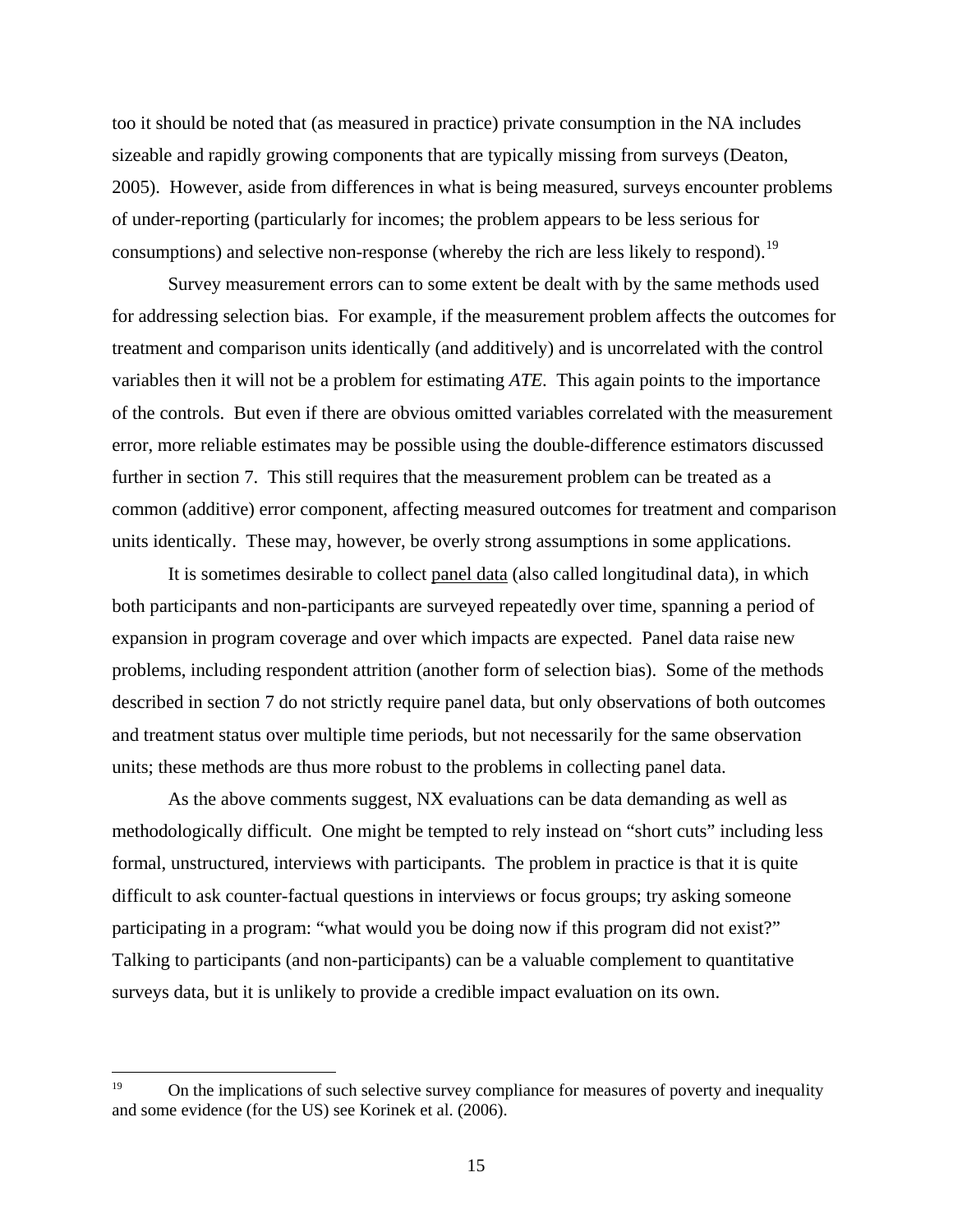Sometimes it is also possible to obtain sufficiently accurate information on the past outcomes and program participation using respondent recall, although this can become quite unreliable, particularly over relatively long periods, depending on the variable and whether there are important memory "markers." Chen et al. (2006) demonstrate that 10-year recall by survey respondents in an impact evaluation is heavily biased toward more recent events.

# **4. Social experiments**

 $\overline{a}$ 

A social experiment aims to randomize placement, such that all units (within some welldefined set) have the same chance *ex-ante* of receiving the program. Unconditional randomization is virtually inconceivable for anti-poverty programs, which policy makers are generally keen to target on the basis of observed characteristics, such as households with many dependents living in poor areas. However, it is sometimes feasible a program assignment that is partially randomized, conditional on some observed variables, *X*. The key implication for the evaluation is that all other (observed or unobserved) attributes prior to the intervention are then independent of whether or not a unit actually receives the program. By implication,  $B^{TT}(X) = 0$ , and so the observed *ex-post* difference in mean outcomes between the treatment and control groups is attributable to the program.<sup>[20](#page-15-0)</sup> In terms of the parametric formulation of the evaluation problem in section 2, randomization guarantees that there is no sample selection bias in estimating (3.1) and (3.2) or (equivalently) that the error term in equation (4) is orthogonal to all regressors. The non-participants are then a valid control group for identifying the counterfactual, and mean impact is consistently estimated (nonparametrically) by the difference between the sample means of the observed values of  $Y_i^T$  and  $Y_i^C$  at given values of  $X_i$ .

*Issues with social experiments:* There has been much debate about whether randomization is the ideal method in practice.<sup>[21](#page-15-1)</sup> Social experiments have often raised ethical objections and generated political sensitivities, particularly for governmental programs. (It is easier to do social experiments with NGOs, though for small interventions.) There is a perception that social experiments treat people like "guinea pigs," deliberately denying program access for some of those who need it (to form the control group) in favor of some who don't

<span id="page-15-0"></span><sup>&</sup>lt;sup>20</sup> However, the simple difference in means is not necessarily the most efficient estimator; see Hirano et al. (2003).

<span id="page-15-1"></span><sup>&</sup>lt;sup>21</sup> On the arguments for and against social experiments see (*inter alia*) Heckman and Smith (1995), Burtless (1995), Moffitt (2003) and Keane (2006).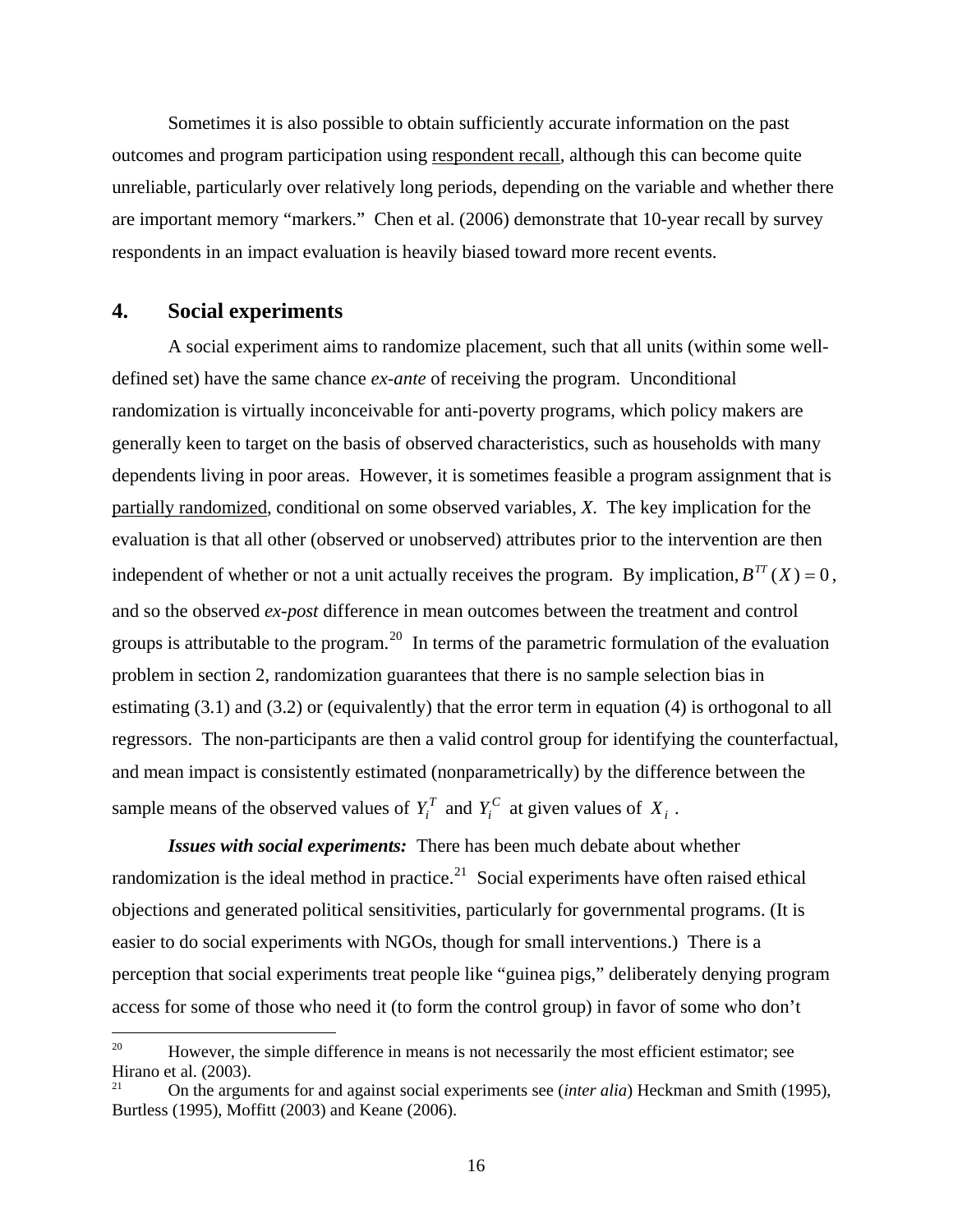(since a random assignment undoubtedly picks up some people who would not normally participate). In the case of anti-poverty programs, one ends up assessing impacts for types of people for whom the program is not intended and/or denying the program to poor people who need it — in both cases running counter to the aim of fighting poverty.

These ethical and political concerns have stalled experiments or undermined their continued implementation. This appears to be why randomized trials for welfare reforms went out of favor with state governments in the US after the mid-1990s (Mofitt, 2003) and why subsequent evaluations of Mexico's *PROGRESA* program have turned to NX methods.

Are these legitimate concerns? As noted in section 3, the evaluation itself is rarely the reason for incomplete coverage of the poor in an anti-poverty program; rather it is that too few resources are available. When there are poor people who can't get on the program given the resources available, it has been argued that the ethical concerns favor social experiments; by this view, the fairest solution to rationing is to assign the program randomly, so that everyone has an equal opportunity of getting the limited resources available.<sup>[22](#page-16-0)</sup>

However, it is hard to appreciate the "fairness" of an anti-poverty program that ignores available information on differences in the extent of deprivation. A key, but poorly understood, issue is what constitutes the "available information." As already noted, social experiments typically assign participation conditional on certain observables. But the things that are observable to the evaluator are generally a subset of those available to key stakeholders. The ethical concerns with experiments persist when it is known to at least some observers that the program is being withheld from those who clearly need it, and given to those who do not.

Other concerns have been raised about social experiments. Internal validity can be questionable when there is selective compliance with the theoretical randomized assignment. People are (typically) free agents. They do not have to comply with the evaluator's assignment. And their choices will undoubtedly be influenced by latent factors determining the returns to participation.<sup>[23](#page-16-1)</sup> The extent of this problem depends on the specific program and setting; selective compliance is more likely for a training program (say) than a cash transfer program.

 $22$ From the description of the Newman et al. (2003) study it appears that this is how randomization was defended to the relevant authorities in their case.

<span id="page-16-1"></span><span id="page-16-0"></span>The fact that people can select out of the randomized assignment goes some way toward alleviating the aforementioned ethical concerns about social experiments. But selective compliance clouds inferences about impact.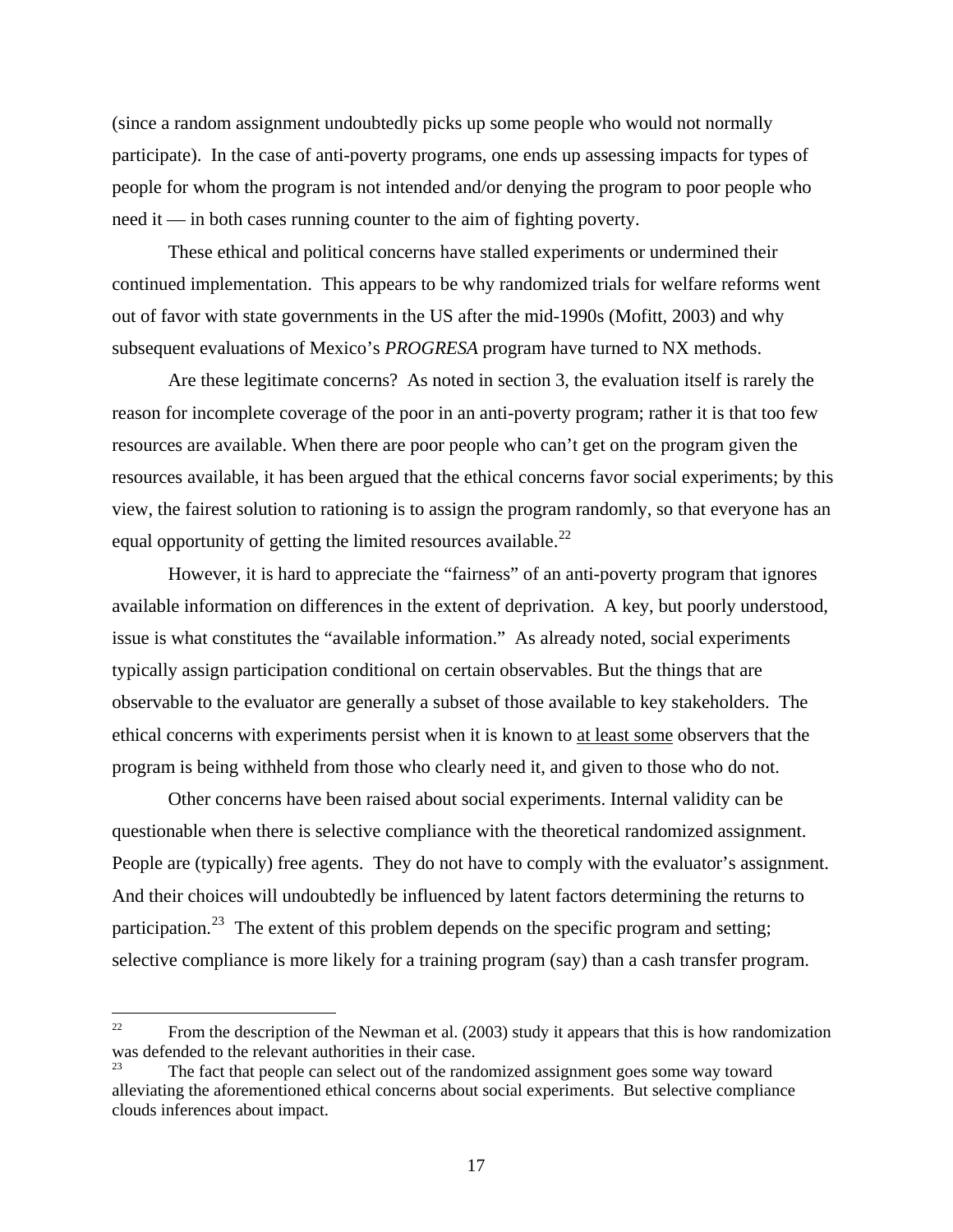Sections 7 and 8 will return to this issue and discuss how NX methods can help address the problem.

The generic point is that the identification of impacts using social experiments is rarely "assumption-free." It is important to make explicit all the assumptions that are required, including about behavioral responses to the experiment; see, for example, the interesting discussion in Keane (2006) comparing experiments with structural modeling.

 Recall that the responses of third parties can generate confounding spillovers (section 3). A higher level of government might adjust its own spending, counteracting the assignment. This is a potential problem whether the program is randomized or not, but it may well be a bigger problem for randomized evaluations. The higher level of government may not feel the need to compensate units that did not get the program when this was based on credible and observable factors that are agreed to be relevant. On the other hand, the authorities may feel obliged to compensate for the "bad luck" of units being assigned randomly to a control group. Randomization can induce spillovers that do not happen with selection on observables.

 This is an instance of a more general and fundamental problem with randomized designs for anti-poverty programs, namely that the very process of randomization can alter the way a program works in practice. There may well be systematic differences between the characteristics of people normally attracted to a program and those randomly assigned the program from the same population. (This is sometimes called "randomization bias.") Heckman and Smith (1995) discuss an example from the evaluation of the JTPA, whereby substantial changes in the program's recruiting procedures were required to form the control group. The evaluated pilot program is not then the same as the program that gets implemented — casting doubt on the validity of the inferences drawn from the evaluation.

 The JTPA illustrates a further potential problem, namely that institutional or political factors may delay the randomized assignment. This promotes selective attrition and adds to the cost, as more is spent on applicants who end up in the control group (Heckman and Smith, 1995).

 A further critique points out that, even with randomized assignment, we only know mean outcomes for the counterfactual, so we cannot infer the joint distribution of outcomes as would be required to say something about (for example) the proportion of gainers versus losers amongst those receiving a program (Heckman and Smith, 1995). Section 9 returns to this topic.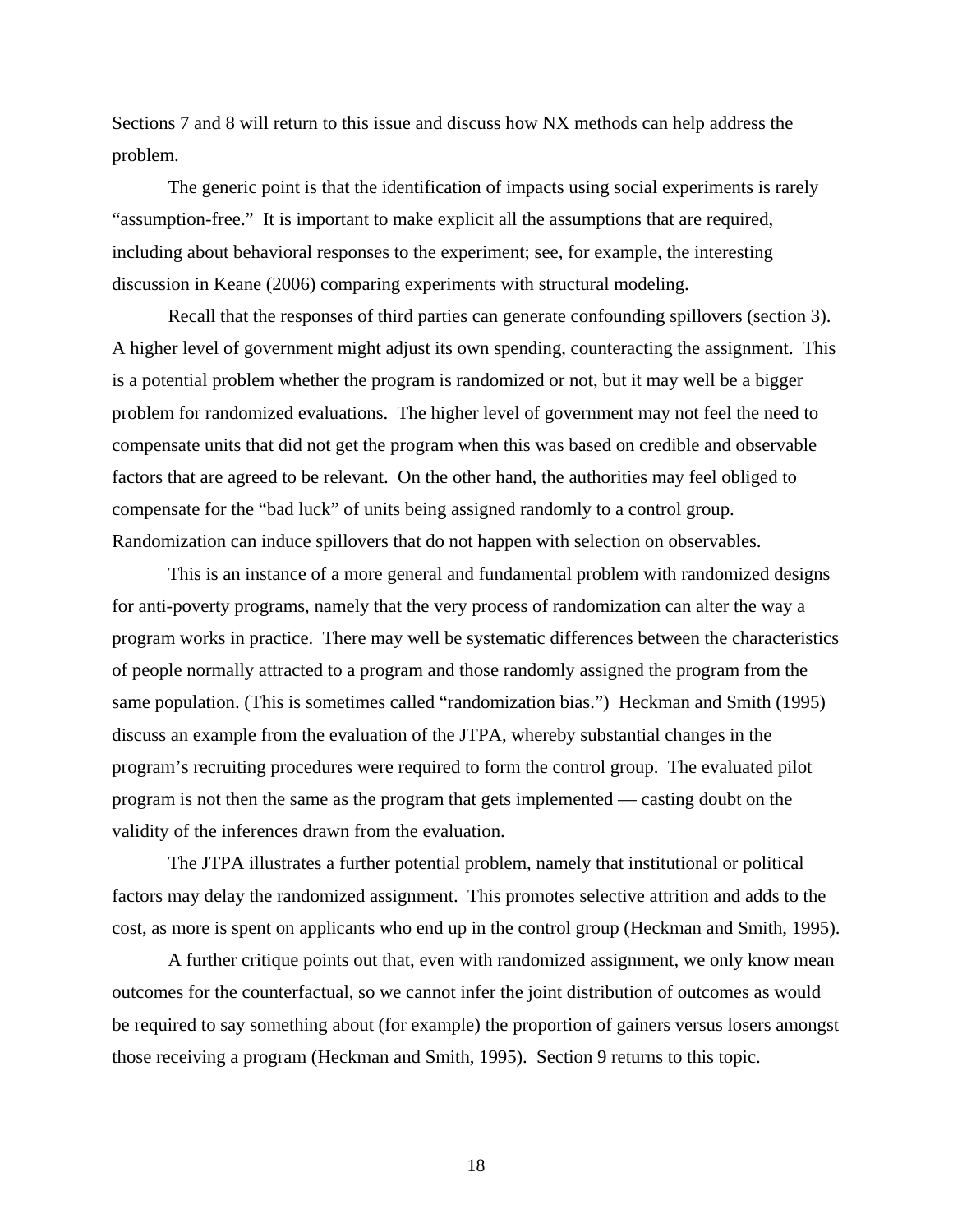*Examples:* Randomized trials for welfare programs and reforms were common in the US in the 1980s and early 1990s and much has been learnt from such trials (Moffitt, 2003). In the case of active labor market programs, two examples are the Job Training Partnership Act (JTPA) (see, for example, Heckman et al., 1997b), and the US National Supported Work Demonstration (studied by Lalonde, 1986, and Dehejia and Wahba, 1999). For targeted wage subsidy programs in the US, randomized evaluations have been studied by Burtless (1985), Woodbury and Spiegelman (1987) and Dubin and Rivers (1993).

Another (rather different) example is the Moving to Opportunity (MTO) experiment, in which randomly chosen public-housing occupants in poor inner-city areas of five US cities were offered vouchers for buying housing elsewhere (Katz et al., 2001; Moffitt, 2001). This was motivated by the hypothesis that attributes of the area of residence matter to individual prospects of escaping poverty. The randomized assignment of MTO vouchers helps address some long-standing concerns about past NX tests for neighborhood effects (Manski, 1993).<sup>[24](#page-18-0)</sup>

There have also been a number of social experiments in developing countries. A wellknown example is Mexico's *PROGRESA* program, which provided cash transfers targeted to poor families conditional on their children attending school and obtaining health care and nutrition supplementation. The longevity of this program (surviving changes of government) and its influence in the development community clearly stem in part from the substantial, and public, effort that went into its evaluation. One third of the sampled communities deemed eligible for the program were chosen randomly to form a control group that did not get the program for an initial period during which the other two-thirds received the program. Public access to the evaluation data has facilitated a number of valuable studies, indicating significant gains to health (Gertler, 2004), schooling (Schultz, 2004; Behrman et al., 2002) and food consumption (Hoddinott and Skoufias, 2004). A comprehensive overview of the design, implementation and results of the *PROGRESA* evaluation can be found in Skoufias (2005).

In another example for a developing country, Newman et al. (2002) were able to randomize eligibility to a World Bank supported social fund for a region of Bolivia. The fundsupported investments in education were found to have had significant impacts on school infrastructure but not on education outcomes within the evaluation period.

<span id="page-18-0"></span> $\overline{24}$ Note that the design of the MTO experiment does not identify neighborhood effects at the origin, given that attributes of the destination also matter to outcomes (Moffitt, 2001).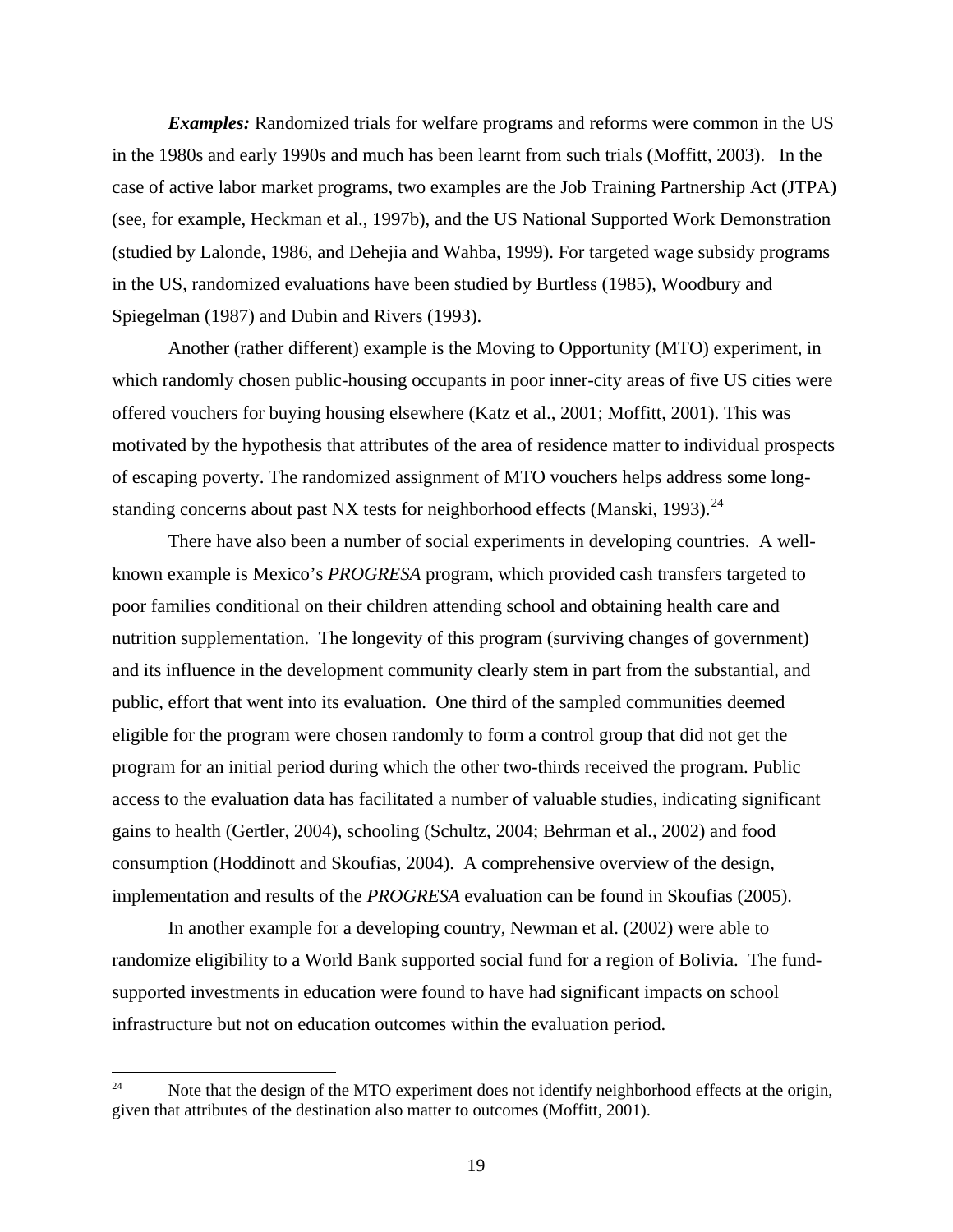Randomization was also used by Angrist et al. ( 2002) to evaluate a Colombian program that allocated schooling vouchers by a lottery. Three years later, the lottery winners had significantly lower incidence of grade repetition and higher test scores.

Another example is Argentina's *Proempleo* experiment (Galasso et al., 2004). This was a randomized evaluation of a pilot wage subsidy and training program for assisting workfare participants in Argentina to find regular, private-sector jobs. Eighteen months later, recipients of the voucher for a wage subsidy had a higher probability of employment than the control group. (We will return later in this chapter to examine some lessons from this evaluation more closely.)

 It has been argued that the World Bank should make greater use of social experiments. While the Bank has supported a number of experiments (including most of the examples for developing countries above), that is not so of the Bank's Operations Evaluation Department (the semi-independent unit for the *ex-post* evaluation of its own lending operations). In the 78 evaluations by OED surveyed by Kapoor (2002), only one used randomization;<sup>[25](#page-19-0)</sup> indeed, only 21 used any form of counterfactual analysis. Cook (2001) and Duflo and Kremer (2005) have advocated that OED should do many more social experiments.<sup>[26](#page-19-1)</sup> Before accepting that advice one should be aware of some of the concerns raised by experiments.

A well-crafted social experiment will eliminate selection bias, but that leaves many other concerns about both their internal and external validity. The rest of this chapter turns to the main nonexperimental methods found in practice.

## **5. Propensity-score methods**

As section 3 emphasized, selection bias is to be expected in comparing a random sample from the population of participants with a random sample of non-participants (as in estimating *D(X)* in equation 2). There must be a general presumption that such comparisons misinform policy. How much so is an empirical question. On *a priori* grounds it is worrying that many NX evaluations in practice provide too little information to assess whether the "comparison group" is likely to be sufficiently similar to the participants in the absence of the intervention.

<span id="page-19-0"></span><sup>&</sup>lt;sup>25</sup> From Kapoor's description it is not clear that even this evaluation was a genuine experiment.

<span id="page-19-1"></span><sup>26</sup> OED only assesses Bank projects after they are completed, which makes it hard to do proper impact evaluations. Note that other units in the Bank that do evaluations besides OED, including in the research department invariably use counterfactual analysis and sometimes randomization.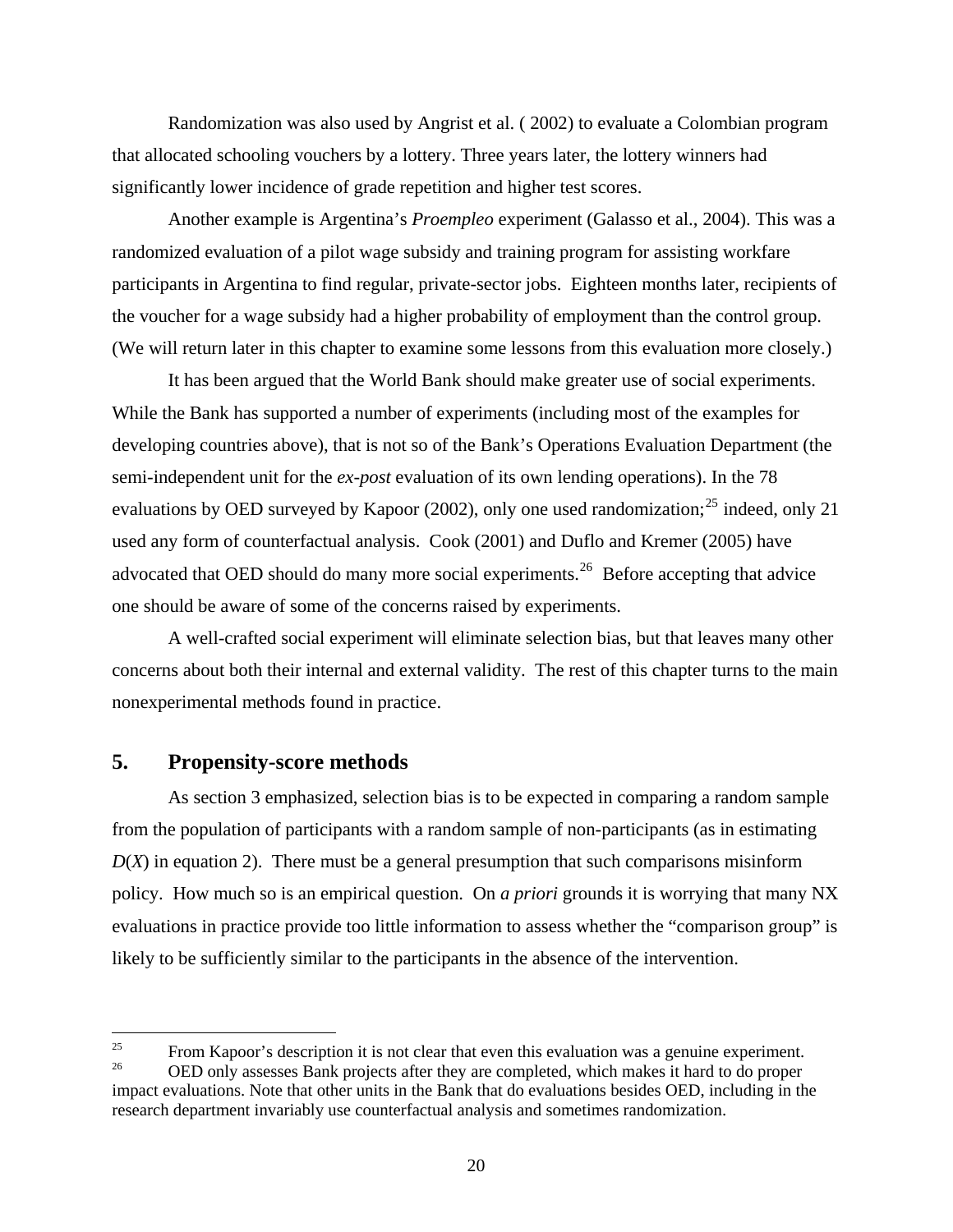In trying to find a comparison group it is natural to search for non-participants with similar pre-intervention characteristics to the participants. However, there are potentially many characteristics that one might use to match. How should they be weighted in choosing the comparison group? This section begins by reviewing the theory and practice of matching using propensity scores and then turns to other uses of propensity scores in evaluation.

*Propensity-score matching*: This method aims to select comparators according to their propensity scores, as given by  $P(Z) = Pr(T = 1|Z)$  ( $0 < P(Z) < 1$ ), where *Z* is a vector of pre-exposure control variables (which can include pre-treatment values of the outcome indicator).<sup>[27](#page-20-0)</sup> The values taken by *Z* are assumed to be unaffected by whether unit *i* actually receives the program. PSM uses *P*(*Z*) (or a monotone function of *P*(*Z*)) to select comparison units. An important paper by Rosenbaum and Rubin (1983) showed that if outcomes are independent of participation given *Z*, then outcomes are also independent of participation given  $P(Z_i)$ .<sup>[28](#page-20-1)</sup> The independence condition implies conditional exogeneity of placement ( $B^{TT}(X) = 0$ ), so that the (unobserved)  $E(Y^c | X, T = 1)$  can be replaced by the (observed)  $E(Y^c | X, T = 0)$ . Thus, as in a social experiment, *TT* is non-parametrically identified by the difference in the sample mean outcomes between treated units and the matched comparison group  $(D(X))$ . Under the independence assumption, exact matching on *P*(*Z*) eliminates selection bias, although it is not necessarily the most efficient impact estimator (Hahn, 1998; Angrist and Hahn, 2004).

Thus PSM essentially assumes away the problem of endogenous placement, leaving only the need to balance the conditional probability, i.e., the propensity score. An implication of this difference is that (unlike a social experiment) the impact estimates obtained by PSM must always depend on the variables used for matching and (hence) the quantity and quality of available data.

There is an important (often implicit) assumption in PSM and other NX methods that eliminating selection bias based on observables will reduce the aggregate bias. That will only be the case if the two sources of bias — that associated with observables and that due to unobserved factors — go in the same direction, which cannot be assured on *a priori* grounds (as noted in section 3). If the selection bias based on unobservables counteracts that based on observables

<span id="page-20-0"></span><sup>27</sup> The present discussion is confined to a binary treatment. In generalizing to the case of multivalued or continuous treatments one defines the generalized propensity score given by the conditional probability of a specific level of treatment (Imbens, 2000; Lechner, 2001; Hirano and Imbens, 2004).<br><sup>28</sup> The result also requires that the *T<sub>i</sub>*'s are independent over all *i*. For a clear exposition and proof

<span id="page-20-1"></span>of the Rosenbaum-Rubin theorem see Imbens (2004).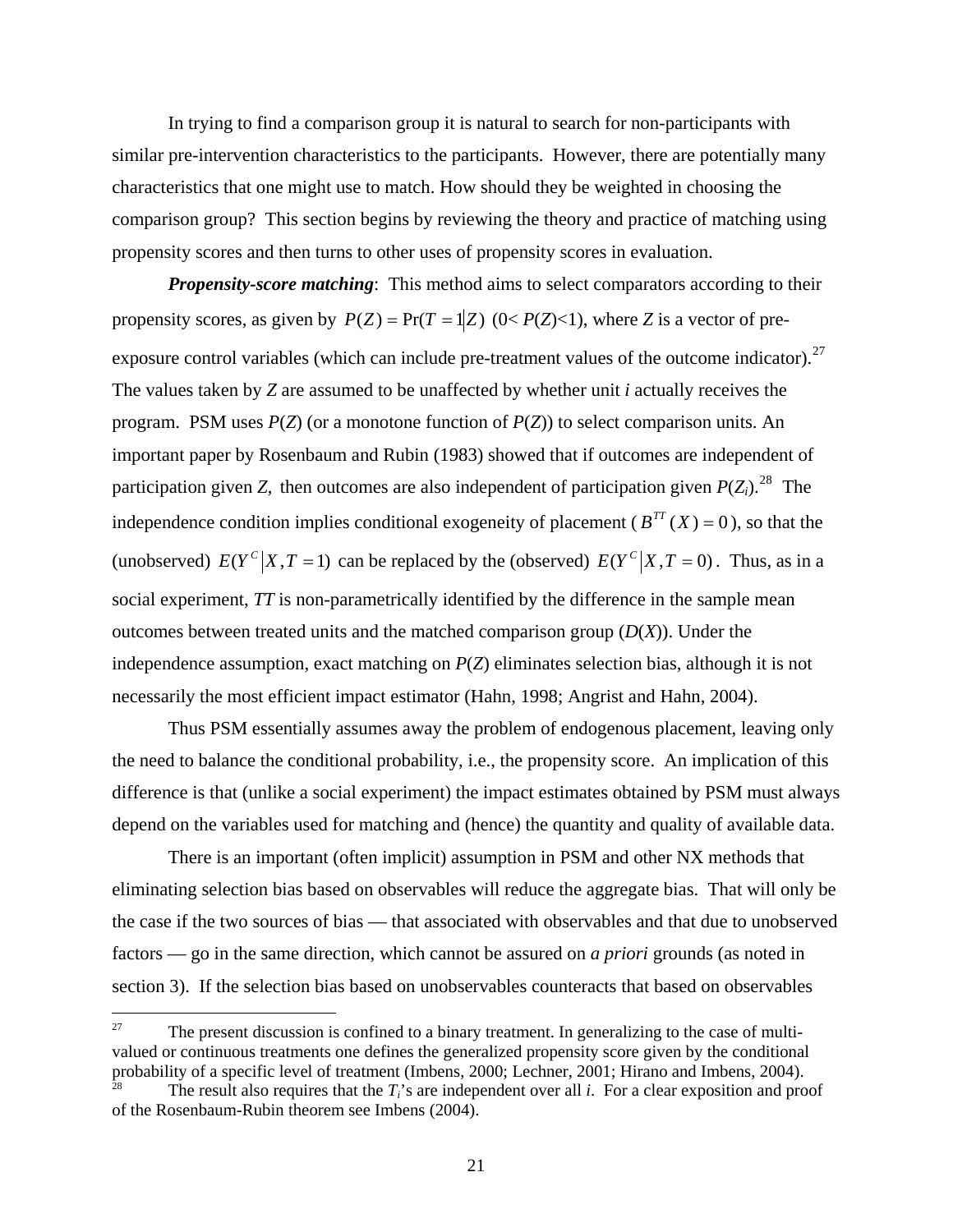then eliminating only the latter bias will increase aggregate bias. While this is possible in theory, replication studies (comparing NX evaluations with experiments for the same programs) do not appear to have found an example in practice; I review lessons from replication studies below.

The variables in *Z* may well differ from the covariates of outcomes (*X* in section 2); this distinction plays an important role in the methods discussed in section 8. But what should be included in  $Z<sup>29</sup>$  $Z<sup>29</sup>$  $Z<sup>29</sup>$  The choice should be based on knowledge about the program and setting, as relevant to understanding the economic, social or political factors influencing program assignment that are correlated with counterfactual outcomes. Qualitative field work can help; for example, the specification choices made in Jalan and Ravallion (2003b) reflected interviews with participants and local administrators in Argentina's *Trabajar* program (a combination of workfare and social fund). Similarly Godtland et al. (2004) validated their choice of covariates for participation in an agricultural extension program in Peru through interviews with farmers.

Clearly if the available data do not include a determinant of participation relevant to outcomes then PSM will not have removed the selection bias (in other words it will not be able to reproduce the results of a social experiment). Knowledge of how the specific program works and theoretical considerations on likely behavioral responses can often reveal likely candidates for such an omitted variable. Under certain conditions, bounds can be established to a matching estimator, allowing for an omitted covariate of program placement (Rosenbaum, 1995; for an example see Aakvik, 2001). Later in this chapter we will consider alternative estimators that can be more robust to such an omitted variable (although requiring further assumptions).

Common practice in implementing PSM is to use the predicted values from a logit or probit as the propensity score for each observation in the participant and the non-participant samples, although non-parametric binary-response models can be used; see Heckman et al.,  $(1997).$ <sup>[30](#page-21-1)</sup> The comparison group can be formed by picking the "nearest neighbor" for each participant, defined as the non-participant that minimizes  $|\hat{P}(Z_i) - \hat{P}(Z_j)|$  as long as this does

 $\overline{a}$ 

<span id="page-21-0"></span><sup>&</sup>lt;sup>29</sup> For guidance on this and the many other issues that arise when implementing PSM see the useful paper by Caliendo and Kopeinig (2005).

<span id="page-21-1"></span>The participation regression is of interest in its own right, as it provides insights into the targeting performance of the program; see, for example, the discussion in Jalan and Ravallion (2003b).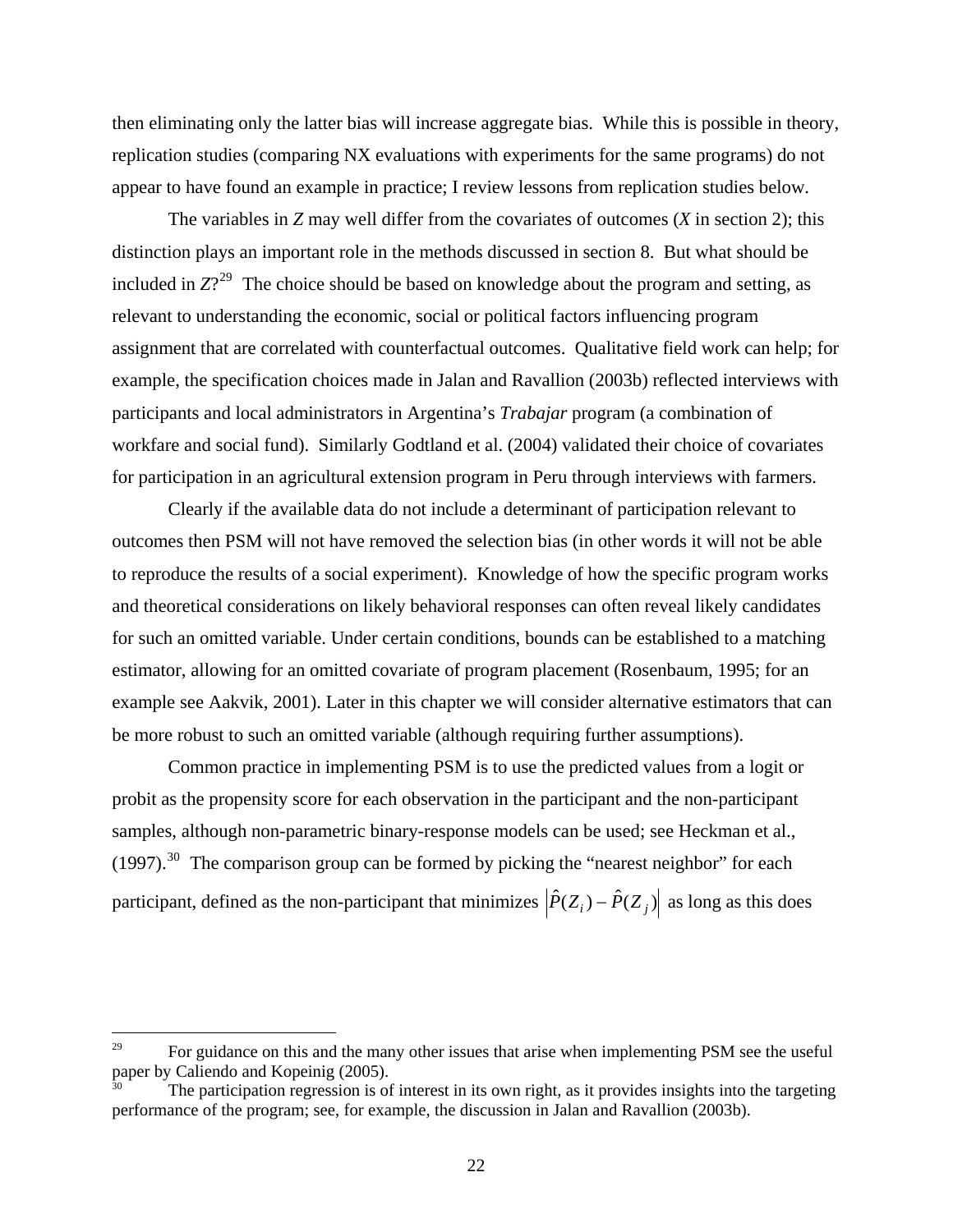not exceed some reasonable bound.<sup>[31](#page-22-0)</sup> Given measurement errors, more robust estimates take the mean of the nearest (say) five neighbors, although this does not necessarily reduce bias.<sup>[32](#page-22-1)</sup>

It is a good idea to test for systematic differences in the covariates between the treatment and comparison groups constructed by PSM; Smith and Todd (2005a) describe a useful "balancing test" for this purpose.

The typical PSM estimator for mean impact takes the form  $\sum_{j=1}^{NT} (Y_j^T - \sum_{i=1}^{NC} W_{ij} Y_{ij}^C) / NT$ where *NT* is the number receiving the program, *NC* is the number of non-participants and the *W<sub>ii</sub>*'s are the weights. There are several weighting schemes that have been used in the literature (see the overview in Caliendo and Kopeinig, 2005). These range from nearest-neighbor weights to non-parametric weights based on kernel functions of the differences in scores whereby all the comparison units are used in forming the counterfactual for each participating unit, but with a weight that reaches its maximum for the nearest neighbor but declines as the absolute difference in propensity scores increases; Heckman et al. (1997b) discuss this weighting scheme. [33](#page-22-2) *C ijij NT j*  $\sum_{j=1}^{NT} (Y_j^T$  -  $\sum_{i=1}^{NC} \! W_{ij} Y_{ij}^C)$  /

 The statistical properties of matching estimators (in particular their asymptotic properties) are not as yet well understood. In practice, standard errors are typically derived by a bootstrapping method, although the appropriateness of this method is not evident in all cases. Abadie and Imbens (2006) examine the formal properties in large samples of nearest-k neighbor matching estimators (for which the standard bootstrapping method does not give valid standard errors) and provide a consistent estimator for the asymptotic standard error.

 Mean impacts can also be calculated conditional on observed characteristics. For antipoverty programs one is interested in comparing the conditional mean impact across different pre-intervention incomes. For each sampled participant, one estimates the income gain from the program by comparing that participant's income with the income for matched non-participants. Subtracting the estimated gain from observed post-intervention income, it is then possible to estimate where each participant would have been in the distribution of income without the program. On averaging this across different strata defined by pre-intervention incomes one can

<span id="page-22-0"></span><sup>31</sup> When treated units have been over-sampled (giving a "choice-based sample") and the weights are unknown one should instead match on the odds ratio, *P*(*Z*)/(1- *P*(*Z*)) (Heckman and Todd, 1995).

<span id="page-22-1"></span>Rubin and Thomas (2000) use simulations to compare the bias in using the nearest five neighbors to just the nearest neighbor; no clear pattern emerges.

<span id="page-22-2"></span><sup>33</sup> Frölich (2004) compares the finite-sample properties of various estimators and finds that a local linear ridge regression method is more efficient and robust than alternatives.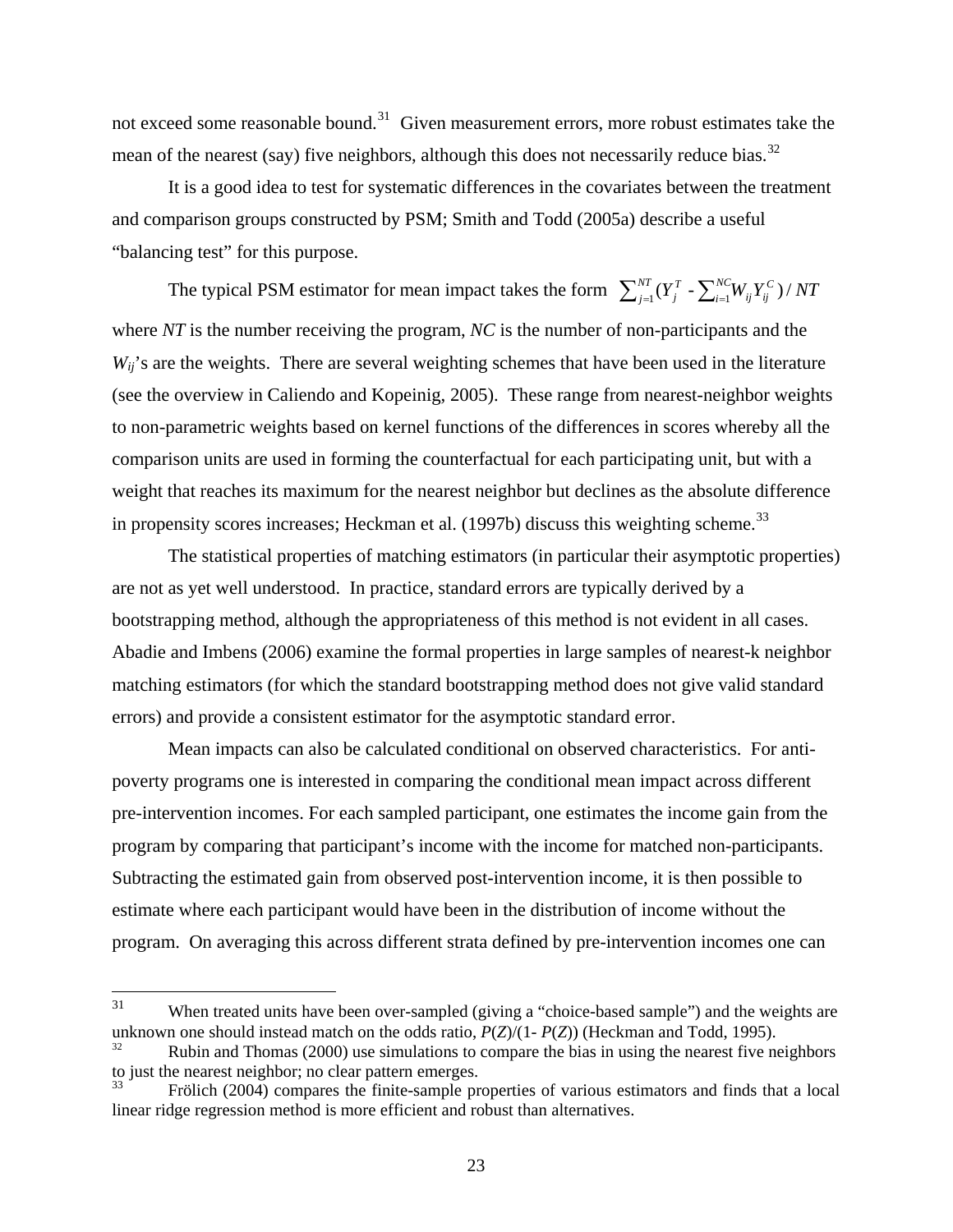assess the incidence of impacts. In doing so, it is a good idea to test if propensity-scores (and even the *Z*'s themselves) are adequately balanced within strata (as well as in the aggregate), since there is a risk that one may be confusing matching errors with real effects.

 Similarly one can construct the empirical and counter-factual cumulative distribution functions or their empirical integrals, and test for dominance over a relevant range of poverty lines and measures. This is illustrated in Figure 2, for Argentina's *Trabajar* program. The figure gives the cumulative distribution function (CDF) (or "poverty incidence curve") showing how the headcount index of poverty (% below the poverty line) varies across a wide range of possible poverty lines (when that range covers all incomes we have the standard cumulative distribution function). The vertical line is a widely-used poverty line for Argentina. The figure also gives the estimated counter-factual CDF, after deducting the imputed income gains from the observed (post-intervention) incomes of all the sampled participants. Using a poverty line of \$100 per month (for which about 20% of the national population is deemed poor) we see a 15 percentage point drop in the incidence of poverty amongst participants due to the program; this rises to 30 percentage points using poverty lines nearer the bottom of the distribution. We can also see the gain at each percentile of the distribution (looking horizontally) or the impact on the incidence of poverty at any given poverty line (looking vertically).  $34$ 

In evaluating anti-poverty programs in developing countries, single-difference comparisons using PSM have the advantage that they do not require either randomization or baseline (pre-intervention) data. While this can be a huge advantage in practice, it comes at a cost. To accept the exogeneity assumption one must be confident that one has controlled for the factors that jointly influence program placement and outcomes. In practice, one must always consider the possibility that there is a latent variable that jointly influences placement and outcomes, such that the mean of the latent influences on outcomes is different between treated and untreated units. This invalidates the key conditional independence assumption made by PSM. Whether this is a concern or not must be judged in the context of the application at hand; how much one is concerned about unobservables must depend, of course, on what data one has on the relevant observables. Section 7 will give an example of how far wrong the method can go with inadequate data on the joint covariates of participation and outcomes.

<span id="page-23-0"></span> $34$ 34 On how the results of an impact assessment by PSM can be used to assess impacts on poverty measures robustly to the choice of those measures and the poverty line see Ravallion (2003b).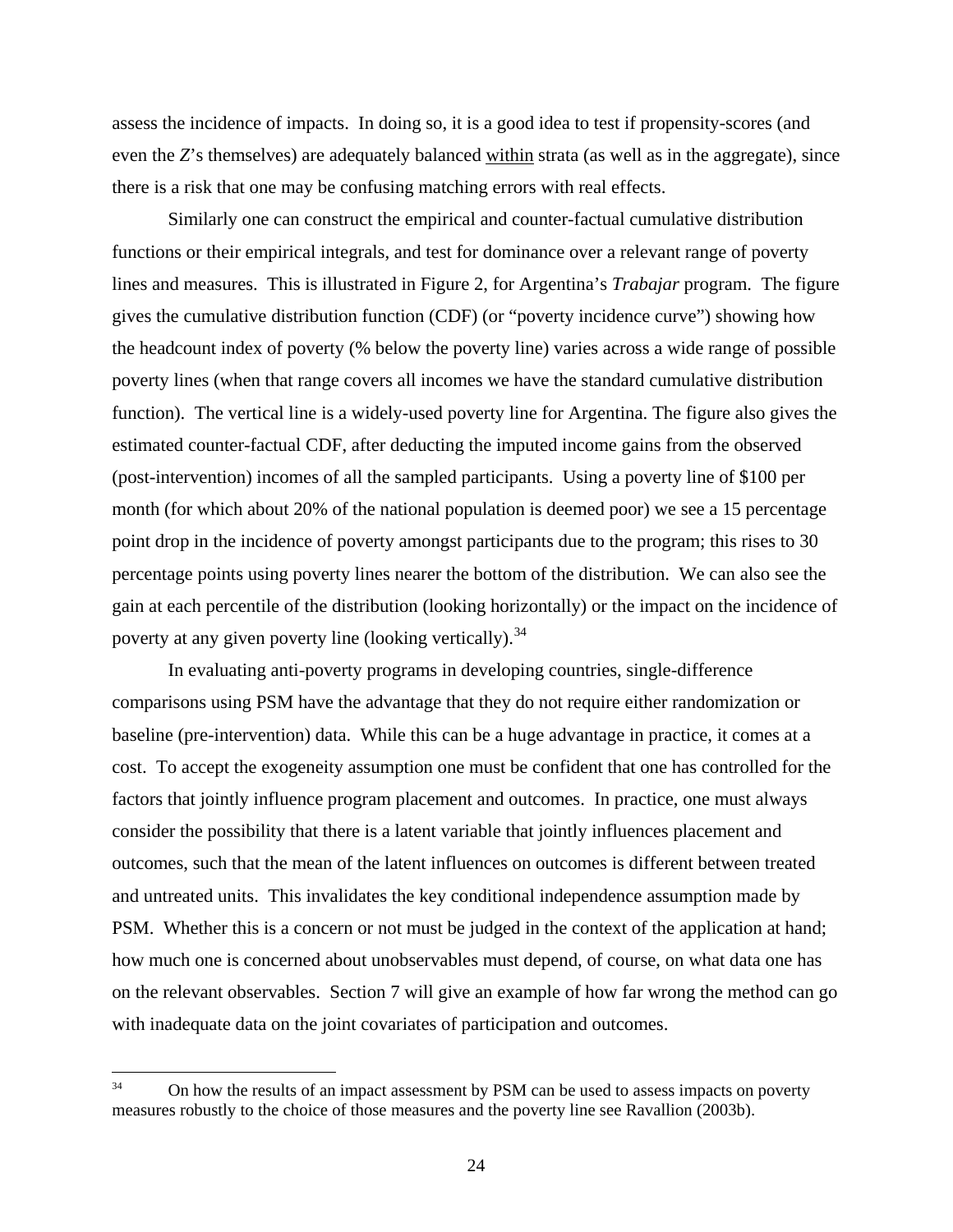*How does PSM differ from other methods?* In a social experiment (at least in its pure form), the propensity score is a constant, since everyone has the same probability of receiving treatment. Intuitively, what PSM tries to do is create the observational analogue of such an experiment in which everyone has the same probability of participation. The difference is that in PSM it is the conditional probability (*P*(*Z*)) that is intended to be uniform between participants and matched comparators, while randomization assures that the participant and comparison groups are identical in terms of the distribution of all characteristics whether observed or not. Hence there are always concerns about remaining selection bias in PSM estimates.

 A natural comparison is between PSM and an OLS regression of the outcome indicators on dummy variables for program placement, allowing for the observable covariates entering as linear controls (as in equations 4 and 5). OLS requires essentially the same conditional independence (exogeneity) assumption as PSM, but also imposes arbitrary functional form assumptions concerning the treatment effects and the control variables. By contrast, PSM (in common with experimental methods) does not require a parametric model linking outcomes to program participation. Thus PSM allows estimation of mean impacts without arbitrary assumptions about functional forms and error distributions. This can also facilitate testing for the presence of potentially complex interaction effects. For example, Jalan and Ravallion (2003a) use PSM to study how the interaction effects between income and education influence the child-health gains from access to piped water in rural India. The authors find a complex pattern of interaction effects; for example, poverty attenuates the child-health gains from piped water, but less so the higher the level of maternal education.

 PSM also differs from standard regression methods with respect to the sample. In PSM one confines attention to the region of common support (Figure 1). Non-participants with a score lower than any participant are excluded. One may also want to restrict potential matches in other ways, depending on the setting. For example, one may want to restrict matches to being within the same geographic area, to help assure that the comparison units come from the same economic environment. By contrast, the regression methods commonly found in the literature use the full sample. The simulations in Rubin and Thomas (2000) indicate that impact estimates based on full (unmatched) samples are generally more biased, and less robust to missspecification of the regression function, than those based on matched samples.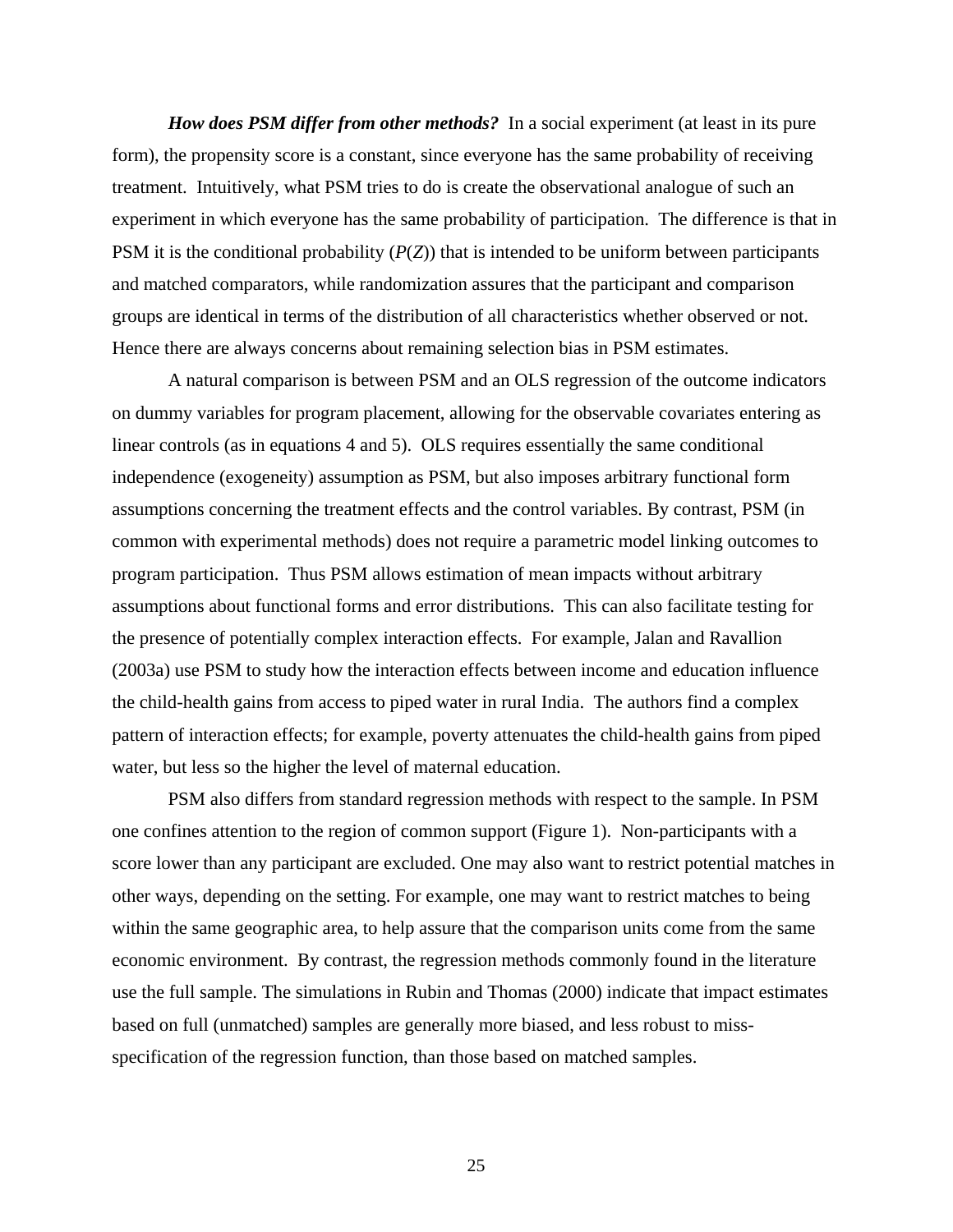A further difference relates to the choice of control variables. In the standard regression method one looks for predictors of outcomes, and preference is given to variables that one can argue to be exogenous to outcomes. In PSM one is looking instead for covariates of participation. It is clearly important that these include those variables that also matter to outcomes. However, variables with seemingly weak predictive ability for outcomes can still help reduce bias in estimating causal effects using PSM (Rubin and Thomas, 2000).

 It is an empirical question as to how much difference it would make to mean-impact estimates by using PSM rather than OLS. Comparative methodological studies have been rare. In one exception, Godtland et al. (2004) use both an outcome regression and PSM for assessing the impacts of field schools on farmers' knowledge of good practices for pest management in potato cultivation. They report that their results were robust to changing the method used. However, other studies have reported large differences between OLS with controls for *Z* and PSM based on *P*(*Z*) (Jalan and Ravallion, 2003a; van de Walle and Mu, 2006).

*How well does PSM perform?* Returning to the same data set used by the Lalonde (1986) study (described in section 3), Dehejia and Wahba (1999) found that PSM achieved a fairly good approximation — much better than the NX methods studied by Lalonde. It appears that the poor performance of the NX methods used by Lalonde stemmed in large part from the use of observational units outside the region of common support. However, the robustness of the Dehejia-Wahba findings to sample selection and the specification chosen for calculating the propensity scores has been questioned by Smith and Todd (2005a), who argue that PSM does not solve the selection problem in the program studied by Lalonde.<sup>[35](#page-25-0)</sup>

 Similar attempts to test PSM against randomized evaluations have shown mixed results. Agodini and Dynarski (2004) find no consistent evidence that PSM can replicate experimental results from evaluations of school dropout programs in the US. Using the *PROGRESA* data base, Diaz and Handa (2004) find that PSM performs well as long as the same survey instrument is used for measuring outcomes for the treatment and comparison groups. The importance of using the same survey instrument in PSM is also emphasized by Heckman et al. (1997a, 1998) in the context of their evaluation of a US training program. The latter study also points to the importance of both participants and non-participants coming from the same local labor markets,

<span id="page-25-0"></span><sup>35</sup> 35 Dehejia (2005) replies to Smith and Todd (2005a), who offer a rejoinder in Smith and Todd (2005b). Also see Smith and Todd (2001).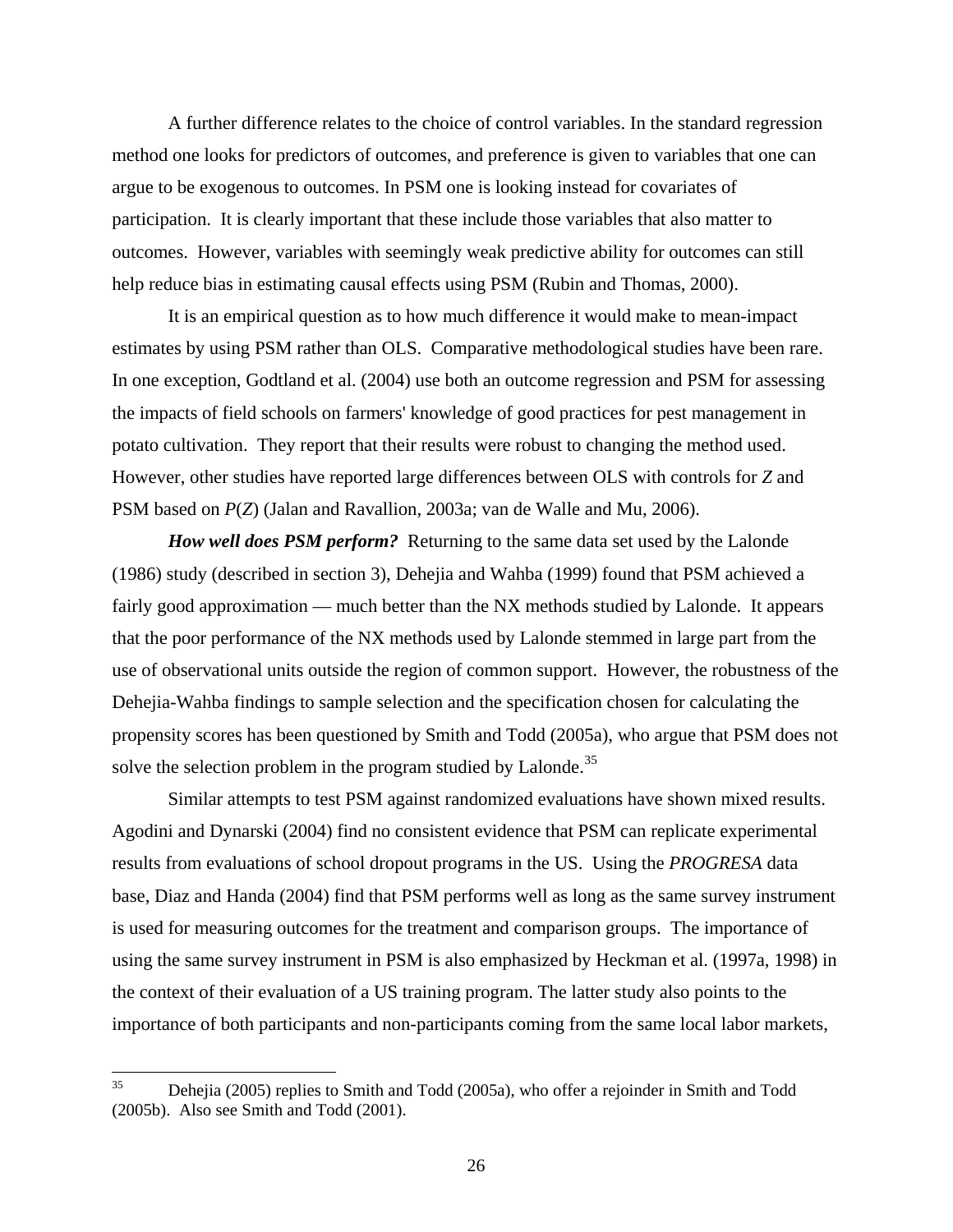and of being able to control for employment history. The meta-study by Glazerman et al. (2003) finds that PSM is one of the NX methods that can significantly reduce bias, particularly when used in combination with other methods.

*Other uses of propensity scores in evaluation: There are other evaluation methods that* make use of the propensity score. These methods can have advantages over PSM although there have as yet been very few applications in developing countries.

While matching on propensity scores eliminates bias (under the conditional exogeneity assumption) this need not be the most efficient estimation method (Hahn, 1998). Rather than matching by estimated propensity scores, an alternative impact estimator has been proposed by Hirano et al. (2003). This method weights observation units by the inverses of a nonparametric estimate of the propensity scores. Hirano et al. show that this practice yields a fully efficient estimator for average treatment effects. Chen et al. (2006) and van de Walle and Mu (2006) provide examples in the context of evaluating the impacts on poverty of development projects.

Propensity scores can also be used in the context of more standard regression-based estimators. Suppose one simply added the estimated propensity score  $\hat{P}(Z)$  to an OLS regression of the outcome variable on the treatment dummy variable, *T*. (One can also include an interaction effect between  $\hat{P}(Z_i)$  and  $T_i$ .) Under the assumptions of PSM this will eliminate any omitted variable bias in having excluded *Z* from that regression, given that *Z* is independent of treatment given  $P(Z)$ .<sup>[36](#page-26-0)</sup> However, this method does not have the non-parametric flexibility of PSM. Adding a suitable function of  $\hat{P}(Z)$  to the outcome regression is an example of the "control function" (CF) approach, whereby under standard conditions (including exogeneity of *X* and *Z*) the selection bias term can be written as a function of  $\hat{P}(Z)$ .<sup>[37](#page-26-1)</sup> Identification rests either on the nonlinearity of the CF in *Z* or the existence of one or more covariates of participation (the vector *Z*) that only affect outcomes *via* participation. Subject to essentially the same identification conditions, another option is to use  $\hat{P}(Z)$  as the instrumental variable for program placement, as discussed further in section 8.

<span id="page-26-1"></span><span id="page-26-0"></span><sup>36</sup> <sup>36</sup> This provides a further intuition as to how PSM works; see the discussion in Imbens (2004).<br><sup>37</sup> Heckman and Pobb (1985) provide a thorough discussion of this approach; also see the 37 Heckman and Robb (1985) provide a thorough discussion of this approach; also see the discussion in Heckman and Hotz (1989). On the relationship between CF and PSM see Heckman and Navarro-Lozano (2004) and Todd (2007). On the relationship between CF approaches and instrumental variables estimators (discussed further in section 8) see Vella and Verbeek (1999).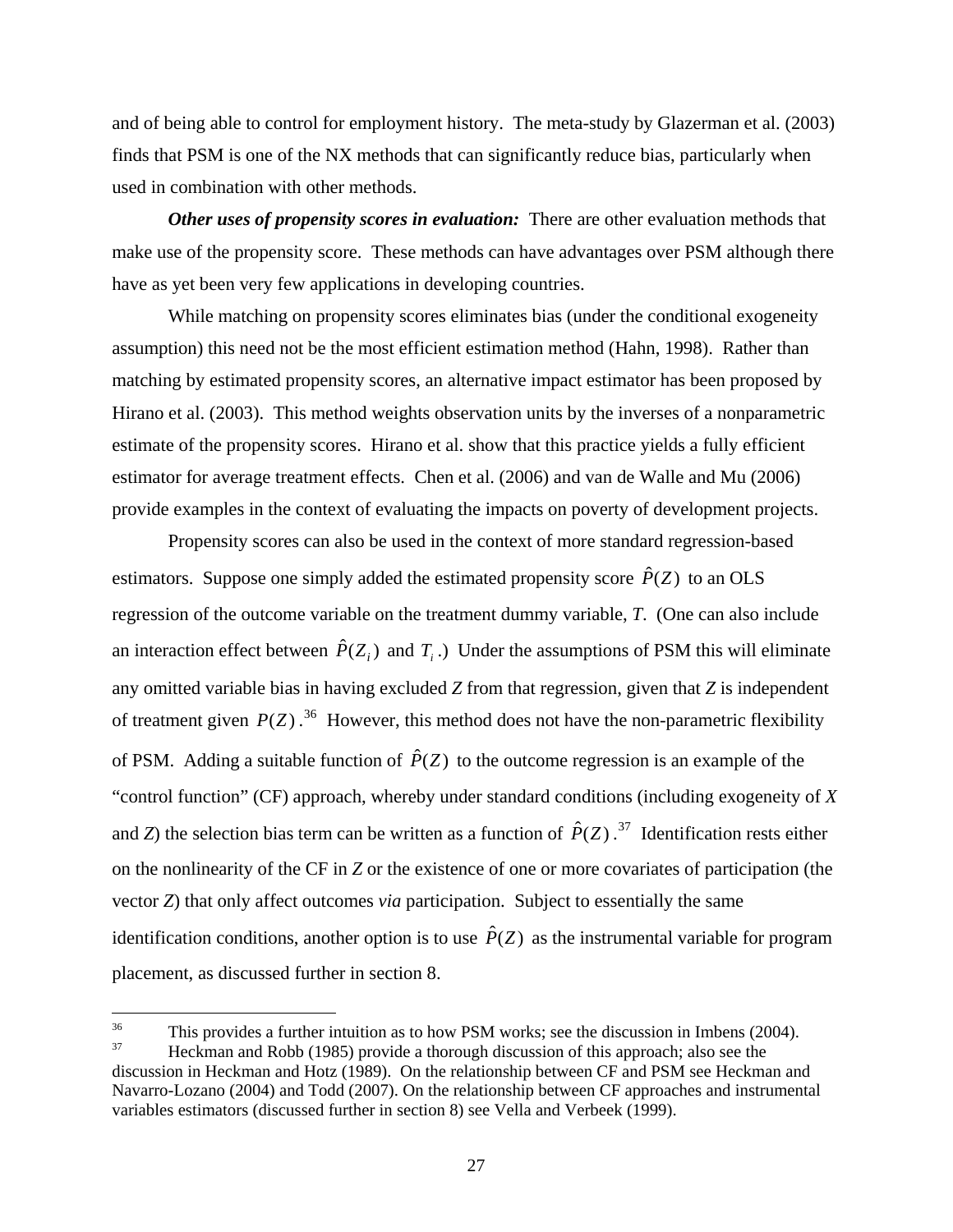### **6. Exploiting program design**

 Nonexperimental estimators can sometimes usefully exploit features of program design for identification. Discontinuities generated by program eligibility criteria can help identify impacts in a neighborhood of the cut-off points for eligibility. Or delays in the implementation of a program can also facilitate forming comparison groups, which can also help pick up some sources of latent heterogeneity. This section discusses these methods and some examples.

*Discontinuity designs:* Under certain conditions one can infer impacts from the differences in mean outcomes between units on either side of a critical cut-off point determining program eligibility. To see more clearly what this method involves, let  $M_i$  denote the score received by unit *i* in a proxy-means test (say) and let *m* denote the cut-off point for eligibility, such that  $T_i = 1$  for  $M_i \le m$  and  $T_i = 0$  otherwise. Examples include a proxy-means test that sets a maximum score for eligibility (section 3) and programs that confine eligibility within geographic boundaries. The impact estimator is  $E(Y^T|M=m-\varepsilon) - E(Y^C|M=m+\varepsilon)$  for some arbitrarily small  $\varepsilon > 0$ . In practice, there is inevitably a degree of fuzziness in the application of eligibility tests. So instead of assuming strict enforcement and compliance, one can follow Hahn et al. (2001) in postulating a probability of program participation,  $P(M) = E(T|M)$ , which is an increasing function of *M* with a discontinuity at *m*. The essential idea remains the same, in that impacts are measured by the difference in mean outcomes in a neighborhood of *m*.

 The key identifying assumption is that the discontinuity at *m* is in outcomes under treatment not outcomes under the counterfactual.<sup>[38](#page-27-0)</sup> The existence of strict eligibility rules does not mean that this is a plausible assumption. For example, the geographic boundaries for program eligibility will often coincide with local political jurisdictions, entailing current or past geographic differences in (say) local fiscal policies and institutions that cloud identification. The plausibility of the continuity assumption for counterfactual outcomes must be judged in each application.

 In a test of how well discontinuity designs perform in reducing selection bias, Buddelmeyer and Skoufias (2004) use the cut-offs in *PROGRESA*'s eligibility rules to measure impacts and compare the results to those obtained by exploiting the program's randomized

<span id="page-27-0"></span><sup>38</sup> Hahn et al. (2001) provide a formal analysis of identification and estimation of impacts for discontinuity designs under this assumption.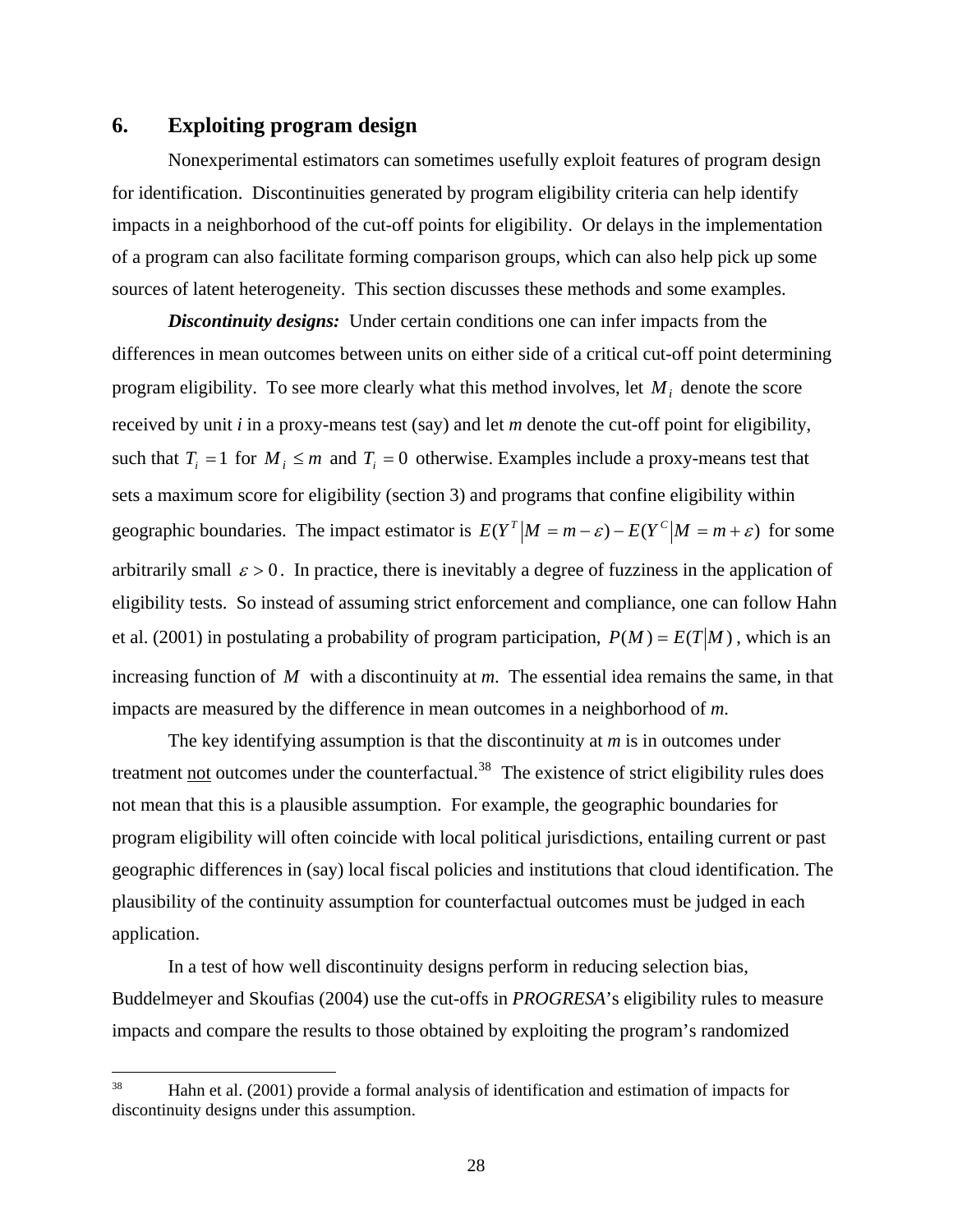design. The authors find that the discontinuity design gives good approximations for almost all outcome indicators.

The method is not without its drawbacks. It is assumed that the evaluator knows  $M_i$  and (hence) eligibility for the program. That will not always be the case. Consider (again) a meanstested transfer whereby the income of the participants is supposed to be below some predetermined cut-off point. In a single cross-section survey, we observe post-program incomes for participants and incomes for non-participants, but typically we do not know income at the time the means test was actually applied. And if we were to estimate eligibility by subtracting the transfer payment from the observed income then we would be assuming (implicitly) exactly what we want to test: whether there was a behavioral response to the program. Retrospective questions on income at the time of the means test will help (though recognizing the possible biases), as would a baseline survey at or near the time of the test. A baseline survey can also help clean out any pre-intervention differences in outcomes either side of the discontinuity, in which case one is combining the discontinuity design with the double difference method discussed further in section 7.

 Note also that a discontinuity design gives mean impact for a selected sample of the participants, while most other methods (such as social experiments and PSM) aim to give mean impact for the treatment group as a whole. However, the aforementioned common-support problem that is sometimes generated by eligibility criteria can mean that other evaluations are also confined to a highly selected sub-sample; the question is then whether that is an interesting sub-sample. The truncation of treatment group samples to assure common support will most likely tend to exclude those with the highest probability of participating (for which nonparticipating comparators are hardest to find), while discontinuity designs will tend to include only those with the lowest probability. The latter sub-sample can, nonetheless, be relevant for deciding about program expansion; section 9 returns to this point.

 Although impacts in a neighborhood of the cut-off point are non-parametrically identified for discontinuity designs, the applied literature has more often used an alternative parametric method in which the discontinuity in the eligibility criterion is used as an instrumental variable for program placement; we will return to give examples in section 8.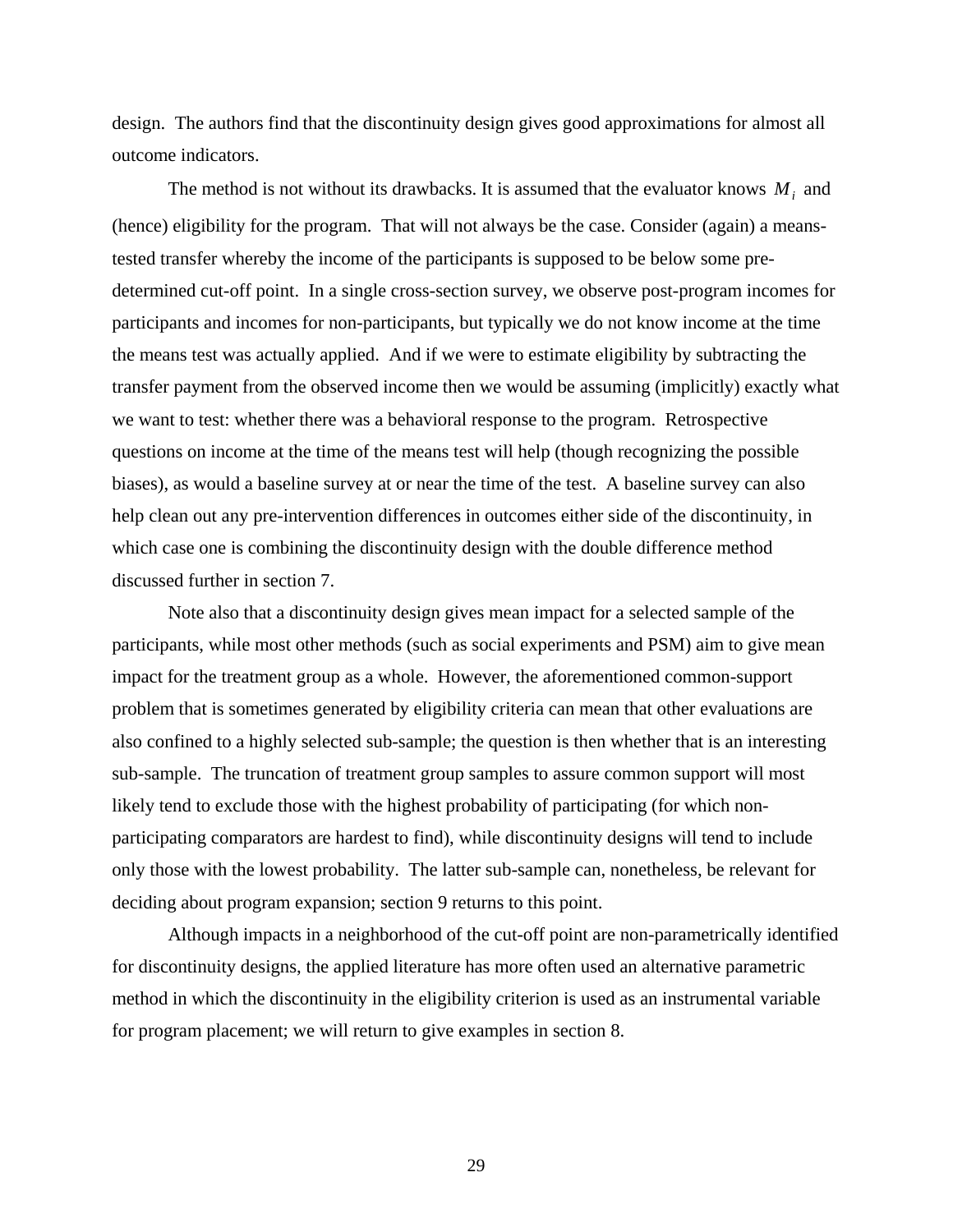*Pipeline comparisons:* The idea here is to use as the comparison group people who have applied for a program but not yet received it.<sup>[39](#page-29-0)</sup> *PROGRESA* is an example; one third of eligible participants did not receive the program for 18 months, during which they formed the control group. In the case of *PROGRESA*, the pipeline comparison was randomized. NX pipeline comparisons have also been used in developing countries. An example can be found in Chase (2002) who used communities that had applied for a social fund (in Armenia) as the source of the comparison group in estimating the fund's impacts on communities that received its support. In another example, Galasso and Ravallion (2004) evaluated a large social protection program in Argentina, namely the Government's *Plan Jefes y Jefas*, which was the main social policy response to the severe economic crisis of 2002. To form a comparison group for participants they used those individuals who had successfully applied for the program, but had not yet received it. Notice that this method does to some extent address the problem of latent heterogeneity in other single-difference estimators, such as PSM; the prior selection process will tend to mean that successful applicants will tend to have similar unobserved characteristics, whether or not they have actually received the treatment.

 The key assumption here is that the timing of treatment is random given application. In practice, one must anticipate a potential bias arising from selective treatment amongst the applicants or behavioral responses by applicants awaiting treatment. This is a greater concern in some settings than others. For example, Galasso and Ravallion argued that it was not a serious concern in their case given that they assessed the program during a period of rapid scaling up, during the 2002 financial crisis in Argentina when it was physically impossible to immediately help everyone who needed help. The authors also tested for observable differences between the two sub-sets of applicants, and found that observables (including idiosyncratic income shocks during the crisis) were well balanced between the two groups, alleviating concerns about bias. Using longitudinal observations also helped; we return to this example in the next section.

 When feasible, pipeline comparisons offer a single-difference impact estimator that is likely to be more robust to latent heterogeneity. The estimates should, however, be tested for bias due to poorly balanced observables and (if need be) a method such as PSM can be used to deal with this prior to making the pipeline comparison (Galasso and Ravallion, 2004).

<span id="page-29-0"></span> $39$ This is sometimes called "pipeline matching" in the literature, although this term is less than ideal given that no matching is actually done.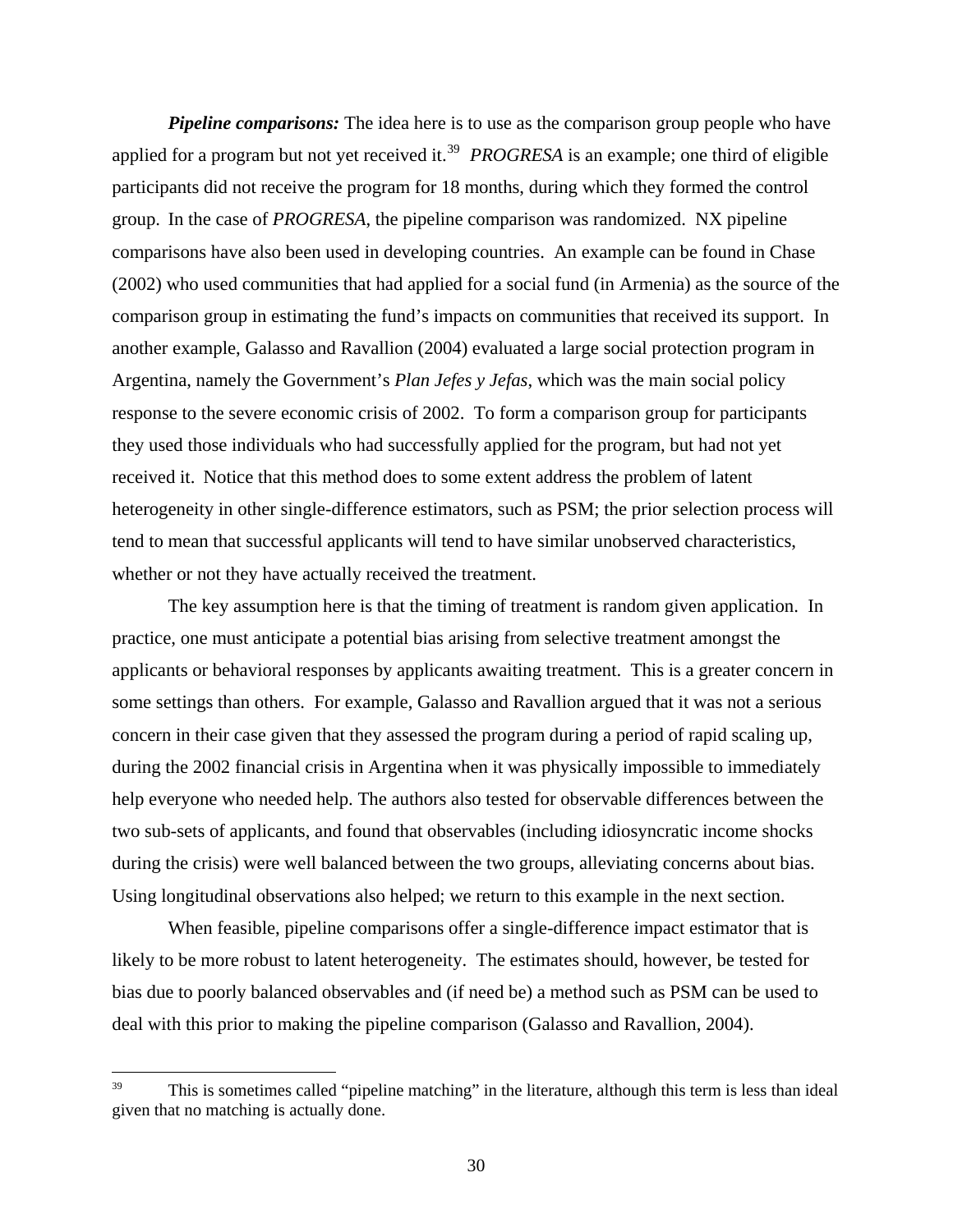Pipeline comparisons might also be combined with discontinuity designs. Although I have not seen it used in practice, a possible identification strategy for projects that expand along a well defined route is to measure outcomes on either side of the project's current frontier. Examples might include projects that progressively connect houses to an existing water, sanitation, transport or communications network, as well as projects that expand that network in discrete increments. New facilities (such as electrification or telecommunications) often expand along pre-existing infrastructure networks (such as roads, to lay cables along their right-of-way). Clearly one would also want to allow for observable heterogeneity and time effects. There may also be concerns about spillover effects; the behavior of non-participants may change, in anticipation of being hooked up to the expanding network.

# **7. Higher-order differences**

So far the discussion has focused on single-difference estimators that only require a single survey. More can be learnt if we track outcomes for both participants and non-participants over time. A pre-intervention "baseline survey" in which one knows who eventually participates and who does not, can reveal specification problems in a single-difference estimator. If the outcome regression (such as equations 4 or 5) is correctly specified then running that regression on the baseline data should indicate an estimate of mean impact that is not significantly different from zero (Heckman and Hotz, 1989).

With baseline data one can go a step further and allow some of the latent determinants of outcomes to be correlated with program placement given the observables. This section begins with the <u>double-difference</u> (*DD*) method, which relaxes the conditional exogeneity assumption of single-difference NX estimators by exploiting a baseline and at least one follow-up survey postintervention. The discussion then turns to situations — common for safety-net programs set-up to address a crisis — in which a baseline survey is impossible, but we can track ex-participants; this illustrates the triple-difference estimator.

*The double-difference estimator:* The essential idea is to compare samples of participants and non-participants before and after the intervention. After the initial baseline survey of both non-participants and (subsequent) participants, one does a follow-up survey of both groups after the intervention. Finally one calculates the difference between the "after" and "before" values of the mean outcomes for each of the treatment and comparison groups. The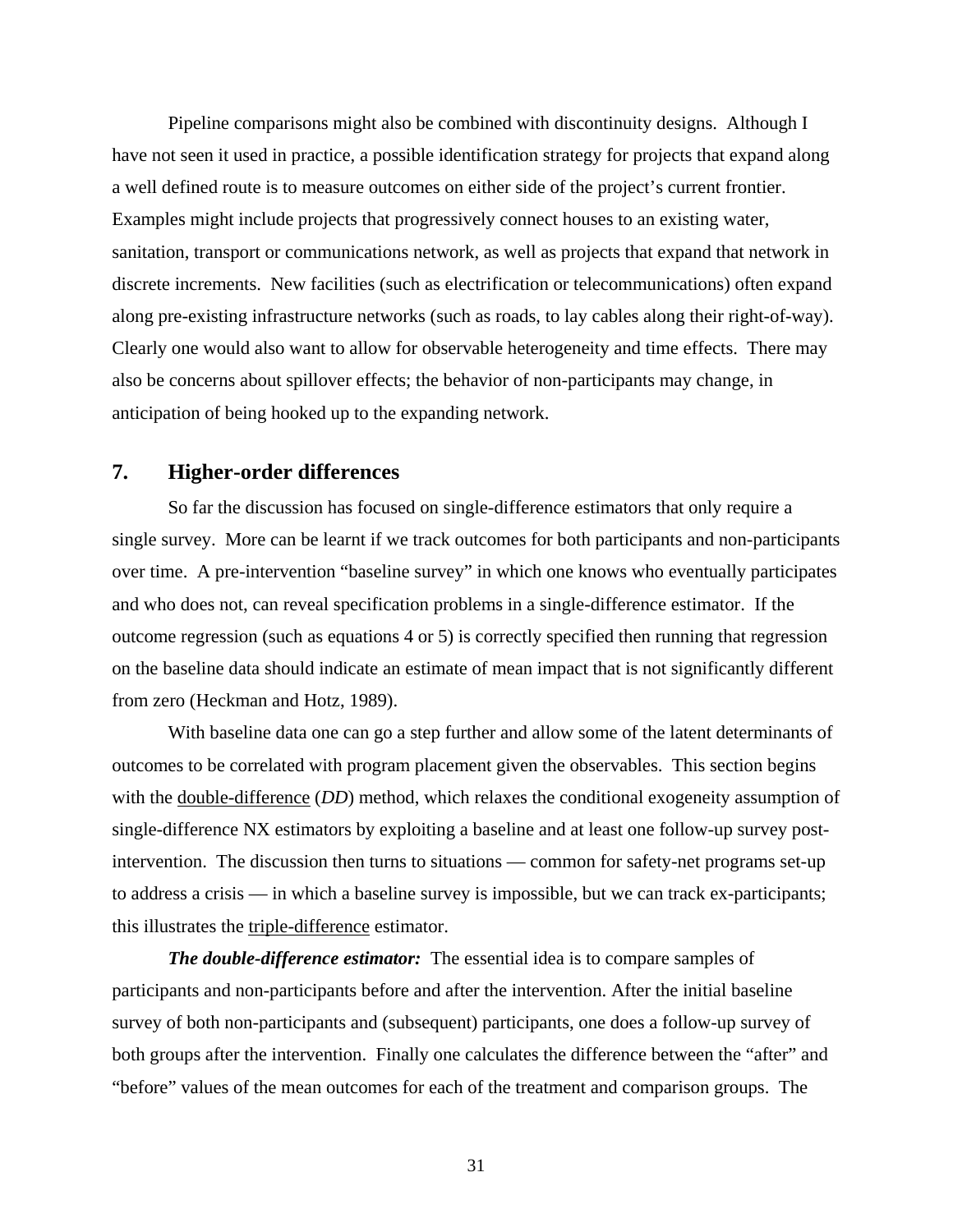difference between these two mean differences (hence the label "double difference" or "difference-in-difference") is the impact estimate.

To see what is involved, let  $Y_{it}$  denote the outcome measure for the *i*'th observation unit observed at two dates,  $t=0,1$ . By definition  $Y_{it} = Y_{it}^C + T_{it} G_{it}$  and (as in the archetypal evaluation problem described in section 2), it is assumed that we can observe  $T_{it}$ ,  $Y_{it}^T$  when  $T_{it} = 1$ ,  $Y_{it}^C$  for  $T_{it} = 0$ , but that  $G_{it} = Y_{it}^T - Y_{it}^C$  is not directly observable for any *i* (or in expectation) since we are missing the data on  $Y_i^T$  for  $T_i = 0$  and  $Y_i^C$  for  $T_i = 1$ . To solve the missing-data problem,  $Y_{it} = Y_{it}^C + T_{it}G$  $G_{it} = Y_{it}^T - Y_{it}^T$ the *DD* estimator assumes that the selection bias (the unobserved difference in mean counterfactual outcomes between treated and untreated units) is time invariant, in which case the outcome changes for non-participants reveal the counterfactual outcome changes, i.e.:

$$
E(Y_1^C - Y_0^C \mid T_1 = 1) = E(Y_1^C - Y_0^C \mid T_1 = 0)
$$
\n(8)

This is clearly a weaker assumption than conditional exogeneity in single-difference estimates;  $B_t^{TT} = 0$  for all *t* implies (8) but is not necessary for (8). Since period 0 is a baseline, with  $T_{0i} = 0$  for all *i* (by definition),  $Y_{0i} = Y_{0i}^C$  for all *i*. Then it is plain that the double-difference estimator gives the mean treatment effect on the treated for period 1:

$$
DD = E(Y_1^T - Y_0^C | T_1 = 1) - E(Y_1^C - Y_0^C | T_1 = 0) = E(G_1 | T_1 = 1)
$$
\n(9)

Notice that panel data are not necessary for calculating *DD*. All one needs is the set of four means that make up *DD*; the means need not be calculated for the same sample over time.

When the counterfactual means are time-invariant ( $E[Y_1^C - Y_0^C | T_1 = 1] = 0$ ), equations (8) and (9) collapse to a reflexive comparison in which one only monitors outcomes for the treatment units. Unchanging mean outcomes for the counterfactual is an implausible assumption in most applications. However, with enough observations over time, methods of testing for structural breaks in the times series of outcomes for participants can offer some hope of identifying impacts; see for example Piehl et al. (2003).

For calculating standard errors and implementing weighted estimators it is convenient to use a regression estimator for *DD*. The data over both time periods and across treatment status are pooled and one runs the regression:

$$
Y_{it} = \alpha + \beta T_{it} t + \gamma T_{it} + \delta t + \varepsilon_i \quad (t = 0, 1; i = 1, ..., n)
$$
 (10)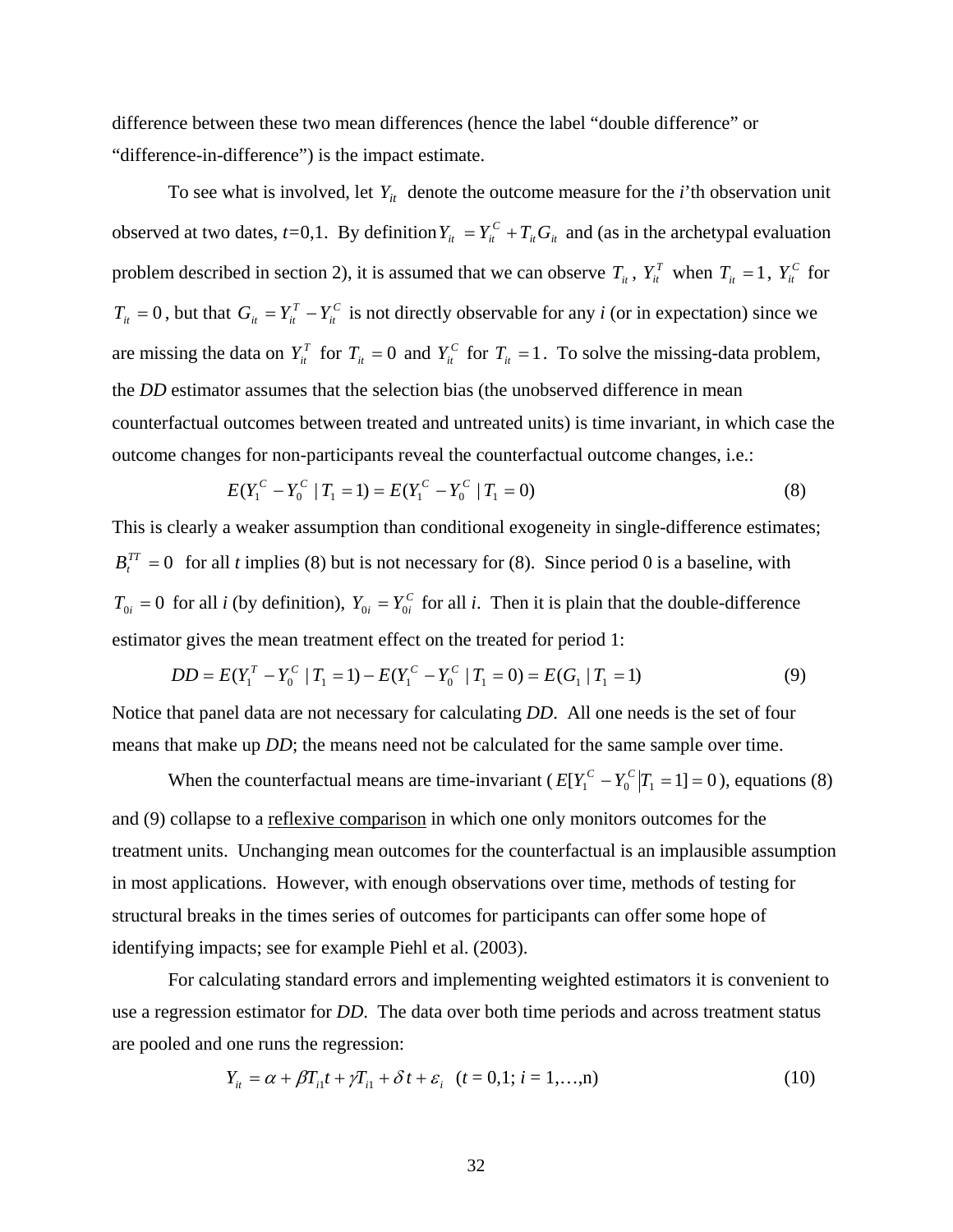The single-difference estimator is  $SD_t \equiv E[(Y_{ti} | T_{ti} = 1) - (Y_{ti} | T_{ti} = 0)] = \beta t + \gamma$  while the *DD* estimator is  $DD_1 = SD_1 - SD_0 = \beta$ . Thus the regression coefficient on the interaction effect between the participation dummy variable and time in equation (10) identifies the impact.

Notice that equation (10) does not require a balanced panel; for example, the interviews do not all have to be done at the same time. This property can be useful in survey design, by allowing "rolling survey" approach, whereby the survey teams move from one primary sampling unit to another over time; this has advantages in supervision and likely data quality. Another advantage of the fact that (10) does not require a balanced panel is that the results will be robust to selective attrition. In the case of a balanced panel, we can instead estimate the equivalent regression in the more familiar "fixed-effects" form:

$$
Y_{it} = \alpha^* + \beta T_{it} t + \delta_t + \eta_i + \nu_{it}
$$
\n<sup>(11)</sup>

Here the fixed effect is  $\eta_i = \gamma T_{i1} + \overline{\eta}^c + \mu_i$ .<sup>40</sup>

1

Note that the term  $\mathcal{T}_{i1}$  in equation (10) picks up differences in the mean of the <u>latent</u> individual effects, such as would arise from initial selection into the program. The singledifference estimate will be biased unless the means of the latent effects are balanced between treated and non-treated units ( $\overline{\eta}^T = \overline{\eta}^C$ , i.e.,  $\gamma = 0$ ). This is implausible in general, as emphasized in section 2. The double-difference estimator removes this source of bias.

This approach can be readily generalized to multiple time periods; *DD* is then estimated by the regression of  $Y_{it}$  on the (individual and date-specific) participation dummy variable  $T_{it}$ interacted with time, and with individual and time effects. Or one can use a differenced specification in which the changes over time are regressed on  $T_{it}$  with time fixed effects.<sup>[41](#page-32-1)</sup>

*Examples of DD evaluations:* In an early example, Binswanger et al. (1993) used this method to estimate the impacts of rural infrastructure on agricultural productivity in India, using district-level data. Their key identifying assumption was that the endogeneity problem whereby infrastructure placement reflects omitted determinants of productivity — arose entirely

<span id="page-32-0"></span><sup>40</sup> Note that  $\eta_i = \eta_i^T T_{i1} + \eta_i^C (1 - T_{i1}) = \gamma T_{i1} + \overline{\eta}^C + \mu_i^C$  $i^{1}$  /  $-i^{1}$  *i C*  $i1$ <sup> $I$ </sup> $i$  $\eta_i = \eta_i^T T_{i1} + \eta_i^C (1 - T_{i1}) = \gamma T_{i1} + \overline{\eta}^C + \mu_i (E(\eta_i | T_{i1}) \neq 0)$ ) where  $\gamma = \overline{\eta}^T - \overline{\eta}^C$ ,  $(\eta_i^T - \overline{\eta}^T)T_{i1} + (\eta_i^C - \overline{\eta}^C)(1 - T_{i1})$  $_{i1}$  +  $V$  $V_i$  $\mu_i = (\eta_i^T - \overline{\eta}^T)T_{i1} + (\eta_i^C - \overline{\eta}^C)(1 - T_{i1}), E(\mu_i) = 0, \ \varepsilon_{i} = \nu_{i} + \mu_i \text{ and } \alpha = \alpha^* + \overline{\eta}^C.$ 

<span id="page-32-1"></span>As is well-known, when the differenced error term is serially correlated one must take account of this fact in calculating the standard errors of the DD estimator; Bertrand et al. (2004) demonstrate the possibility for large biases in the uncorrected (OLS) standard errors for DD estimators.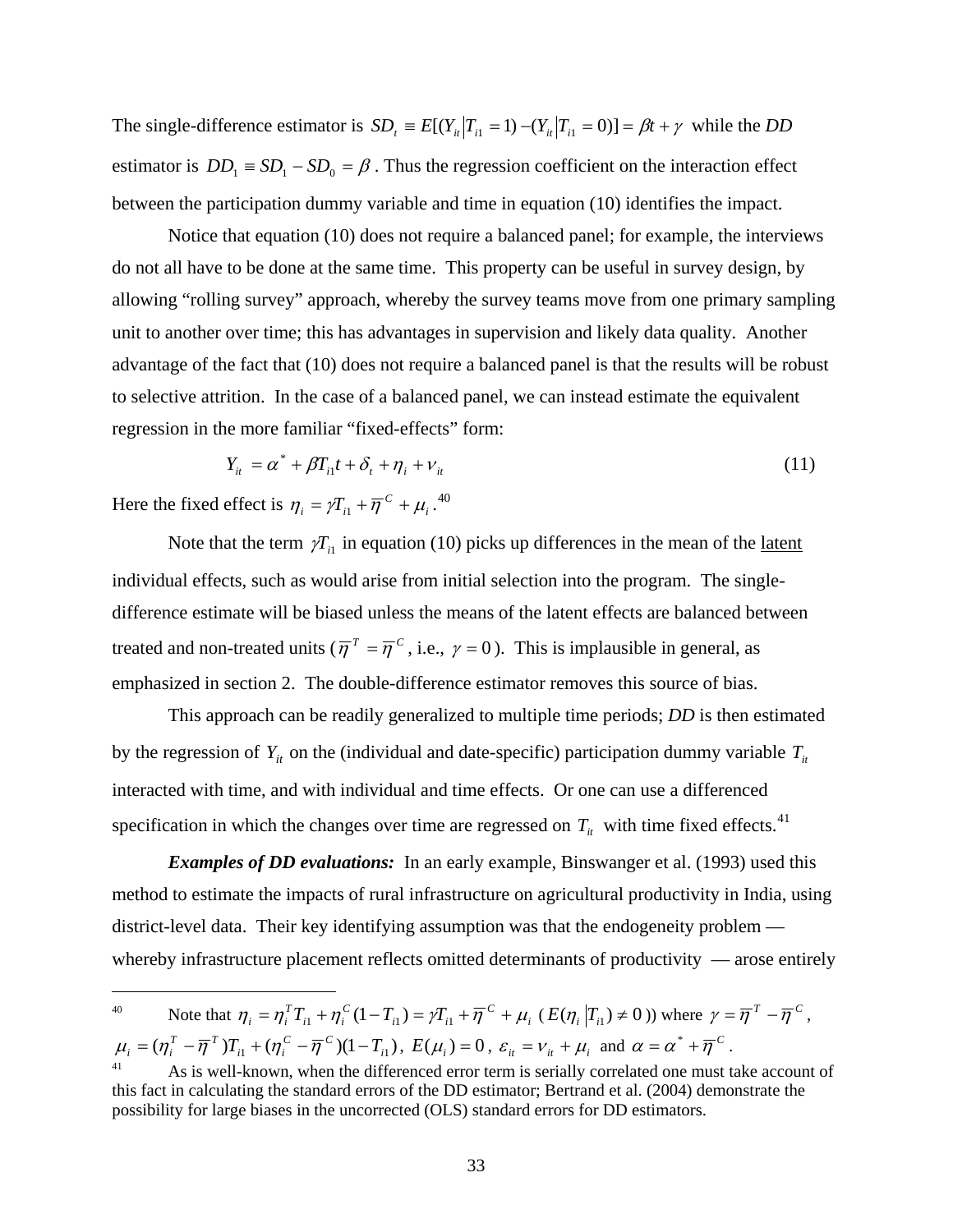through latent agro-climatic factors that could be captured by district-level fixed effects. They found significant productivity gains from rural infrastructure.

In another example, Duflo (2001) estimated the impact on schooling and earnings in Indonesia of building schools. A feature of the assignment mechanism was known, namely that more schools were built in locations with low enrolment rates. Also, the age cohorts that participated in the program could be easily identified. The fact that the gains in schooling attainments of the first cohorts exposed to the program were greater in areas that received more schools was taken to indicate that building schools promoted better education. Frankenberg et al. (2005) use a similar method to assess the impacts of providing basic health care services through midwives on children's nutritional status (height-for-age), also in Indonesia.

Galiani et al. (2005) used a *DD* design to study the impact of privatizing water services on child mortality in Argentina, exploiting the joint geographic (across municipalities) and intertemporal variation in both child mortality and ownership of water services. Their results suggest that privatization of water services reduced child mortality.

A DD design can also be used to address possible biases in a social experiment, whereby there is some form of selective compliance or other distortion to the randomized assignment (as discussed in section 4). An example can be found in Thomas et al. (2003) who randomized assignment of iron-supplementation pills in Indonesia, with a randomized-out group receiving a placebo. By also collecting pre-intervention baseline data on both groups, the authors were able to address concerns about compliance bias.

While the classic design for a DD estimator tracks the differences over time between participants and non-participants, that is not the only possibility. Jacoby (2002) used a DD design to test whether intra-household resource allocation shifted in response to a school-feeding program, to neutralize the latter's effect on child nutrition. Some schools had the feeding program and some did not, and some children attended school and some did not. The author's DD estimate of impact was then the difference between the mean food-energy intake of children who attended a school (on the previous day) that had a feeding program and the mean for those who did not attend such schools, less the corresponding difference between attending and nonattending children found in schools that did not have the program.

Another example can be found in Pitt and Khandker (1998) who assessed the impact of participation in Bangladesh's Grameen Bank (GB) on various indicators relevant to current and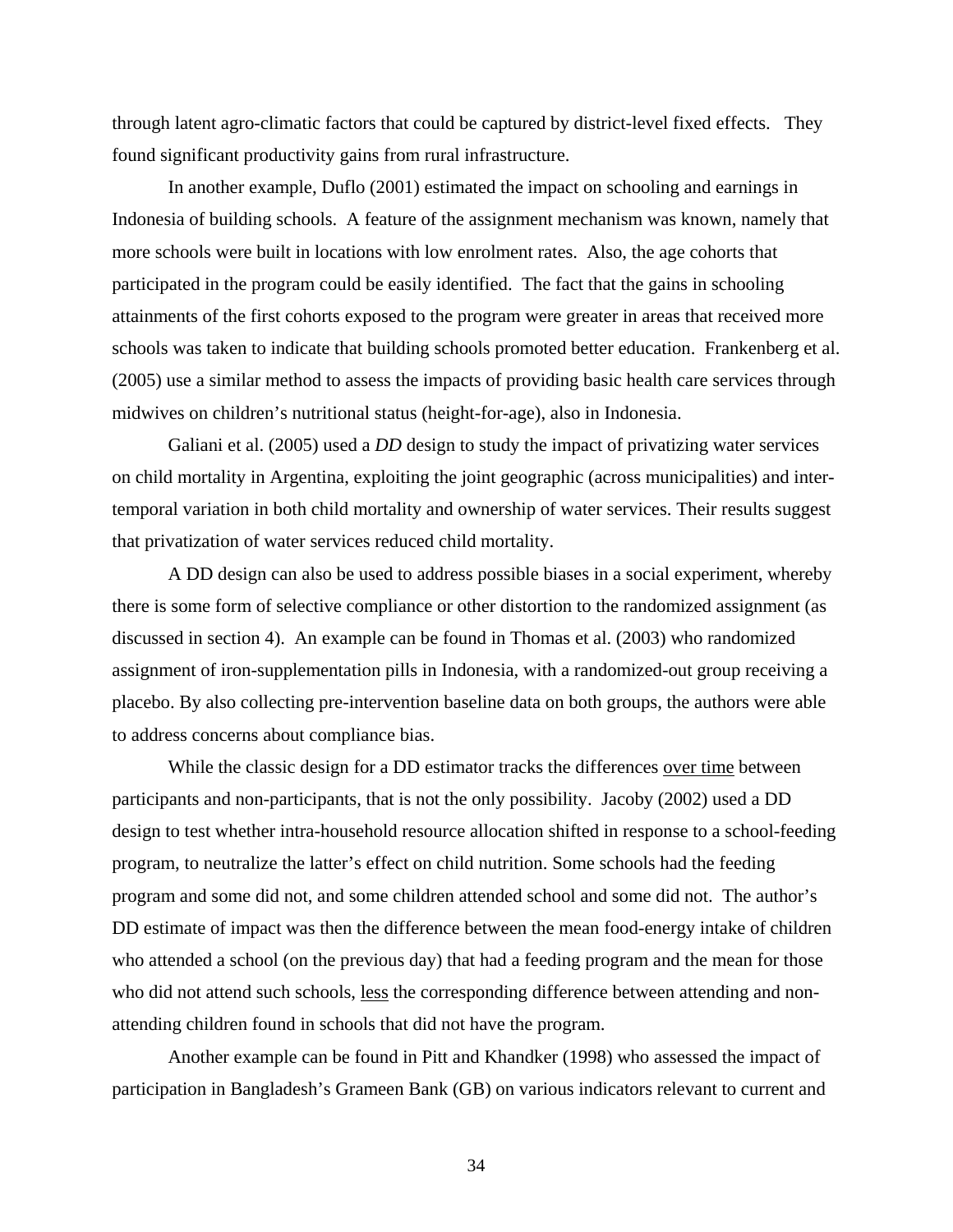future living standards. GB credit is targeted to landless households in poor villages. Some of their sampled villages were not eligible for the program and within the eligible villages, some households were not eligible, namely those with land (though it is not clear how well this was enforced). The authors implicitly use an unusual *DD* design to estimate impact.<sup>[42](#page-34-0)</sup> Naturally, the returns to having land are higher in villages that do not have access to GB credit (given that access to GB raises the returns to being landless). Comparing the returns to having land between two otherwise identical sets of villages — one eligible for GB and one not — reveals the impact of GB credit. So the Pitt-Khandker estimate of the impact of GB is actually the impact on the returns to land of taking away village-level access to the  $GB<sup>43</sup>$  $GB<sup>43</sup>$  $GB<sup>43</sup>$  By interpretation, the "preintervention baseline" in the Pitt-Khandker study is provided by the villages that have the GB, and the "program" being evaluated is not GB but rather having land and hence becoming ineligible for GB. (I return to this example below.)

The use of different methods and data sets on the same program can be revealing. As compared to the study by Jalan and Ravallion (2002b) on the same program (Argentina's *Trabajar* program), Ravallion et al. (2005) used a lighter survey instrument, with far fewer questions on relevant characteristics of participants and non-participants. These data did not deliver plausible single-difference estimates using PSM when compared to the Jalan-Ravallion estimates for the same program on richer data. The likely explanation is that using the lighter survey instrument meant that there were many unobservable differences; in other words the conditional independence assumption of PSM was not valid. Given the sequence of the two evaluations, the key omitted variables in the later study were known — they mainly related to local level connections (as evident in memberships of various neighborhood associations and length of time living in the same barrio). However, the lighter survey instrument used by Ravallion et al. (2005) had the advantage that the same households were followed up over time to form a panel data set. It would appear that Ravallion et al. were able to satisfactorily address the problem of bias in the lighter survey instrument by tracking households over time, which allowed them to difference-out the miss-matching errors arising from incomplete data.

<span id="page-34-0"></span> $42$ 42 This is my interpretation; Pitt and Khandker (1998) do not mention the *DD* interpretation of their design. However, it is readily verified that the impact estimator implied by solving equations (4a-d) in their paper is the *DD* estimator described here. (Note that the resulting *DD* must be normalized by the proportion of landless households in eligible villages to obtain the impact parameter for GB.)<br><sup>43</sup> Equivalently, they measure impact by the mean gain amongst households who are landless from

<span id="page-34-1"></span>living in a village that is eligible for GB, less the corresponding gain amongst those with land.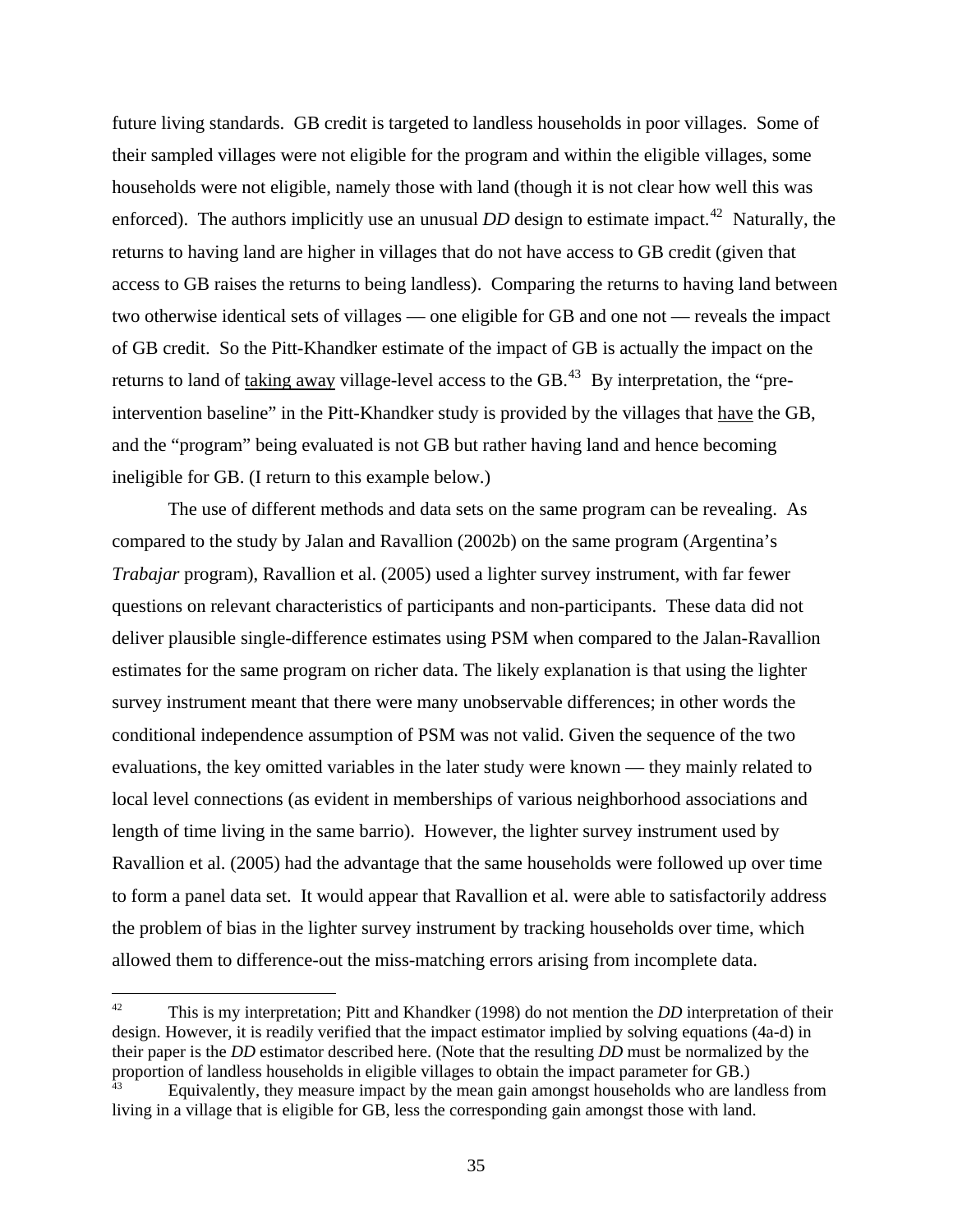This illustrates the trade-off between collecting cross-sectional data for the purpose of single-difference matching, versus collecting longitudinal data with a lighter survey instrument. An important factor in deciding which method to use is how much we know *ex ante* about the determinants of program placement. If a single survey can convincingly capture these determinants then PSM will work well; if not then one is well advised to do at least two rounds of data collection and use DD, possibly combined with PSM, as discussed below.

While panel data are not essential for estimating *DD*, household-level panel data open up further options for the counterfactual analysis of the joint distribution of outcomes over time for the purpose of understanding the impacts on poverty dynamics. This approach is developed in Ravallion et al. (1995) for the purpose of measuring the impacts of changes in social spending on the inter-temporal joint distribution of income. Instead of only measuring the impact on poverty (the marginal distribution of income) the authors distinguish impacts on the number of people who escape poverty over time (the "promotion" role of a safety net) from impacts on the number who fall into poverty (the "protection" role). Ravallion et al. apply this approach to an assessment of the impact on poverty transitions of reforms in Hungary's social safety net. Other examples can be found in Lokshin and Ravallion (2000) (on the impacts of changes in Russia's safety net during an economy-wide financial crisis), Gaiha and Imai (2002) (on the Employment Guarantee Scheme in the Indian state of Maharashtra) and van de Walle (2004) (on assessing the performance of Vietnam's safety net in dealing with income shocks).

Panel data also facilitate the use of dynamic regression estimators for the *DD*. An example of this approach can be found in Jalan and Ravallion (2002), who identified the effects of lagged infrastructure endowments in a dynamic model of consumption growth using a sixyear household panel data set. Their econometric specification is an example of the nonstationary fixed-effects model proposed by Holtz-Eakin et al. (1988), which allows for latent individual and geographic effects and can be estimated using the Generalized Method of Moments, treating lagged consumption growth and the time-varying regressors as endogenous (using sufficiently long lags as instrumental variables). The authors found significant longerterm consumption gains from improved infrastructure, such as better rural roads.

*Concerns about DD designs:* Two key problems have plagued DD estimators. The first is that, in practice, one sometimes does not know at the time the baseline survey is implemented who will participate in the program. One must make an informed guess in designing the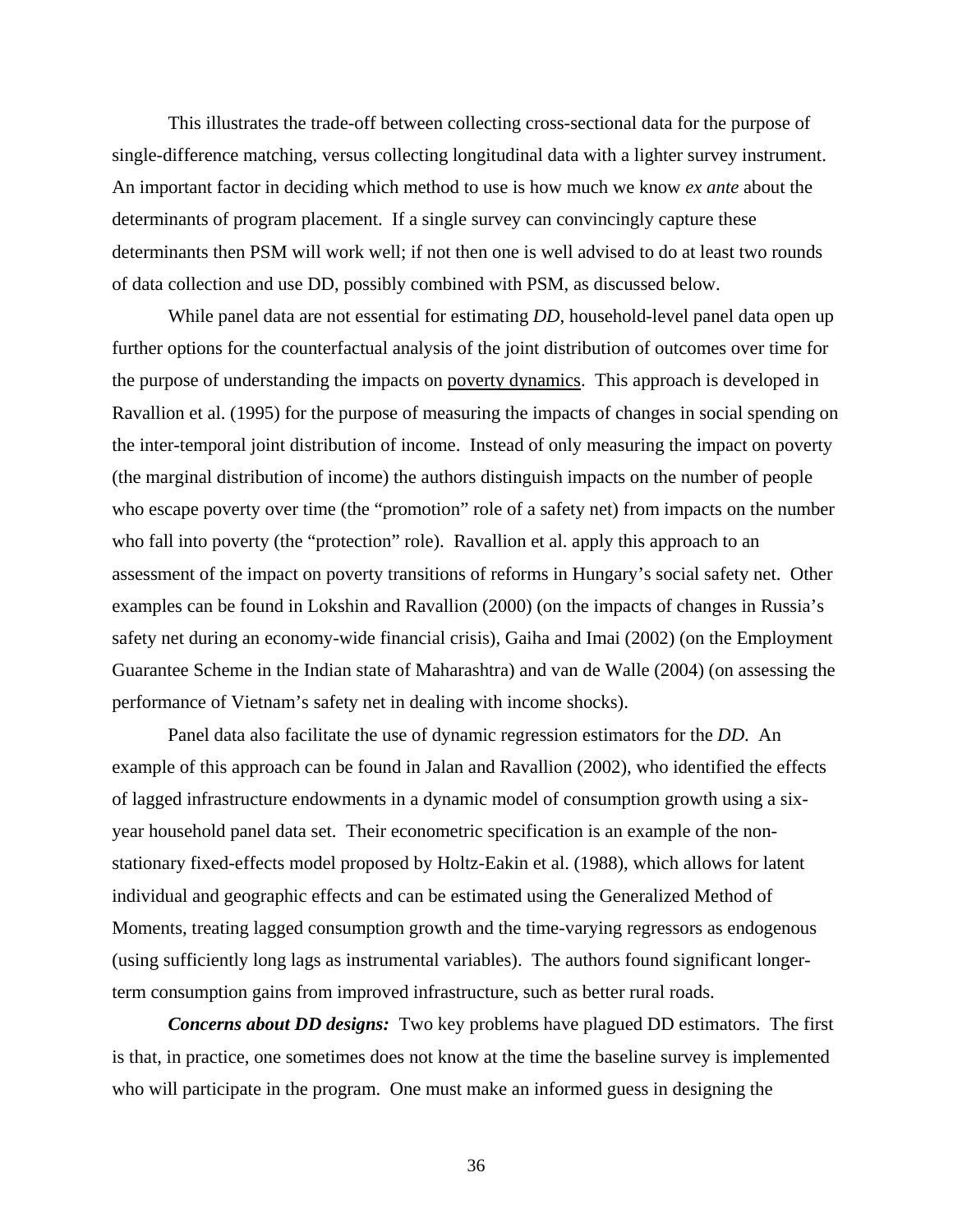sampling for the baseline survey; knowledge of the program design and setting can provide clues. Types of observation units with characteristics making them more likely to participate will often have to be over-sampled, to help assure adequate coverage of the population treatment group and to provide a sufficiently large pool of similar comparators to draw upon. Problems can arise later if one does not predict well-enough *ex ante* who will participate. For example, Ravallion and Chen (2005) had designed their survey so that the comparison group would be drawn from randomly sampled villages in the same poor counties of rural China in which it was known that the treatment villages were to be found (for a poor-area development program). However, the authors subsequently discovered that there was sufficient heterogeneity within poor counties to mean that many of the selected comparison villages had to be dropped to assure common support. With the benefit of hindsight, greater effort should have been made to oversample relatively poor villages within poor countries.

The second source of concern is the *DD* assumption of time-invariant selection bias. Infrastructure improvements may well be attracted to places with rising productivity, leading a geographic fixed-effects specification to overestimate the economic returns to new development projects. The opposite bias is also possible. Poor-area development programs are often targeted to places that lack infrastructure and other conditions conducive to economic growth. Again the endogeneity problem cannot be dealt with properly by positing a simple additive fixed effect. The selection bias is not constant over time and the *DD* will then be a biased impact estimator.

Figure 3 illustrates the point. Mean outcomes are plotted over time, before and after the intervention. The lightly-shaded circles represent the observed means for the treatment units, while the hatched circle is the counterfactual at date  $t=1$ . Panel (a) shows the initial selection bias, arising from the fact that the program targeted poorer areas than the comparison units (darkshaded). This is not a problem as long as the bias is time invariant, as in panel (b). However, when the attributes on which targeting is based also influence subsequent growth prospects we get a downward bias in the *DD* estimator, as in panel (c).

Two examples from actual evaluations illustrate the problem. Jalan and Ravallion (1998) show that poor-area development projects in rural China have been targeted to areas with poor infrastructure and that these same characteristics resulted in lower growth rates; presumably, areas with poor infrastructure were less able to participate in the opportunities created by China's growing economy. Jalan and Ravallion show that there is a large bias in DD estimators in this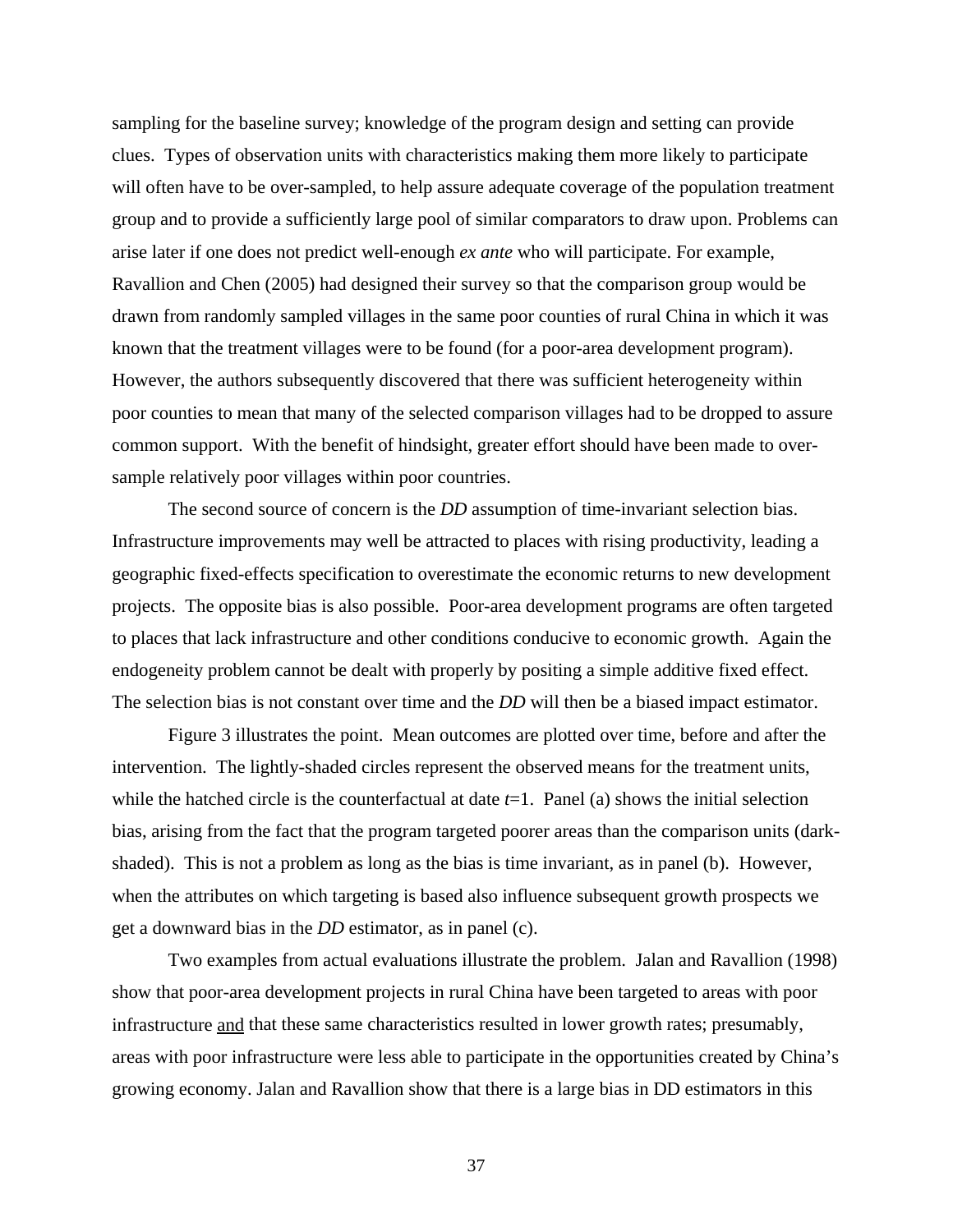case, since the changes over time are a function of initial conditions (through an endogeneous growth model) that also influence program placement. On correcting for this bias by controlling for the area characteristics that initially attracted the development projects, the authors found significant longer-term impacts while none had been evident in the standard *DD* estimator.

The second example is the Pitt and Khandker (1998) study of Grameen Bank. Following my interpretation above of their method of assessing the impacts of GB credit, it is clear that the key assumption is that the returns to having land are independent of village-level GB eligibility. A bias will arise if GB tends to select villages that have either unusually high or low returns to land. It seems plausible that the returns to land are lower in villages selected for GB (which may be why they are poor in the first place) and low returns to land would also suggest that such villages have a comparative advantage in the non-farm activities facilitated by GB credit. Then the Pitt-Khandker method will overestimate GB's impact.

The upshot of these observations is that controlling for initial heterogeneity is crucial to the credibility of DD estimates. Using PSM for selecting the initial comparison group is an obvious corrective, and this will almost certainly reduce the bias in DD estimates. In an example in the context of poor-area development programs, Ravallion and Chen (2005) first used PSM to clean out the initial heterogeneity between targeted villages and comparison villages, before applying DD using longitudinal observations for both sets of villages. When relevant, pipeline comparison groups can also help to reduce bias in DD studies (Galasso and Ravallion, 2004). The DD method can also be combined with a discontinuity design (Jacob and Lefgren, 2004).

These observations point to important synergies between better data and methods for making single difference comparisons (on the one hand) and double-difference (on the other). Longitudinal observations can help reduce bias in single difference comparisons (eliminating the additive time-invariant component of selection bias). And successful efforts to clean out the heterogeneity in baseline data such as by PSM can reduce the bias in DD estimators.

*What if baseline data are unavailable?* Anti-poverty programs in developing countries often have to be set up quickly in response to a macroeconomic or agro-climatic crisis; it is not feasible to delay the operation to do a baseline survey. (Needless-to-say, nor is randomization an option.) Even so, under certain conditions, impacts can still be identified by observing participants' outcomes in the absence of the program after the program rather than before it. To see what is involved, recall that the key identifying assumption in all double-difference studies is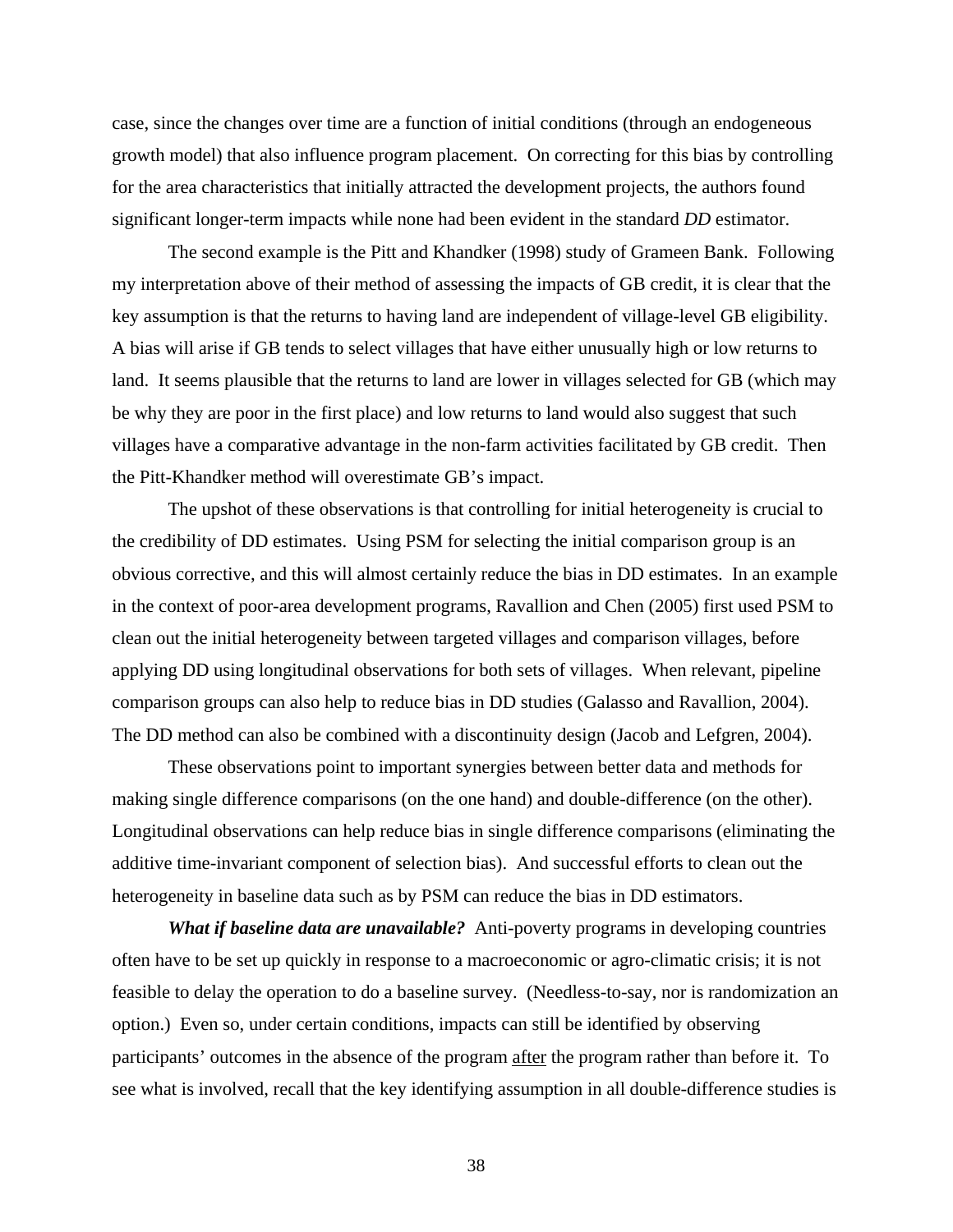that the selection bias into the program is additively separable from outcomes and time invariant. In the standard set-up described earlier in this section, date 0 precedes the intervention and *DD* gives the mean current gain to participants in date 1. However, suppose now that the program is in operation at date 0. The scope for identification arises from the fact that some participants at date 0 subsequently drop out of the program. The triple-difference (*DDD*) estimator proposed by Ravallion et al. (2005) is the difference between the double differences for stayers and leavers. Ravallion et al. show that their *DDD* estimator consistently identifies the mean gain to participants at date 1 (*TT*) if two conditions hold: (i) there is no selection bias in terms of who leaves the program and (ii) there are no current gains to non-participants. They also show that a third survey round allows a joint test of these two conditions. If these conditions hold and there is no selection bias in period 2, then there should be no difference in the estimate of gains to participants in period 1 according to whether or not they drop out in period 2.

In applying the above approach, Ravallion et al. (2005) examine what happens to participants' incomes when they leave Argentina's *Trabajar* program as compared to the incomes of continuing participants, after netting out economy-wide changes, as revealed by a matched comparison group of non-participants. The authors find partial income replacement, amounting to one-quarter of the *Trabajar* wage within six months of leaving the program, though rising to one half in 12 months. Thus they find evidence of a post-program "Ashenfelter's dip," namely when earnings drop sharply at retrenchment, but then recover.<sup>[44](#page-38-0)</sup>

Suppose instead that we do not have a comparison group of nonparticipants; we calculate the *DD* for stayers versus leavers (that is, the gain over time for stayers less that for leavers). It is evident that this will only deliver an estimate of the current gain to participants if the counterfactual changes over time are the same for leavers as for stayers. More plausibly, one might expect stayers to be people who tend to have lower prospects for gains over time than leavers in the absence of the program. Then the simple *DD* for stayers versus leavers will underestimate the impact of the program. In their specific setting, Ravallion et al. find that the *DD* for stayers relative to leavers (ignoring those who never participated) turned out to give a quite good approximation to the *DDD* estimator. However, this may not hold in other applications.

<span id="page-38-0"></span> $44$ 44 "Ashenfelter's dip" refers to the bias in using *DD* for inferring long-term impacts of training programs that can arise when there is a pre-program earnings dip (as was found in Ashenfelter, 1978).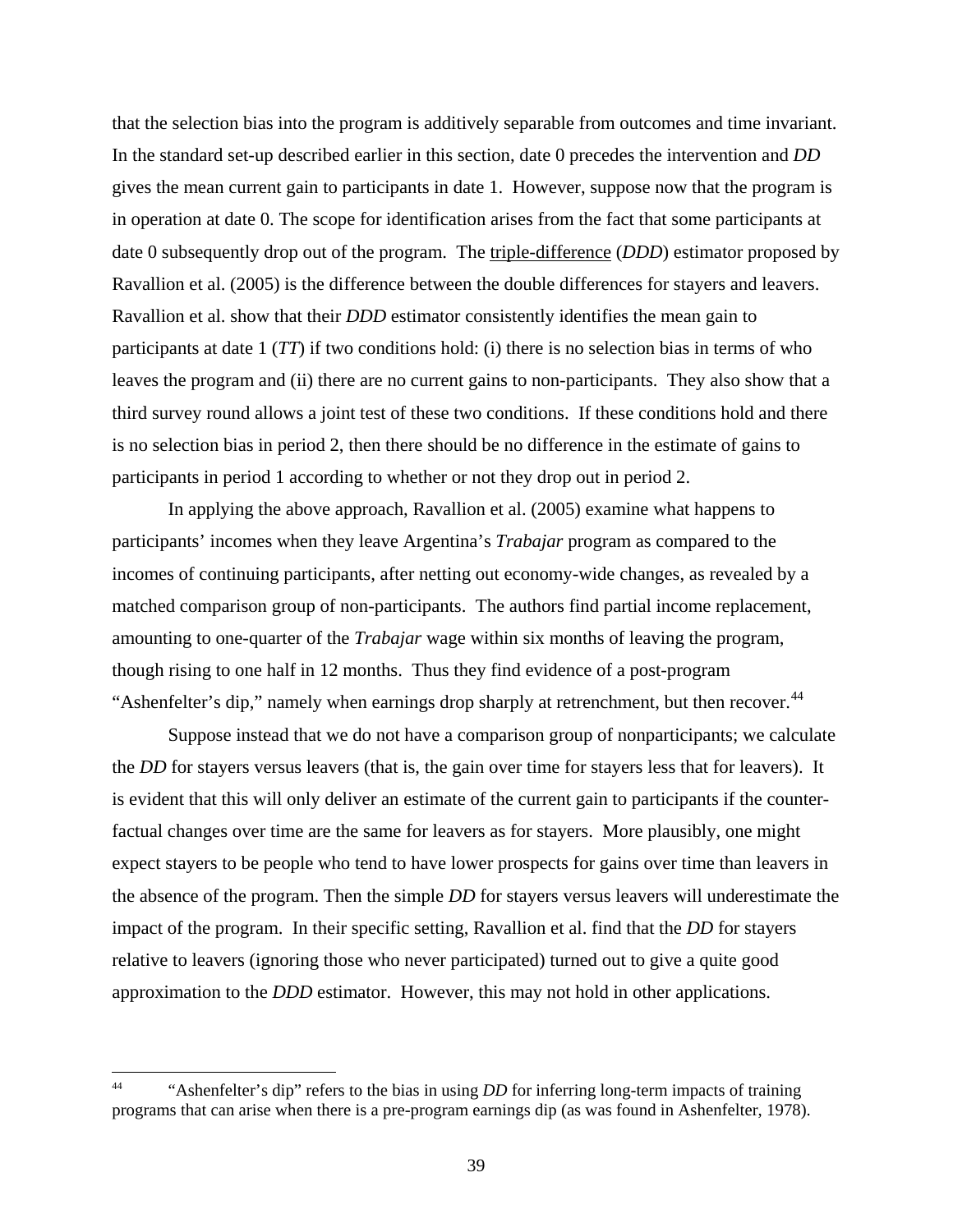## **8. Instrumental variables**

The nonexperimental estimators discussed so far require some form of (conditional) exogeneity assumption for program placement. The single-difference methods assume that placement is uncorrelated with the latent determinants of outcome levels while the doubledifference assumes that changes in placement are uncorrelated with the changes in these latent factors. We now turn to a popular method that relaxes these assumptions, but adds new ones.

*The instrumental variables estimator (IVE):* Returning to the archetypal model in section 2, the standard linear IVE makes two extra assumptions. The first is that there exists an instrumental variable (IV), denoted *Z*, which influences program placement independently of *X*:

$$
T_i = \gamma Z_i + X_i \delta + \nu_i \quad (\gamma \neq 0)
$$
\n<sup>(11)</sup>

(*Z* is exogeneous, as is *X*.) The second assumption is that impacts are homogeneous, in that outcomes respond identically across all units at given *X* ( $\mu_i^T = \mu_i^C$  for all *i* in the archetypal model of section 2); a common special case in practice is the common-impact model: *i*  $\mu_i^T = \mu_i$ 

$$
Y_i = ATE \cdot T_i + X_i \beta^C + \mu_i^C \tag{5}
$$

We do not, however, assume conditional exogeneity of placement. Thus  $v_i$  and  $\mu_i^c$  are potentially correlated, inducing selection bias ( $E(\mu^C | X, T) \neq 0$ ). But now there is a solution. Substituting (11) into (5) we obtain the reduced form equation for outcomes:

$$
Y_i = \pi Z_i + X_i (\beta^C + ATE \delta) + \mu_i
$$
\n(12)

where  $\pi = ATE\gamma$  and  $\mu_i = ATEv_i + \mu_i^C$ . Since OLS gives consistent estimates of both (11) and (12), the Instrumental Variables Estimator (IVE),  $\hat{\pi}_{OLS}$  /  $\hat{\gamma}_{OLS}$ , consistently estimates *ATE*.<sup>[45](#page-39-0)</sup> The assumption that  $Z_i$  is not an element of  $X_i$  allows us to identify  $\pi$  in (12) separately from  $\beta^C$ . This is called the "<u>exclusion restriction</u>" (in that  $Z_i$  is excluded from (5)).

 *Strengths and weaknesses of the IVE method.* The standard (linear) IVE method described above shares some of the weaknesses of other NX methods. As with OLS, the validity of causal inferences typically rests on *ad hoc* assumptions about the outcome regression, including its functional form. PSM, by contrast, is non-parametric in the outcome space.

<span id="page-39-0"></span><sup>45</sup> 45 A variation is to re-write (11) as a nonlinear binary response model (such as a probit or logit) and use the predicted propensity score as the IV for program placement (Wooldridge, 2002, Chapter 18).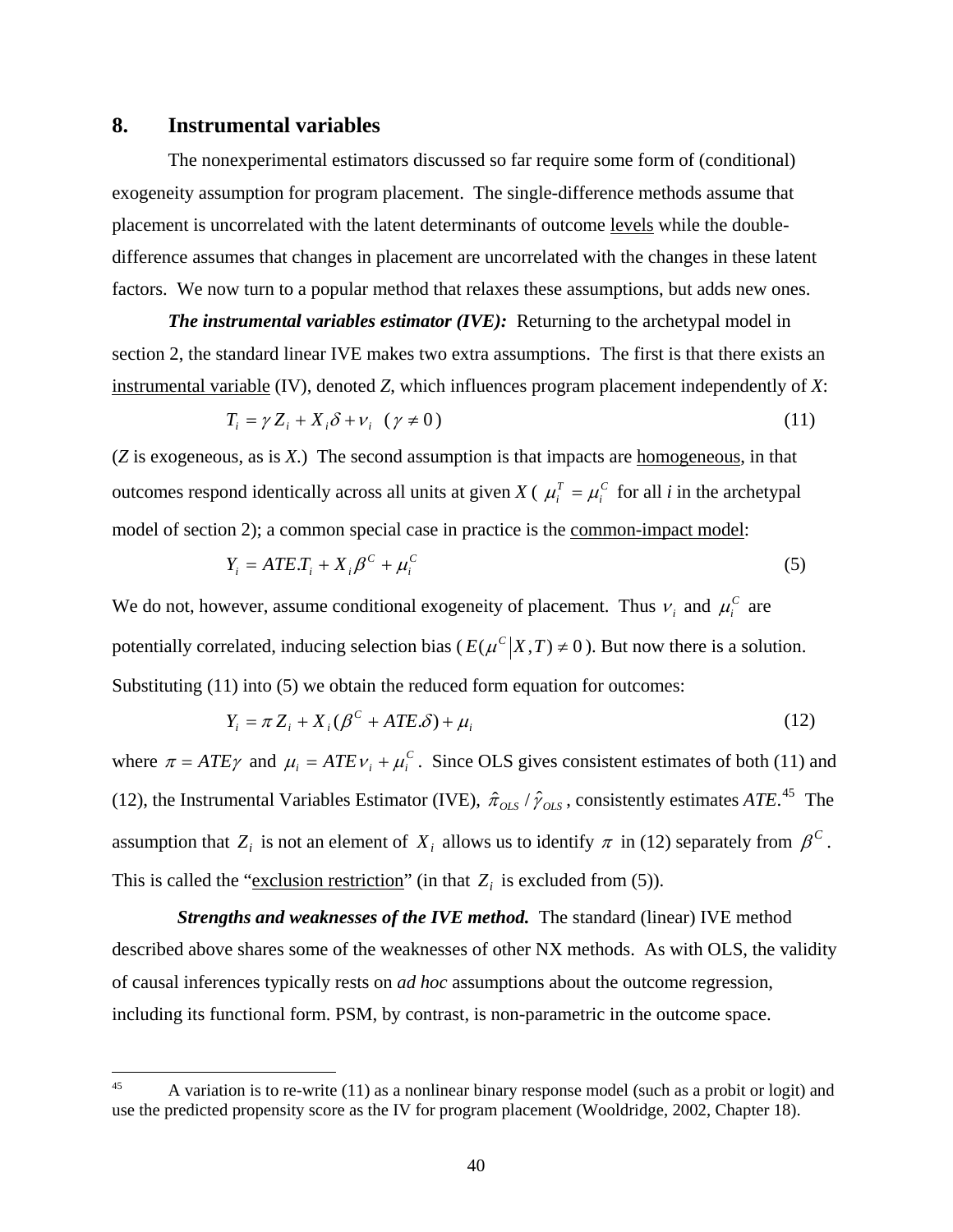However, when a valid IV is available, the real strength of IVE over most other NX estimators is its robustness to the existence of unobserved variables that jointly influence program placement and outcomes.[46](#page-40-0) This also means that (under its assumptions) IVE is less demanding of our ability to model the program's assignment than PSM. IVE gives a consistent estimate of *ATE* in the presence of omitted determinants of program placement. And if one has a valid IV then one can use this to test the exogeneity assumption of PSM or OLS.

 This strength of IVE rests on the validity of its assumptions, and large biases in IVE can arise if they do not hold.<sup>[47](#page-40-1)</sup> The best work in the IVE tradition gives close scrutiny to those assumptions. It is easy to test if  $\gamma \neq 0$  in (11). The exclusion restriction is more difficult. If one has more than one valid IV then (under the other assumptions of IVE) one can do the standard over-identification test. However, one must still have at least one IV and so the exclusion restriction is fundamentally un-testable within the confines of the data available. Nonetheless, appeals to theoretical arguments or other evidence (external to the data used for the evaluation) can often leave one reasonably confident in accepting, or rejecting, a postulated exclusion restriction in the specific context.

Note that the exclusion restriction is not strictly required when a nonlinear binary response model is used for the first stage, instead of the linear model in (11). Then the impact is identified off the nonlinearity of the first stage regression. However, it is widely considered preferable to have an identification strategy that is robust to using a linear first stage regression. This is really a matter of judgment; identification off nonlinearity is still identification. Nonetheless, it is worrying when identification rests on an *ad hoc* assumption about functional form and the distribution of an error term.

 $\overline{a}$ 

<span id="page-40-0"></span>augmented to include  $\hat{v}_i = T_i - \hat{\gamma} Z_i$  as an additional regressor (Hausman, 1978). This CF removes the <sup>46</sup> IVE is not the only NX method that relaxes conditional exogeneity. The control-function approach mentioned in section 5 also provides a method of addressing endogeneity; by adding a suitable control function (or "generalized residual") to the outcome regression one can eliminate the selection bias. Todd (2007) provides a useful overview of these approaches. In general, the CF approach should give similar results to IVE. Indeed, the two estimates are formally identical for a linear first-stage regression (as in equation 11), since then the control function approach amounts to running OLS on (5) source of selection bias, arising from the fact that  $Cov(V_i, \mu_i^C) \neq 0$ .

<span id="page-40-1"></span>Recall that Glazeman et al. (2003) found that this type of method of correcting for selection bias tended in fact to be bias-increasing, when compared to experimental results on the same programs; they point to invalid exclusion restrictions as the likely culprit.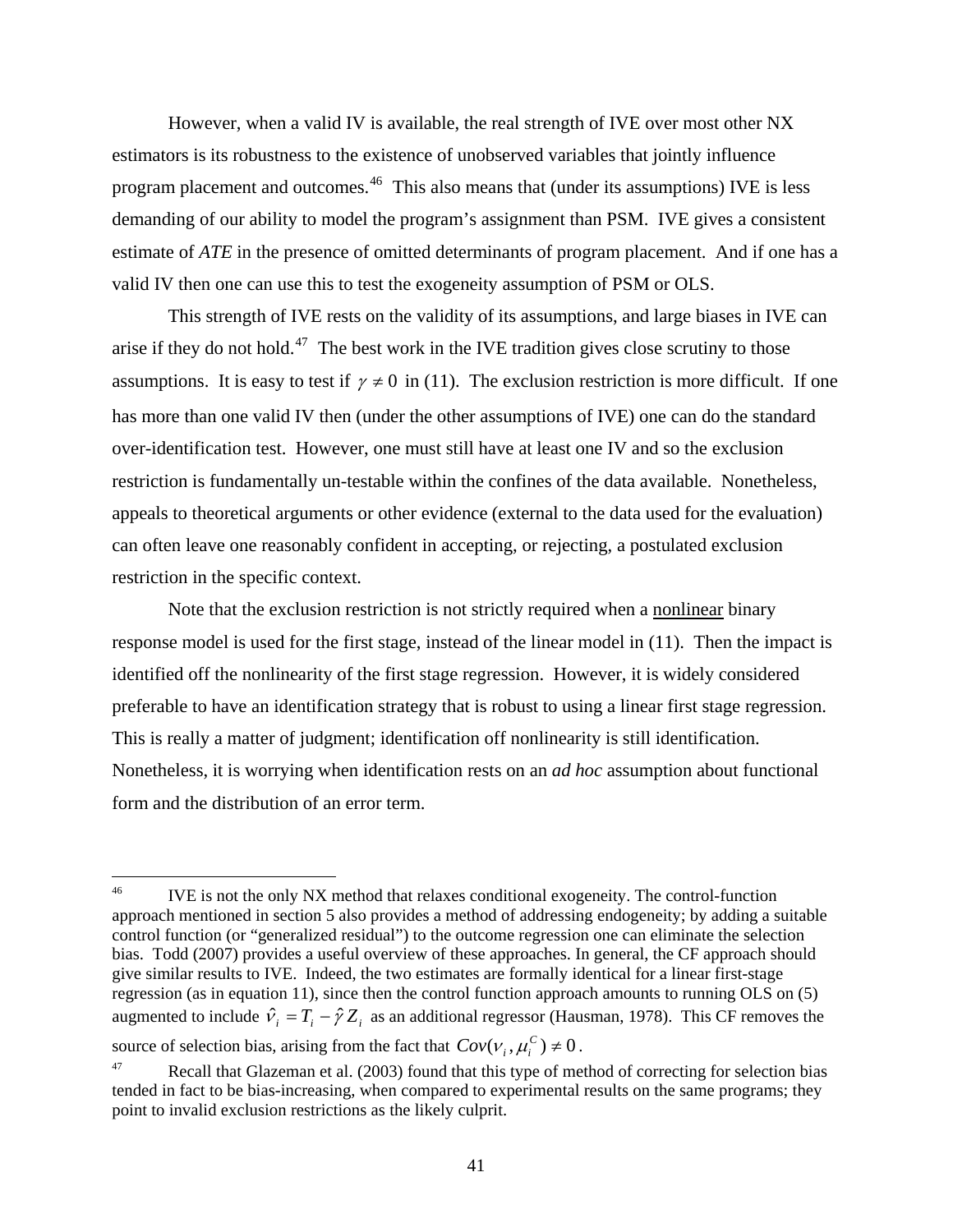*Heterogeneity in impacts.* The common-impact assumption in (5) is not a harmless simplification, but is crucial to identifying mean impact using IVE (Heckman, 1997). To see why, return to the more general model in section 2, in which impact heterogeneity arises from differences between the latent factors in outcomes under treatment versus those under the counterfactual; write this as:  $G_i = ATE + \mu_i^T - \mu_i^C$ . Then (5) becomes:  $G_i = ATE + \mu_i^T - \mu_i^T$ 

$$
Y_i = ATE.T_i + X_i\beta^C + [\mu_i^C + (\mu_i^T - \mu_i^C)T_i)]
$$
\n(13)

where the term in [.] is the new error term. For IVE to consistently estimate *ATE* we now require that  $Cov[Z,(\mu^T - \mu^C)T] = 0$  (on top of  $\gamma \neq 0$  and  $Cov(Z, \mu^C) = 0$ ). This will fail to hold if selection into the program is informed by the idiosyncratic differences in impact ( $\mu^T - \mu^C$ ); likely "winners" will no doubt be attracted to a program, or be favored by the implementing agency. This is what Heckman et al. (2006) call "essential heterogeneity." (Note that this is no less of a concern in social experiments with randomized assignment but selective compliance.) To interpret the IVE as an estimate of ATE, we must assume that the relevant agents do not know  $\mu^T$  or  $\mu^C$ , or do not act on that information. These are strong assumptions.

With heterogeneous impacts, IVE identifies impact for a specific population sub-group, namely those induced to take up the program by the exogenous variation attributable to the IV.<sup>[48](#page-41-0)</sup> This sub-group is rarely identified explicitly in IVE studies, so it remains worryingly unclear how one should interpret the estimated IVE. It is presumably the impact for someone, but who?

 The local instrumental variables (LIV) estimator of Heckman and Vytlacil (2005) directly addresses this issue. LIV entails a nonparametric regression of outcomes *Y* on the propensity score,  $P(X, Z)$ .<sup>[49](#page-41-1)</sup> Intuitively, the slope of this regression function gives the impact at the specific values of *X* and *Z*; in fact this slope is the marginal treatment effect introduced by Björklund and Moffitt (1987), from which any of the standard impact parameters can be calculated using appropriate weights (Heckman and Vytlacil, 2005). To see whether impact heterogeneity is an issue in practice, Heckman et al. (2006) recommend that one should first test for linearity of *Y* in the propensity score. (A standard functional form test, such as RESET,

<span id="page-41-0"></span> $48\,$ The outcome gain for this sub-group is sometimes called the "local average treatment effect" (LATE) (Imbens and Angrist, 1994). Also see the discussion of LATE in Heckman (1997).

<span id="page-41-1"></span><sup>49</sup> Linear controls *X* can be included, making this a "partial linear model"(for a continuous propensity score); see Yatchew (1998) on parlial linear models and other topics in nonparametric regression analysis.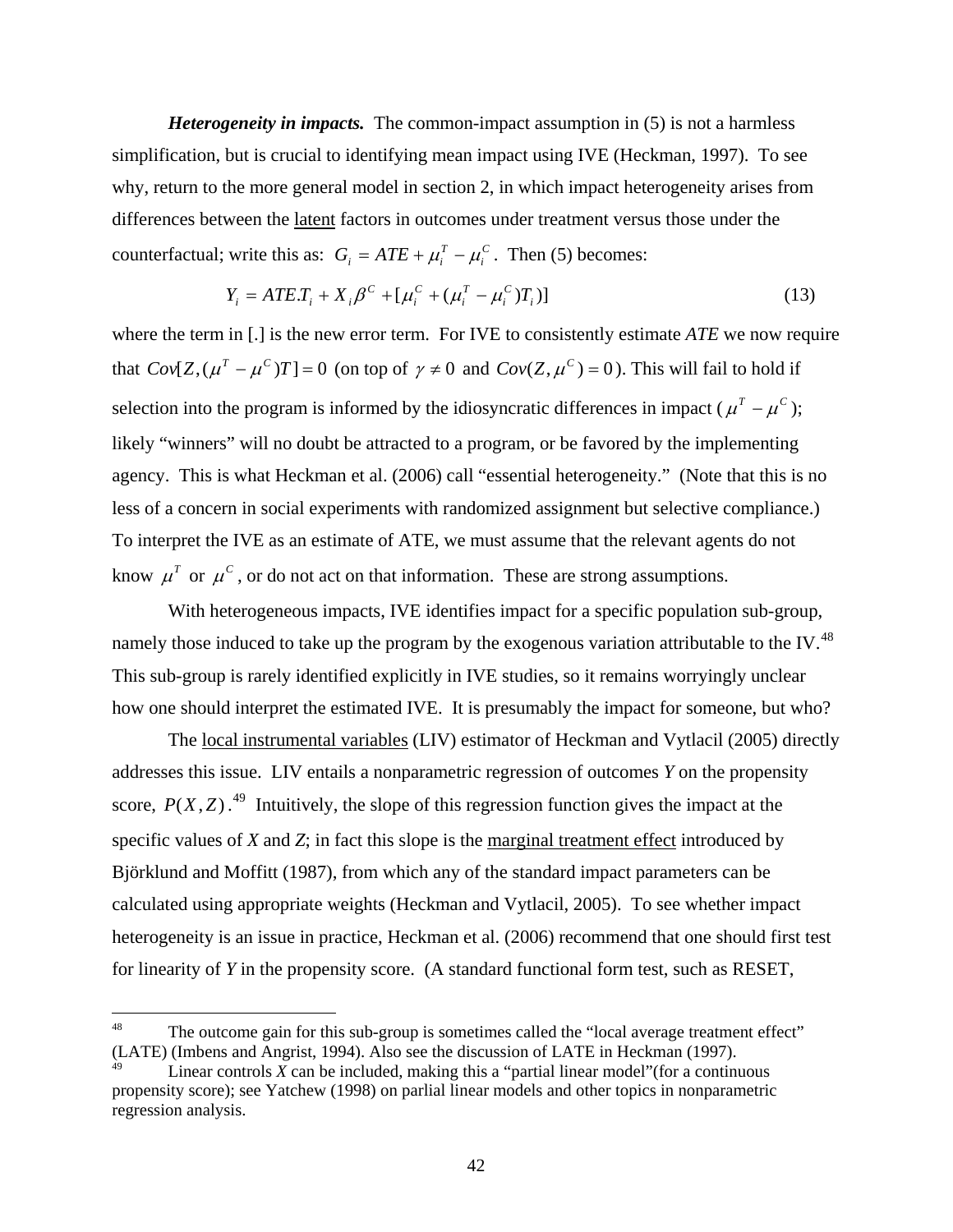would be appropriate.) If nonlinearity is indicated then LIV is the appropriate estimator; but if not then the standard IVE is justified; indeed, the OLS regression coefficient of *Y* on the propensity score  $P(X, Z)$  directly gives *ATE* in this case (Heckman, 1997).

 *Bounds on impact:* In practice, IVE sometimes gives seemingly implausible impact estimates (either too small or too large). One might suspect that a violation of the exclusion restriction is the reason. But how can we form judgments about this issue in a more scientific way? If it is possible to rule out certain values for *Y* on *a priori* grounds then this can allow us to establish plausible bounds to the impact estimates (following an approach introduced by Manski, 1990). This is easily done if the outcome variable is being "poor" versus "non-poor" (or some other binary outcome). Then  $0 \leq TT \leq E(Y^T | T = 1) \leq 1$  and:<sup>[50](#page-42-0)</sup>

$$
(E[YT | T = 1] - 1) Pr(T = 1) - E[YC | T = 0] Pr(T = 0)
$$
  
\n
$$
\leq ATE \leq
$$
  
\n
$$
(1 - E[YC | T = 0]) Pr(T = 0) + E[YT | T = 1] Pr(T = 1)
$$

The width of these bounds will (of course) depend on the specifics of the setting. The bounds may not be of much use in the (common) case of continuous outcome variables.

Another approach to setting bounds has been proposed by Altonji, Elder and Taber (AET) (2005a,b). The authors recognize the likely bias in OLS for the relationship of interest (in their case probably overestimating the true impact), but they also question the exclusion restrictions used in past IV estimates. Recall that OLS assumes that the unobservables affecting outcomes are uncorrelated with program placement. AET study the implications of the extreme alternative assumption: that the unobservables in outcomes have the same effect on placement as does the index of the observables (the term  $X_i \beta^C$  in (5)); in other words, the selection on unobservables is assumed to be as great as that for the observables.<sup>[51](#page-42-1)</sup> Implementing this equations for outcomes and participation ( $\mu^c$  in (5) and v in (11)) to a value given by the assumption requires constraining the correlation coefficient between the error terms of the

<span id="page-42-0"></span><sup>&</sup>lt;sup>50</sup> The lower bound for *ATE* is found by setting  $E[Y^T | T = 0] = 0$  and  $E[Y^C | T = 1] = 1$  while the upper bound is found at  $E[Y^T | T = 0] = 1$ ,  $E[Y^C | T = 1] = 0$ .

<span id="page-42-1"></span>Altonji et al. (2005a) gives conditions under which this will hold. However (as they note) these conditions are not expected to hold in practice; their estimator provides a bound to the true estimate, rather than an alternative point estimate.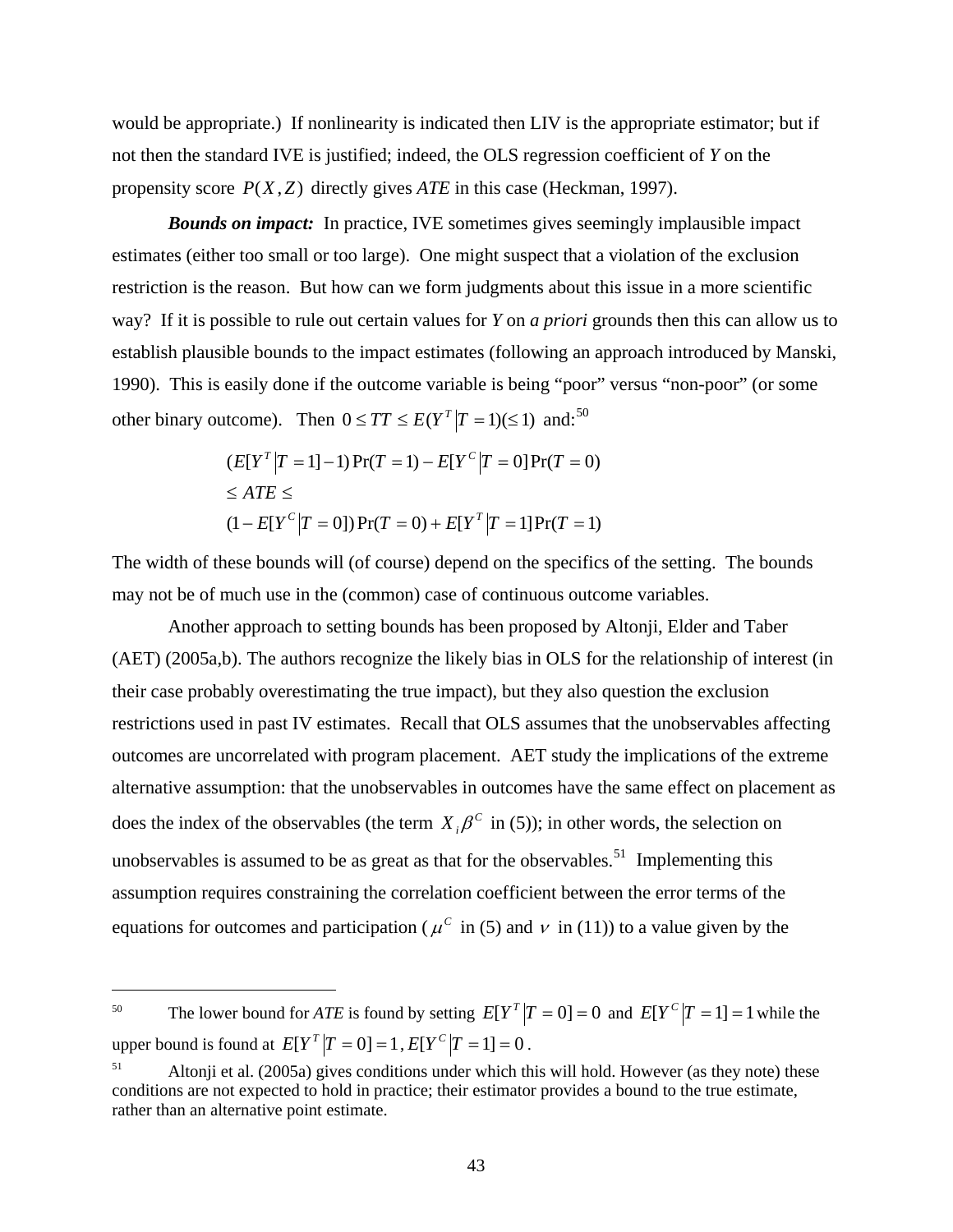regression coefficient of the score function for observables in the participation equation ( $X_i \delta$  in equation (11) with  $\gamma = 0$ ) on the corresponding score function for outcomes ( $X_i \beta^C$ ).

 AET argue that their estimator is a lower bound to the true impact when the latter is positive; this rests on the (*a priori* reasonable) presumption that the error term in the outcomes equation includes at least some factors that are truly uncorrelated with participation. OLS provides an upper bound. Thus, the AET estimator gives a useful indication of how sensitive OLS is to any selection bias based on unobservables. Altonji et al. (2005b) also show how their method can be used to assess the potential bias in IVE due to an invalid exclusion restriction. One would question an IVE that was outside the interval spanning the AET and OLS estimators.

*Examples if IVE in practice.* There are two main sources of IVs, namely experimental design features and *a priori* arguments about the determinants of program placement and outcomes. The following discussion considers examples of each.

As noted in section 4, it is often the case in social experiments that some of those randomly selected for the program do not want to participate. So there is a problem that actual participation is endogenous. However, the randomized assignment provides a natural IV in this case (Dubin and Rivers, 1993; Angrist et al., 1996; the latter paper provides a formal justification for using IVE for this problem). The exclusion restriction is that being randomly assigned to the program only affects outcomes via actual program participation

An example is found in the aforementioned MTO experiment, in which randomlyselected inner-city families in US cities were given vouchers to buy housing in better-off areas. Not everyone offered a voucher took up the opportunity. The difference in outcomes (such as school drop-out rates) only reveal the extent of the external (neighborhood) effect if one corrects for the endogenous take-up using the randomized assignment as the IV (Katz et al., 2001).

An example for a developing country is the *Proempleo* experiment. Recall that this included a randomly-assigned training component. Under the assumption of perfect take-up or random non-compliance, neither the employment nor incomes of those receiving the training were significantly different to those of the control group 18 months after the experiment began.<sup>[52](#page-43-0)</sup> However, some of those assigned the training component did not want it, and this selection

<span id="page-43-0"></span><sup>52</sup> 52 The wage subsidy included in the *Proempleo* experiment did have a significant impact on employment, but not current incomes, though it is plausible that expected future incomes were higher; see Galasso et al., (2004) for further discussion.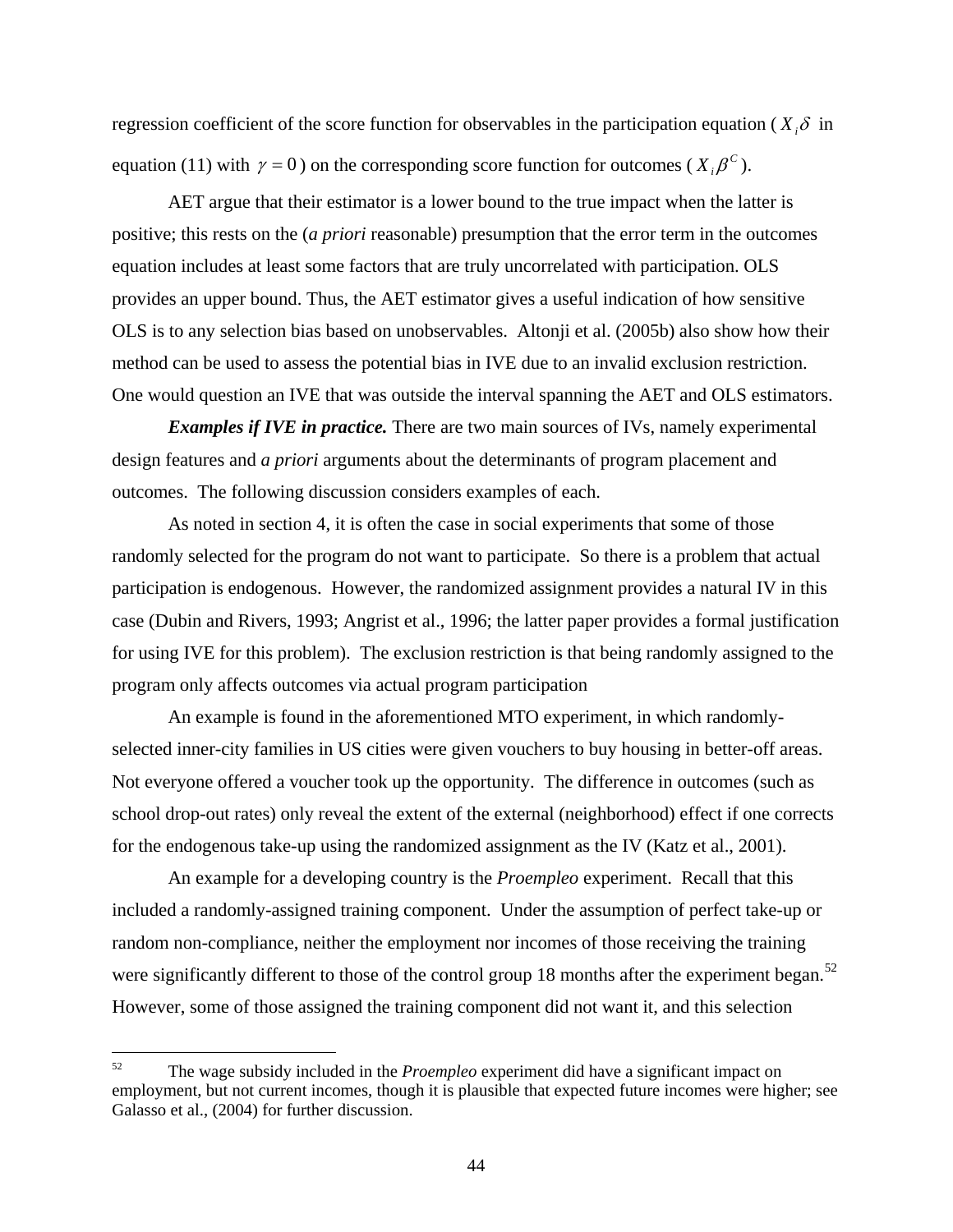process was correlated with the outcomes from training. An impact of training was revealed for those with secondary schooling, but only when the authors corrected for compliance bias using assignment as the IV for treatment (Galasso et al., 2004).

Randomized outreach (often called an "encouragement design") can also provide a valid IV.[53](#page-44-0) The idea is that, for the purpose of the evaluation, one disseminates extra information/publicity on the (non-randomly placed) program to a random sample. One expects this to be correlated with program take-up and the exclusion restriction is also plausible.

The above discussion has focused on the use of randomized assignment as an IV for treatment, given selective compliance. This idea can be generalized to the use of randomization in identifying economic models of outcomes, or of behaviors instrumental to determining outcomes. We return to this topic in section 9.

The bulk of the applications of IVE have used nonexperimental IVs. In the literature in labor economics, wage regressions often allow for endogenous labor-force participation (and hence selection of those observed to have wages). A common source of IVs is found in modeling the choice problem, whereby it is postulated that there are variables that influence the costs and benefits of labor-force participation but do not affect earnings given that choice; there is a large literature on such applications of IVE and related control function estimators.<sup>[54](#page-44-1)</sup>

The validity of such exclusion restrictions can be questioned. For example, consider the problem of identifying the impact of an individually-assigned training program on wages. Following past literature in labor economics one might use characteristics of the household to which each individual belongs as IVs for program participation. These characteristics influence take-up of the program but are unlikely to be directly observable to employers; on this basis it is argued that they should not affect wages conditional on program participation (and other observable control variables, such as age and education of the individual worker). However, for at least some of these potential IVs, this exclusion restriction is questionable when there are productivity-relevant spillover effects within households. For example, in developing-country settings it has been argued that the presence of a literate person in the household can exercise a strong effect on an illiterate worker's productivity; this is argued in theory and with supporting evidence (for Bangladesh) in Basu et al. (2002).

<span id="page-44-0"></span><sup>53</sup> Useful discussions of encouragement designs can be found in Bradlow (1998) and Hirano et al. (2000). I do not know of any examples for anti-poverty programs in developing countries.

<span id="page-44-1"></span>For an excellent overview see Heckman et al. (1999).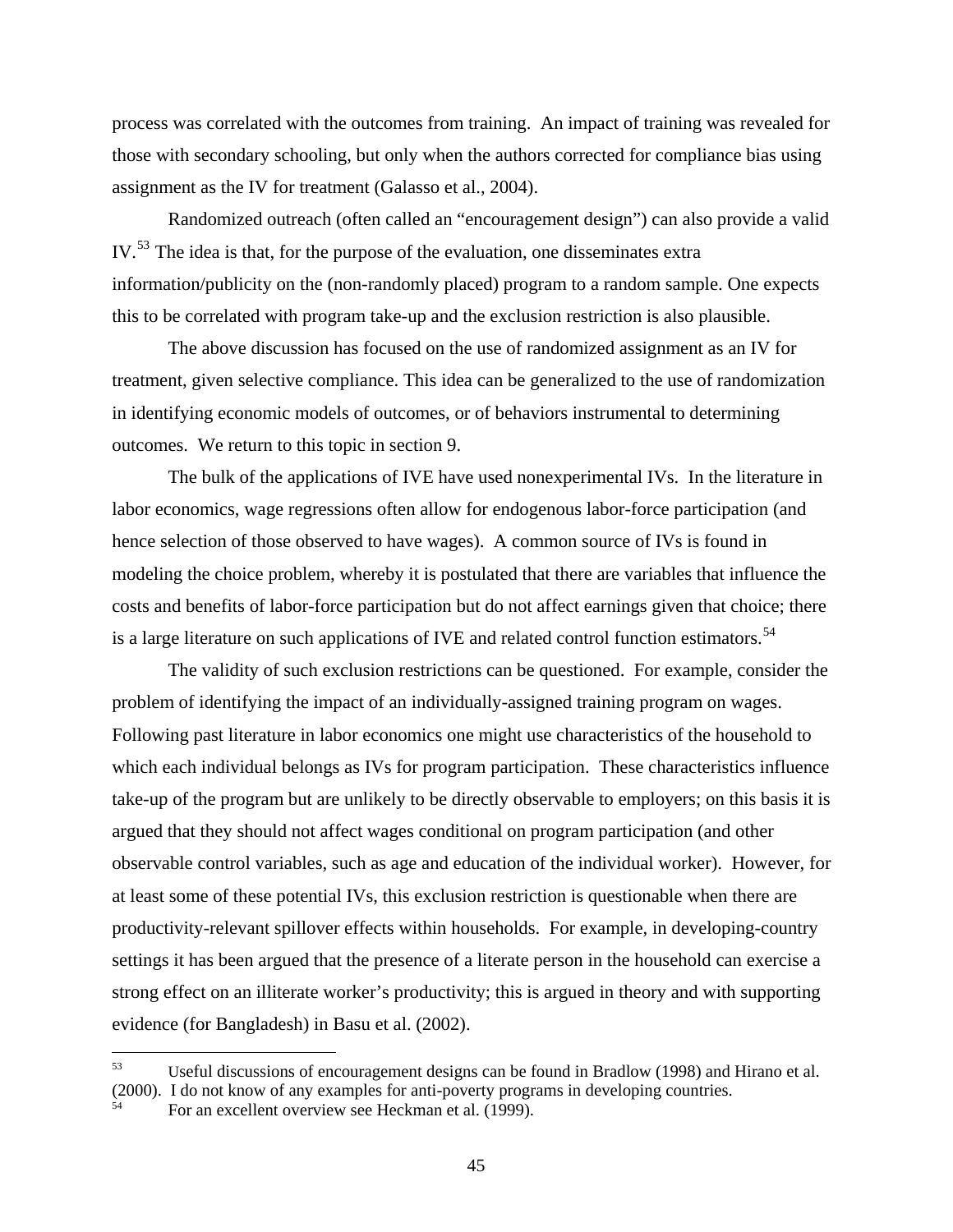In evaluating anti-poverty programs in developing countries, three popular sources of instrumental variables have been the geographic placement of programs, political variables and discontinuities created by program design.<sup>[55](#page-45-0)</sup> I consider examples of each.

The geography of program placement has been used for identification in a number of studies. I discuss three examples. Ravallion and Wodon (2000) test the widely heard claim that child labor displaces schooling and so perpetuates poverty in the longer-term. They used the presence of a targeted school enrollment-subsidy in rural Bangladesh (the *Food-for-Education Program*) as the source of a change in the price of schooling in their model of schooling and child labor. To address the endogeneity of placement at the individual level they used prior placement at the village level as the IV. The worry here is the possibility that village placement is correlated with geographic factors relevant to outcomes. Drawing on external information on the administrative assignment rules, Ravallion and Wodon provide exogeneity tests that offer some support their identification strategy, although this ultimately rests on an un-testable exclusion restriction and/or nonlinearity for identification. Their results indicate that the subsidy increased schooling by far more than it reduced child labor. Substitution effects appear to have helped protect current incomes from the higher school attendance induced by the subsidy.

 A second example of this approach can be found in Attanasio and Vera-Hernandez (2004) who study the impacts of a large nutrition program in rural Colombia that provided food and child care through local community centers. Some people used these facilities while some did not, and there must be a strong presumption that usage is endogenous to outcomes in this setting. To deal with this problem, Attanasio and Vera-Hernandez used the distance of a household to the community center as the IV for attending the community center. These authors also address the objections that can be raised against the exclusion restriction.<sup>[56](#page-45-1)</sup> Distance could itself be endogenous through the location choices made by either households or the community centers. Amongst the justifications they give for their choice of IV, the authors note that survey respondents who have moved recently never identified the desire to move closer to a community center as one of the reasons for choosing their location (even though this was one of the options).

<span id="page-45-0"></span> $55$ 55 Natural events (twins, birth dates, rainfall) have also been used as IVs in a number of studies (for an excellent review see Rosenzweig and Wolpin, 2000). These are less common as IVs for poverty programs, although we consider one example (for infrastructure).<br><sup>56</sup> As in the Ravallion-Wodon example, the other main requirement of a valid IV, namely that it is

<span id="page-45-1"></span>correlated with treatment, is more easily satisfied in this case.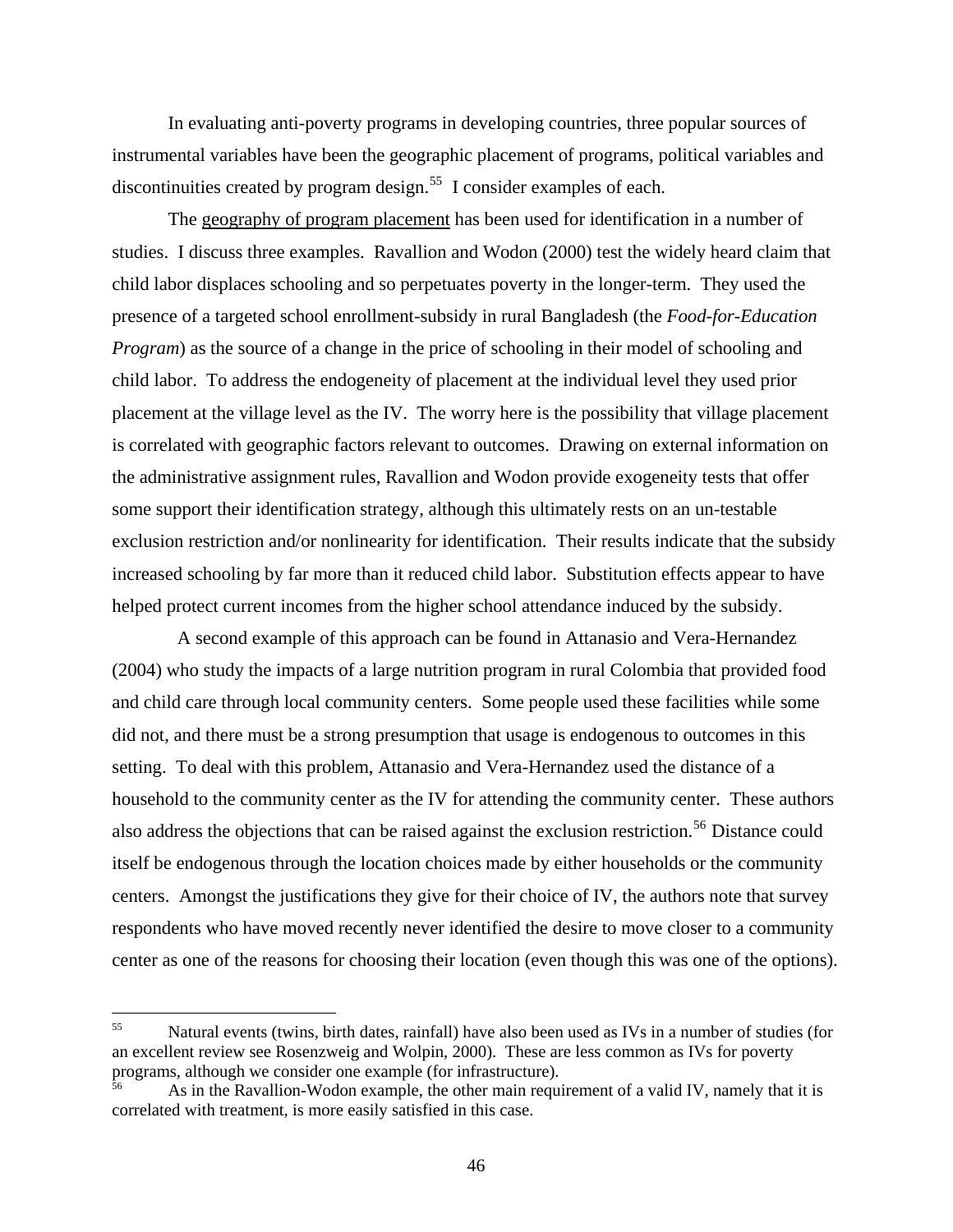They also note that if their results were in fact driven by endogeneity of their IV then they would find (spurious) effects on variables that should not be affected, such as child birth weight. However, they do not find such effects, supporting the choice of IV.

The geography of program placement sometimes involves natural, topographic or agroclimatic, features that can aid identification. An example is provided by the Duflo and Pande (2005) study of the district-level poverty impacts of dam construction in India. To address the likely endogeneity of dam placement they exploit the fact that the distribution of land by gradient affects the suitability of a district for dams (with more positive gradients making a dam less  $costly$ .<sup>[57](#page-46-0)</sup> Their key identifying assumption is that gradient does not have an independent effect on outcomes. To assess whether that is a plausible assumption one needs to know more about other possible implications of differences in land gradient; for example, for most crops land gradient matters to productivity (positively for some negatively for others), which would invalidate the IV. The authors provide little defense for their exclusion restriction. They find that a dam increases poverty in its vicinity but helps the poor downstream; on balance their results suggest that dams are poverty increasing.

Political characteristics of geographic areas have been another source of instruments. Understanding the political economy of program placement can aid in identifying impacts. For example, Besley and Case (2000) use the presence of women in state parliaments (in the US) as the IV for workers' compensation insurance when estimating the impacts of compensation on wages and employment. The authors assume that female law makers favor workers' compensation but that this does not have an independent effect on the labor market. The latter condition would fail to hold if a higher incidence of women in parliament in a given state reflected latent social factors that lead to higher female labor force participation generally, with implications for aggregate labor market outcomes of both men and women.

To give another example, Paxson and Schady (2002) used the extent to which recent elections had seen a switch against the government as the IV for the geographic allocation of social fund spending in Peru, when modeling schooling outcomes. Their idea was that the geographic allocation of spending would be used in part to "buy back" voters that had switched against the government in the last election. (Their first stage regression was consistent with this

<span id="page-46-0"></span><sup>57</sup> Note that what the authors refer to as "river gradient" is based on the distribution of land gradients in an area that includes a river.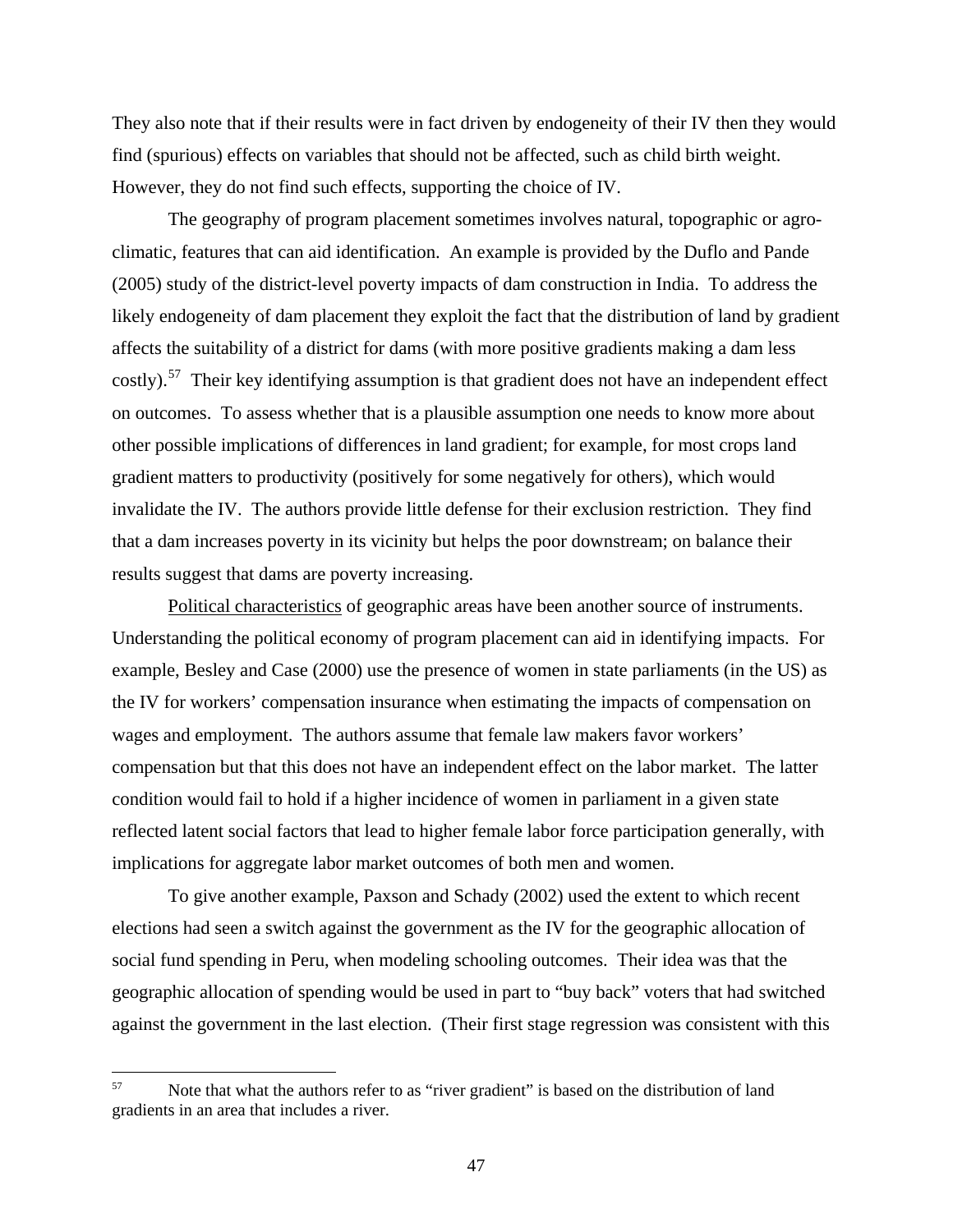hypothesis.) It must also be assumed that the fact that an area turned against the government in the last election is not correlated with latent factors influencing schooling. The variation in spending attributed to this IV was found to significantly increase school attendance rates.

 The third set of examples exploit discontinuities in program design, as discussed in section 6.<sup>[58](#page-47-0)</sup> Here the impact estimator is in the neighborhood of a cut-off for program eligibility. An example of this approach can be found in Angrist and Lavy (1999) who assessed the impact on school attainments in Israel of class size. For identification they exploited the fact that an extra teacher was assigned when the class size went above 40. Yet there is no plausible reason why this cut-off point in class size would have an independent effect on attainments, thus justifying the exclusion restriction. The authors find sizeable gains from smaller class sizes, which were not evident using OLS.

Another example is found in Duflo's (2003) study of the impacts of old-age pensions in South Africa on child anthropometric indicators. Women only become eligible for a pension at age 60, while for men it is 65. It is implausible that there would be a discontinuity in outcomes (conditional on treatment) at these critical ages. Following Case and Deaton (1998), Duflo used eligibility as the IV for receipt of a pension in her regressions for anthropometric outcome variables. Duflo found that pensions going to women improve girls' nutritional status but not boys', while pensions going to men have no effect on outcomes for either boys or girls.

Again, this assumes we know eligibility, which is not always the case. Furthermore, eligibility for anti-poverty programs is often based on poverty criteria, which are also the relevant outcome variables. Then one must be careful not to make assumptions in estimating who is eligible (for constructing the IV) that pre-judge the impacts of the program.

The use of the discontinuity in the eligibility rule as an IV for actual program placement can also address concerns about selective compliance with those rules; this is discussed further in Battistin and Rettore (2002).

As these examples illustrate, the justification of an IVE must ultimately rest on sources of information outside the confines of the quantitative analysis. Those sources might include

<span id="page-47-0"></span><sup>58</sup> Using discontinuities in IVE will not in general give the same results as the discontinuity designs discussed in section 6. Specific conditions for equivalence of the two methods are derived in Hahn et al. (2001); the main conditions for equivalence are that the means used in the single-difference comparison are calculated using appropriate kernel weights and that the IVE estimator is applied to a specific subsample, in a neighborhood of the eligibility cut-off point.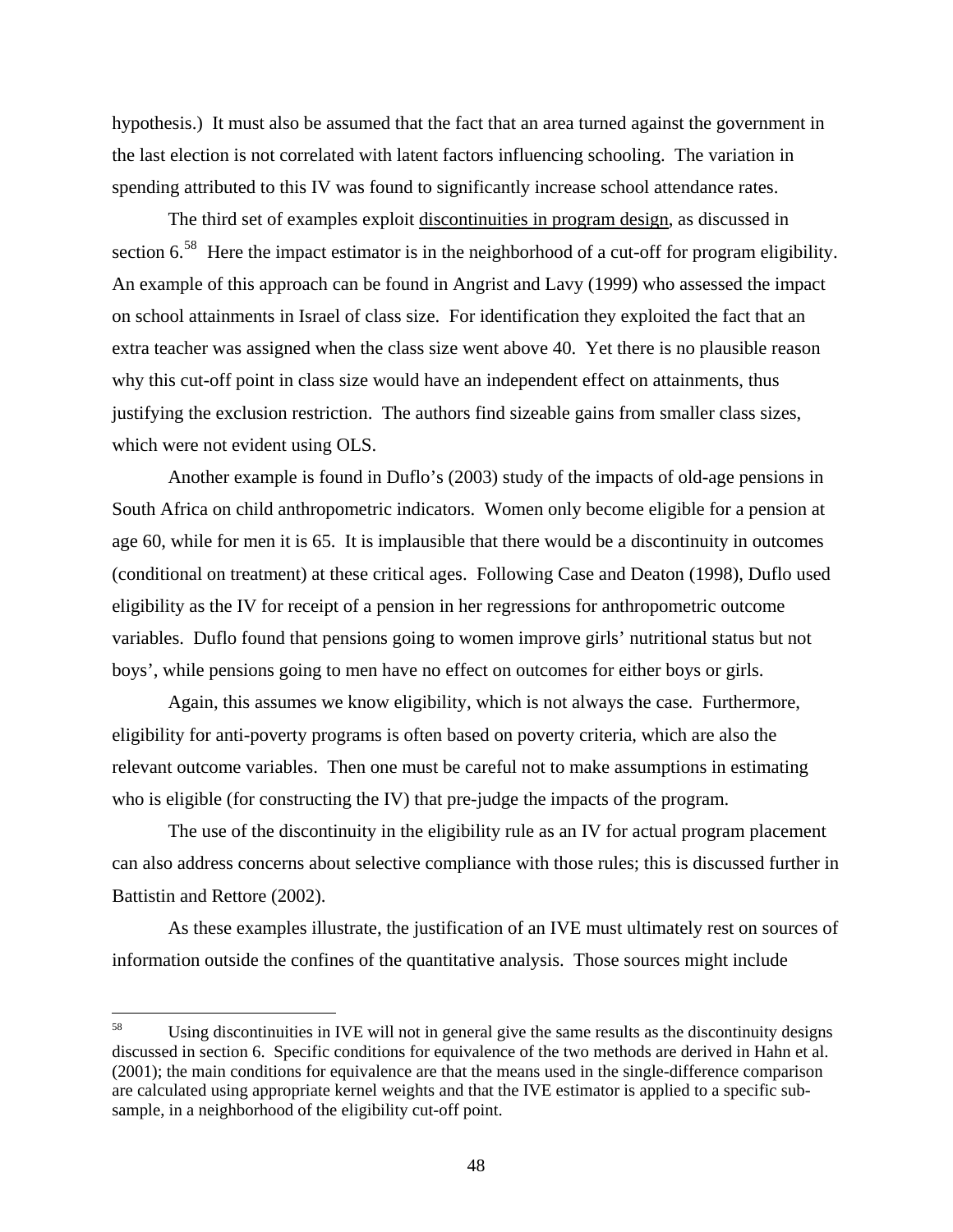theoretical arguments, common sense, or empirical arguments based on different types of data, including qualitative data, such as based on knowledge of how the program operates in practice. While the exclusion restriction is ultimately untestable, some studies do a better job than others of justifying in their specific case. Almost all applied work has assumed homogeneous impacts, despite the repeated warnings of Heckman and others. Relaxing this assumption in specific applications appears to be a fertile ground for future research.

## **9. Learning from evaluations**

So far we have focused on the "internal validity" question: does the evaluation design allow us to obtain a reliable estimate of the counterfactual outcomes in the specific context? This has been the main focus of the literature to date. However, there are equally important concerns related to what can be learnt from an impact evaluation beyond its specific setting. This section turns to the "external validity" question as to whether the results from specific evaluations can be applied in other settings (places and/or dates) and what lessons can be drawn for development knowledge and future policy from evaluative research.

*Do publishing biases inhibit learning from evaluations?* Development policy-making draws on accumulated knowledge built up from published evaluations. Thus publication processes and the incentives facing researchers are relevant to our success against poverty and in achieving other development goals. It would not be too surprising to find that it is harder to publish a paper that reports unexpected or ambiguous impacts, when judged against received theories and/or past evidence. Reviewers and editors may well apply different standards in judging data and methods according to whether they believe the results on *a priori* grounds. To the extent that impacts are generally expected from anti-poverty programs (for that is presumably the main reason why the programs exist) this will mean that our knowledge is biased in favor of positive impacts. In exploring a new type of program, the results of the early studies will set the priors against which later work is judged. An initial bad draw from the true distribution of impacts may then distort knowledge for some time after. Such biases would no doubt affect the production of evaluative research as well as publications; researchers may well work harder to obtain positive findings to improve their chances of getting their work published. No doubt, extreme biases (in either direction) will be eventually exposed, but this may take some time.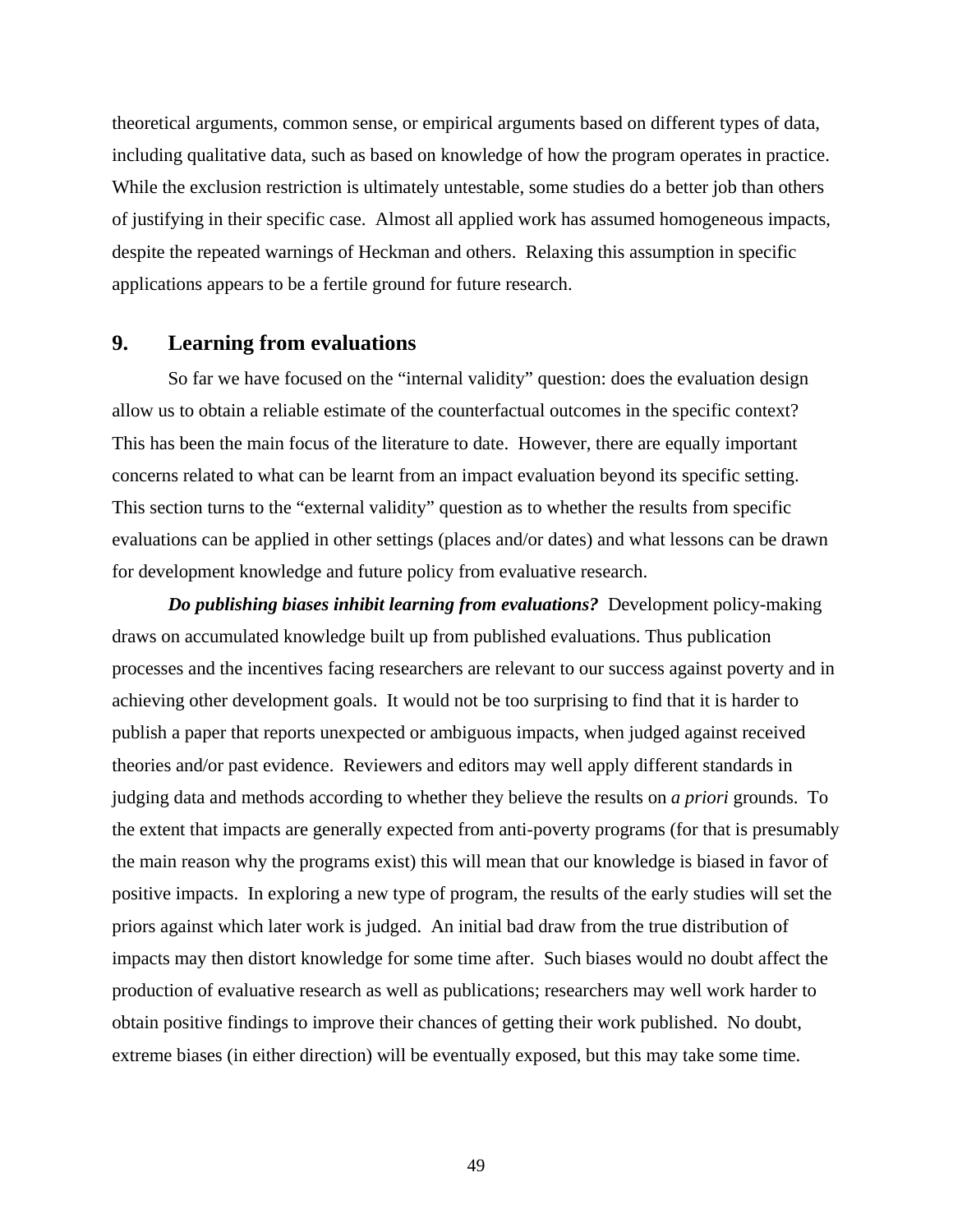These are largely conjectures on my part. Rigorous testing requires some way of inferring the counterfactual distribution of impacts, in the absence of publication biases. Clearly this is difficult. However, there is at least one strand of evaluative research where publication bias is unlikely, namely replication studies that have compared NX results with experimental findings for the same programs (as in the meta-study for labor programs in developed countries by Glazerman et al. 2003). Comparing the distribution of published impact estimates from (nonreplication) NX studies with a counterfactual drawn from replication studies of the same type of programs could throw useful light on the extent of publication bias.

*Can the lessons from an evaluation be scaled up?* The context of an intervention often matters to its outcomes, thus confounding inferences for "scaling up" from an impact evaluation. Such "site effects" arise whenever aspects of a program's setting (geographic or institutional) interact with the treatment. The same program works well in one village but fail hopelessly in another. For example, in studying Bangladesh's *Food for Education* Program, Galassso and Ravallion (2005) found that the program worked well in reaching the poor in some villages but not in others, even in relatively close proximity. Site effects clearly make it difficult to draw valid inferences for scaling up and replication based on trials.

The local institutional context of an intervention is likely to be relevant to its impact. External validity concerns about impact evaluations can arise when certain institutions need to be present to even facilitate the experiments. For example, when randomized trials are tied to the activities of specific Non-Governmental Organizations (NGOs) as the facilitators, there is a concern that the same intervention at national scale may have a very different impact in places without the NGO. Making sure that the control group areas also have the NGO can help, but even then we cannot rule out interaction effects between the NGO's activities and the intervention. In other words, the effect of the NGO may not be "additive" but "multiplicative," such that the difference between measured outcomes for the treatment and control groups does not reveal the impact in the absence of the NGO.

A further external-validity concern is that, while partial equilibrium assumptions may be fine for a pilot, general equilibrium effects (sometimes called "feedback" or "macro" effects in the evaluation literature) can be important when it is scaled up nationally. For example, an estimate of the impact on schooling of a tuition subsidy based on a randomized trial may be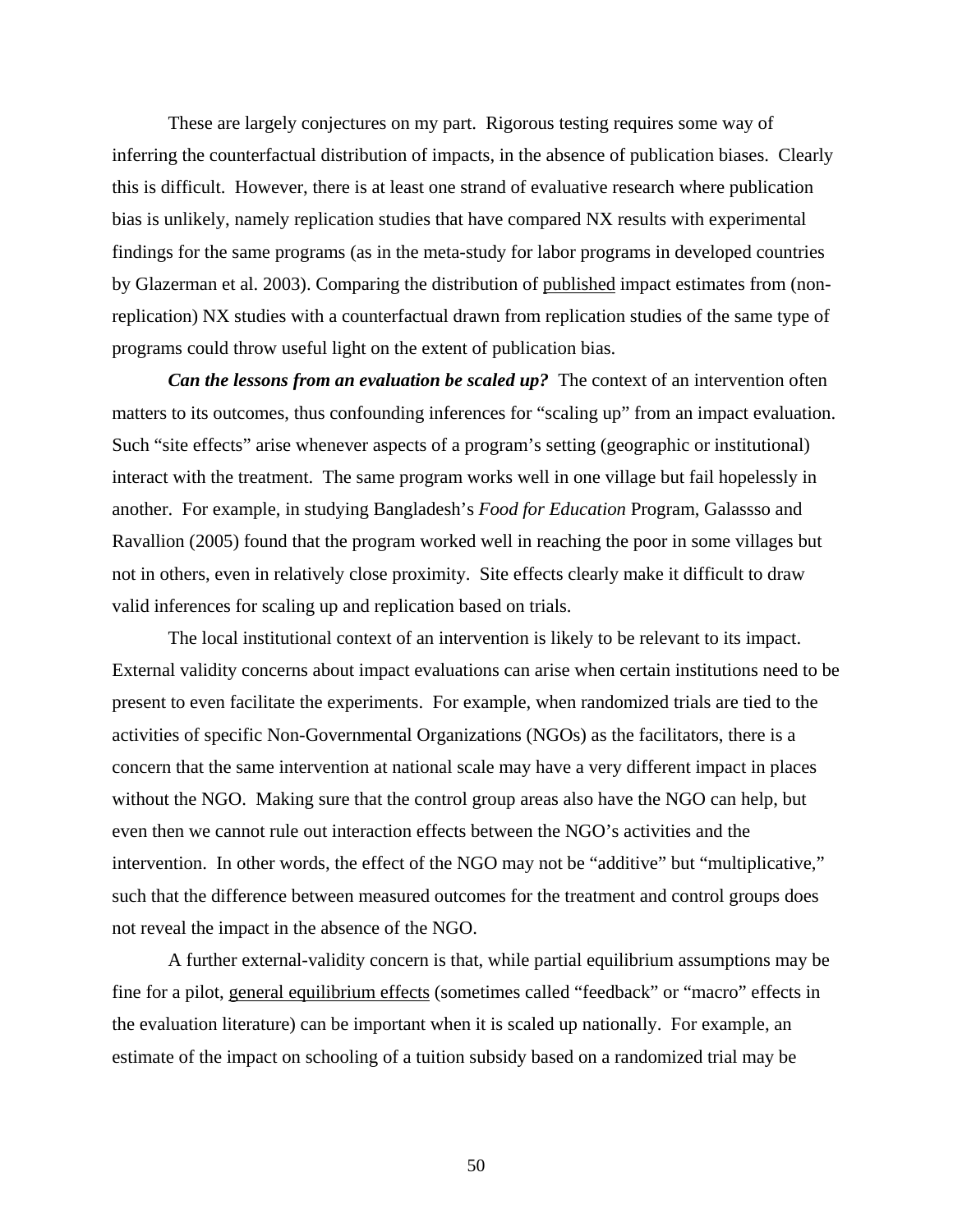deceptive when scaled up, given that the structure of returns to schooling will alter.<sup>[59](#page-50-0)</sup> To give another example, a small pilot wage subsidy program such as implemented in the *Proempleo* experiment may be unlikely to have much impact on the market wage rate, but that will change when the program is scaled up. Here again the external validity concern stems from the contextspecificity of trials; outcomes in the context of the trial may differ appreciably (in either direction) once the intervention is scaled up and prices and wages respond.

Contextual factors are clearly crucial to policy and program performance; at the risk of overstating the point, in certain contexts anything will work, and in others everything will fail. A key factor in program success is often adapting properly to the institutional and socio-economic context in which you have to work. That is what good project staff do all the time. They might draw on the body of knowledge from past evaluations, but these can almost never be conclusive and may even be highly deceptive if used mechanically.

The realized impacts on scaling up can also differ from the trial results (whether randomized or not) because the socio-economic composition of program participation varies with scale. Ravallion (2004) discusses how this can happen, and presents results from a series of country case studies, all of which suggest that the incidence of program benefits becomes more pro-poor with scaling up. Trial results may well underestimate how pro-poor a program is likely to be after scaling up because the political economy entails that the initial benefits tend to be captured more by the non-poor (Lanjouw and Ravallion, 1999).

*What determines impact?* These external validity concerns point to the need to supplement the evaluation tools described above by other sources of information that can throw light on the processes that influence the measured outcomes.

One approach is to repeat the evaluation in different contexts, as proposed by Duflo and Kremer (2005). An example can be found in the aforementioned study by Galasso and Ravallion in which the impact of Bangladesh's *Food-for-Education* program was assessed across each of 100 villages in Bangladesh and the results were correlated with characteristics of those villages. The authors found that the revealed differences in program performance were partly explicable in terms of observable village characteristics, such as the extent of intra-village inequality (with more unequal villages being less effective in reaching their poor through the program).

 $\overline{a}$ 

<span id="page-50-0"></span><sup>&</sup>lt;sup>59</sup> Heckman et al., (1998) demonstrate that partial equilibrium analysis can greatly overestimate the impact of a tuition subsidy once relative wages adjust; Lee (2005) finds a much smaller difference between the general and partial equilibrium effects of a tuition subsidy in a slightly different model.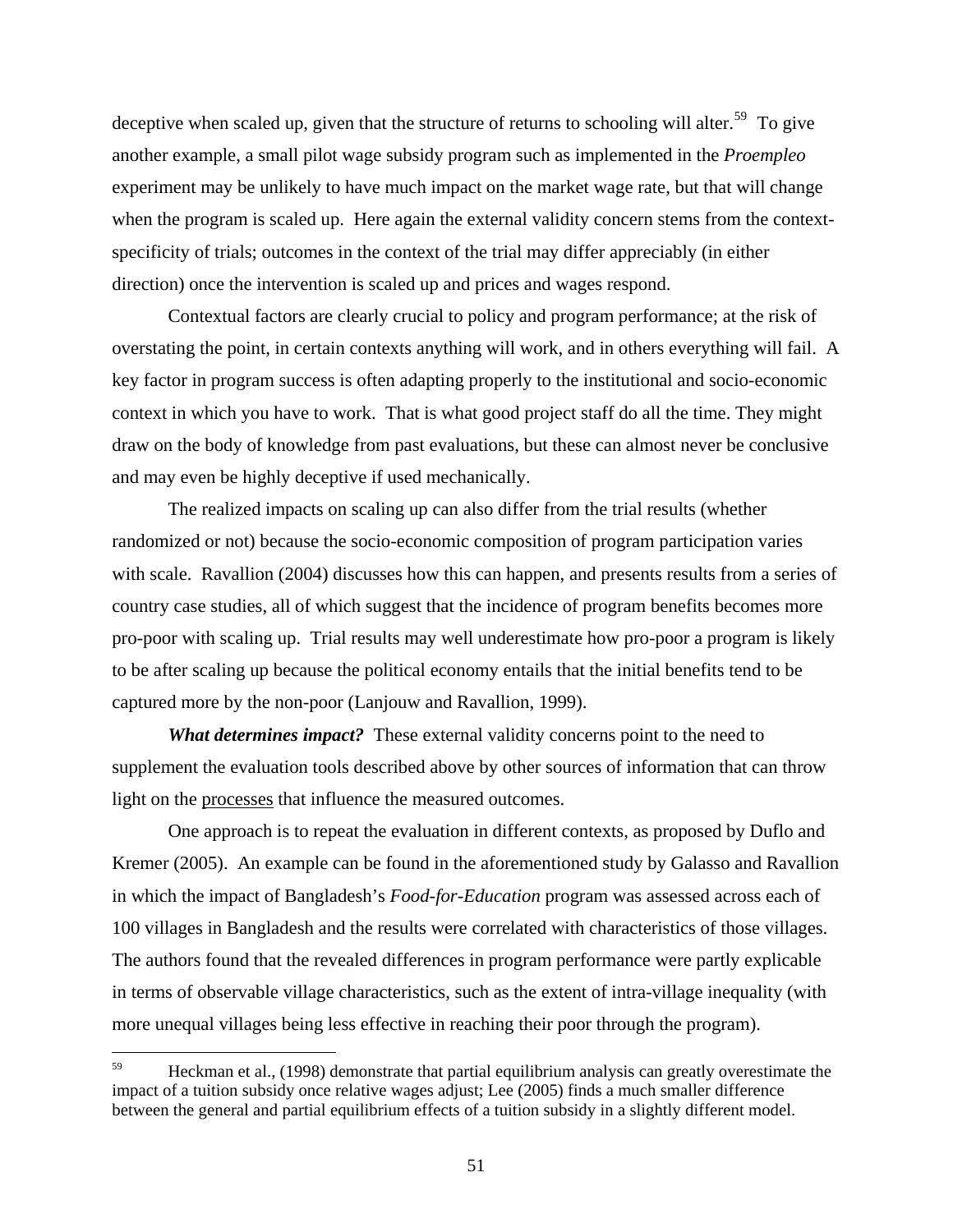Repeating evaluations across different settings and at different scales can help address these concerns, although it will not always be feasible to do a sufficient number of trials to span the relevant domain of variation found in reality. The scale of a randomized trial needed to test a large national program could be prohibitive. Nonetheless, varying contexts for trials is clearly a good idea, subject to feasibility. The failure to systematically plan locational variation into their design has been identified as a serious weakness in the randomized field trials that have been done of welfare reforms in the US (Moffitt, 2003).

Important clues to understanding impacts can often be found in the geographic differences in impacts and how this relates to the characteristics of locations, such as the extent of local inequality, "social capital" and the effectiveness of local public agencies; again, see the example in Galasso and Ravallion (2005). This calls for adequate samples at (say) village level. However, this leads to a further problem. For a given aggregate sample size, larger samples at local level will increase the design effect on the standard error of the overall impact estimate.<sup>[60](#page-51-0)</sup> Evaluations can thus face a serious trade off between the need for precision in estimating overall impacts and the ability to measure and explain the underlying heterogeneity in impacts. Smallarea estimation methods can sometimes improve the trade off by exploiting Census (or larger sample survey) data on covariates of the relevant outcomes and/or explanatory variables at local level; a good example in the present context can be found in Araujo et al (2006).

 Another lens for understanding impacts is to study what can be called "intermediate" outcome measures. The typical evaluation design identifies a small number of "final outcome" indicators, and aims to assess the program's impact on those indicators. Instead of using only final outcome indicators, one may choose to also study impacts on certain intermediate indicators of behavior. For example, the inter-temporal behavioral responses of participants in anti-poverty programs are of obvious relevance to understanding their impacts. An impact evaluation of a program of compensatory cash transfers to Mexican farmers found that the transfers were partly invested, with second-round effects on future incomes (Sadoulet et al., 2001). Similarly, Ravallion and Chen (2005) found that participants in a poor-area development program in China saved a large share of the income gains from the program (as estimated using the matched

<span id="page-51-0"></span><sup>60</sup> survey design) to the variance in a simple random sample; this is given by  $DE = 1 + \rho(B-1)$  where  $\rho$ The design effect (*DE*) is the ratio of the actual variance (for a given variable in the specific is the intra-cluster correlation coefficient and *B* is the cluster sample size (Kish, 1965, Chapter 5).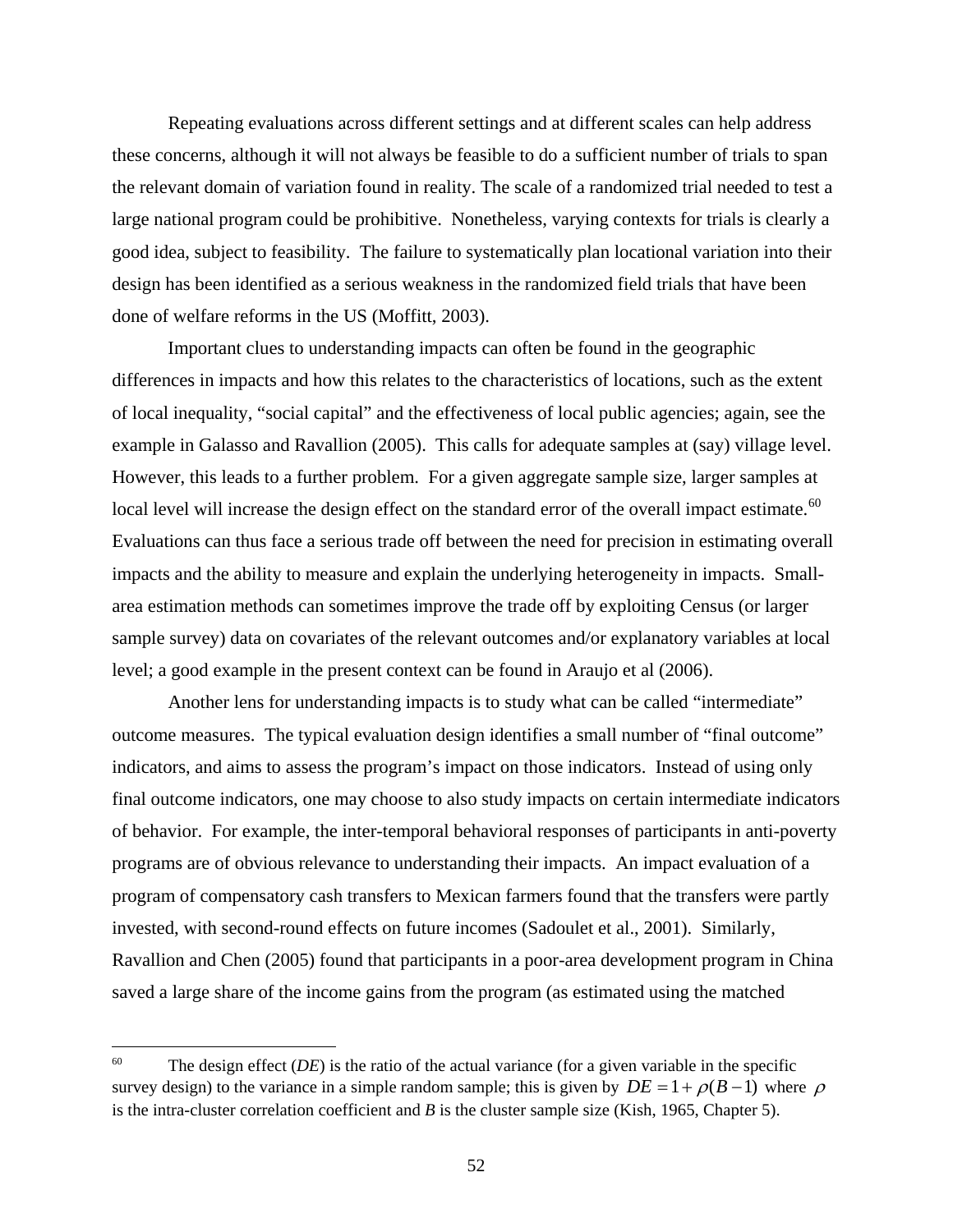double-difference method described in section 7). Identifying responses through savings and investment provides a clue to understanding current impacts on living standards and the possible future welfare gains beyond the project's current life span. Instead of focusing solely on the agreed welfare indicator, one collects and analyzes data on a potentially wide range of intermediate indicators relevant to understanding the processes determining impacts.

 This also illustrates a common concern in evaluation studies, given behavioral responses, namely that the study period is rarely much longer than the period of the program's disbursements. However, a share of the impact on peoples' living standards may occur beyond the life of the project. This does not necessarily mean that credible evaluations will need to track welfare impacts over much longer periods than is typically the case — raising concerns about feasibility. But it does suggest that evaluations need to look carefully at impacts on partial intermediate indicators of longer-term impacts even when good measures of the welfare objective are available within the project cycle. The choice of such indicators will need to be informed by an understanding of participants' behavioral responses to the program.

 In learning from an evaluation, one often needs to draw on information external to the evaluation. Qualitative research (intensive interviews with participants and administrators) can be a useful source of information on the underlying processes determining outcomes.<sup>[61](#page-52-0)</sup> One approach is to use such methods to test the assumptions made by an intervention; this has been called "theory-based evaluation," although that is hardly an ideal term given that NX identification strategies for mean impacts are often theory-based (as discussed in the last section). Weiss (2001) illustrates this approach in the abstract in the context of evaluating the impacts of community-based anti-poverty programs. An example is found in an evaluation of social funds (SFs) by the World Bank's Operations Evaluation Department, as summarized in Carvalho and White (2004). While the overall aim of a SF is typically to reduce poverty, the OED study was interested in seeing whether SFs worked the way that was intended by their designers. For example, did local communities participate? Who participated? Was there "capture" of the SF by local elites (as some critics have argued)? Building on Weiss (2001), the OED evaluation identified a series of key hypothesized links connecting the intervention to outcomes and tested whether each one worked. For example, in one of the country studies for the OED evaluation of SFs, Rao and Ibanez (2005) tested the assumption that a SF works by

<span id="page-52-0"></span>See the discussion on "mixed methods" in Rao and Woolcock (2003).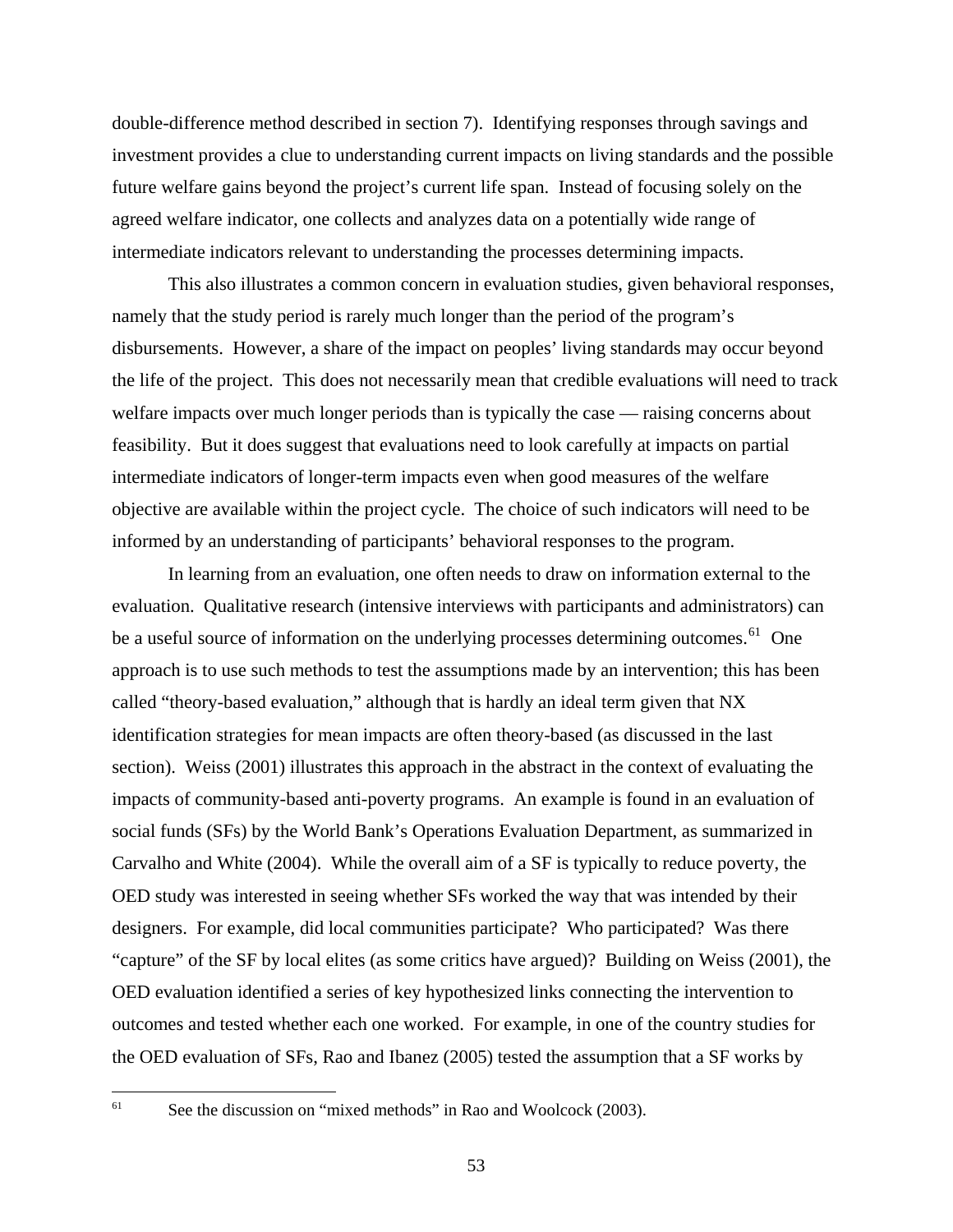local communities collectively proposing the sub-projects that they want; for a SF in Jamaica, the authors found that the process was often dominated by local elites.

In practice, it is very unlikely that all the relevant assumptions are testable (including alternative assumptions made by different theories that might yield similar impacts). Nor is it clear that the process determining the impact of a program can always be decomposed into a neat series of testable links within a unique causal chain; there may be more complex forms of interaction and simultaneity that do not lend themselves to this type of analysis. For these reasons, the so-called "theory-based evaluation" approach cannot be considered a serious substitute for assessing impacts on final outcomes by credible (experimental or NX) methods, although it can still be a useful complement to such evaluations, to better understanding measured impacts.

Project monitoring data bases are an important, under-utilized, source of information. Too often the project monitoring data and the information system have negligible evaluative content. This is not inevitably the case. For example, the idea of combining spending maps with poverty maps for rapid assessments of the targeting performance of a decentralized anti-poverty program is a promising illustration of how, at modest cost, standard monitoring data can be made more useful for providing information on how the program is working and in a way that provides sufficiently rapid feedback to a project to allow corrections along the way (Ravallion, 2001).

The *Proempleo* experiment provides an example of how information external to the evaluation can carry important lessons for scaling up. Recall that *Proempleo* randomly assigned vouchers for a wage subsidy across (typically poor) people currently in a workfare program and tracked their subsequent success in getting regular work. A randomized control group located the counterfactual. The results did indicate a significant impact of the wage-subsidy voucher on employment. But when cross-checks were made against central administrative data, supplemented by informal interviews with the hiring firms, it was found that there was very low take-up of the wage subsidy by firms (Galasso et al., 2004). The scheme was highly cost effective; the government saved 5% of its workfare wage bill for an outlay on subsidies that represented only 10% of that saving.

However, the supplementary cross-checks against other data revealed that *Proempleo* did not work the way its design had intended. The bulk of the gain in employment for participants was not through higher demand for their labor induced by the wage subsidy. Rather the impact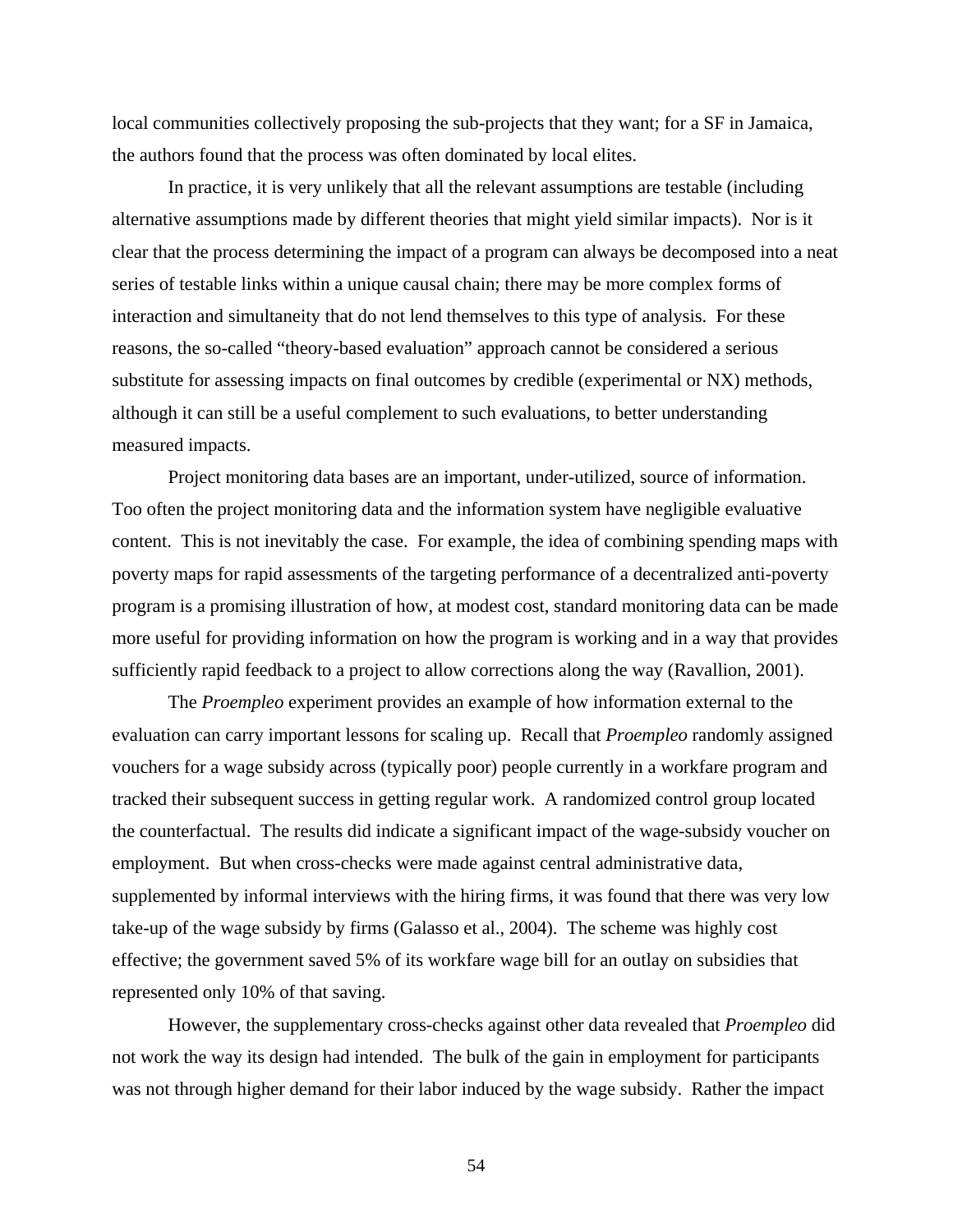arose from supply side effects; the voucher had credential value to workers – it acted like a "letter of introduction" that few people had (and how it was allocated was a secret locally). This could not be revealed by the (randomized) evaluation, but required supplementary data. The extra insight obtained about how *Proempleo* actually worked in the context of its trial setting also carried implications for scaling up, which put emphasis on providing better information for poor workers about how to get a job rather than providing wage subsidies.

Spillover effects also point to the importance of a deeper understanding of how a program operates. Indirect (or "second-round") impacts on non-participants are common. A workfare program may lead to higher earnings for non-participants. Or a road improvement project in one area might improve accessibility elsewhere. Depending on how important these indirect effects are thought to be in the specific application, the "program" may need to be redefined to embrace the spillover effects. Or one might need to combine the type of evaluation discussed here with other tools, such as a model of the labor market to pick up other benefits.

The extreme form of a spillover effect is an economy-wide program. The evaluation tools discussed in this chapter are for assigned programs, but have little obvious role for economy-wide programs in which no explicit assignment process is evident, or if it is, the spillover effects are likely to be pervasive. When some countries get the economy-wide program but some do not, cross-country comparative work (such as growth regressions) can reveal impacts. That identification task is often difficult, because there are typically latent factors at country level that simultaneously influence outcomes and whether a country adopts the policy in question. And even when the identification strategy is accepted, carrying the generalized lessons from cross-country regressions to inform policy-making in any one country can be highly problematic. There are also a number of promising examples of how simulation tools for economy wide policies such as Computable General Equilibrium models can be combined with household-level survey data to assess impacts on poverty and inequality.<sup>[62](#page-54-0)</sup> These simulation methods make it far easier to attribute impacts to the policy change, although this advantage comes at the cost of the need to make many more assumptions about how the economy works.

<span id="page-54-0"></span>*Is the evaluation answering the relevant policy questions?* Arguably the most important things we want to learn from any evaluation relate to its lessons for future policies. Here standard evaluation practices can start to look disappointingly uninformative on closer inspection.

See, for example, Bourguignon et al. (2003) and Chen and Ravallion (2004).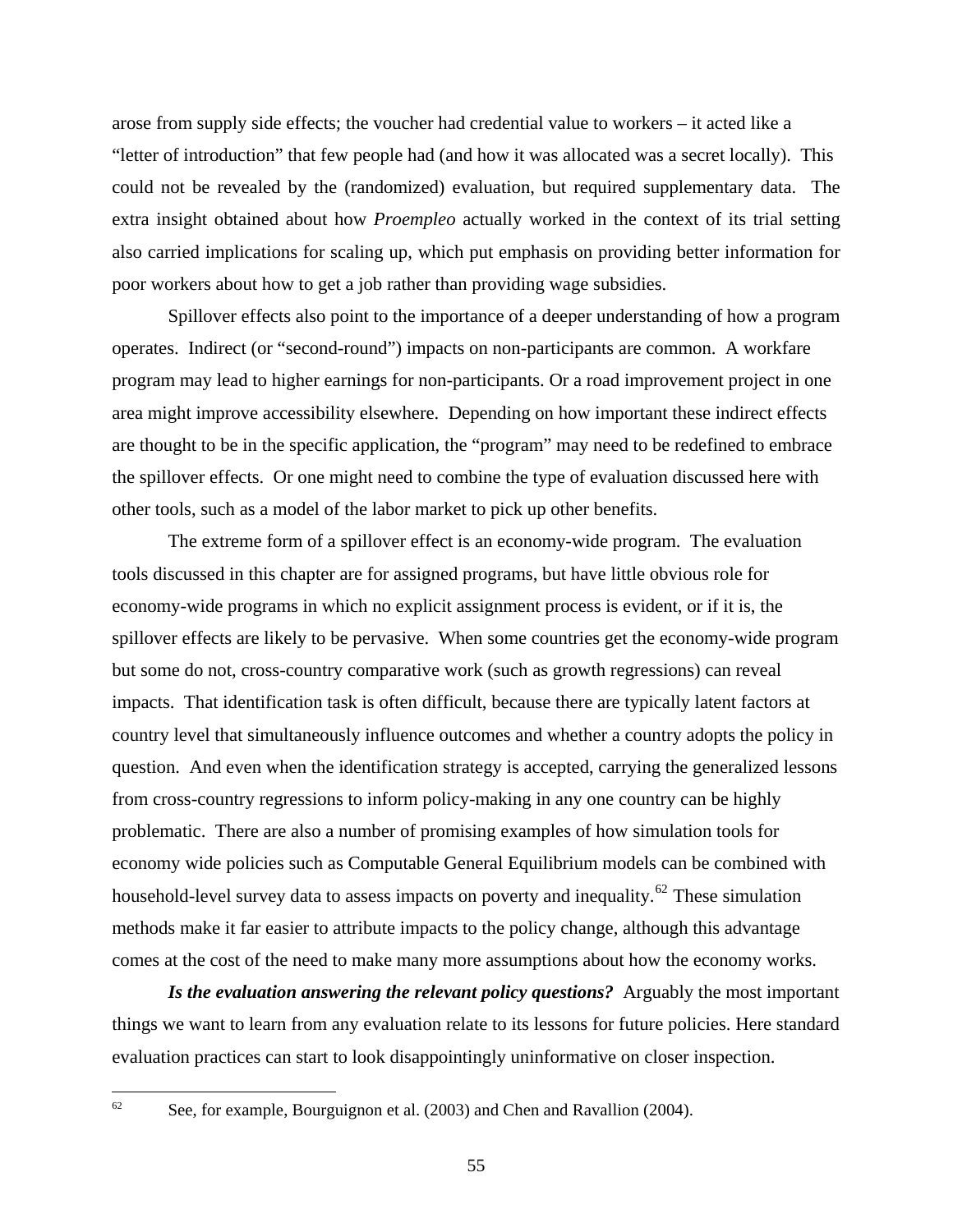One issue is the choice of counterfactual. The classic formulation of the evaluation problem assesses mean impacts on those who receive the program, relative to counterfactual outcomes in the absence of the program. However, this may fall well short of addressing the concerns of policy makers. While common practice is to use outcomes in the absence of the program as the counterfactual, the alternative of interest to policy makers is often to spend the same resources on some other program (possibly a different version of the same program), rather than to do nothing. The evaluation problem is formally unchanged if we think of some alternative program as the counterfactual. Or, in principle, we might repeat the analysis relative to the "do nothing counterfactual" for each possible alternative and compare them, though this is rare in practice. A specific program may appear to perform well against the option of doing nothing, but poorly against some feasible alternative.

 For example, drawing on their impact evaluation of a workfare program in India, Ravallion and Datt (1995) show that the program substantially reduced poverty amongst the participants relative to the counterfactual of no program. Yet, once the costs of the program were factored in (including the foregone income of workfare participants), the authors found that the alternative counterfactual of a uniform (un-targeted) allocation of the same budget outlay would have had more impact on poverty.<sup>[63](#page-55-0)</sup>

A further issue, with greater bearing on the methods used for evaluation, is whether we have identified the most relevant impact parameters from the point of view of the policy question at hand. The classic formulation of the evaluation problem focuses on mean outcomes, such as mean income or consumption. This is hardly appropriate for programs that have as their (moreor-less) explicit objective to reduce poverty, rather than to promote economic growth *per se*. However, as noted in section 3, there is nothing to stop us re-interpreting the outcome measure such that equation (2) gives the program's impact on the headcount index of poverty (% below the poverty line). By repeating the impact calculation for multiple "poverty lines" one can then trace out the impact on the cumulative distribution of income. This is feasible with the same tools, though evaluation practice has been rather narrow in its focus.

There is often interest in better understanding the horizontal impacts of program, meaning the differences in impacts at a given level of counterfactual outcomes, as revealed by the joint distribution of  $Y^T$  and  $Y^C$ . We cannot know this from a social experiment, which only

<span id="page-55-0"></span>For another example of the same result see Murgai and Ravallion (2005).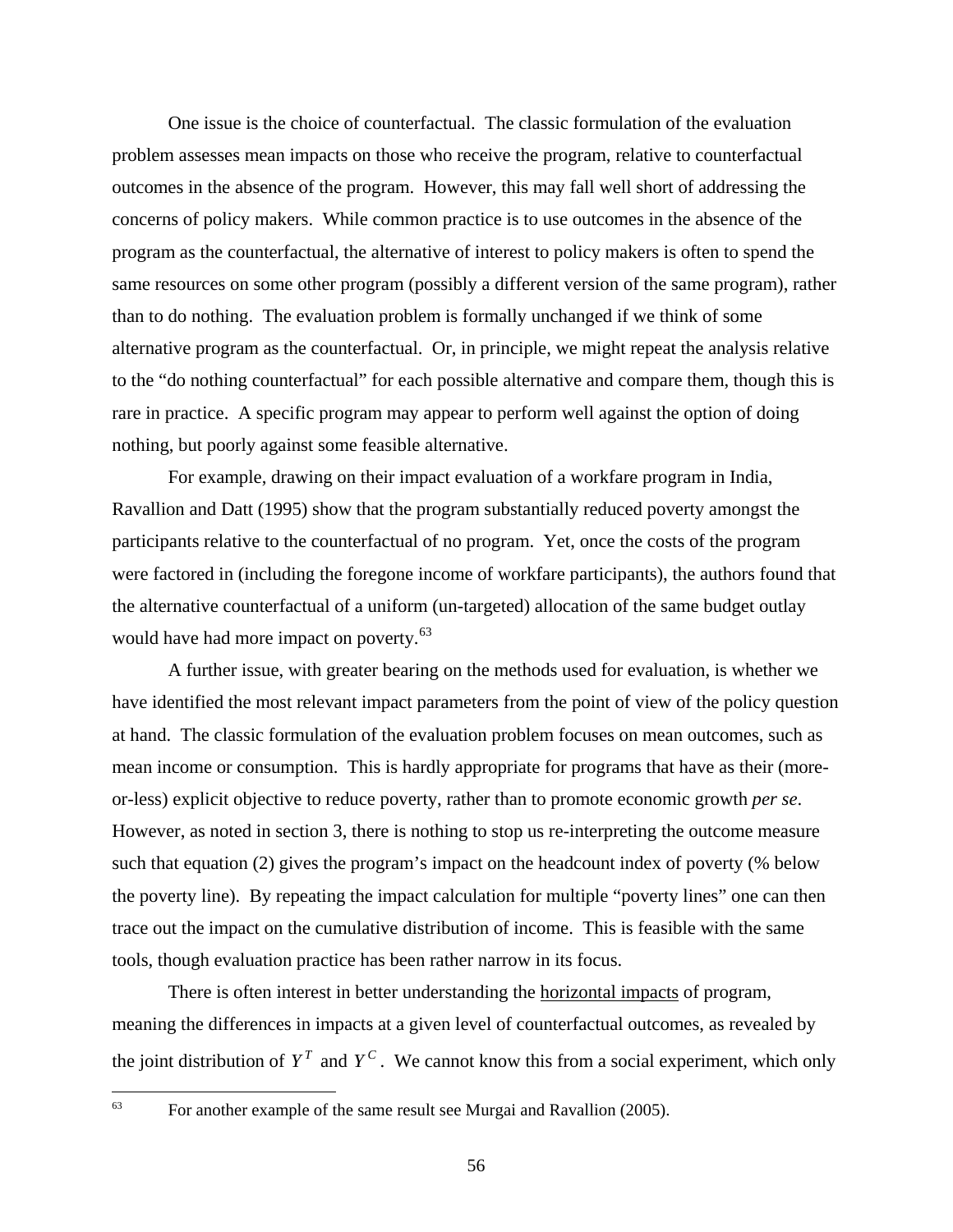reveals net counterfactual mean outcomes for those treated; *TT* gives the mean gain net of losses amongst participants. Instead of focusing solely on the net gains to the poor (say) we may ask how many losers there are amongst the poor, and how many gainers. We already discussed an example in section 7, namely the use of panel data in studying impacts of an anti-poverty program on poverty dynamics. Some interventions may yield losers even though mean impact is positive and policy makers will understandably want to know about those losers, as well as the gainers. (This can be true at any given poverty line.) Thus one can relax the "anonymity" or "veil of ignorance" assumption of traditional welfare analysis, whereby outcomes are judged solely by changes in the marginal distribution (Carneiro et al., 2001).

Heterogeneity in the impacts of anti-poverty programs can be expected. Eligibility criteria impose differential costs on participants. For example, the foregone labor earnings incurred by participants in workfare or conditional cash transfer schemes (via the loss of earnings from child labor) will vary according to skills and local labor-market conditions. Knowing more about this heterogeneity is relevant to the political economy of anti-poverty policies, and may also point to the need for supplementary policies for better protecting the losers.

Heterogeneity of impacts in terms of observables is readily allowed for by adding interaction effects with the treatment dummy variable, as in equation (5.1), though this is still surprisingly far from universal practice. One can also allow for latent heterogeneity, using a random coefficients estimator in which the impact estimate (the coefficient on the treatment dummy variable) contains a stochastic component (i.e.,  $\mu_i^T \neq \mu_i^C$  in the error term of equation 4). Applying this type of estimator to the evaluation data for *PROGRESA*, Djebbari and Smith (2005) find that they can convincingly reject the common effects assumption in past evaluations. When there is such heterogeneity, one will often want to distinguish marginal impacts from average impacts. Following Björklund and Moffitt (1987), the marginal treatment effect can be defined as the mean gain to units that are indifferent between participating or not. This requires that we model explicitly the choice problem facing participants (Björklund and Moffitt, 1987; Heckman and Navarro-Lozano, 2004). We may also want to estimate the joint distribution of  $Y^T$ *i*  $\mu_i^T \neq \mu_i$ and  $Y^C$ , and a method for doing so is outlined in Heckman et al. (1997a).

However, it is questionable how relevant the choice models found in this literature are to the present setting. The models have stemmed mainly from the literature on evaluating training and other programs in developed countries, in which selection is seen as a largely a matter of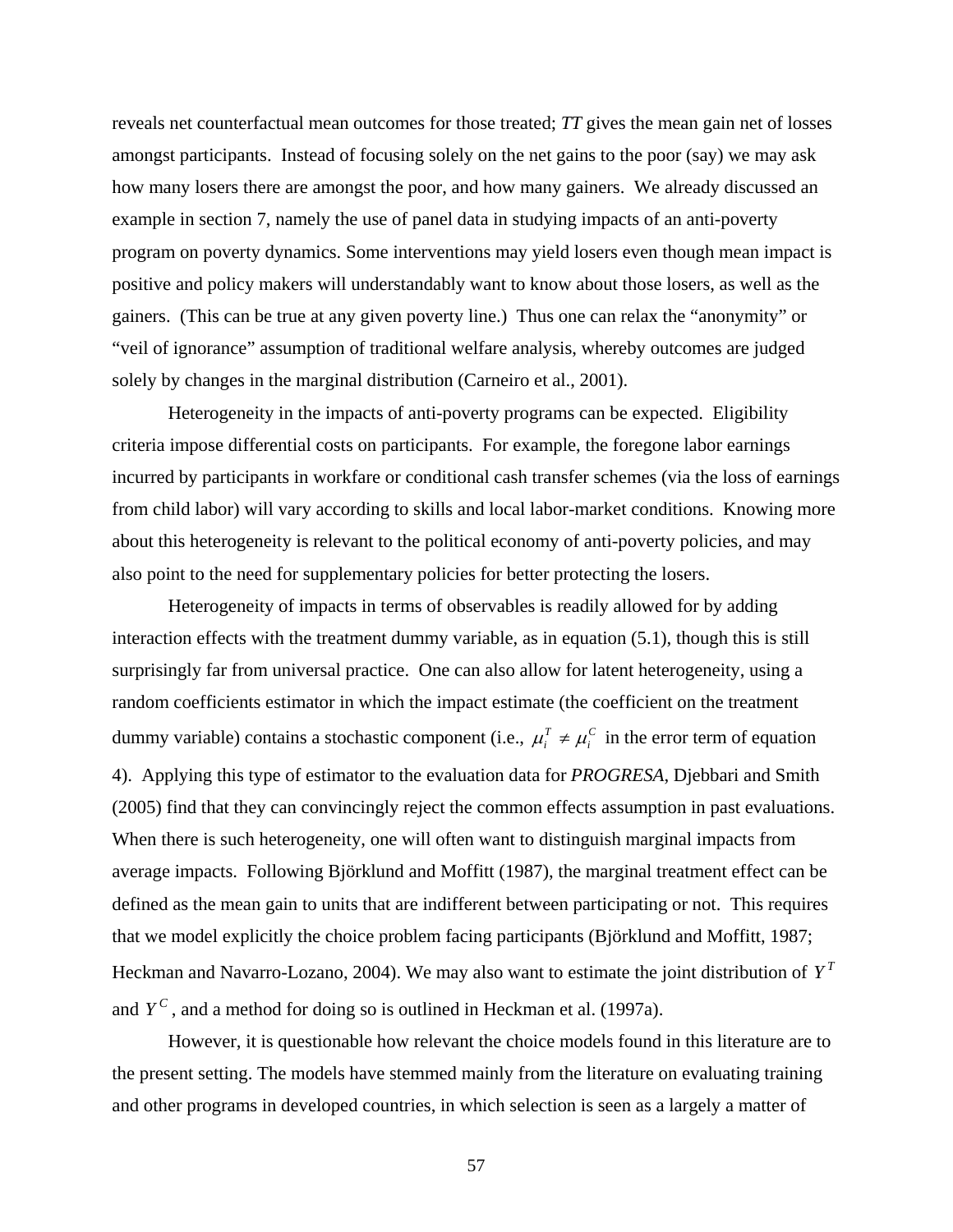individual choice, amongst those eligible. This approach does not sit easily with what we know about many anti-poverty programs in developing countries, in which the choices made by politicians and administrators appear to be at least as important to the selection process as the choices made by those eligible to participate.

This speaks to the need for a richer theoretical characterization of the selection problem in future work. An example of one effort in this direction can be found in the Galasso and Ravallion (2005) model of the assignment of a decentralized anti-poverty program; their model focuses on the public-choice problem facing the central government and the local collective action problem facing communities, with individual participation choices treated as a trivial problem. Such models can also point to instrumental variables for identifying impacts and studying their heterogeneity.

When the policy issue is whether to expand a given program at the margin, the classic estimator of mean-impact on the treated is actually of rather little interest. The problem of estimating the marginal impact of a greater duration of exposure to the program on those treated was considered in section 7, using the example of comparing "leavers" and "stayers" in a workfare program (Ravallion et al., 2005). Another example can be found in the study by Behrman et al. (2004) of the impacts on children's cognitive skills and health status of longer exposure to a preschool program in Bolivia. The authors provide an estimate of the marginal impact of higher program duration by comparing the cumulative effects of different durations using a matching estimator. In such cases, selection into the program is not an issue, and we do not even need data on units who never participated. The discontinuity design method discussed in section 6 (in its non-parametric form) and section 8 (in its parametric IV form) is also delivering an estimate of the marginal gain from a program, namely the gain when the program is expanded (or contracted) by a small change in the eligibility cut-off point.

A deeper understanding of the factors determining outcomes in *ex post* evaluations can also help in simulating the likely impacts of changes in program or policy design *ex ante*. Naturally, *ex ante* simulations require many more assumptions about how an economy works.<sup>[64](#page-58-0)</sup> As far as possible one would like to see those assumptions anchored to past knowledge built up from rigorous *ex post* evaluations. For example, by combining a randomized evaluation design

<sup>64</sup> 64 For a useful overview of *ex ante* methods see Bourguignon and Ferreira (2003). Todd and Wolpin (2006) provide a number of examples, including for a schooling subsidy program, using the PROGRESA data.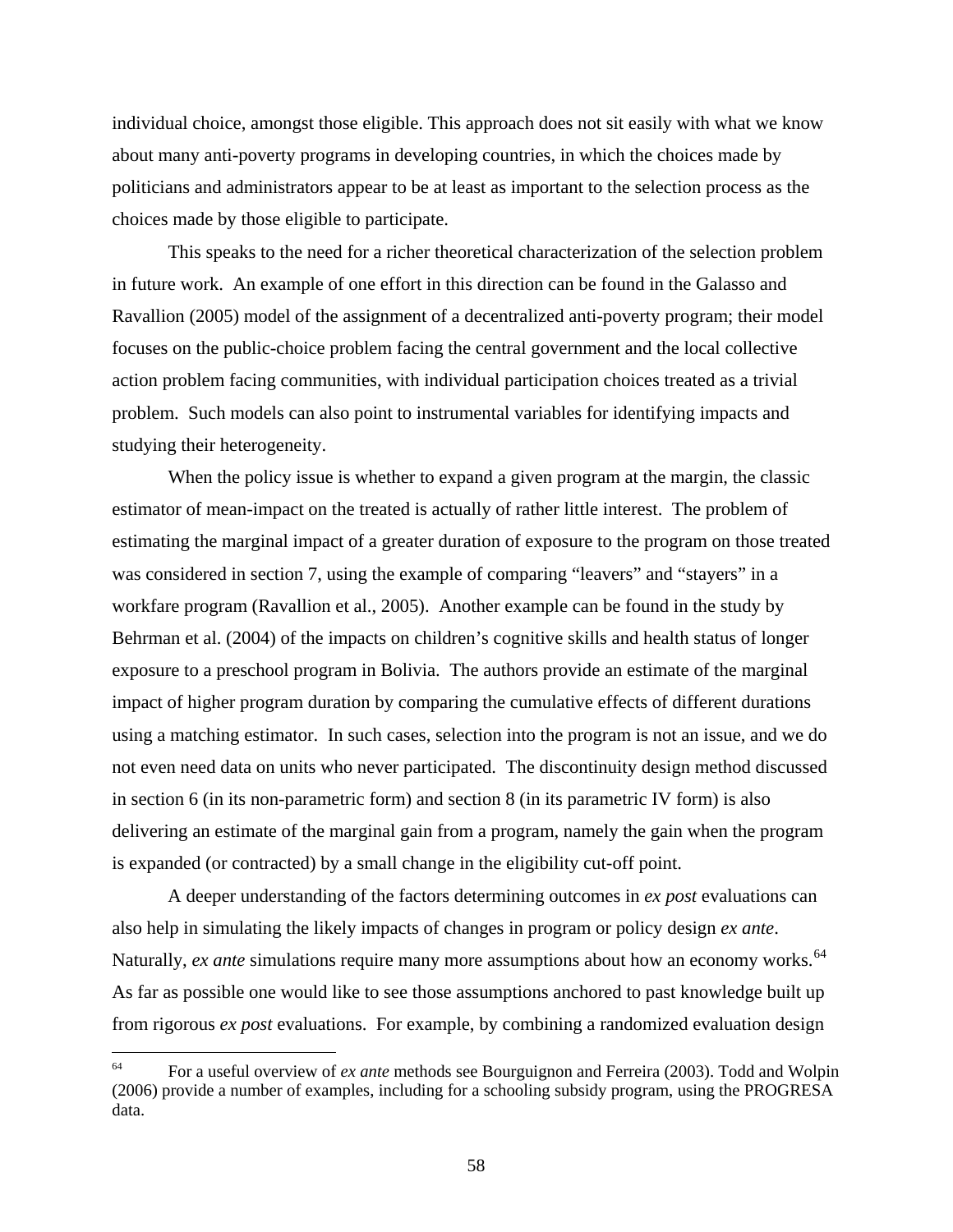with a structural model of education choices and exploiting the randomized design for identification, one can greatly expand the set of policy-relevant questions about the design of *PROGRESA* that a conventional evaluation can answer (Todd and Wolpin, 2002; Attanasio et al., 2004, and de Janvry and Sadoulet, 2006). This strand of the literature has revealed that a budgetneutral switch of the enrolment subsidy from primary to secondary school would have delivered a net gain in school attainments, by increasing the proportion of children who continue onto secondary school. While *PROGRESA* had an impact on schooling, it could have had a larger impact. However, it should be recalled that this type of program has two objectives: increasing schooling (reducing future poverty) and reducing current poverty, through the targeted transfers. To the extent that refocusing the subsidies on secondary schooling would reduce the impact on current income poverty (by increasing the forgone income from children's employment), the case for this change in the program's design would need further analysis.

## **10. Conclusions**

<span id="page-58-0"></span>Two main lessons for future evaluations of anti-poverty programs emerge from this survey. Firstly, no single evaluation tool can claim to be ideal in all circumstances. While randomization can be a powerful tool for assessing mean impact, it is neither necessary nor sufficient for a good evaluation, and nor is it always feasible, notably for large public programs. While economists have sometimes been too uncritical of their nonexperimental identification strategies, credible means of isolating at least a share of the exogenous variation in an endogenously placed program can still be found in practice. Good evaluations draw pragmatically from the full range of tools available. This may involve randomizing some aspects and using econometric methods to deal with the non-random elements, or by using randomized elements of a program as a source of instrumental variables. Likely biases in specific nonexperimental methods can also be reduced by combining with other methods. For example, depending on the application at hand (including the data available and its quality), singledifference matching methods can be vulnerable to biases stemming from latent non-ignorable factors, while standard double-difference estimators are vulnerable to biases arising from the way differing initial conditions can influence the subsequent outcome changes over time (creating a time-varying selection bias). With adequate data, combining matching (or weighting) using propensity scores with double-difference methods can reduce the biases in each method.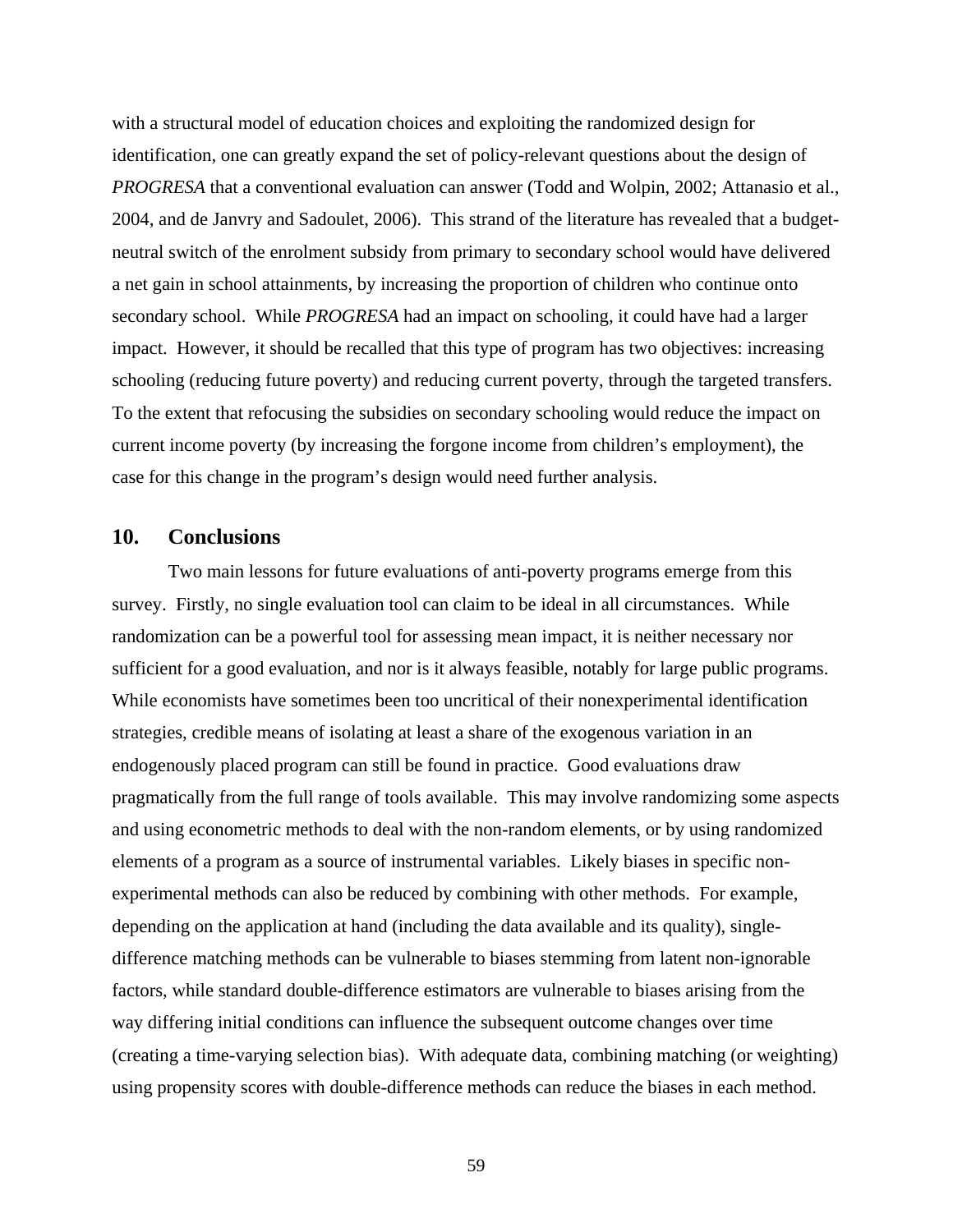(In other words, conditional exogeneity of placement with respect to changes in outcomes will often be a more plausible assumption than conditional exogeneity in levels.) Data quality is key to all these methods, as is knowledge of the program and context. Good evaluations typically require that the evaluator is involved from the program's inception and is very well informed about how the program works on the ground; the features of program design and implementation can sometimes provide important clues for assessing impact by non-experimental means.

 Secondly, the standard tools of counter-factual analysis for mean impacts can be seen to have some severe limitations for informing development policy making. We have learnt that the context in which a program is placed and the characteristics of the participants can exercise a powerful influence on outcomes. And not all of this heterogeneity in impacts can readily be attributed to observables, which greatly clouds the policy interpretation of standard methods. We need a deeper understanding of this heterogeneity in impacts; this can be helped by systematic replications across differing contexts and the new econometric tools that are available for identifying local impacts. The assumptions made in a program's design also need close scrutiny, such as by tracking intermediate variables of relevance or by drawing on supplementary theories or evidence external to the evaluation. In drawing lessons for anti-poverty policy, we also need a richer set of impact parameters than has been traditional in evaluation practice, including distinguishing the gainers from the losers at any given level of living. The choice of parameters to be estimated in an evaluation must ultimately depend on the policy question to be answered; for policy makers this is a mundane point, but for evaluators it seems to be ignored too often.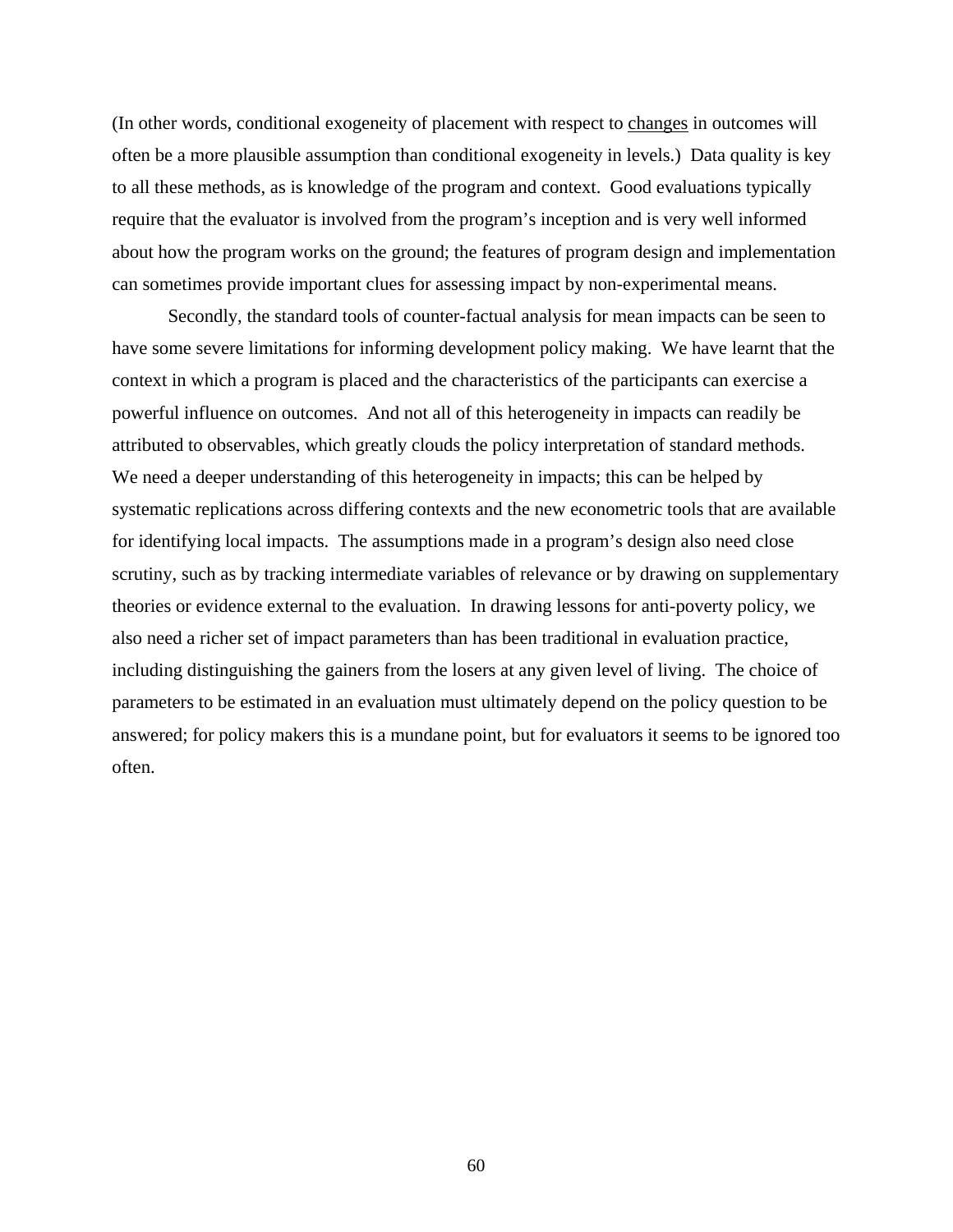

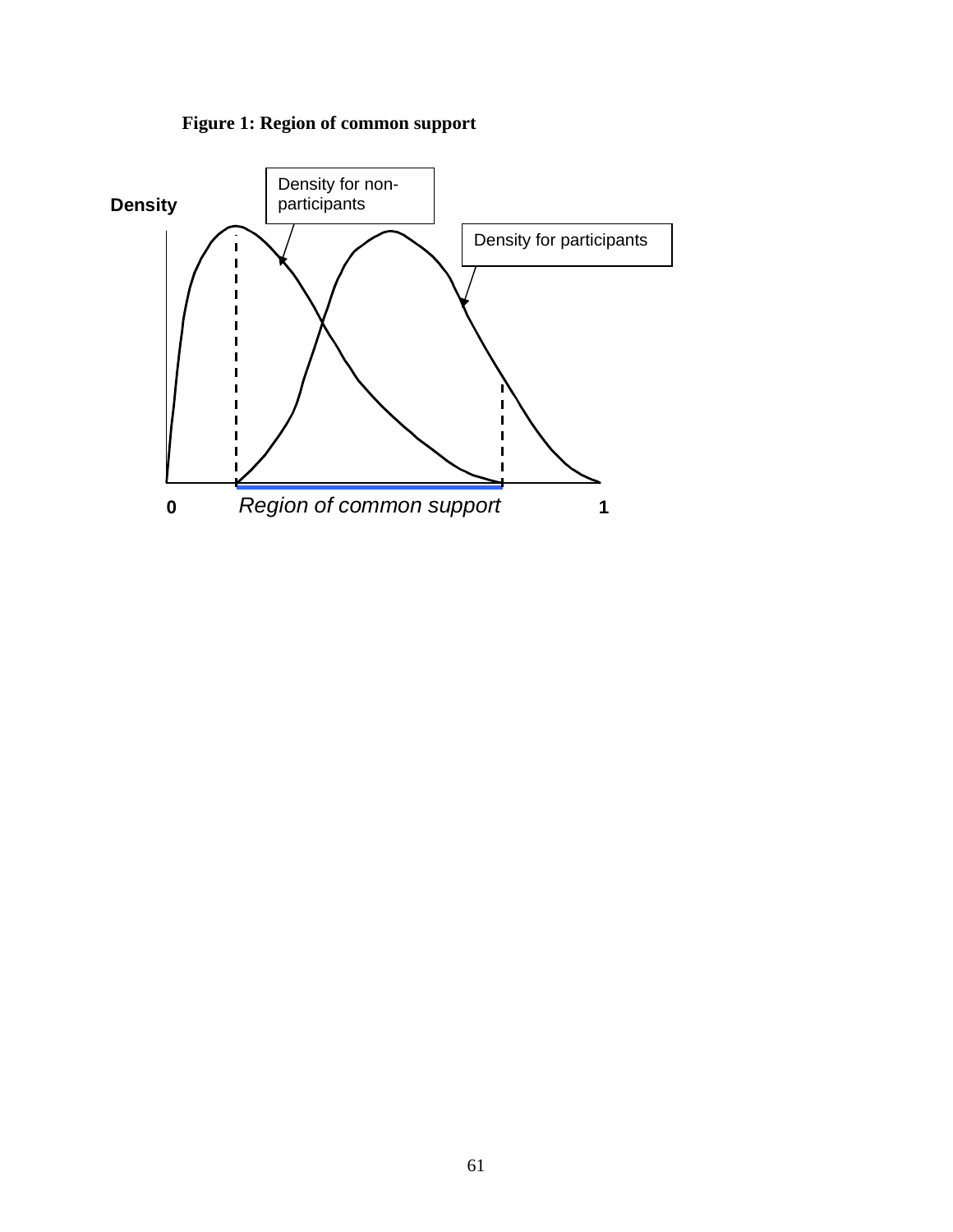



Source: Jalan and Ravallion (2003b).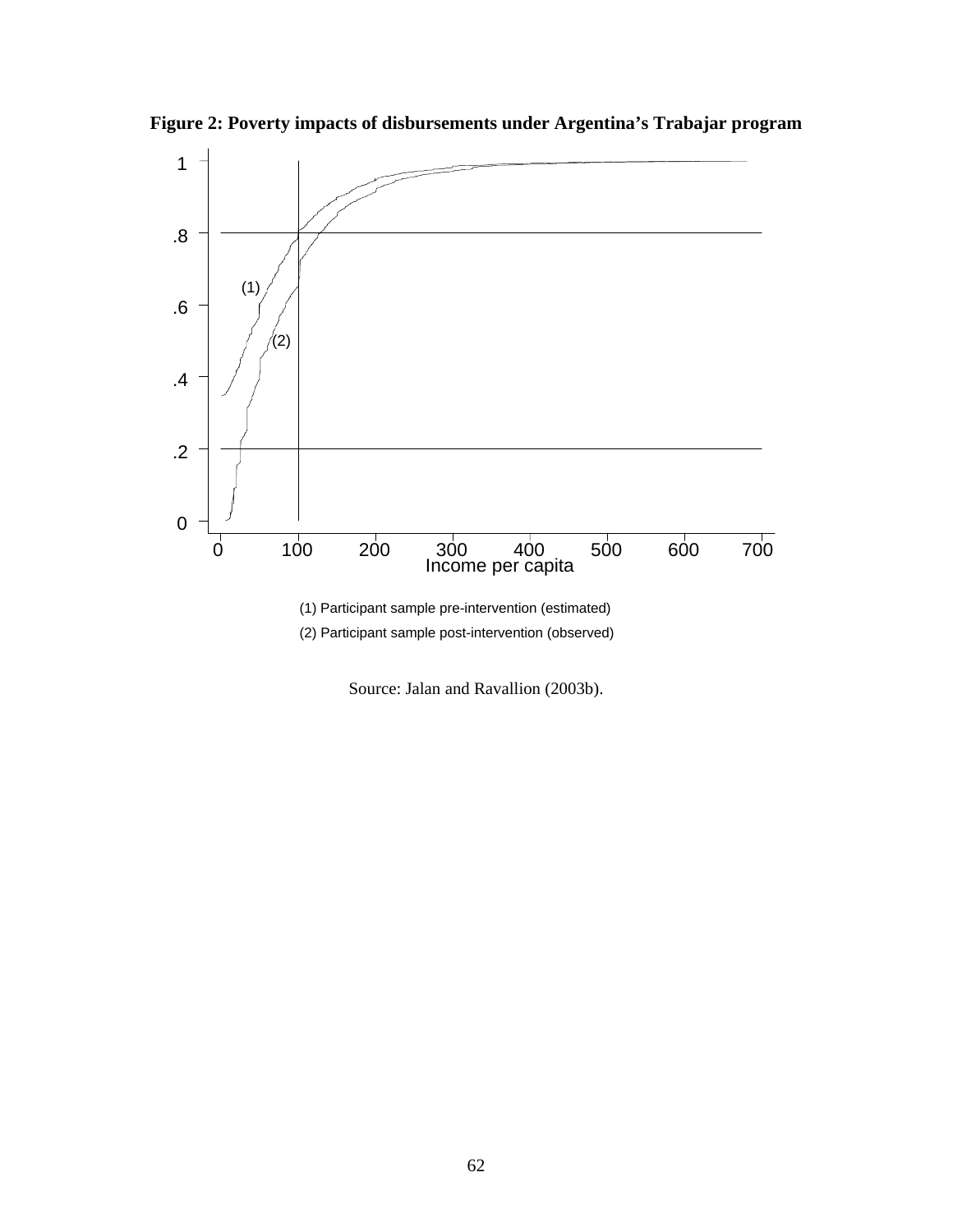

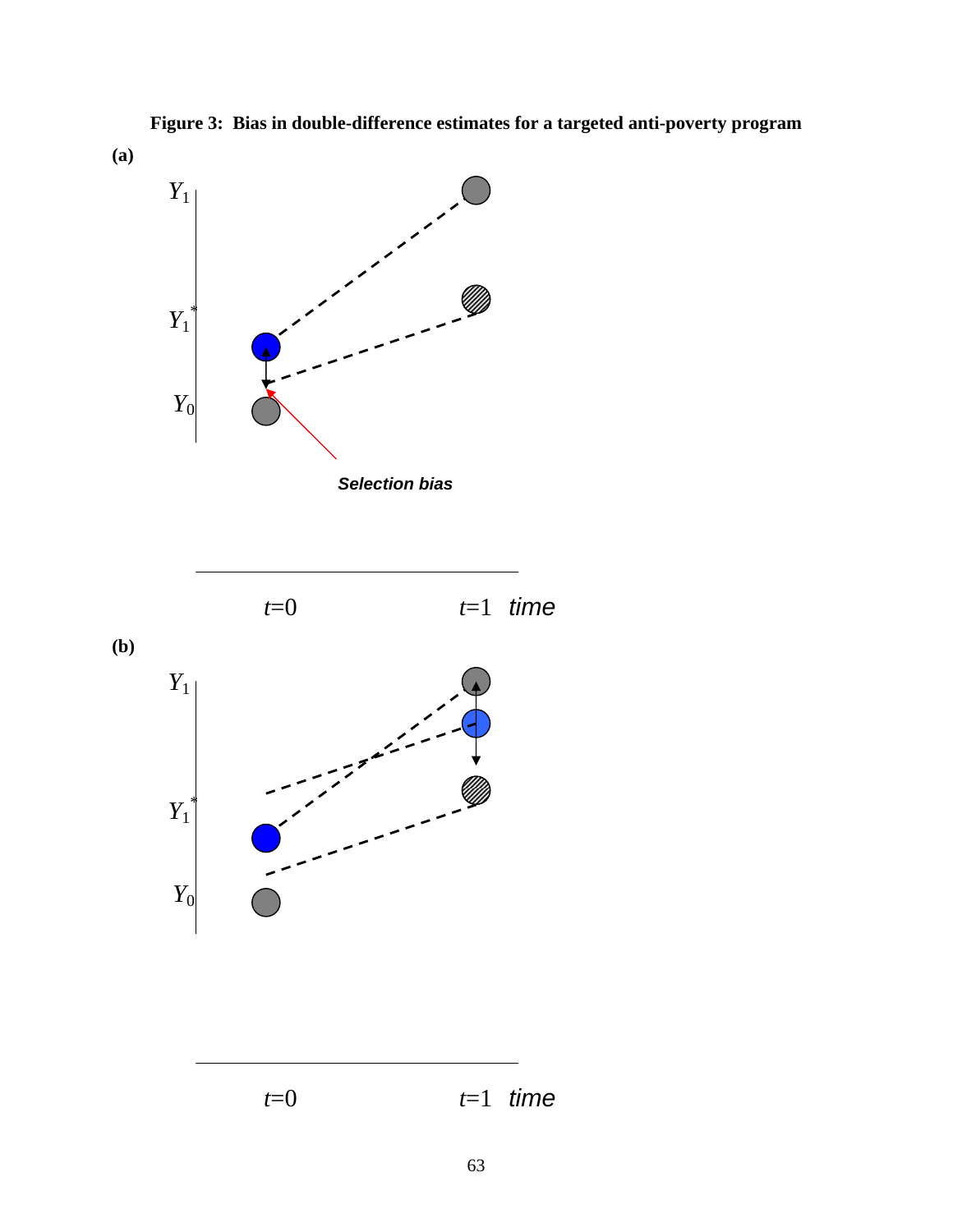

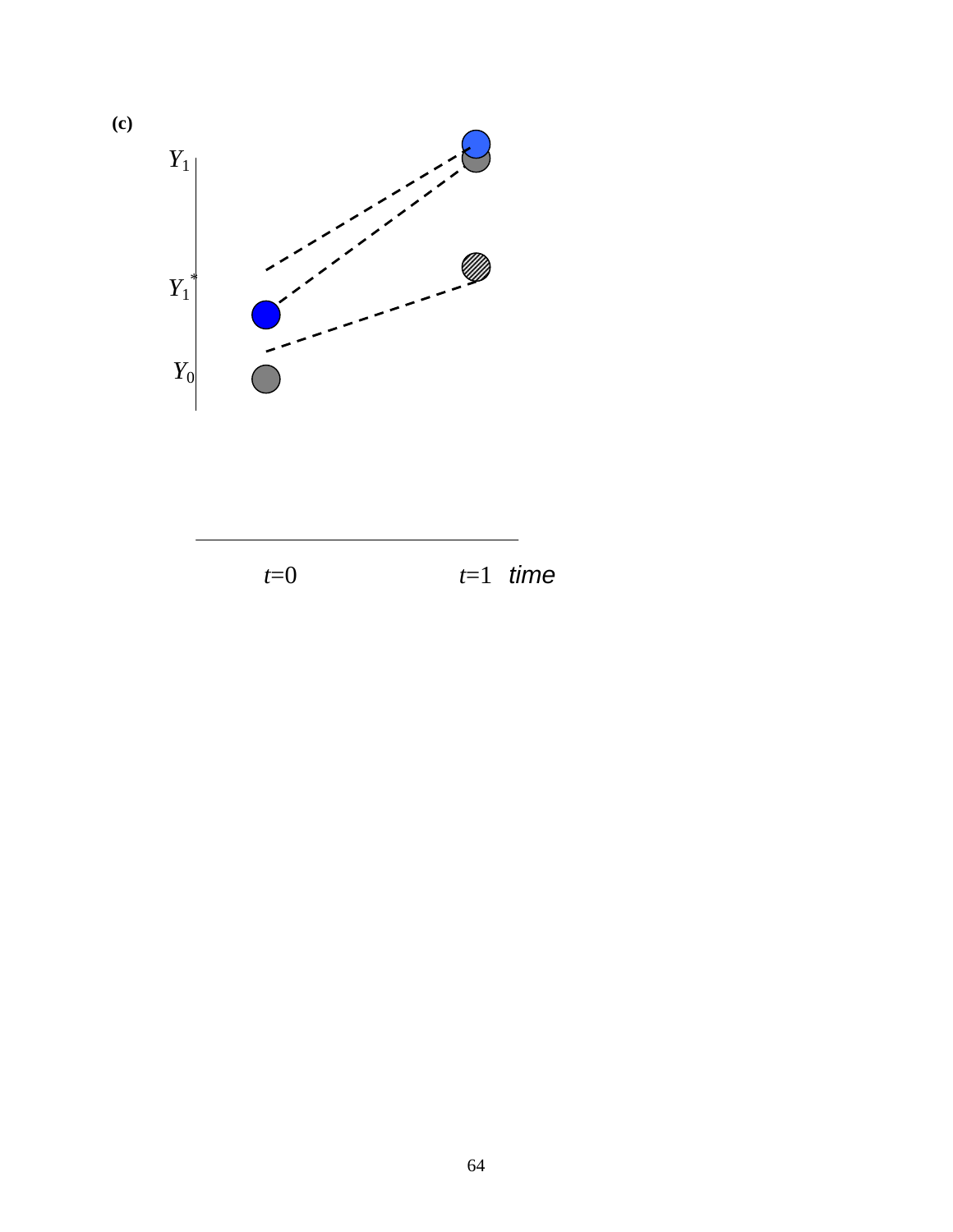## **References**

- Aakvik, Arils, 2001, "Bounding a Matching Estimator: The Case of a Norwegian Training Program," *Oxford Bulletin of Economics and Statistics* 6391): 115-143.
- Abadie, Alberto and Guido Imbens, 2006, "Large Sample Properties of Matching Estimators for Average Treatment Effects," *Econometrica* 74(1): 235-267.
- Agodini, Roberto and Mark Dynarski, 2004. "Are Experiments the Only Option? A Look at Dropout Prevention Programs," *Review of Economics and Statistics* 86(1): 180-194.
- Altonji, Joseph, Todd E. Elder and Christopher R. Taber, 2005a, "Selection on Observed and Unobserved Variables: Assessing the Effectiveness of Catholic Schools," *Journal of Political Economy* 113(1): 151-183.

and 2005b, "An Evaluation of Instrumental Variable Strategies for Estimating the Effects of Catholic Schools," *Journal* 

*of Human Resources* 40(4): 791-821.

- Angrist, Joshua, Eric Bettinger, Erik Bloom, Elizabeth King and Michael Kremer, 2002, "Vouchers for Private Schooling in Colombia: Evidence from a Randomized Natural Experiment," *American Economic Review*, 92(5): 1535-1558.
- Angrist, Joshua and Jinyong Hahn, 2004, "When to Control for Covariates? Panel Asymptotics for Estimates of Treatment Effects," *Review of Economics and Statistics*, 86(1): 58-72.
- Angrist, Joshua, Guido Imbens and Donald Rubin, 1996, "Identification of Causal Effects Using Instrumental Variables," *Journal of the American Statistical Association*, XCI: 444-455.
- Angrist, Joshua and Alan Krueger, 2001, "Instrumental Variables and the Search for Identification: From Supply and Demand to Natural Experiments," *Journal of Economic Perspectives* 15(4): 69-85.
- Angrist, Joshua and Victor Lavy, 1999, "Using Maimonides' Rule to Estimate the Effect of Class Size on Scholastic Achievement," *Quarterly Journal of Economics*, 114(2): 533-575.
- Araujo, Caridad, Francisco Ferreira, Peter Lanjouw and Berk Ozler, 2006, "Local Inequality and Project Choice: Theory and Evidence from Ecuador," Policy Research Working Paper 3997, World Bank, Washington DC. (*Journal of Public Economics*, forthcoming.)
- Ashenfelter, Orley, 1978, "Estimating the Effect of Training Programs on Earnings," *Review of Economic Studies* 60: 47-57.
- Atkinson, Anthony, 1987, "On the Measurement of Poverty," *Econometrica*, 55: 749-64.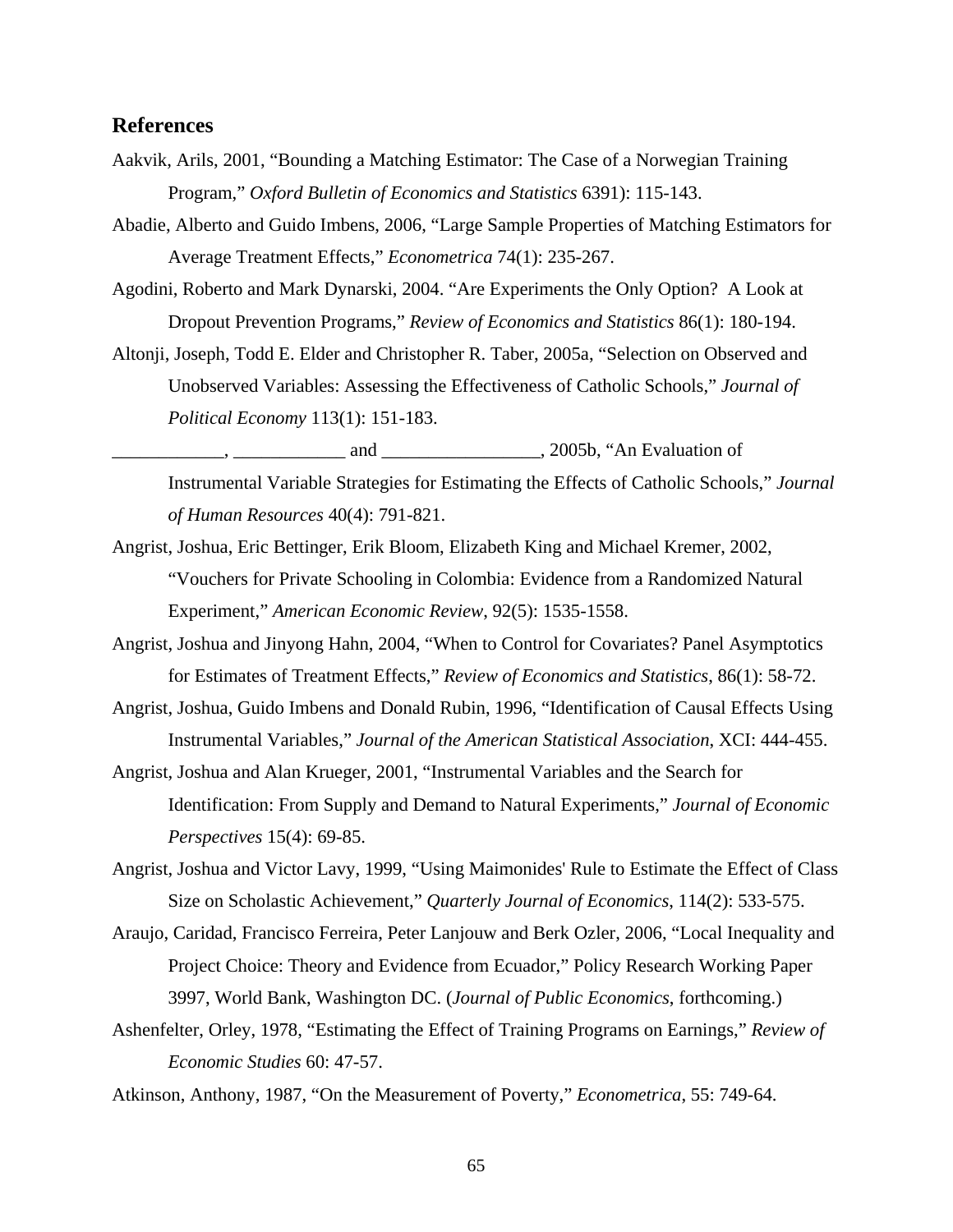- Attanasio, Orazio, Costas Meghir and Ana Santiago, 2004, "Education Choices in Mexico: Using a Structural Model and a Randomized Experiment to Evaluate PROGRESA," Working Paper EWP04/04, Institute of Fiscal Studies London.
- Attanasio, Orazio and A. Marcos Vera-Hernandez, 2004. "Medium and Long Run Effects of Nutrition and Child Care: Evaluation of a Community Nursery Programme in Rural Colombia," Working Paper EWP04/06, Centre for the Evaluation of Development Policies, Institute of Fiscal Studies London.
- Basu, Kaushik, Ambar Narayan and Martin Ravallion, 2002, "Is Literacy Shared Within Households?" *Labor Economics* 8: 649-665.
- Battistin, Erich and Enrico Rettore, 2002, "Testing for Programme Effects in a Regression Discontinuity Design with Imperfect Compliance," *Journal of the Royal Statistical Society A*, 165(1): 39-57
- Behrman, Jere, Yingmei Cheng and Petra Todd, 2004, "Evaluating Preschool Programs When Length of Exposure to the Program Varies: A Nonparametric Approach," *Review of Economics and Statistics*, 86(1): 108-32.
- Behrman, Jere, Piyali Sengupta and Petra Todd, 2002, "Progressing through PROGESA: An Impact Assessment of a School Subsidy Experiment in Mexico," mimeo, University of Pennsylvania.
- Bertrand, Marianne, Esther Duflo and Sendhil Mullainathan, 2004, "How Much Should we Trust Differences-in-Differences Estimates?" *Quarterly J ournal of Economics*, 119(1): 249-275.
- Besley, Timothy and Anne Case, 2000, "Unnatural Experiments? Estimating the Incidence of Endogeneous Policies," *Economic Journal* 110(November): F672-F694.
- Binswanger, Hans, Shahidur R. Khandker, and Mark Rosenzweig, 1993, "How Infrastructure and Financial Institutions affect Agricultural Output and Investment in India," *Journal of Development Economics* 41: 337-366.
- Björklund, Anders and Robert Moffitt, 1987, The Estimation of Wage Gains and Welfare Gains in Self-Selection, *Review of Economics and Statistics* 69(1): 42-49.
- Bourguignon, François and Francisco Ferreira, 2003, "Ex-ante Evaluation of Policy Reforms Using Behavioural Models," in Bourguignon, F. and L. Pereira da Silva (eds.) *The Impact of Economic Policies on Poverty and Income Distribution*, New York: Oxford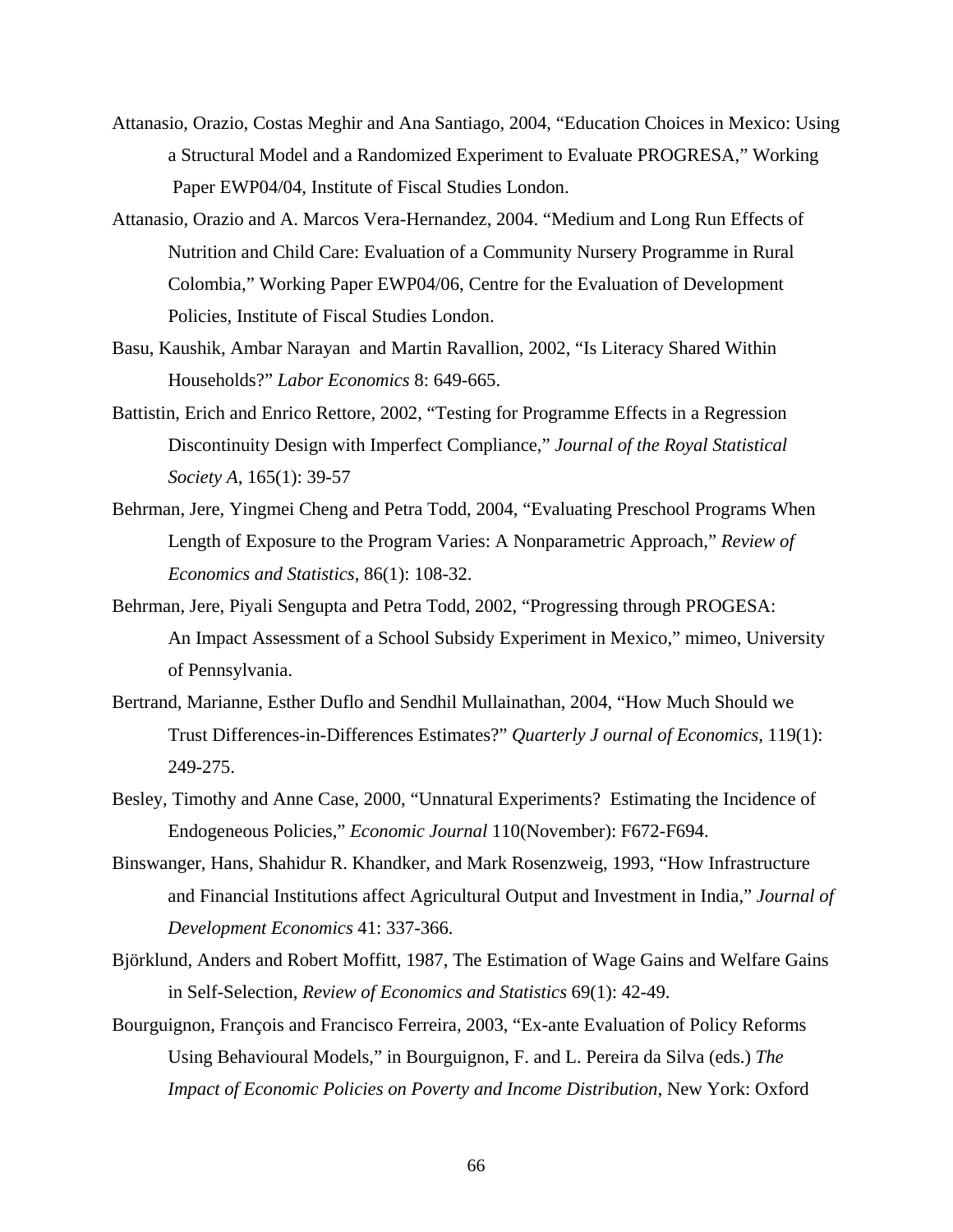University Press.

- Bourguignon, Francois, Anne-Sophie Robilliard and Sherman Robinson, 2003. "Representative Versus Real Households in the Macro-Economic Modeling of Inequality," Working Paper 2003-05, DELTA, Paris.
- Bradlow, Eric, 1998, "Encouragement Designs: An Approach to Self-Selected Samples in an Experimental Design". *Marketing Letters* 9(4): 383-391.
- Buddelmeyer, Hielke and Emmanuel Shoufias, 2004, "An Evaluation of the Performance of Regression Discountinuity Design on PROGRESA," Policy Research Working Paper 3386, World Bank, Washington DC.
- Burtless, Gary, 1985, "Are Targeted Wage Subsidies Harmful? Evidence from a Wage Voucher Experiment," *Industrial and Labor Relations Review*, 39:105-115.
	- \_\_\_\_\_\_\_\_\_\_\_, 1995, ["The Case for Randomized Field Trials in Economic and Policy Research,](http://www.jstor.org/view/08953309/di980583/98p0236d/0?frame=noframe&userID=8adc8613@worldbank.org/01cce4403724b1c1023fc05662&dpi=3&config=jstor)" *Journal of Economic Perspectives* 9(2): 63-84.
- Caliendo, Marco and Sabine Kopeinig, 2005, "Some Practical Guidance for the Implementation of Propensity Score Matching," Paper 1588, Institute for the Study of Labor (IZA).
- Carneiro, Pedro, Karsten Hansen and James Heckman, 2001, "Removing the Veil of Ignorance in Assessing the Distributional Impacts of Social Policies," *Swedish Economic Policy Review* 8: 273-301.
- Carvalho, Soniya and Howard White, 2004, "Theory-Based Evaluation: The Case of Social Funds," *American Journal of Evaluation* 25(2): 141-160.
- Case, Anne and Angus Deaton, 1998, "Large Cash Transfers to the Elderly in South Africa," *Economic Journal* 108:1330-61.
- Chase, Robert, 2002, "Supporting Communities in Transition: The Impact of the Armenian Social Investment Fund," *World Bank Economic Review*, 16(2): 219-240.
- Chen, Shaohua and Martin Ravallion, 2004, "Household Welfare Impacts of WTO Accession in China,", *World Bank Economic Review*, 18(1): 29-58.
- Chen, Shaohua, Ren Mu and Martin Ravallion, 2006, "Are there Lasting Impacts of Aid to Poor Areas? Evidence from Rural China," Policy Research Working Paper 4084, World Bank, Washington DC.
- Cook, Thomas, 2001. "Comments: Impact Evaluation: Concepts and Methods," in O. Feinstein and R. Piccioto (eds), *Evaluation and Poverty Reduction*, New Brunswick, NJ: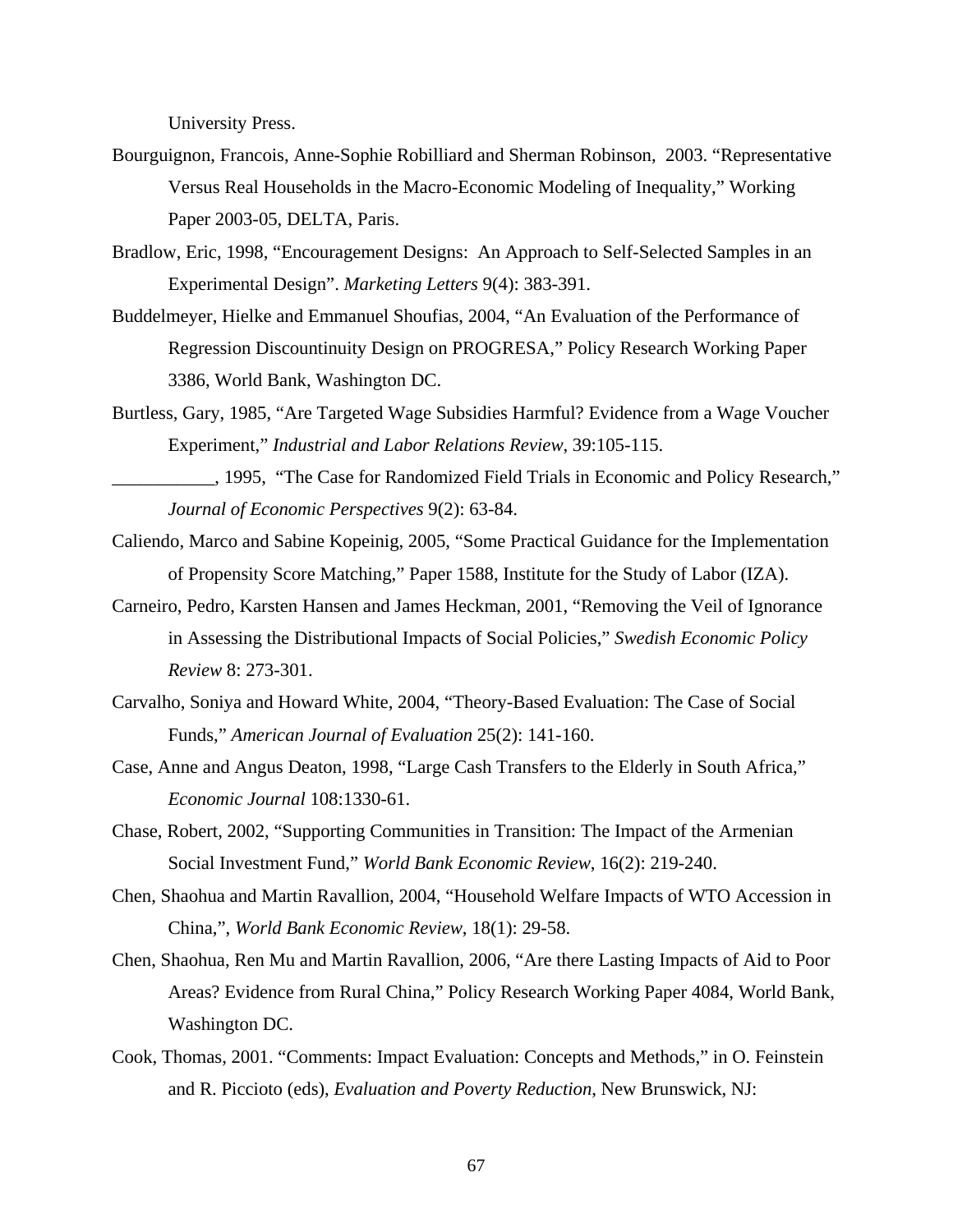Transaction Publications.

- Deaton, Angus, 1997, *The Analysis of Household Surveys: A Microeconometric Approach to Development Policy*, Baltimore: Johns Hopkins University Press for the World Bank. \_\_\_\_\_\_\_\_\_\_\_\_, 2005, "Measuring Poverty in a Growing World (or Measuring Growth in a Poor
	- World," *Review of Economics and Statistics*, 87(1): 1-19.
- Dehejia, Rajeev, 2005, "Practical Propensity Score Matching: A Reply to Smith and Todd," *Journal of Econometrics* 125(1-2), 355-364.
- Dehejia, Rajeev and S. Wahba, 1999, "Causal Effects in Non-Experimental Studies: Re-Evaluating the Evaluation of Training Programs," *Journal of the American Statistical Association* 94, 1053-1062.
- De Janvry, Alain and Elisabeth Sadoulet, 2006, "Making Conditional Cash Transfer Programs More Efficient: Designing for Maximum Effect of the Conditonality," *World Bank EconomicReview* 20(1): 1-29.
- Diaz, Juan Jose and Sudhanshu Handa, 2004, "An Assessment of Propensity Score Matching as a Non-Experimental Impact Estimator: Evidence from a Mexican Poverty Program," mimeo, University of North Carolina Chapel Hill.
- Djebbari, Habiba and Jeffrey Smith, 2005, "Heterogeneous Program Impacts of PROGRESA," mimeo, Laval University and University of Michigan.
- Dubin, Jeffrey A., and Douglas Rivers, 1993, "Experimental Estimates of the Impact of Wage Subsidies," *Journal of Econometrics*, 56(1/2): 219-242.
- Duflo, Esther, 2001, "Schooling and Labor Market Consequences of School Construction in Indonesia: Evidence from an Unusual Policy Experiment," *American Economic Review*, 91(4): 795-813.
	- \_\_\_\_\_\_\_\_\_\_\_, 2003, "Grandmothers and Granddaughters: Old Age Pension and Intrahousehold Allocation in South Africa," *World Bank Economic Review* 17(1): 1-26.
- Duflo, Esther and Michael Kremer, 2005, "Use of Randomization in the Evaluation of Development Effectiveness," in George Pitman, Osvaldo Feinstein and Gregory Ingram (eds.) *Evaluating Development Effectiveness*, New Brunwick, NJ: Transaction Publishers.
- Duflo, Esther and Rohini Pande, 2005, "Dams," NBER Working Paper 11711. (*Quarterly Journal of Economics*, forthcoming.)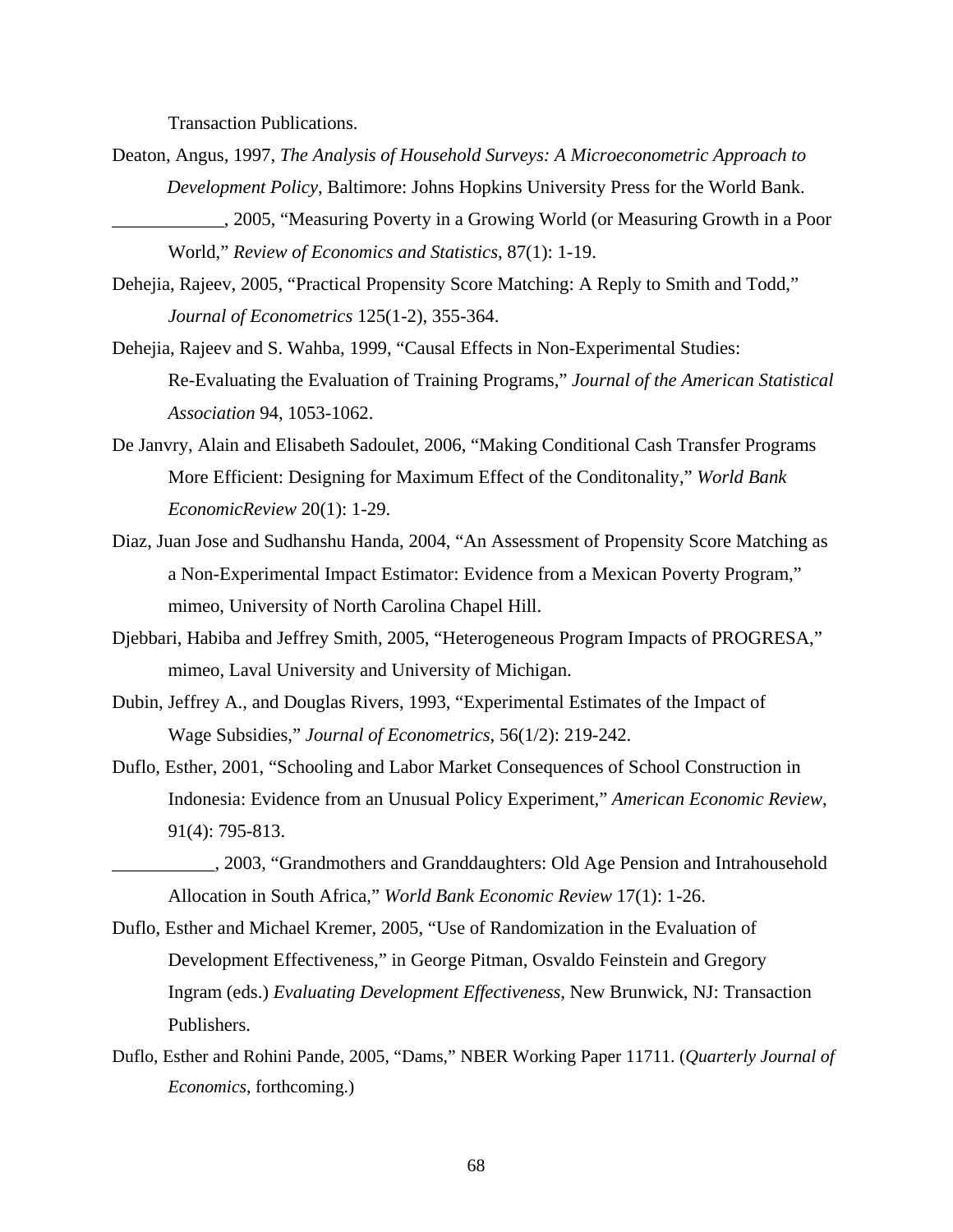- Dubin, Jeffrey A., and Douglas Rivers, 1993, "Experimental Estimates of the Impact of Wage Subsidies," J*ournal of Econometrics*, 56(1/2), 219-242.
- Foster, James, J. Greer, and Erik Thorbecke, 1984, "A Class of Decomposable Poverty Measures," *Econometrica*, 52: 761-765.
- Fraker, Thomas and Rebecca Maynard, 1987, "The Adequacy of Comparison Group Designs for Evaluations of Employment-Related Programs," *Journal of Human Resources* 22(2): 194-227.
- Frankenberg, Elizabeth, Wayan Suriastini and Duncan Thomas, 2005, "Can Expanding Access to Basic Healthcare Improve Children's Health Status? Lessons from Indonesia's 'Midwife in the Village' Program," *Population Studies* 59(1): 5-19.
- Frölich, Markus, 2004, "Finite-Sample Properties of Propensity-Score Matching and Weighting Estimators," *Review of Economics and Statistics*, 86(1): 77-90.
- Gaiha, Raghav and Katushi Imai, 2002, "Rural Public Works and Poverty Alleviation: The Case of the Employment Guarantee Scheme in Maharashtra," *International Review of Applied Economics* 16(2): 131-151.
- Galasso, Emanuela and Martin Ravallion, 2004, "Social Protection in a Crisis: Argentina's *Plan Jefes y Jefas*," *World Bank Economic Review*, 18(3): 367-399.
	- \_\_\_\_\_\_\_\_\_\_\_\_\_\_\_\_ and \_\_\_\_\_\_\_\_\_\_\_\_\_, 2005, "Decentralized Targeting of an Anti-Poverty Program," *Journal of Public Economics*, 85: 705-727.
- Galasso, Emanuela, Martin Ravallion and Agustin Salvia, 2004, "Assisting the Transition from Workfare to Work: Argentina's Proempleo Experiment", *Industrial and Labor Relations Review*, 57(5):.128-142.
- Galiani, Sebastian, Paul Gertler, and Ernesto Schargrodsky, 2005, *"*Water for Life: The Impact of the Privatization of Water Services on Child Mortality," *Journal of Political Economy*, 113(1): 83-119.
- Gertler, Paul, 2004. "Do Conditional Cash Transfers Improve Child Health? Evidence from PROGRESA's Control Randomized Experiment" *American Economic Review, Papers and Proceedings* 94(2): 336-41.
- Glazerman, Steven, Dan Levy and David Myers, 2003, "Non-Experimental versus Experimental Estimates of Earnings Impacts," *Annals of the American Academy of Political and Social Sciences* 589: 63-93.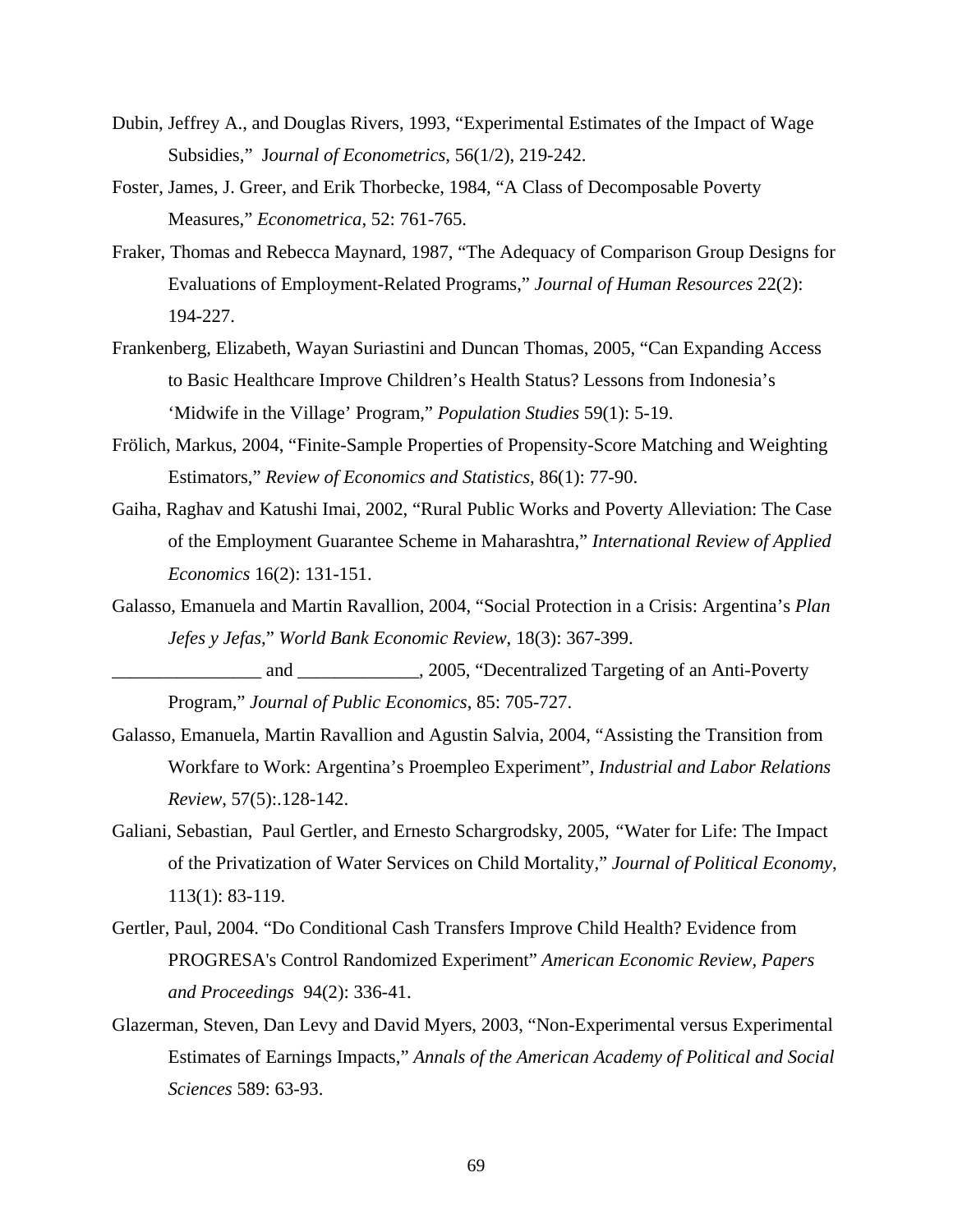- Glewwe, Paul, Michael Kremer, Sylvie Moulin and Eric Zitzewitz, 2004, "Retrospective vs. Prospective Analysis of School Inputs: The Case of Flip Charts in Kenya," *Journal of Development Economics* 74: 251-268.
- Godtland, Erin, Elizabeth Sadoulet, Alain De Janvry, Rinku Murgai and Oscar Ortiz, 2004, "The Impact of Farmer Field Schools on Knowledge and Productivity: A Study of Potato Farmers in the Peruvian Andes," *Economic Development and Cultural Change*, 53(1): 63-92.
- Hahn, Jinyong, 1998, "On the Role of the Propensity Score in Efficient Semiparametric Estimation of Average Treatment Effects," *Econometrica* 66: 315-331.
- Hahn, Jinyong, Petra Todd and Wilbert Van der Klaauw, 2001, "Identification and Estimation of Treatment Effects with a Regression-Discontinutiy Design," *Econometrica* 69(1): 201-209.

Hausman, Jerry, 1978, "Specification Tests in Econometrics," *Econometrica* 46: 1251-1271.

- Heckman, James, 1979, "Sample Selection Bias as a Specification Error," *Econometrica* 47(1): 153-161.
- \_\_\_\_\_\_\_\_\_\_\_\_\_\_, 1997, "Instrumental Variables: A Study of Implicit Behavioral Assumptions Used in Making Program Evaluations," *Journal of Human Resources* 32(3): 441-462.
- Heckman, James and Joseph Hotz, 1989, "Choosing Among Alternative NX Methods for Estimating the Impact of Social Programs: The Case of Manpower Training," *Journal of the American Statistical Association* 84: 862-874.
- Heckman, James, Hidehiko Ichimura, and Petra Todd, 1997b, "Matching as an Econometric Evaluation Estimator: Evidence from Evaluating a Job Training Programme," *Review of Economic Studies* 64(4), 605-654.
- Heckman, James, Hidehiko Ichimura, Jeffrey Smith, and Petra Todd, 1998, "Characterizing Selection Bias using Experimental Data," *Econometrica* 66, 1017-1099.
- Heckman, James, Robert Lalonde and James Smith, 1999, "The Economics and Econometrics of Active Labor Market Programs," *Handbook of Labor Economics, Volume 3*, Ashenfelter, A. and D. Card, eds., Amsterdam: Elsevier Science.
- Heckman, James, L. Lochner and C. Taber, 1998, "General Equilibrium Treatment Effects," *American Economic Review Papers and Proceedings* 88: 381-386.
- Heckman, James and Salvador, Navarro-Lozano, 2004, "Using Matching, Instrumental Variables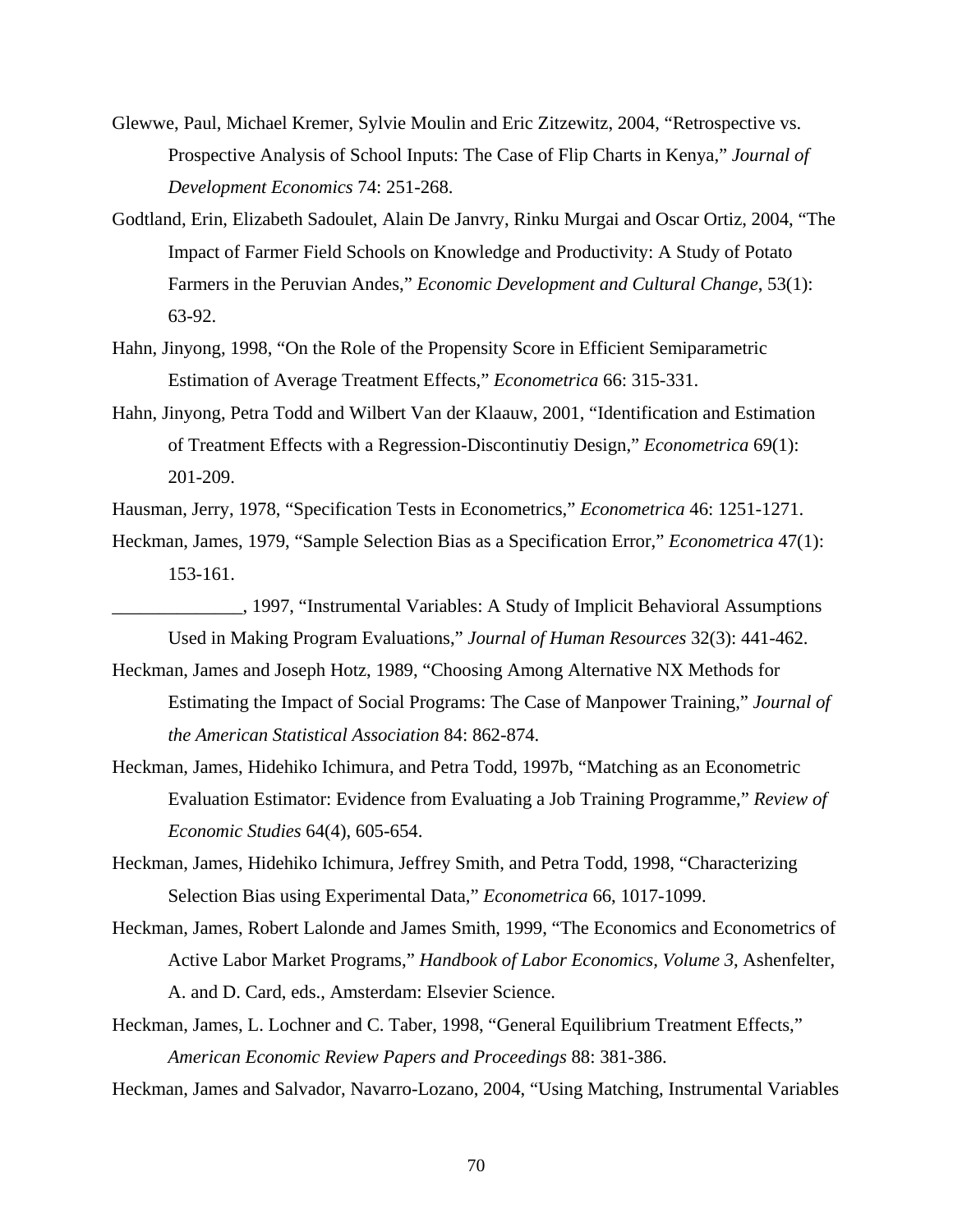and Control Functions to Estimate Economic Choice Models," *Review of Economics and Statistics* 86(1): 30-57.

- Heckman, James and Richard Robb, 1985, "Alternative Methods of Evaluating the Impact of Interventions", in J. Heckman and B. Singer (eds), *Longitudinal Analysis of Labor Market Data*, Cambridge: Cambridge University Press.
- Heckman, James and Jeffrey Smith, 1995, "Assessing the Case for Social Experiments," *Journal of Economic Perspectives* 9(2): 85-110.
- Heckman, James and Petra Todd, 1995, "Adapting Propensity Score Matching and Selection Model to Choice-Based Samples," Working Paper, Department of Economics, University of Chicago.
- Heckman, James, Jeffrey Smith and N. Clements, 1997a, "Making the Most Out of Programme Evaluations and Social Experiments: Accounting for heterogeneity in Programme Impacts," *Review of Economic Studies* 64(4), 487-535.
- Heckman, James, Serio Urzua and Edward Vytlacil, 2006, "Understanding Instrumental Variables in Models with Essential Heterogeneity," *Review of Economics and Statistics* 88(3), 389-432.
- Heckman, James and Edward Vytlacil, 2005, "Structural Equations, Treatment Effects and Econometric Policy Evaluation," *Econometrica* 73(3), 669-738.
- Hirano, Keisuke and Guido Imbens, 2004, "The Propensity Score with Continuous Treatments," In *Missing Data and Bayesian Methods in Practice*, Wiley forthcoming.
- Hirano, Keisuke, Guido Imbens and G. Ridder, 2003, "Efficient Estimation of Average Treatment Effects Using the Estimated Propensity Score," *Econometrica* 71: 1161-1189.
- Hirano, Keisuke, Guido W. Imbens, Donald B. Ruben and Xiao-Hua Zhou, 2000, "Assessing the Effect of an Influenza Vaccine in an Encouragement Design," *Biostatistics*, 1(1): 69-88.
- Hoddinott, John and Emmanuel Skoufias, 2004, "The Impact of PROGRESA on Food Consumption," *Economic Development and Cultural Change* 53(1): 37-61.
- Holland, Paul, 1986, "Statistics and Causal Inference," *Journal of the American Statistical Association* 81: 945-960.
- Holtz-Eakin, D., W. Newey and H. Rosen, 1988, "Estimating Vector Autoregressions with Panel Data", *Econometrica*, 56: 1371-1395.
- Imbens, Guido, 2000, "The Role of the Propensity Score in Estimating Dose-Response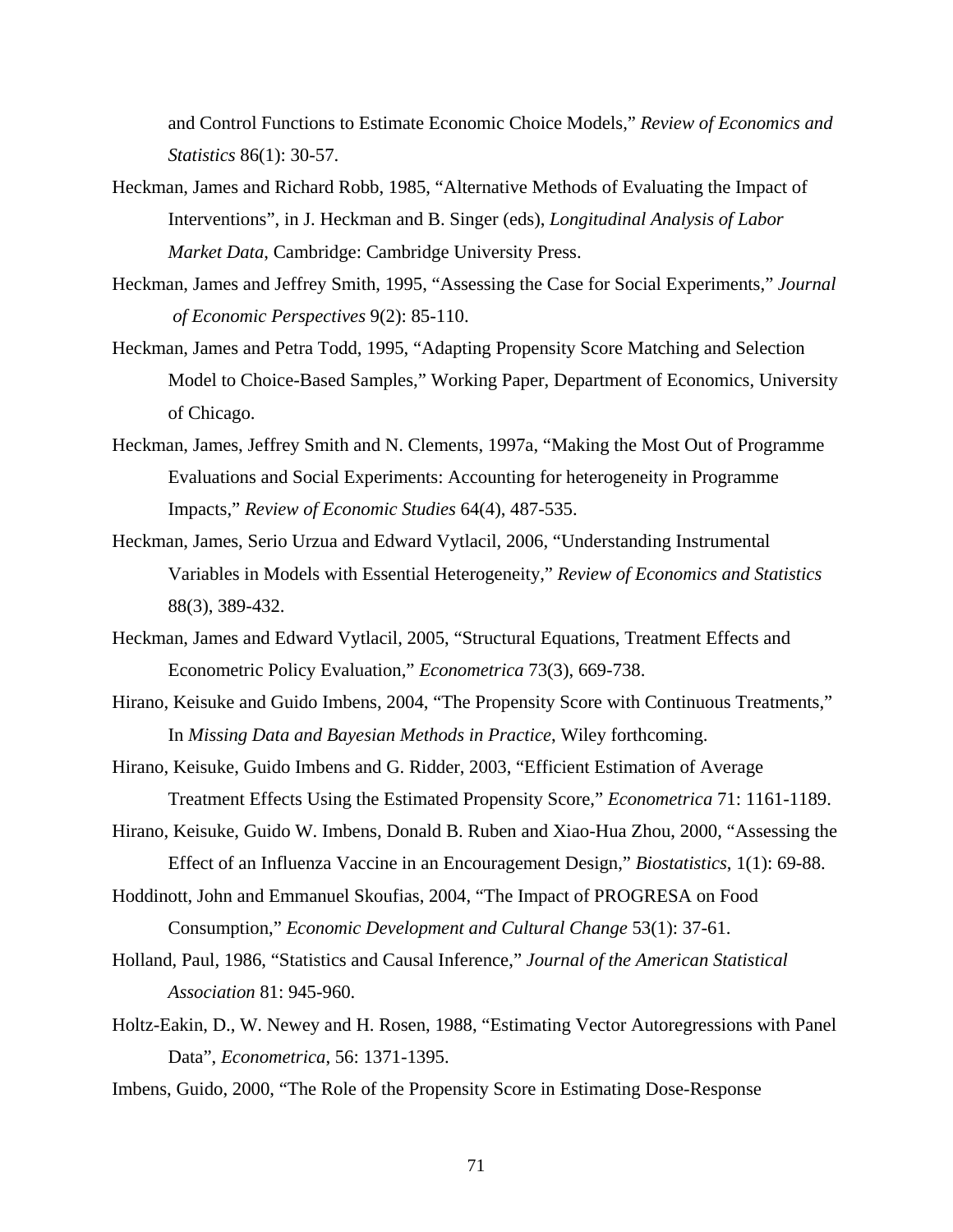Functions," *Biometrika* 83: 706-710.

- \_\_\_\_\_\_\_\_\_\_\_\_, 2004, "Nonparametric Estimation of Average Treatment Effects under
	- Exogeneity: A Review," *Review of Economics and Statistics* 86(1): 4-29.
- Imbens, Guido and Joshua Angrist, 1994, "Identification and Estimation of Local Average Treatment Effects," *Econometrica* 62(2): 467-475.
- Jacob, Brian and Lars Lefgren, 2004, "Remedial Education and Student Achievement: A Regression-Discontinuity Analysis," *Review of Economics and Statistics* 86(1): 226-44
- Jacoby, Hanan G., 2002, "Is There an Intrahousehold 'Flypaper Effect'? Evidence from a School Feeding Programme," *Economic Journal* 112(476): 196-221.
- Jalan, Jyotsna and Martin Ravallion, 1998, "Are There Dynamic Gains from a Poor-Area Development Program?" *Journal of Public Economics*, 67(1), 65-86.
- \_\_\_\_\_\_\_\_\_\_\_ and \_\_\_\_\_\_\_\_\_\_\_\_\_, 2002, "Geographic Poverty Traps? A Micro Model of Consumption Growth in Rural China", *Journal of Applied Econometrics* 17(4): 329-346*.* and \_\_\_\_\_\_\_\_\_\_\_\_\_\_\_\_, 2003a, "Does Piped Water Reduce Diarrhea for Children in Rural India?" *Journal of Econometrics* 112: 153-173.
	- and \_\_\_\_\_\_\_\_\_\_\_\_\_\_, 2003b, "Estimating Benefit Incidence for an Anti-poverty Program using Propensity Score Matching," *Journal of Business and Economic Statistics*, 21(1): 19-30.
- Kapoor, Anju Gupta, 2002, *Review of Impact Evaluation Methodologies Used by the Operations Evaluation Department over 25 Years*, Operations Evaluation Department, World Bank.
- Katz, Lawrence F., Jeffrey R. Kling and Jeffrey B. Liebman, 2001, "Moving to Opportunity in Boston: Early Results of a Randomized Mobility Experiment," *Quarterly Journal of Economics*, 116(2): 607-654.
- Keane, Michael, 2006, "Structural vs. Atheoretical Approaches to Econometrics," mimeo, Yale University.
- Kish, Leslie, 1965, *Survey Sampling*, New York: John Wiley.
- Korinek, Anton, Johan Mistiaen and Martin Ravallion, 2006, "Survey Nonresponse and the Distribution of Income," *Journal of Economic Inequality* 4(2): 33-55.
- Lalonde, Robert, 1986, "Evaluating the Econometric Evaluations of Training Programs," *American Economic Review* 76: 604-620.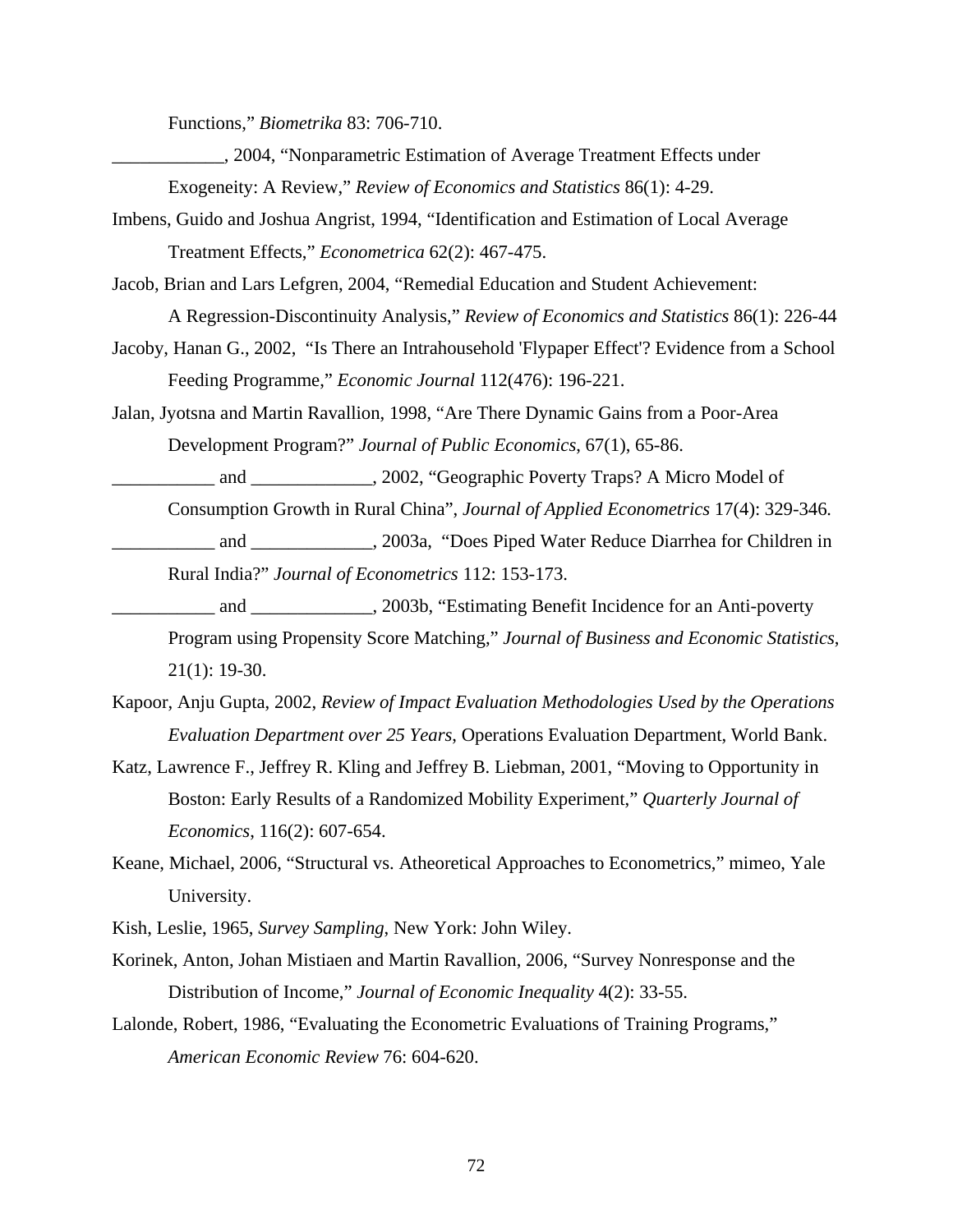Lanjouw, Peter and Martin Ravallion, 1999, "Benefit Incidence and the Timing of Program Capture," *World Bank Economic Review*, 13(2): 257-274.

- Lechner, M., 2001, "Identification and Estimation of Causal Effects of Multiple Treatments Under the Conditional Independence Assumption," in: M. Lechner and F. Pfeiffer (eds) *Econometric Evaluations of Labour Market Policies*, Heidelberg: Physica-Verlag.
- Lee, Donghoon, 2005, "An Estimable Dynamic General Equilibrium Model of Work, Schooling, and Occupational Choice," *International Economic Review*, 46(1): 1-34.
- Lokshin, M., and M. Ravallion, 2000, "Welfare Impacts of Russia's 1998 Financial Crisis and the Response of the Public Safety Net." *Economics of Transition*, 8(2): 269-295.
- Manski, Charles, 1990, "Nonparametric Bounds on Treatment Effects," *American Economic Review Papers and Proceedings* 80: 319-323.

\_\_\_\_\_\_\_\_\_\_\_\_\_, 1993, "Identification of Endogenous Social Effects: The Reflection Problem," *Review of Economic Studies* 60: 531-542.

- Miguel, Edward and Michael Kremer, 2004, "Worms: Identifying Impacts on Education and Health in the Presence of Treatment Externalities," *Econometrica* 72(1): 159-217
- Moffitt, Robert, 1991, "Program Evaluation with NX Data," *Evaluation Review*, 15(3): 291-314. \_\_\_\_\_\_\_\_\_\_\_\_, 2001, "Policy Interventions, Low-Level Equilibria and Social Interactions," in

Steven Durlauf and H. Peyton Young (eds) *Social Dynamics*, Cambridge Mass.: MIT Press.

\_\_\_\_\_\_\_\_\_\_\_\_, 2003, "The Role of Randomized Field Trials in Social Science Research: A Perspective from Evaluations of Reforms of Social Welfare Programs," Cemmap Working Paper, CWP23/02, Department of Economics, University College London.

Murgai, Rinku and Martin Ravallion, 2005, "Is a Guaranteed Living Wage a Good

Anti-Poverty Policy?" Policy Research Working Paper, World Bank, Washington DC. Newman, John, Menno Pradhan, Laura B. Rawlings, Geert Ridder, Ramiro Coa, and Jose Luis

Evia, 2002, "An Impact Evaluation of Education, Health, and Water Supply Investments by the Bolivian Social Investment Fund," *World Bank Economic Review*, 16: 241-274.

Paxson, Christina and Norbert R. Schady, 2002, **"**The Allocation and Impact of Social Funds: Spending on School Infrastructure in Peru," *World Bank Economic Review* 16: 297-319.

Piehl, Anne, Suzanne Cooper, Anthony Braga and David Kennedy, 2003, "Testing for Structural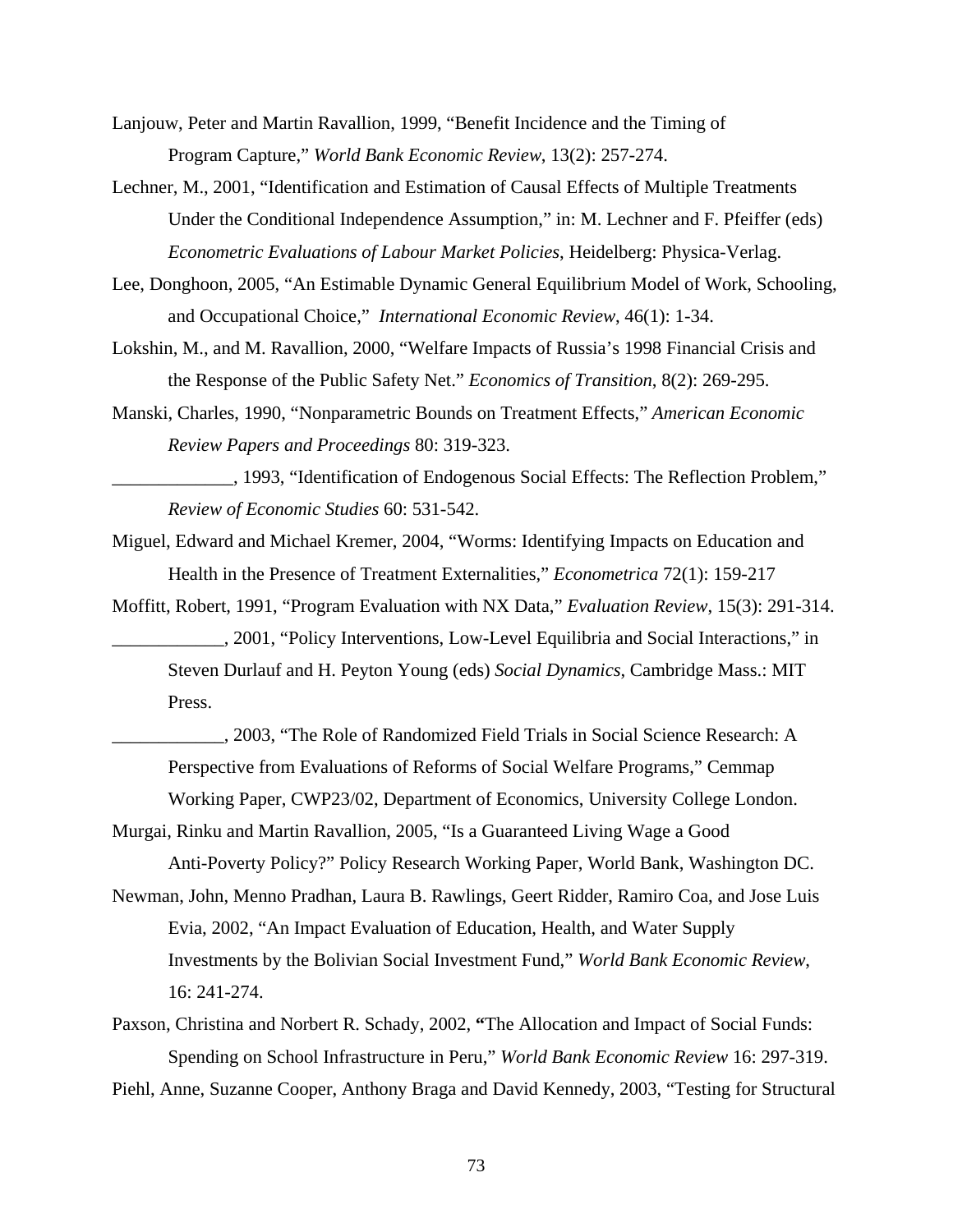Breaks in the Evaluation of Programs," *Review of Economics and Statistics* 85(3): 550-558.

- Pitt, Mark and Shahidur Khandker, 1998, "The Impact of Group-Based Credit Programs on Poor Households in Bangladesh: Does the Gender of Participants Matter?" *Journal of Political Economy* 106: 958-998.
- Pitt, Mark, Mark Rosenzweig, and Donna Gibbons, 1995, "The Determinants and Consequences of the Placement of Government Programs in Indonesia, in: D. van de Walle and K. Nead, eds., *Public spending and the poor: Theory and evidence* (Johns Hopkins University Press, Baltimore).
- Rao, Vijayendra and Ana Maria Ibanez, 2005, "The Social Impact of Social Funds in Jamaica: A Mixed Methods Analysis of Participation, Targeting and Collective Action in Community Driven Development," *Journal of Development Studies* 41(5): 788-838.
- Rao, Vijayendra and Michael Woolcock, 2003. "Integrating Qualitative and Quantitative Approaches in Program Evaluation," in F. Bourguignon and L. Pereira da Silva (eds.), *The Impact of Economic Policies on Poverty and Income Distribution*, New York: Oxford University Press.
- Ravallion, Martin, 2000, "Monitoring Targeting Performance when Decentralized Allocations to the Poor are Unobserved," *World Bank Economic Review* 14(2): 331-45.

\_\_\_\_\_\_\_\_\_\_\_\_\_\_, 2003a, "Assessing the Poverty Impact of an Assigned Program," in Bourguignon, F. and L. Pereira da Silva (eds.) *The Impact of Economic Policies on Poverty and Income Distribution*, New York: Oxford University Press.

\_\_\_\_\_\_\_\_\_\_\_\_\_\_, 2003b, "Measuring Aggregate Economic Welfare in Developing Countries: How Well do National Accounts and Surveys Agree?," *Review of Economics and Statistics*, 85: 645-652.

\_\_\_\_\_\_\_\_\_\_\_\_\_\_, 2004, "Who is Protected from Budget Cuts?" *Journal of Policy Reform*, 7(2): 109-22.

\_\_\_\_\_\_\_\_\_\_\_\_\_\_, 2005, "Poverty Lines," in *New Palgrave Dictionary of Economics*, 2nd

edition, Larry Blume and Steven Durlauf (eds) London: Palgrave Macmillan.

Ravallion, Martin and Shaohua Chen, 2005, "Hidden Impact: Household Saving in Response to a Poor-Area Development Project," *Journal of Public Economics*, 89: 2183-2204.

Ravallion, Martin and Gaurav Datt, 1995. "Is Targeting through a Work Requirement Efficient?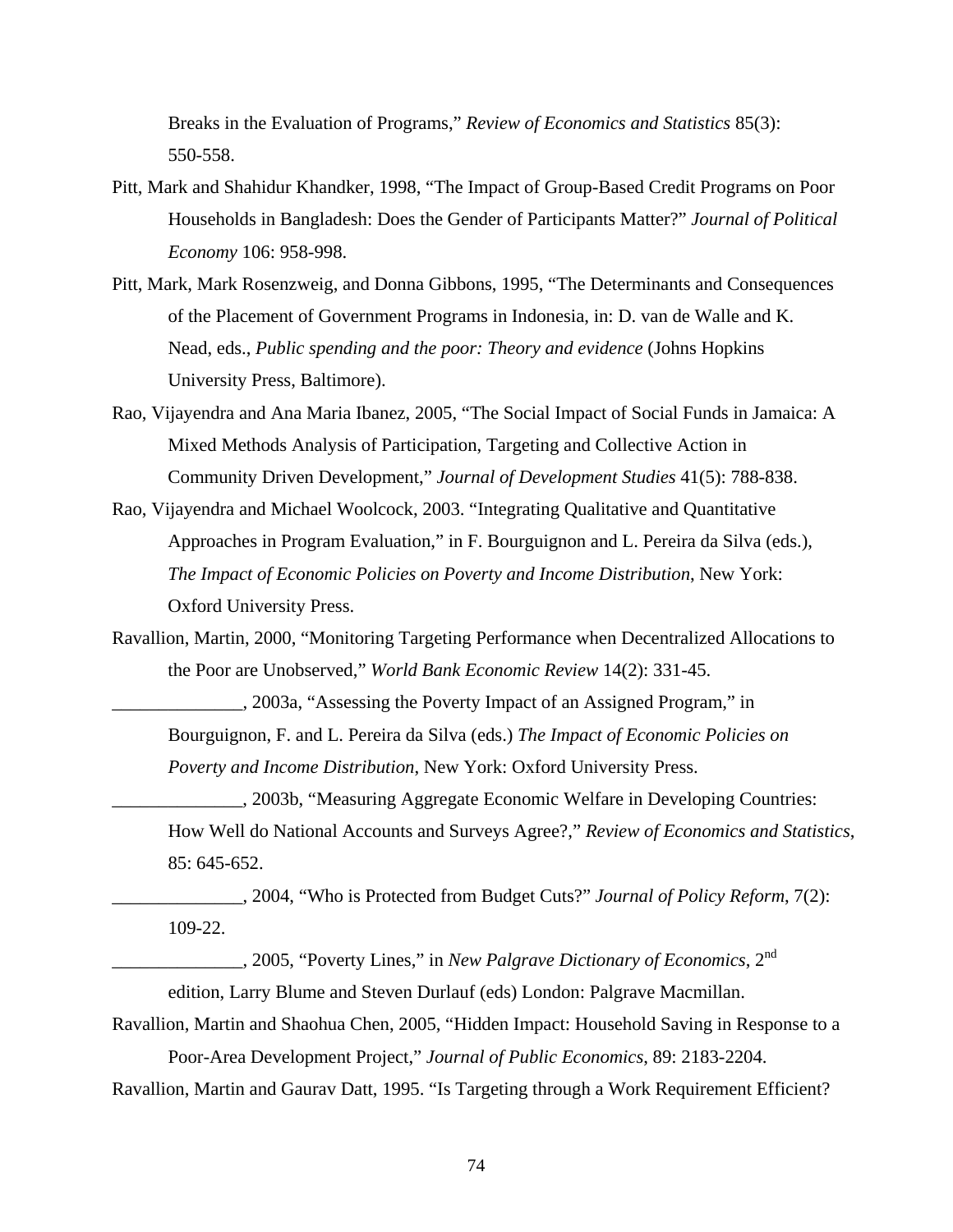Some Evidence for Rural India," in D. van de Walle and K. Nead (eds) *Public Spending and the Poor: Theory and Evidence*, Baltimore: Johns Hopkins University Press.

- Ravallion, Martin, Emanuela Galasso, Teodoro Lazo and Ernesto Philipp, 2005, "What Can Ex-Participants Reveal About a Program's Impact?" *Journal of Human Resources*, 40(Winter): 208-230.
- Ravallion, Martin, Dominique van de Walle and Madhur Gaurtam, 1995, "Testing a Social Safety Net," *Journal of Public Economics*, 57(2): 175-199.
- Ravallion, Martin and Quentin Wodon, 2000, "Does Child Labor Displace Schooling? Evidence on Behavioral Responses to an Enrolment Subsidy," *Economic Journal* 110: C158-C176.

Rosenbaum, Paul, 1995, *Observational Studies*, New York: Springer-Verlag.

- Rosenbaum, Paul and Donald Rubin, 1983, "The Central Role of the Propensity Score in Observational Studies for Causal Effects," *Biometrika*, 70, 41-55.
- Rosenzweig, Mark and Kenenth Wolpin, 1986, "Evaluating the Effects of Optimally Distributed Public Programs: Child Health and Family Planning Interventions," *American Economic Review* 76, 470-82.

\_\_\_\_\_\_\_\_\_\_\_\_\_\_\_ and \_\_\_\_\_\_\_\_\_\_\_\_\_, 2000, "Natural "Natural Experiments" in Economics," *Journal of Economic Literature* 38(4): 827-874.

- Roy, A., 1951, "Some Thoughts on the Distribution of Earnings," *Oxford Economic Papers* 3: 135-145.
- Rubin, Donald B., 1974, "Estimating Causal Effects of Treatments in Randomized and Nonrandomized Studies," *Journal of Education Psychology* 66: 688-701.
	- \_\_\_\_\_\_\_\_\_\_\_\_\_\_, 1979, "Using Multivariate Matched Sampling and Regression Adjustment to Control Bias in Observational Studies," *Journal of the American Statistical Association*  74: 318-328.
- \_\_\_\_\_\_\_\_\_\_\_\_\_\_, 1980, "Discussion of the Paper by D. Basu," *Journal of the American Statistical Association* 75: 591-593.
- Rubin, Donald B., and N. Thomas, 2000, "Combining propensity score matching with additional adjustments for prognostic covariates," *Journal of the American Statistical Association*  95, 573-585.
- Sadoulet, Elizabeth, Alain de Janvry and Benjamin Davis, 2001, "Cash Transfer Programs with Income Multipliers: PROCAMPO in Mexico," *World Development* 29(6): 1043-56.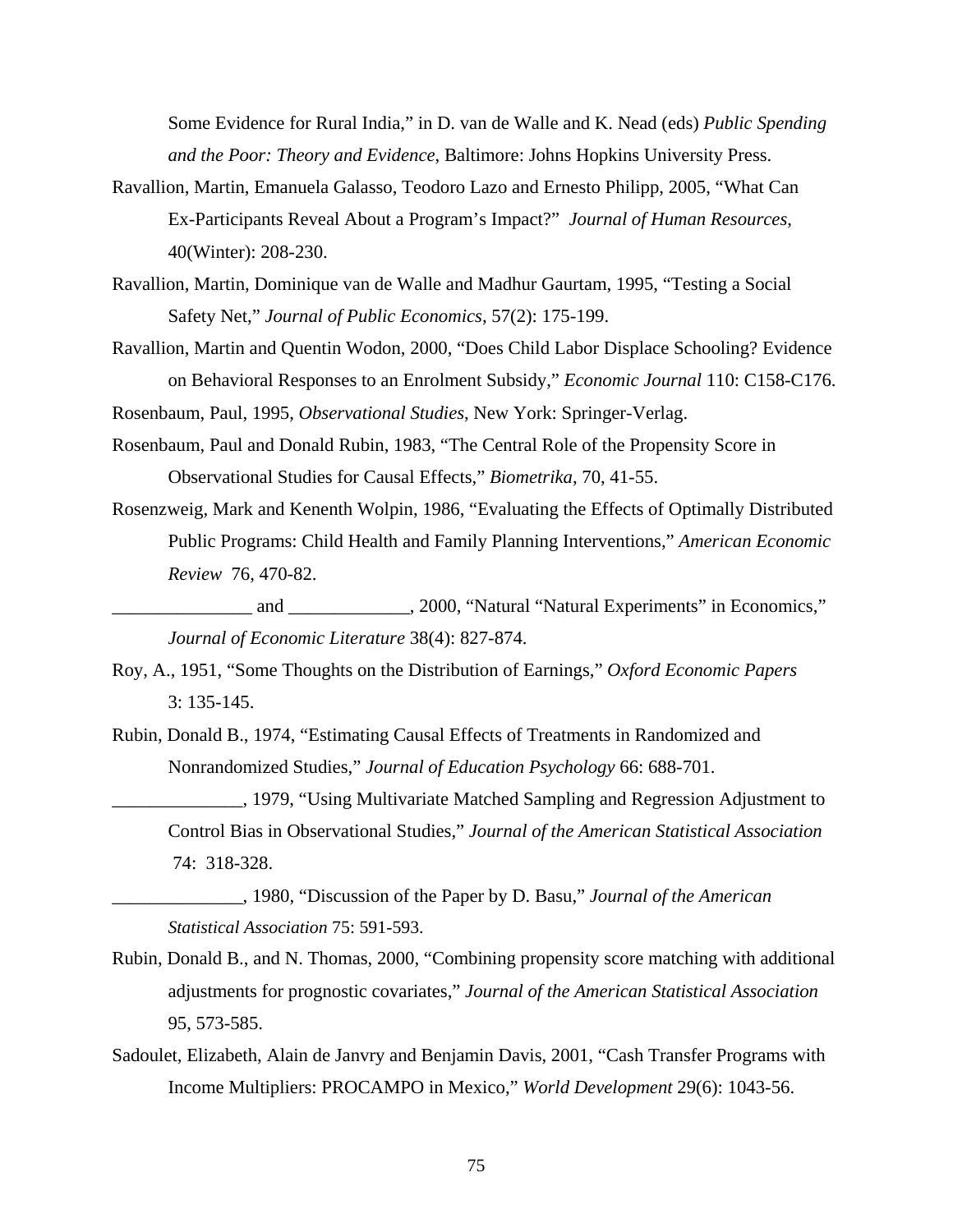Schultz, T. Paul, 2004, "School Subsidies for the Poor: Evaluating the Mexican PROGRESA Poverty Program," *Journal of Development Economics*, 74(1): 199-250.

Skoufias, Emmanuel, 2005, *PROGRESA and Its Impact on the Welfare of Rural Households in Mexico*, Research Report 139, International Food Research Institute, Washington DC.

Smith, Jeffrey and Petra Todd, 2001, "Reconciling Conflicting Evidence on the Performance of Propensity-Score Matching Methods," *American Economic Review*, 91(2), 112-118.

\_\_\_\_\_\_\_\_\_\_\_\_ and \_\_\_\_\_\_\_\_, 2005a, "Does Matching Overcome LaLonde's Critique of NX Estimators?" *Journal of Econometrics*, 125(1-2): 305-353.

\_\_\_\_\_\_\_\_\_\_\_\_ and \_\_\_\_\_\_\_\_, 2005b, "Rejoinder," *Journal of Econometrics*, 125(1-2): 365-375.

- Thomas, Duncan, Elizabeth Frankenberg, Jed Friedman *et al*., 2003, "Iron Deficiency and the Well-Being of Older Adults: Early Results from a Randomized Nutrition Intervention," Paper Presented at the Population Association of America Annual Meetings, Minneapolis.
- Todd, Petra, 2007, "Evaluating Social programs with Endogeneous Program Placement and Selection of the Treated," *Handbook of Development Economics Volume 4*, edited by T. Paul Schultz and John Strauss, Amsterdam, North-Holland.
- Todd, Petra and Kenneth Wolpin, 2002, "Using a Social Experiment to Validate a Dynamic Behavioral Model of Child Schooling and fertility: Assessing the Impact of a School Subsidy Program in Mexico," Penn Institute for Economic Research Working Paper 03-022, Department of Economics, University of Pennsylvania.

and \_\_\_\_\_\_\_\_\_\_\_\_, 2006, "Ex-Ante Evaluation of Social Programs," mimeo, Department of Economics, University of Pennsylvania.

- van de Walle, Dominique, 2002, "Choosing Rural Road Investments to Help Reduce Poverty," *World Development* 30(4).
	- \_\_\_\_\_\_\_\_\_\_\_\_\_\_\_\_\_\_\_\_\_, 2004, "Testing Vietnam's Safety Net," *Journal of Comparative Economics*, 32(4): 661-679.
- van de Walle, Dominique, and Ren Mu, 2006. "Fungibility and the Flypaper Effect of Project Aid: Micro-Evidence for Vietnam," *Journal of Development Economics*, forthcoming.
- Vella, Francis and Marno Verbeek, 1999, "Estimating and Interpreting Models with Endogenous Treatment Effects," *Journal of Business and Economic Statistics* 17(4):